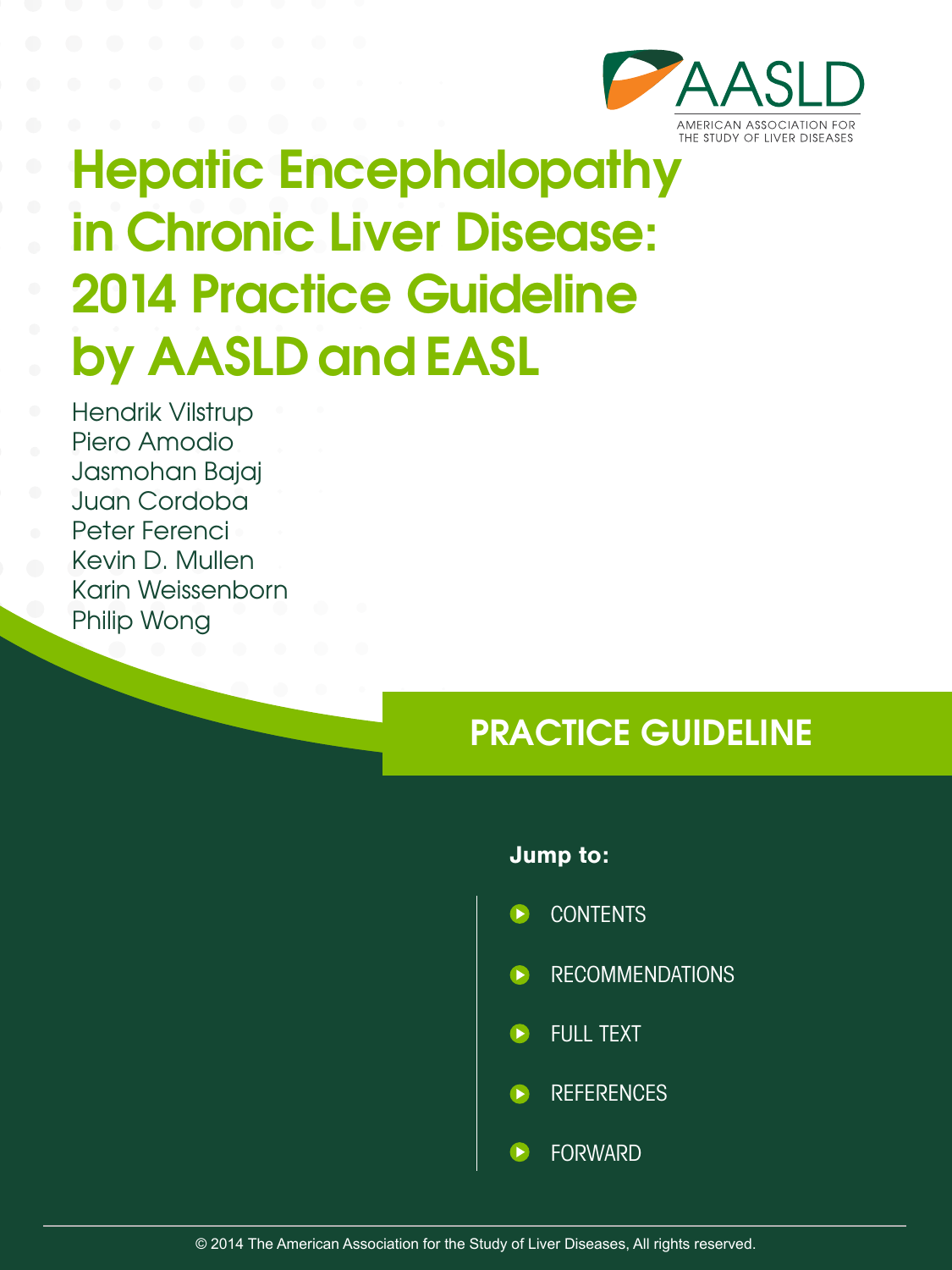<span id="page-1-0"></span>

|                 | <b>AASLD</b><br><b>PRACTICE GUIDELINE</b> | Hepatic Encephalopathy in Chronic Liver Disease:<br>2014 Practice Guideline by AASLD and EASL |  |            |  |                 |  |
|-----------------|-------------------------------------------|-----------------------------------------------------------------------------------------------|--|------------|--|-----------------|--|
| <b>CONTENTS</b> | RECOMMENDATIONS                           | FULL TEXT                                                                                     |  | REFERENCES |  | <b>WEB SITE</b> |  |

| Contents (click section title or page number)                                                                                                                                                                                  |
|--------------------------------------------------------------------------------------------------------------------------------------------------------------------------------------------------------------------------------|
| Recommendations and Rationales Material Accommendations and Rationales                                                                                                                                                         |
| Full-text Guideline 40                                                                                                                                                                                                         |
|                                                                                                                                                                                                                                |
|                                                                                                                                                                                                                                |
|                                                                                                                                                                                                                                |
|                                                                                                                                                                                                                                |
|                                                                                                                                                                                                                                |
|                                                                                                                                                                                                                                |
|                                                                                                                                                                                                                                |
|                                                                                                                                                                                                                                |
| Follow-up 62                                                                                                                                                                                                                   |
| Suggestions for Future Research Manuscript Contract Contract Contract Contract Contract Contract Contract Contract Contract Contract Contract Contract Contract Contract Contract Contract Contract Contract Contract Contract |
|                                                                                                                                                                                                                                |

#### USING, SEARCHING, AND PRINTING GUIDELINES

This document was designed for use on a variety of devices using Adobe Acrobat Reader.® Smaller screens should be held horizontally. You may search or print using your PDF viewer. Menu hyperlinks allow movement between sections and to the guidelines on the AASLD site. In *Recommendations and Rationales*, click on individual items to review specific rationales.

Use the top menu to return to the list. This file reflects the most recently approved language of the published guideline. Your feedback is welcome on the design and usability and will help guide future publications.

Please email your comments to [adavisowino@aasld.org](mailto:adavisowino%40aasld.org?subject=Guidelines%20PDF%20Feedback) or visit our social media pages.



O [BACK](#page-0-0) **[FORWARD](#page-2-0)** 2 **FORWARD** 2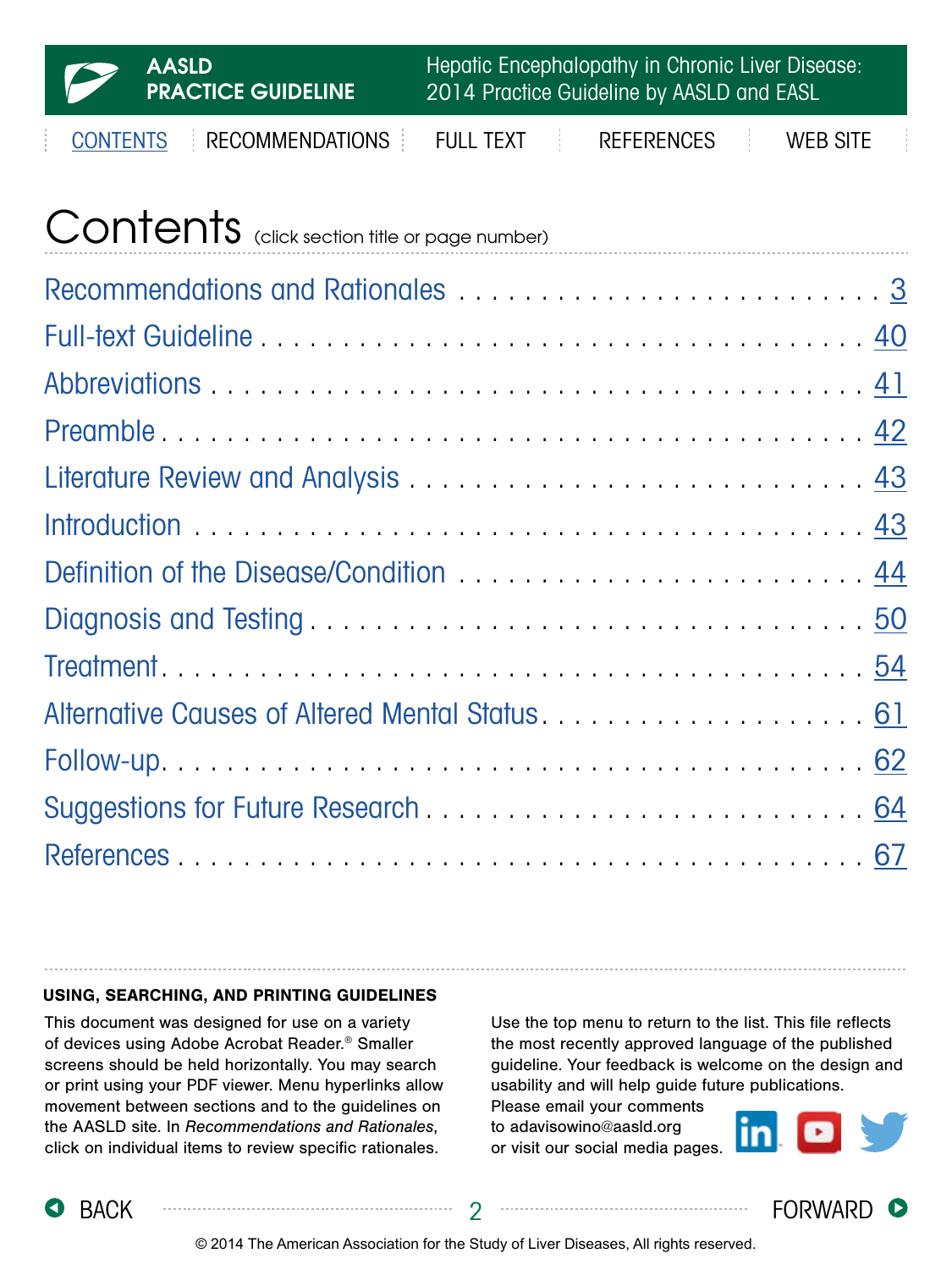AASLD PRACTICE GUIDELINE Hepatic Encephalopathy in Chronic Liver Disease: 2014 Practice Guideline by AASLD and EASL

<span id="page-2-0"></span>

- [CONTENTS](#page-1-0) RECOMMENDATIONS [FULL TEXT](#page-39-0) [REFERENCES](#page-66-0) [WEB SITE](http://aasld.org/practiceguidelines/Pages/guidelinelisting.aspx)
	-

## Recommendations and Rationales

This guideline includes 33 specific recommendations. Please click on a recommendation to review the related rationale and supporting evidence. See [Table 1](#page-41-0) for an explanation of the grading system for recommendations.

- 1. Hepatic encephalopathy (HE) should [be classified according to the type](#page-4-0)  [of underlying disease, severity of](#page-4-0)  [manifestations, time course, and](#page-4-0)  [precipitating factors \(GRADE III, A, 1\).](#page-4-0)
- 2. A diagnostic workup is required, considering [other disorders that can alter brain function](#page-5-0)  [and mimic HE \(GRADE II-2, A, 1\).](#page-5-0)
- **3.** Hepatic encephalopathy should be treated [as a continuum ranging from unimpaired](#page-6-0)  [cognitive function with intact consciousness](#page-6-0)  [through coma \(GRADE III, A, 1\).](#page-6-0)
- 4. The diagnosis of HE is through exclusion [of other causes of brain dysfunction](#page-8-0)  [\(GRADE II-2, A, 1\).](#page-8-0)
- 5. [Hepatic encephalopathy should be divided](#page-9-0)  [into various stages of severity, reflecting the](#page-9-0)  [degree of self-sufficiency and the need for](#page-9-0)  [care \(GRADE III, B, 1\).](#page-9-0)
- 6. [Overt hepatic encephalopathy is diagnosed](#page-10-0) [by clinical criteria and can be graded](#page-10-0)  [according the West Haven Criteria and the](#page-10-0)  [Glasgow Coma Scale \(GRADE II-2, B, 1\).](#page-10-0)
- 7. [The diagnosis and grading of minimal HE](#page-11-0)  [and covert HE can be made using several](#page-11-0)  [neurophysiological and psychometric tests](#page-11-0)  [that should be performed by experienced](#page-11-0)  [examiners \(GRADE II-2, B, 1\).](#page-11-0)
- 8. [Testing for minimal HE and covert HE could](#page-13-0)  [be used in patients who would most benefit](#page-13-0)  [from testing, such as those with impaired](#page-13-0)  [quality of life or implication on employment](#page-13-0) [or public safety \(GRADE III, B, 2\).](#page-13-0)

9. [Increased blood ammonia alone does not](#page-14-0)  [add any diagnostic, staging, or prognostic](#page-14-0)  [value for HE in patients with chronic liver](#page-14-0)  [disease. A normal value calls for diagnostic](#page-14-0)  [reevaluation \(GRADE II-3, A, 1\).](#page-14-0)

#### General recommendations for treatment of episodic overt HE type C include the following (#10 to #13):

- 10. An episode of overt HE (whether [spontaneous or precipitated\) should be](#page-15-0)  [actively treated \(GRADE II-2, A, 1\).](#page-15-0)
- 11. [Secondary prophylaxis after an episode for](#page-16-0)  [overt HE is recommended \(GRADE I, A, 1\).](#page-16-0)
- 12. Primary prophylaxis for prevention of [episodes of overt HE is not required, except](#page-17-0)  [in patients with cirrhosis with a known high](#page-17-0)  [risk to develop HE \(GRADE II-3, C, 2\).](#page-17-0)
- 13. [Recurrent intractable overt HE, together](#page-18-0)  [with liver failure, is an indication for liver](#page-18-0)  [transplantation \(GRADE I\).](#page-18-0)

#### Specific approach to overt HE treatment: A four-pronged approach to management of HE is recommended (GRADE II-2, A, 1) (#14 to #17):

- 14. [Initiation of care for patients with altered](#page-19-0)  [consciousness](#page-19-0)
- **15.** Alternative causes of altered mental status [should be sought and treated.](#page-20-0)
- 16. Identification of precipitating factors and [their correction](#page-21-0)

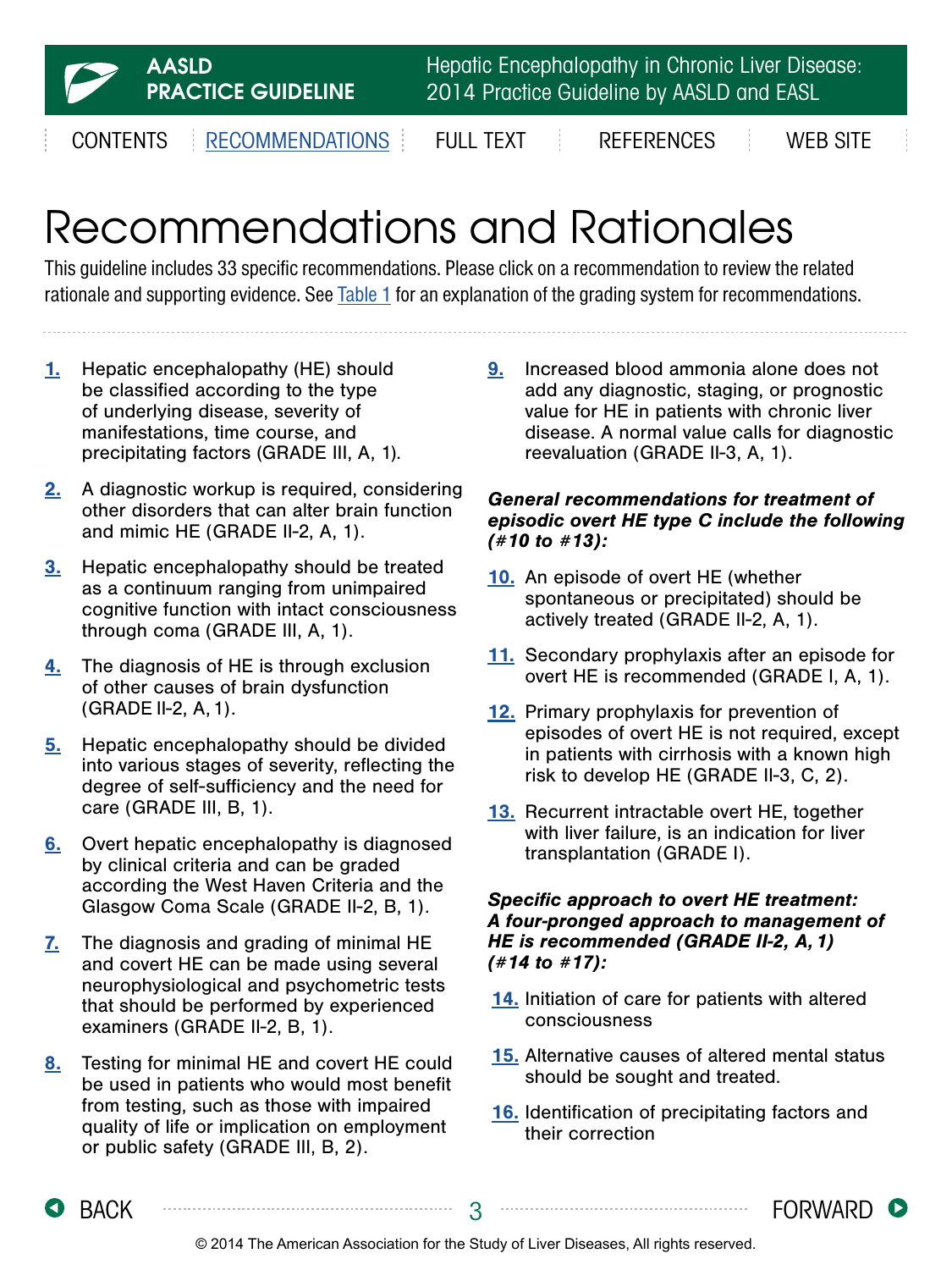AASLD PRACTICE GUIDELINE Hepatic Encephalopathy in Chronic Liver Disease: 2014 Practice Guideline by AASLD and EASL

<span id="page-3-0"></span>[CONTENTS](#page-1-0) [RECOMMENDATIONS](#page-2-0) [FULL TEXT](#page-39-0) [REFERENCES](#page-66-0) [WEB SITE](http://aasld.org/practiceguidelines/Pages/guidelinelisting.aspx)

- 17. [Commencement of empirical HE treatment](#page-22-0)
- **18.** Identify and treat precipitating factors for HE [\(GRADE II-2, A, 1\).](#page-23-0)
- 19. Lactulose is the first choice for treatment of [episodic overt HE \(GRADE II-1, B, 1\).](#page-24-0)
- 20. [Rifaximin is an effective add-on therapy](#page-25-0)  [to lactulose for prevention of overt HE](#page-25-0)  [recurrence \(GRADE I, A, 1\).](#page-25-0)
- 21. Oral branched-chain amino acids can be [used as an alternative or additional agent to](#page-26-0)  [treat patients nonresponsive to conventional](#page-26-0)  [therapy \(GRADE I, B, 2\).](#page-26-0)
- 22. [Intravenous L-ornithine L-aspartate can be](#page-27-0)  [used as an alternative or additional agent to](#page-27-0)  [treat patients nonresponsive to conventional](#page-27-0)  [therapy \(GRADE I, B, 2\).](#page-27-0)
- 23. Neomycin is an alternative choice for [treatment of overt HE \(GRADE II-1, B, 2\).](#page-28-0)
- 24. Metronidazole is an alternative choice for [treatment of overt HE \(GRADE II-3, B, 2\).](#page-29-0)
- 25. [Lactulose is recommended for prevention](#page-30-0)  [of recurrent episodes of HE after the initial](#page-30-0)  [episode \(GRADE II-1, A, 1\).](#page-30-0)
- 26. [Rifaximin as an add-on to lactulose is](#page-31-0)  [recommended for prevention of recurrent](#page-31-0)  [episodes of HE after the second episode](#page-31-0) [\(GRADE I, A, 1\).](#page-31-0)
- 27. Routine prophylactic therapy (lactulose [or rifaximin\) is not recommended for the](#page-32-0)  [prevention of post-transjugular intrahepatic](#page-32-0)  [portosystemic shunt \(TIPS\) HE](#page-32-0) [\(GRADE III, B, 1\).](#page-32-0)
- 28. [Under circumstances where the](#page-33-0)  [precipitating factors have been well](#page-33-0)  [controlled \(i.e., infections and variceal](#page-33-0)  [bleeding\) or liver function or nutritional](#page-33-0)  [status improved, prophylactic therapy may](#page-33-0)  [be discontinued \(GRADE III, C, 2\).](#page-33-0)
- 29. [Treatment of minimal HE and covert HE is](#page-34-0)  [not routinely recommended apart from a](#page-34-0)  [case-by-case basis \(GRADE II-2, B, 1\).](#page-34-0)
- 30. [Daily energy intakes should be 35-40](#page-35-0)  [kcal/kg ideal body weight \(GRADE I, A, 1\).](#page-35-0)
- 31. Daily protein intake should be 1.2-1.5 g/kg/ [day \(GRADE I, A, 1\).](#page-36-0)
- **32.** Small meals or liquid nutritional [supplements evenly distributed throughout](#page-37-0)  [the day and a latenight snack should be](#page-37-0)  [offered \(GRADE I, A, 1\).](#page-37-0)
- 33. [Oral branched-chain amino acid](#page-38-0)  [supplementation may allow recommended](#page-38-0)  [nitrogen intake to be achieved and](#page-38-0)  [maintained in patients intolerant of dietary](#page-38-0)  [protein \(GRADE II-2, B, 2\).](#page-38-0)

[BACK](#page-2-0) [FORWARD](#page-4-0)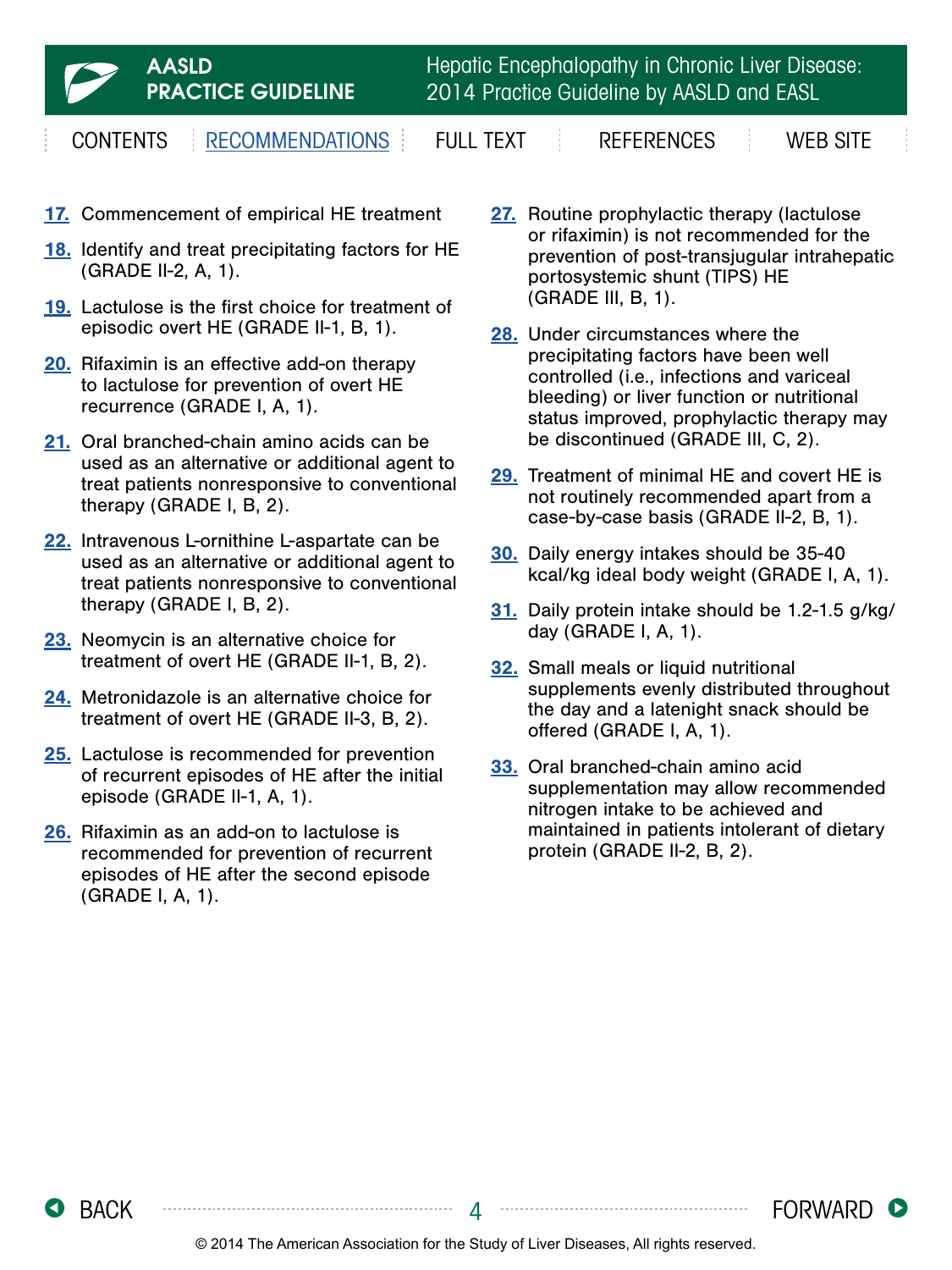Hepatic Encephalopathy in Chronic Liver Disease: 2014 Practice Guideline by AASLD and EASL

## <span id="page-4-0"></span>RECOMMENDATION 1

## *Hepatic encephalopathy (HE) should be classified according to the type of underlying disease, severity of manifestations, time course, and precipitating factors (GRADE III, A, 1).*

## RATIONALE 1

#### Definition of HE

Hepatic encephalopathy is a brain dysfunction caused by liver insufficiency and/or PSS; it manifests as a wide spectrum of neurological or psychiatric abnormalities ranging from subclinical alterations to coma.

#### Classification

Hepatic encephalopathy should be classified according to all of the following four factors.<sup>10</sup>

- 1. According to the underlying disease, HE is subdivided into
	- Type A resulting from ALF
	- Type B resulting predominantly from portosystemic bypass or shunting
	- Type C resulting from cirrhosis

The clinical manifestations of types B and C are similar, whereas type A has distinct features and, notably, may be associated with increased intracranial pressure and a risk of cerebral herniation. The management of HE type A is described in recent guidelines on ALF<sup>62,63</sup> and is not included in this document.

- 2. According to the severity of manifestations. The continuum that is HE has been arbitrarily subdivided. For clinical and research purposes, a scheme of such grading is provided [\(Table 2](#page-46-0)). Operative classifications that refer to defined functional impairments aim at increasing intra- and inter-rater reliability and should be used whenever possible.
- 3. According to its time course, HE is subdivided into
	- Episodic HE
	- Recurrent HE denotes bouts of HE that occur with a time interval of 6 months or less.
	- Persistent HE denotes a pattern of behavioral alterations that are always present and interspersed with relapses of overt HE.
- 4. According to the existence of precipitating factors, HE is subdivided into
	- Nonprecipitated or
	- Precipitated, and the precipitating factors should be specified. Precipitating factors can be identified in nearly all bouts of episodic HE type C and should be actively sought and treated when found [\(Table 3\)](#page-47-0).

Every case and bout of HE should be described and classified according to all four factors, and this should be repeated at relevant intervals according to the clinical situation. The recommendations are summarized in [Table 5](#page-48-0).

## **[BACK TO RECOMMENDATIONS LIST](#page-2-0)**

[BACK](#page-3-0) [FORWARD](#page-5-0)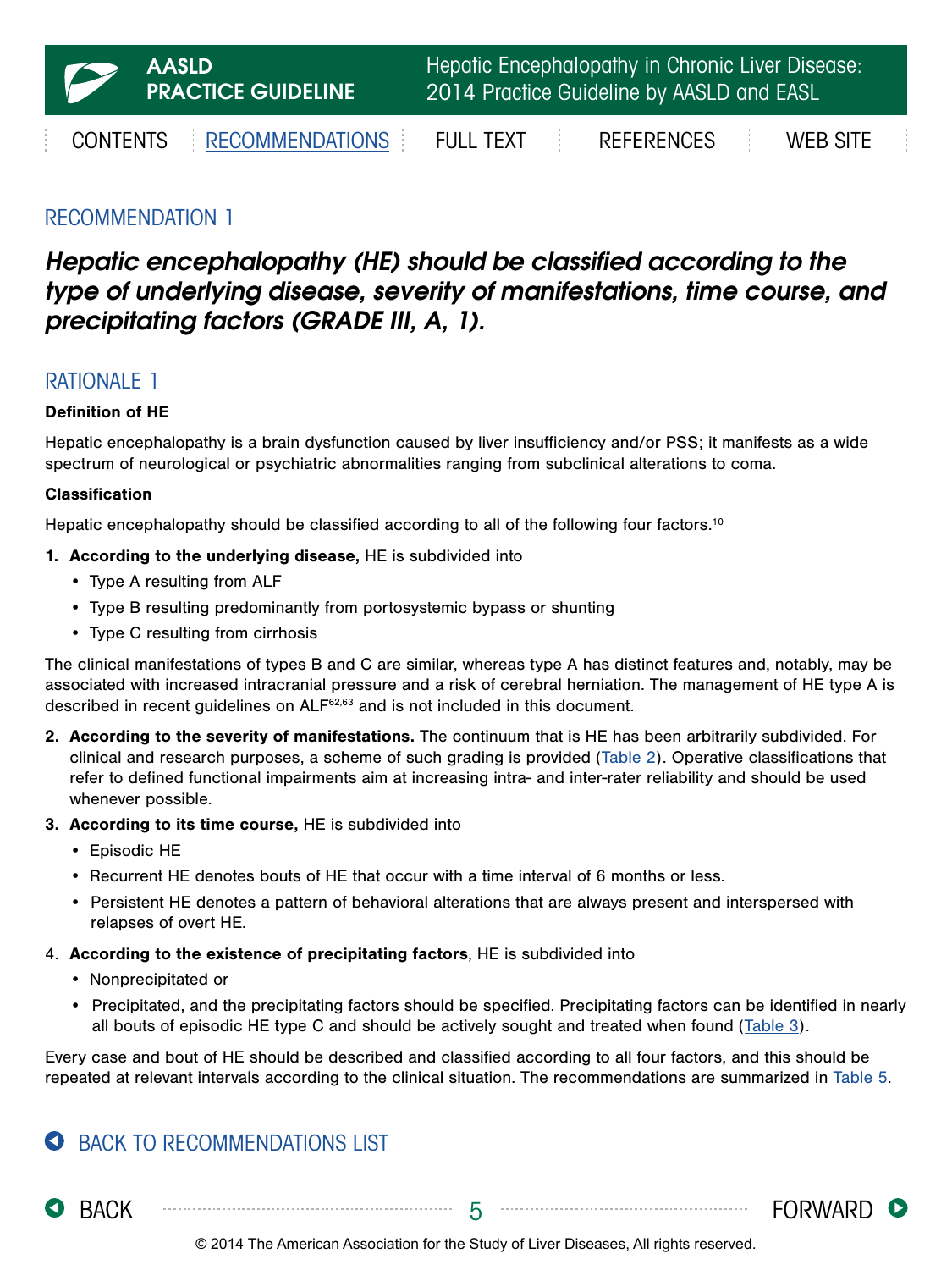<span id="page-5-0"></span>

## *A diagnostic workup is required, considering other disorders that can alter brain function and mimic HE (GRADE II-2, A, 1).*

## RATIONALE 2

The diagnosis requires the detection of signs suggestive of HE in a patient with severe liver insufficiency and/or PSS who does not have obvious alternative causes of brain dysfunction. The recognition of precipitating factors ([Table 3\)](#page-47-0) for HE (e.g., infection, bleeding, and constipation) supports the diagnosis of HE. The differential diagnosis should consider common disorders altering the level of consciousness ([Table 4\)](#page-47-0).



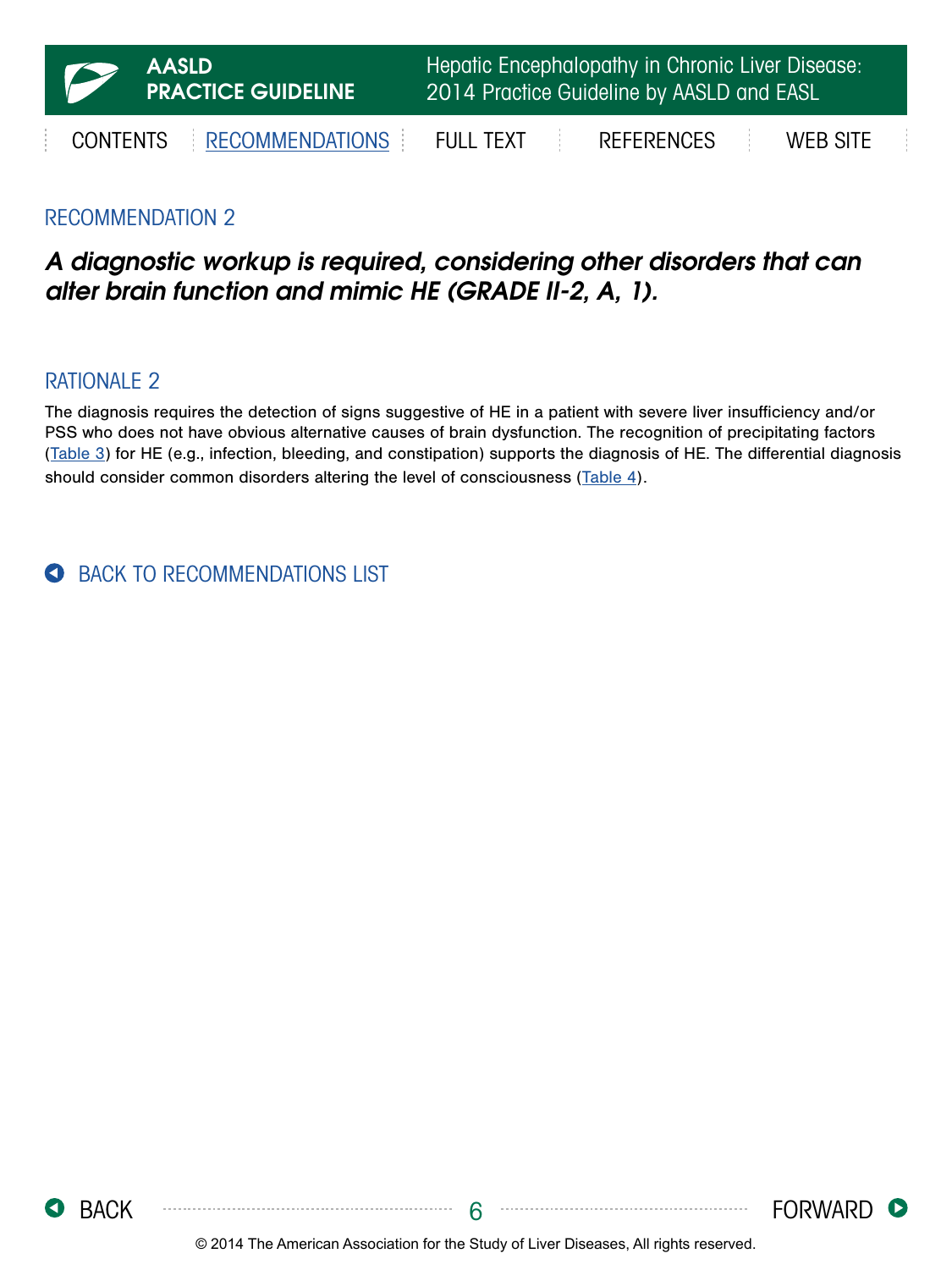Hepatic Encephalopathy in Chronic Liver Disease: 2014 Practice Guideline by AASLD and EASL

## <span id="page-6-0"></span>RECOMMENDATION 3

## *Hepatic encephalopathy should be treated as a continuum ranging from unimpaired cognitive function with intact consciousness through coma (GRADE III, A, 1).*

## RATIONALE 3

Hepatic encephalopathy produces a wide spectrum of nonspecific neurological and psychiatric manifestations.<sup>10</sup> In its lowest expression,<sup>43, 44</sup> HE alters only psychometric tests oriented toward attention, working memory (WM), psychomotor speed, and visuospatial ability, as well as electrophysiological and other functional brain measures.45, 46

As HE progresses, personality changes, such as apathy, irritability, and disinhibition, may be reported by the patient's relatives,<sup>47</sup> and obvious alterations in consciousness and motor function occur. Disturbances of the sleepwake cycle with excessive daytime sleepiness are frequent,<sup>48</sup> whereas complete reversal of the sleep-wake cycle is less consistently observed.49, 50 Patients may develop progressive disorientation to time and space, inappropriate behavior, and acute confusional state with agitation or somnolence, stupor, and, finally, coma.<sup>51</sup> The recent ISHEN (International Society for Hepatic Encephalopathy and Nitrogen Metabolism) consensus uses the onset of disorientation or asterixis as the onset of OHE.<sup>65</sup>

In noncomatose patients with HE, motor system abnormalities, such as hypertonia, hyper-reflexia, and a positive Babinski sign, can be observed. In contrast, deep tendon reflexes may diminish and even disappear in coma,<sup>52</sup> although pyramidal signs can still be observed. Rarely, transient focal neurological deficits can occur.53 Seizures are very rarely reported in HE.54-56

Extrapyramidal dysfunction, such as hypomimia, muscular rigidity, bradykinesia, hypokinesia, monotony and slowness of speech, parkinsonian-like tremor, and dyskinesia with diminished voluntary movements, are common findings; in contrast, the presence of involuntary movements similar to tics or chorea occur rarely.<sup>52, 57</sup>

Asterixis or "flapping tremor" is often present in the early to middle stages of HE that precede stupor or coma and is, in actuality, not a tremor, but a negative myoclonus consisting of loss of postural tone. It is easily elicited by actions that require postural tone, such as hyperextension of the wrists with separated fingers or the rhythmic squeezing of the examiner's fingers. However, asterixis can be observed in other areas, such as the feet, legs, arms, tongue, and eyelids. Asterixis is not pathognomonic of HE because it can be observed in other diseases<sup>57</sup> (e.g., uremia).

Notably, the mental (either cognitive or behavioral) and motor signs of HE may not be expressed, or do not progress in parallel, in each individual, therefore producing difficulties in staging the severity of HE.

Hepatic myelopathy (HM)<sup>58</sup> is a particular pattern of HE possibly related to marked, long-standing portocaval shunting, characterized by severe motor abnormalities exceeding the mental dysfunction. Cases of paraplegia with progressive spasticity and weakness of lower limbs with hyper-reflexia and relatively mild persistent or recurrent mental alterations have been reported and do not respond to standard therapy, including ammonia lowering, but may reverse with liver transplantation (LT).<sup>59</sup>

Persistent HE may present with prominent extrapyramidal and/or pyramidal signs, partially overlapping with HM, in which postmortem brain examination reveals brain atrophy.<sup>60</sup> This condition was previously called

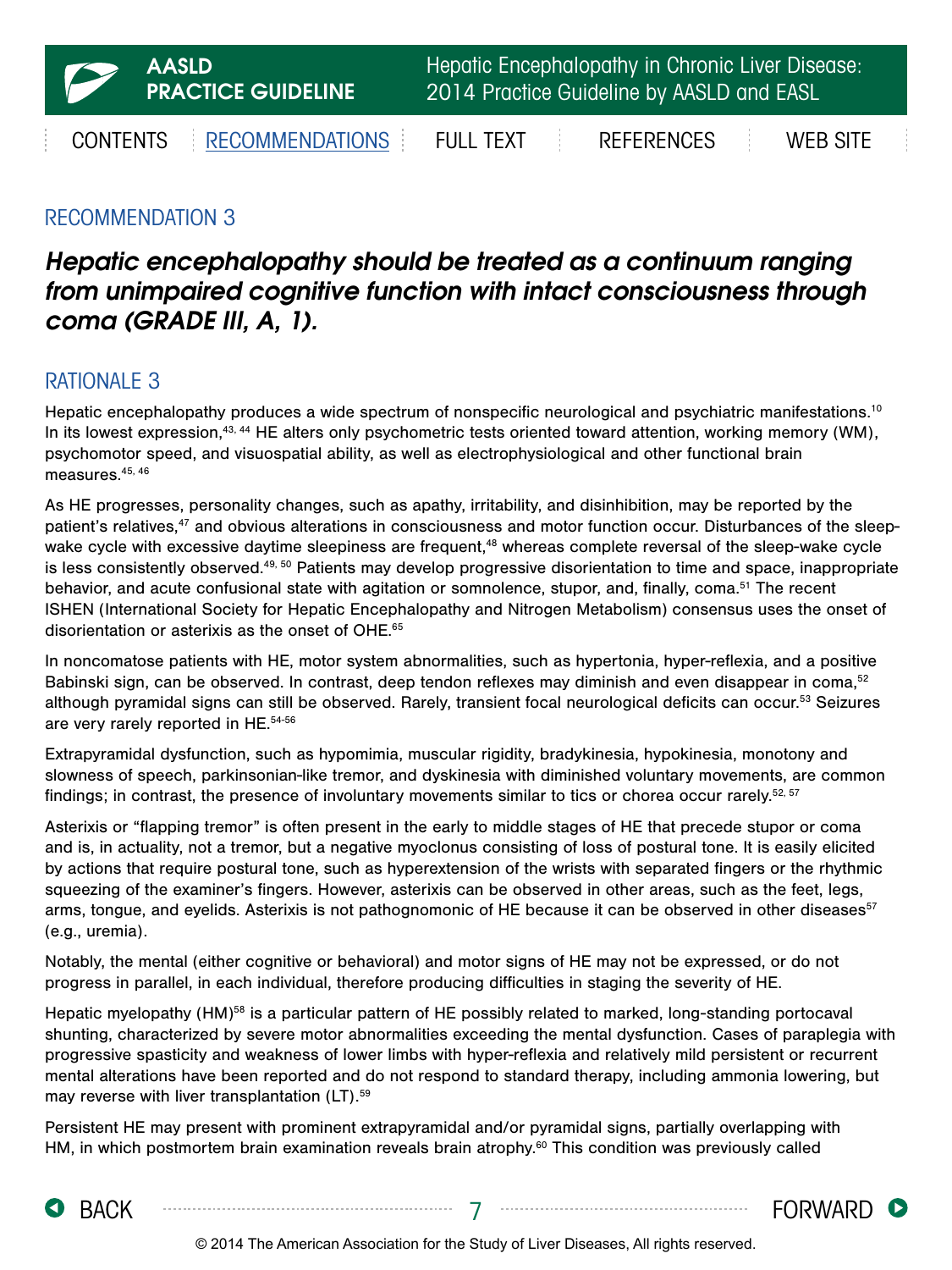Hepatic Encephalopathy in Chronic Liver Disease: 2014 Practice Guideline by AASLD and EASL

## <span id="page-7-0"></span>[CONTENTS](#page-1-0) [RECOMMENDATIONS](#page-2-0) [FULL TEXT](#page-39-0) [REFERENCES](#page-66-0) [WEB SITE](http://aasld.org/practiceguidelines/Pages/guidelinelisting.aspx)

#### RATIONALE 3 (cont.)

acquired hepatolenticular degeneration, a term currently considered obsolete. However, this cirrhosis-associated parkinsonism is unresponsive to ammonia-lowering therapy and may be more common than originally thought in patients with advanced liver disease, presenting in approximately 4% of cases.<sup>61</sup>

Apart from these less-usual manifestations of HE, it is widely accepted in clinical practice that all forms of HE and their manifestations are completely reversible, and this assumption still is a well-founded operational basis for treatment strategies. However, research on liver-transplanted HE patients and on patients after resolution of repeated bouts of OHE casts doubt on the full reversibility. Some mental deficits, apart from those ascribable to other transplantation-related causes, may persist and are mentioned later under transplantation.<sup>135</sup> Likewise, episodes of OHE may be associated with persistent cumulative deficits in WM and learning.<sup>14</sup>



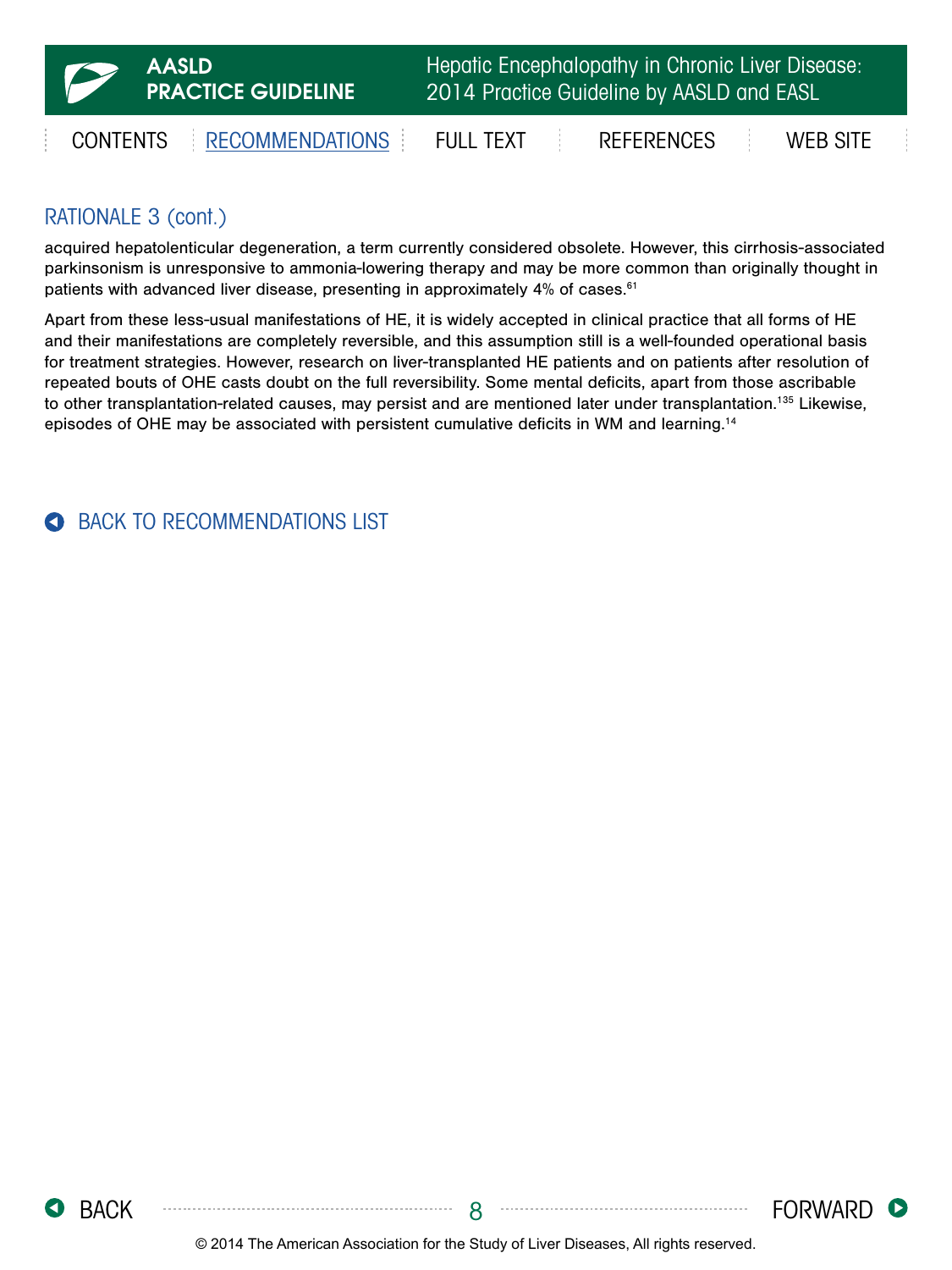<span id="page-8-0"></span>

## *The diagnosis of HE is through exclusion of other causes of brain dysfunction (GRADE II-2, A, 1).*

## RATIONALE 4

The diagnosis requires the detection of signs suggestive of HE in a patient with severe liver insufficiency and/or PSS who does not have obvious alternative causes of brain dysfunction. The recognition of precipitating factors for HE (e.g., infection, bleeding, and constipation, [Table 3\)](#page-47-0) supports the diagnosis of HE. The differential diagnosis should consider common disorders altering the level of consciousness ([Table 4\)](#page-47-0).

**[BACK TO RECOMMENDATIONS LIST](#page-2-0)** 

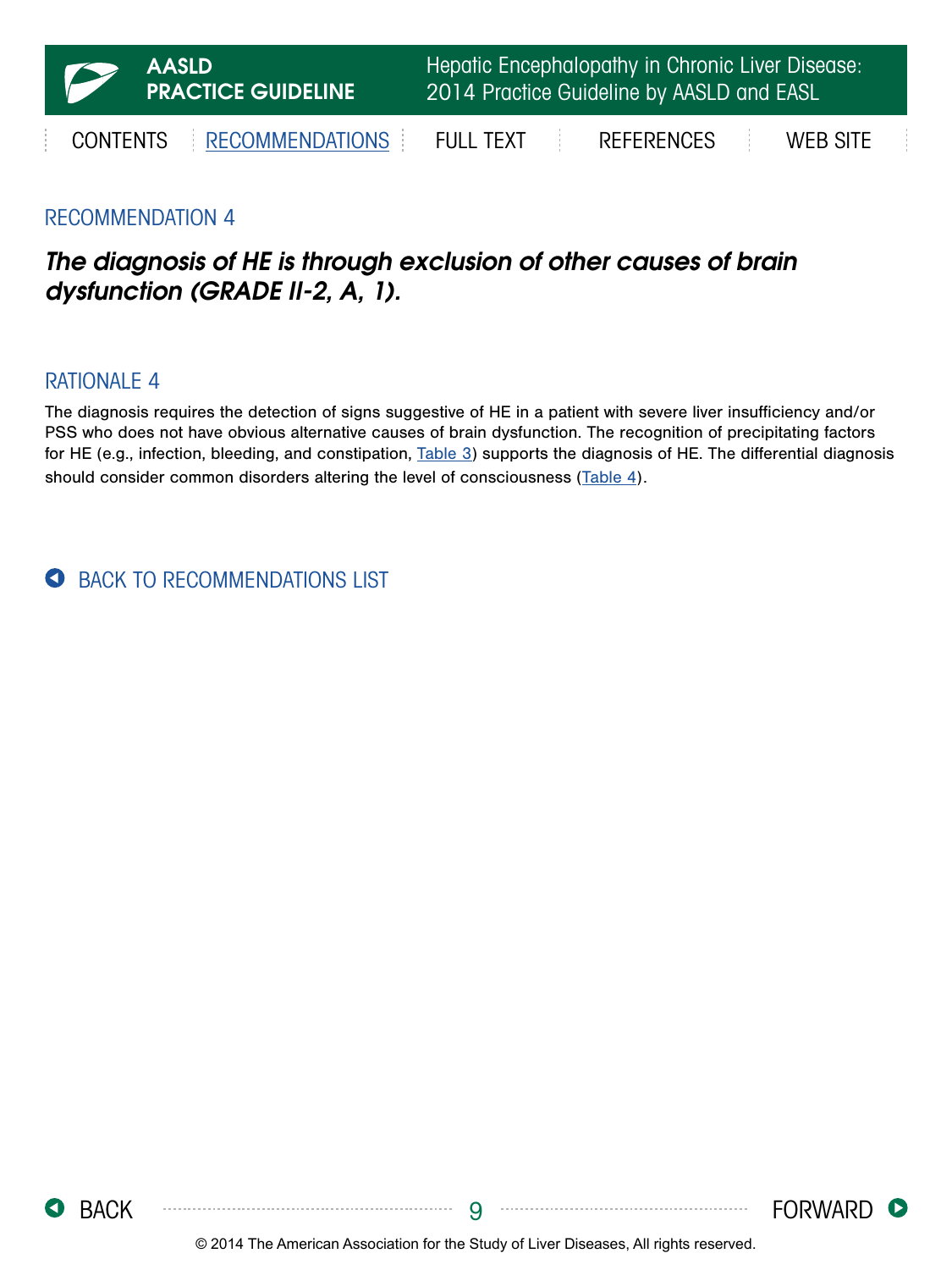<span id="page-9-0"></span>

*Hepatic encephalopathy (HE) should be divided into various stages of severity, reflecting the degree of self-sufficiency and the need for care (GRADE III, B, 1).*

## RATIONALE 5

Judging and measuring the severity of HE is approached as a continuum.<sup>65</sup> The testing strategies in place range from simple clinical scales to sophisticated psychometric and neurophysiological tools; however, none of the current tests are valid for the entire spectrum.<sup>11, 66</sup> The appropriate testing and diagnostic options differ according to the acuity of the presentation and the degree of impairment.<sup>67</sup>

**[BACK TO RECOMMENDATIONS](#page-2-0)** 

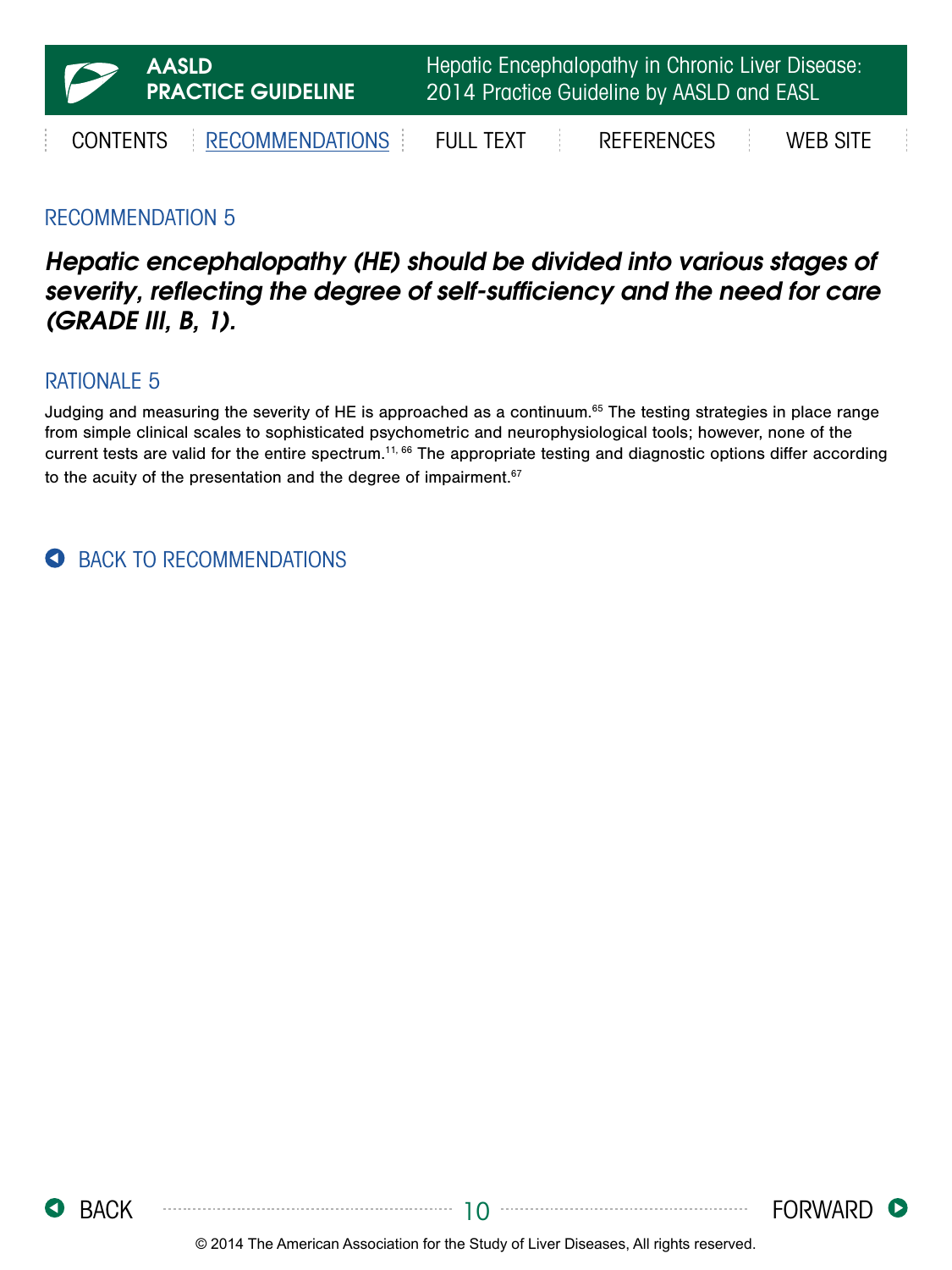## <span id="page-10-0"></span>*Overt hepatic encephalopathy (OHE) is diagnosed by clinical criteria and can be graded according the West Haven Criteria and the Glasgow Coma Scale (GRADE II-2, B, 1).*

## RATIONALE 6

The diagnosis of OHE is based on a clinical examination and a clinical decision. Clinical scales are used to analyze its severity. Specific quantitative tests are only needed in study settings. The gold standard is the West Haven criteria (WHC; [Table 2,](#page-46-0) including clinical description). However, they are subjective tools with limited interobserver reliability, especially for grade I HE, because slight hypokinesia, psychomotor slowing, and a lack of attention can easily be overlooked in clinical examination. In contrast, the detection of disorientation and asterixis has good interrater reliability and thus are chosen as marker symptoms of OHE.<sup>67</sup> Orientation or mixed scales have been used to distinguish the severity of HE.<sup>68, 69</sup> In patients with significantly altered consciousness, the Glasgow Coma Scale (GCS; [Table 6](#page-49-0)) is widely employed and supplies an operative, robust description.

Diagnosing cognitive dysfunction is not difficult. It can be established from clinical observation as well as neuropsychological or neurophysiological tests. The difficulty is to assign them to HE. For this reason, OHE still remains a diagnosis of exclusion in this patient population that is often susceptible to mental status abnormalities resulting from medications, alcohol abuse, drug use, effects of hyponatremia, and psychiatric disease ([Table 4\)](#page-47-0). Therefore, as clinically indicated, exclusion of other etiologies by laboratory and radiological assessment for a patient with altered mental status in HE is warranted.

**[BACK TO RECOMMENDATIONS LIST](#page-2-0)** 

[BACK](#page-9-0) [FORWARD](#page-11-0)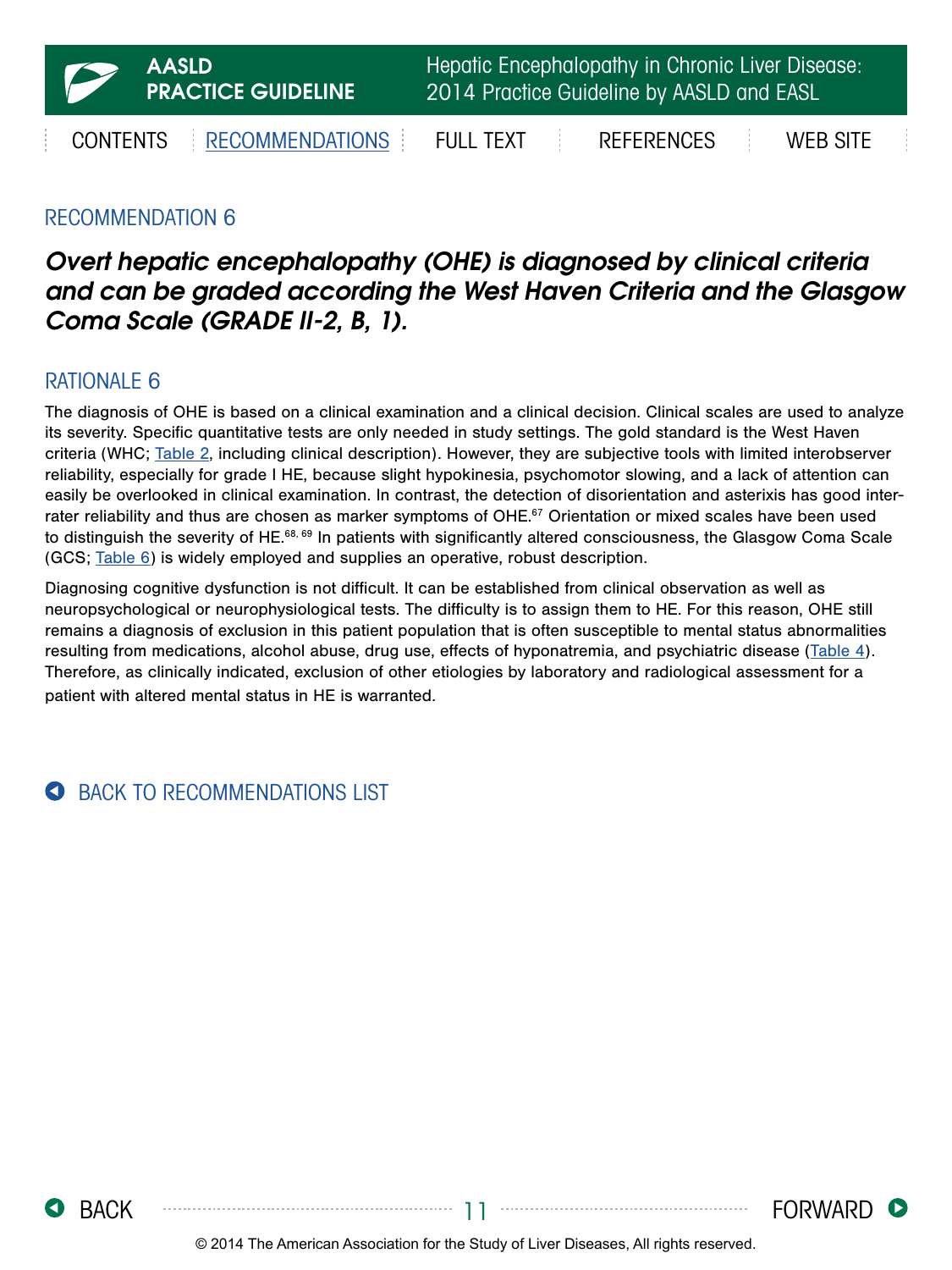<span id="page-11-0"></span>*The diagnosis and grading of minimal hepatic encephalopathy (MHE) and covert hepatic encephalopathy (CHE) can be made using several neurophysiological and psychometric tests that should be performed by experienced examiners (GRADE II-2, B, 1).*

## RATIONALE 7

Minimal hepatic encephalopathy and CHE is defined as the presence of test-dependent or clinical signs of brain dysfunction in patients with CLD who are not disoriented or display asterixis. The term "minimal" conveys that there is no clinical sign, cognitive or other, of HE. The term "covert" includes minimal and grade 1 HE. Testing strategies can be divided into two major types: psychometric and neurophysiological.<sup>70, 71</sup> Because the condition affects several components of cognitive functioning, which may not be impaired to the same degree, the ISHEN suggests the use of at least two tests, depending on the local population norms and availability, and preferably with one of the tests being more widely accepted so as to serve as a comparator.

Testing should be done by a trained examiner adhering to scripts that accompany the testing tools. If the test result is normal (i.e., negative for MHE or CHE), repeat testing in 6 months has been recommended.<sup>77</sup> A diagnosis of MHE or CHE does not automatically mean that the affected subject is a dangerous driver.<sup>78</sup> Medical providers are not trained to formally evaluate fitness to drive and are also not legal representatives. Therefore, providers should act in the best interests of both the patient and society while following the applicable local laws.<sup>78</sup> However, doctors cannot evade the responsibility of counseling patients with diagnosed HE on the possible dangerous consequences of their driving, and, often, the safest advice is to stop driving until the responsible driving authorities have formally cleared the patient for safe driving. In difficult cases, the doctor should consult with the authorities that have the expertise to test driving ability and the authority to revoke the license.

A listing of the most established testing strategies is given below. The test recommendation varies depending on the logistics, availability of tests, local norms, and cost.<sup>65, 66, 71</sup>

- 1. Portosystemic encephalopathy (PSE) syndrome test. This test battery consists of five paper-pencil tests that evaluate cognitive and psychomotor processing speed and visuomotor coordination. The tests are relatively easy to administer and have good external validity.<sup>76</sup> The test is often referred to as the Psychometric Hepatic Encephalopathy Score (PHES), with the latter being the sum score from all subtests of the battery. It can be obtained from Hannover Medical School (Hannover, Germany), which holds the copyright (Weissenborn.karin@ mh-hannover.de). The test was developed in Germany and has been translated for use in many other countries. For illiterate patients, the figure connection test has been used as a subtest instead of the number connection test.79
- 2. The Critical Flicker Frequency (CFF) test is a psychophysiological tool defined as the frequency at which a fused light (presented from 60 Hz downward) appears to be flickering to the observer. Studies have shown its reduction with worsening cognition and improvement after therapy. The CFF test requires several trials, intact binocular vision, absence of red-green blindness, and specialized equipment.<sup>80, 81</sup>

(*Continued on page 13.*)

[BACK](#page-10-0) <del>Example 20</del> T2 No. 2014 T2 No. 2014 TORWARD

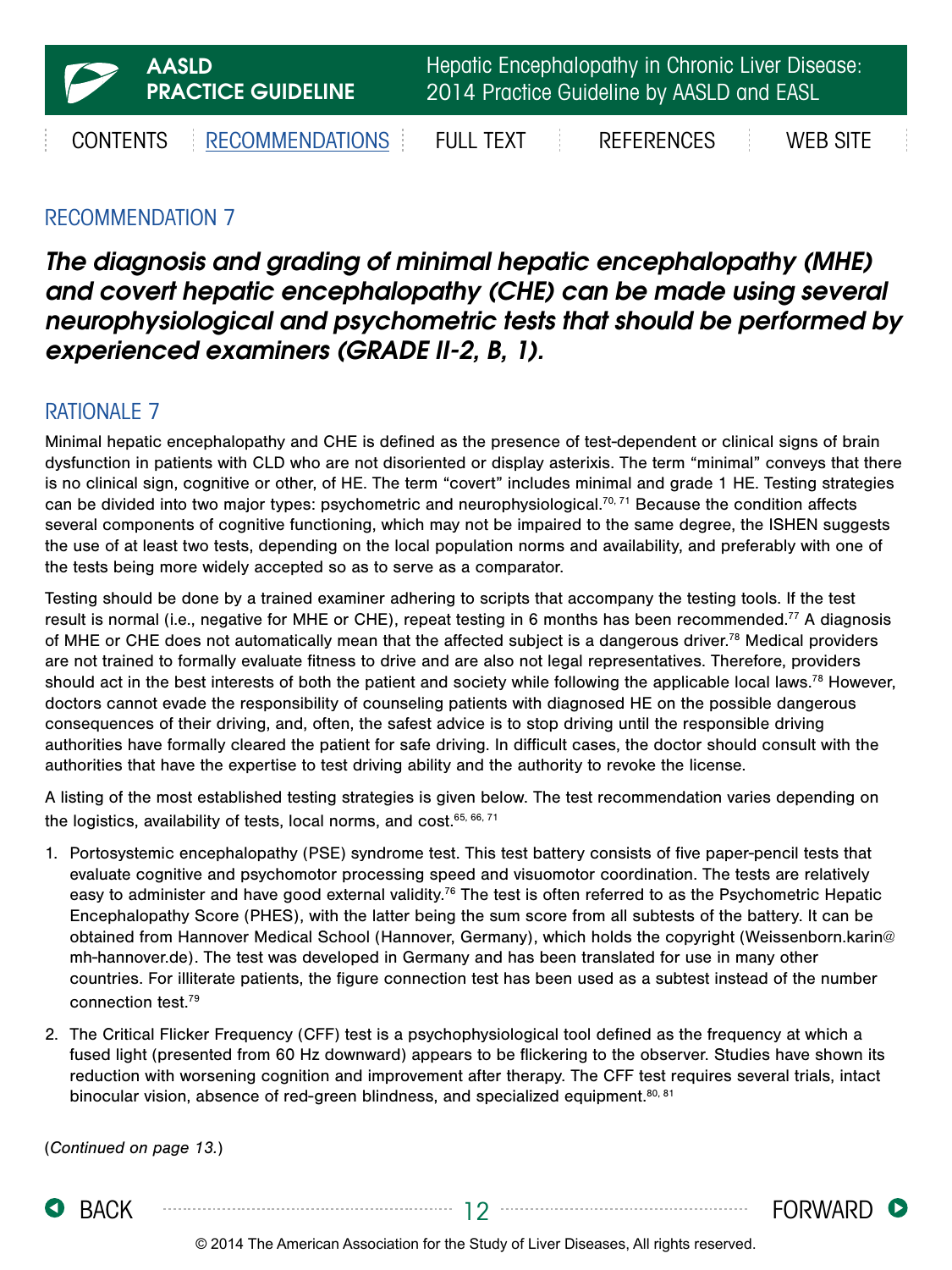Hepatic Encephalopathy in Chronic Liver Disease: 2014 Practice Guideline by AASLD and EASL

## <span id="page-12-0"></span>[CONTENTS](#page-1-0) [RECOMMENDATIONS](#page-2-0) [FULL TEXT](#page-39-0) [REFERENCES](#page-66-0) [WEB SITE](http://aasld.org/practiceguidelines/Pages/guidelinelisting.aspx)

#### RATIONALE 7 (cont.)

- 3. The Continuous Reaction Time (CRT) test. The CRT test relies on repeated registration of the motor reaction time (pressing a button) to auditory stimuli (through headphones). The most important test result is the CRT index, which measures the stability of the reaction times. The test result can differentiate between organic and metabolic brain impairment and is not influenced by the patient's age or gender, and there is no learning or tiring effect. Simple software and hardware are required.<sup>82</sup>
- 4. The Inhibitory Control Test (ICT) is a computerized test of response inhibition and working memory<sup>83</sup> and is freely downloadable at www.hecme.tv. The ICT test has been judged to have good validity, but requires highly functional patients. The norms for the test have to be elaborated beyond the few centers that have used it.
- 5. The Stroop test evaluates psychomotor speed and cognitive flexibility by the interference between recognition reaction time to a colored field and a written color name. Recently, mobile application software ("apps" for a smartphone or tablet computer) based on the test has been shown to identify cognitive dysfunction in cirrhosis compared to paper-pencil tests.<sup>84</sup> Further studies are under way to evaluate its potential for screening for MHE and CHE.
- 6. The SCAN Test is a computerized test that measures speed and accuracy to perform a digit recognition memory task of increasing complexity. The SCAN Test has been shown to be of prognostic value.<sup>85</sup>
- 7. Electroencephalography examination can detect changes in cortical cerebral activity across the spectrum of HE without patient cooperation or risk of a learning effect.<sup>70</sup> However, it is nonspecific and may be influenced by accompanying metabolic disturbances, such as hyponatremia as well as drugs. Possibly, the reliability of EEG analysis can increase with quantitative analysis. This specifically should include the background frequency with mean dominant frequency or spectral band analysis.<sup>60</sup> Also, in most situations, EEG requires an institutional setup and neurological expertise in evaluation, and the cost varies among hospitals.

Although the above-described tests have been used to test for MHE and CHE, there is, most often, a poor correlation between them because HE is a multidimensional dysfunction.<sup>86</sup> Learning effect is often observed with psychometric tests and it is unclear whether current HE therapy plays a role in the test performance. Therefore, interpretation of these tests and consideration of the results for further management need an understanding of the patient's history, current therapy, and effect on the patient's daily activities, if signs of HE are found. For multicenter studies, the diagnosis of MHE or CHE by consensus should utilize at least two of the current validated testing strategies: paper-pencil (PHES) and one of the following: computerized (CRT, ICT, SCAN, or Stroop) or neurophysiological (CFF or EEG).<sup>66</sup> In the clinical routine or single-center studies, investigators may use tests for assessing the severity of HE with which they are familiar, provided that normative reference data are available and the tests have been validated for use in this patient population.<sup>66</sup>

## **[BACK TO RECOMMENDATIONS LIST](#page-2-0)**

[BACK](#page-11-0) [FORWARD](#page-13-0)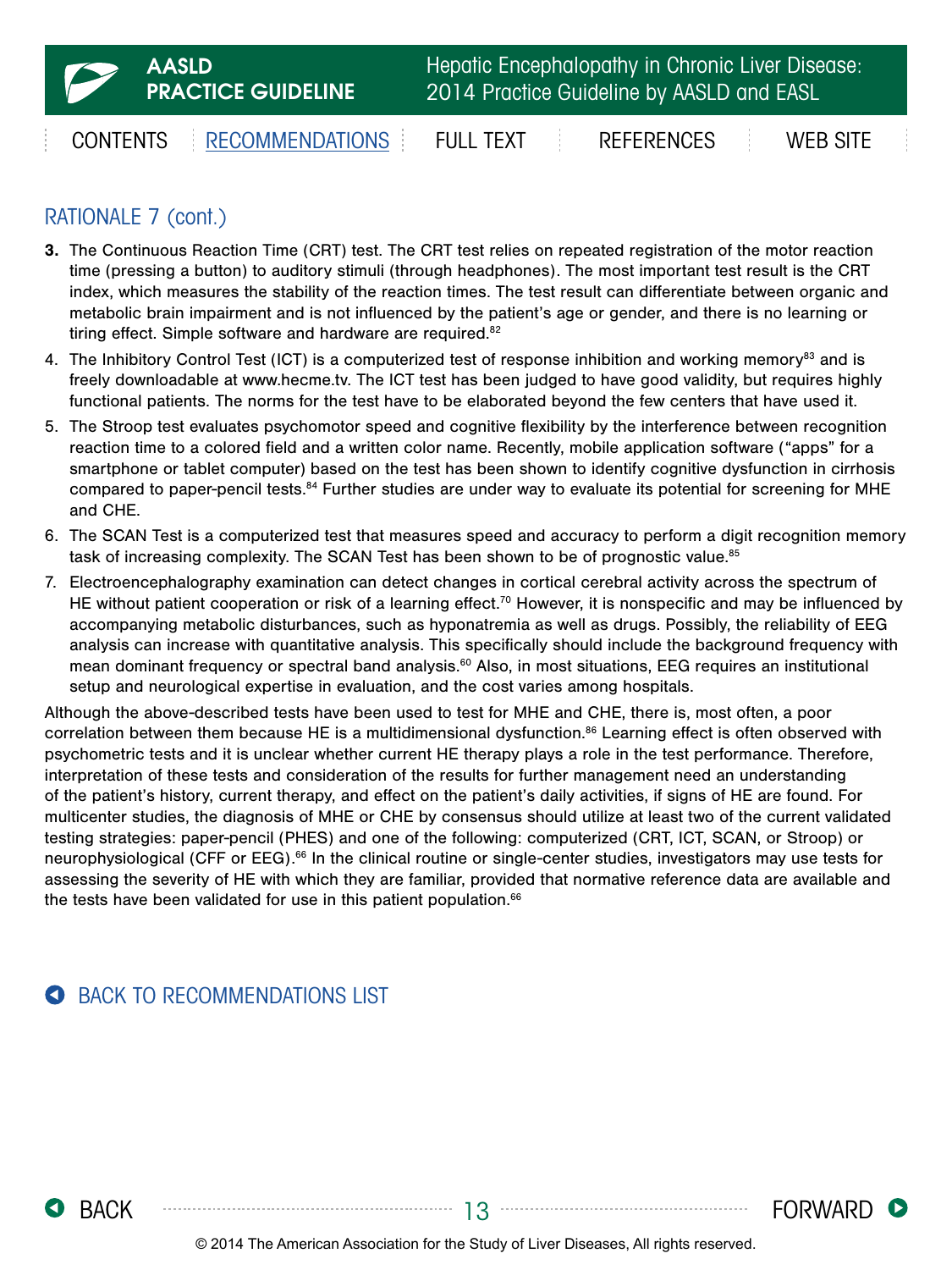<span id="page-13-0"></span>[CONTENTS](#page-1-0) [RECOMMENDATIONS](#page-2-0) [FULL TEXT](#page-39-0) [REFERENCES](#page-66-0) [WEB SITE](http://aasld.org/practiceguidelines/Pages/guidelinelisting.aspx)

## RECOMMENDATION 8

*Testing for minimal hepatic encephalopathy (MHE) and covert hepatic encephalopathy (CHE) could be used in patients who would most benefit from testing, such as those with impaired quality of life or implication on employment or public safety (GRADE III, B, 2).*

## RATIONALE 8

Testing for MHE and CHE is important because it can prognosticate OHE development, indicate poor quality of life and reduced socioeconomic potential, and help counsel patients and caregivers about the disease. The occurrence of MHE and CHE in patients with CLD seems to be as high as 50%,<sup>72</sup> so, ideally, every patient at risk should be tested. However, this strategy may be costly,<sup>73</sup> and the consequences of the screening procedure are not always clear and treatment is not always recommended. An operational approach may be to test patients who have problems with their quality of life or in whom there are complaints from the patients and their relatives.<sup>74</sup> Tests positive for MHE or CHE before stopping HE drug therapy will identify patients at risk for recurrent HE.33, 75 Furthermore, none of the available tests are specific for the condition,<sup>76</sup> and it is important to test only patients who do not have confounding factors, such as neuropsychiatric disorders, psychoactive medication, or current alcohol use.



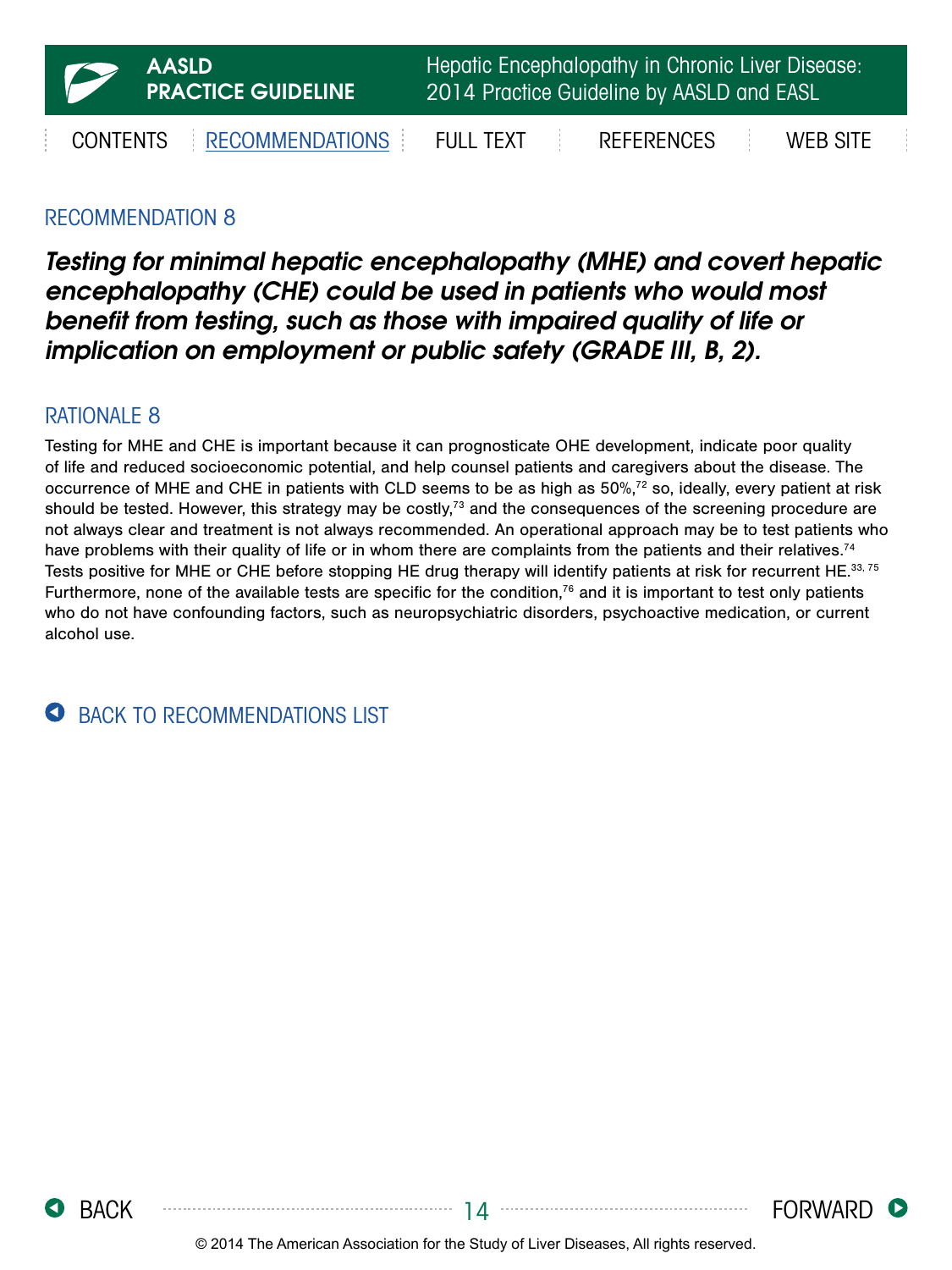## <span id="page-14-0"></span>*Increased blood ammonia alone does not add any diagnostic, staging, or prognostic value for HE in patients with chronic liver disease. A normal value calls for diagnostic reevaluation (GRADE II-3, A, 1).*

## RATIONALE 9

High blood-ammonia levels alone do not add any diagnostic, staging, or prognostic value in HE patients with CLD.<sup>87</sup> However, in case an ammonia level is checked in a patient with OHE and it is normal, the diagnosis of HE is in question. For ammonia-lowering drugs, repeated measurements of ammonia may be helpful to test the efficacy. There may be logistic challenges to accurately measure blood ammonia, which should be taken into consideration. Ammonia is reported either in venous, arterial blood, or plasma ammonia, so the relevant normal should be used. Multiple methods are available, but measurements should only be employed when laboratory standards allow for reliable analyses.

**[BACK TO RECOMMENDATIONS LIST](#page-2-0)** 

[BACK](#page-13-0) [FORWARD](#page-15-0)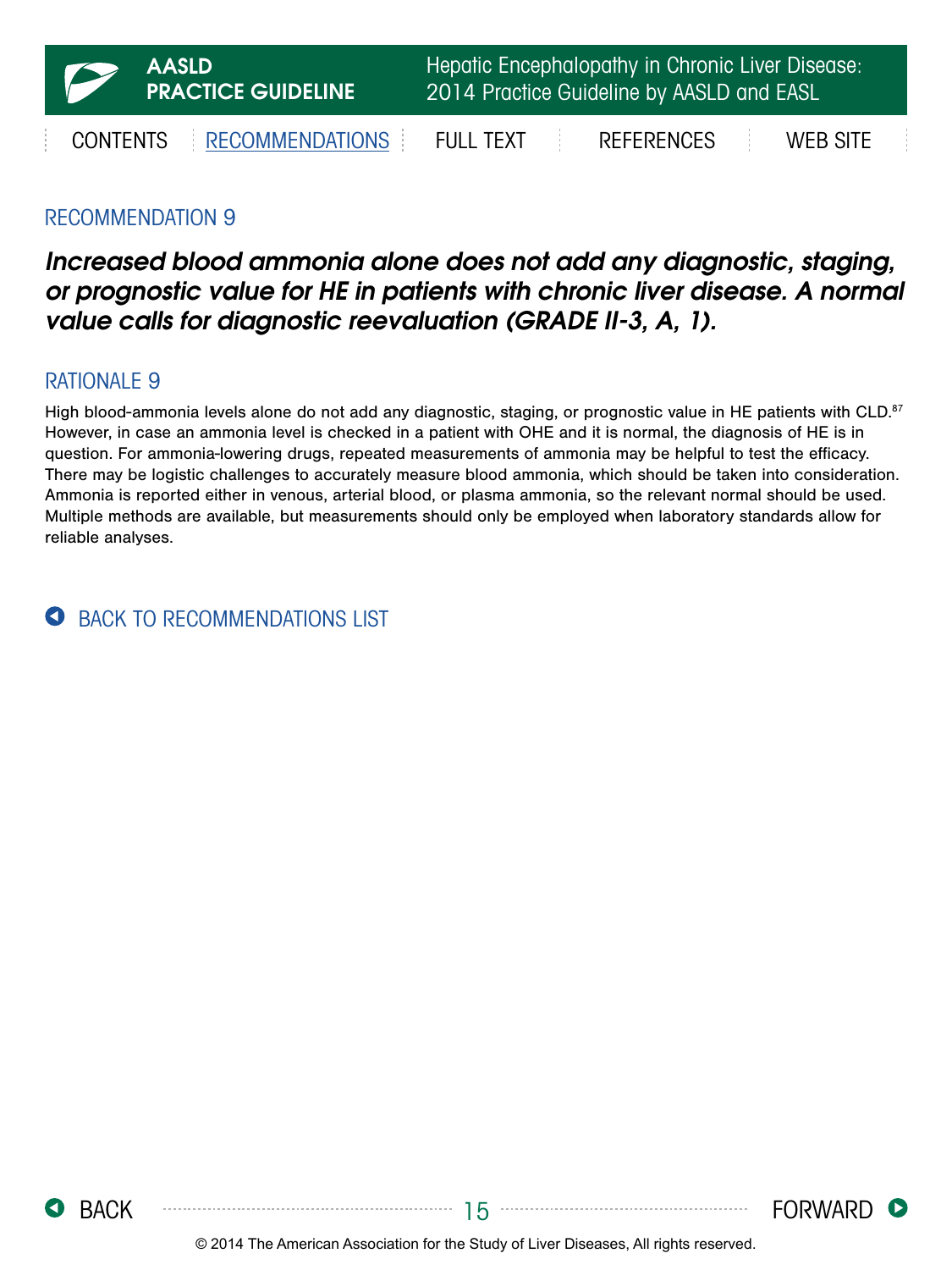<span id="page-15-0"></span>

## *An episode of overt hepatic encephalopathy (OHE) (whether spontaneous or precipitated) should be actively treated (GRADE II-2, A, 1).*

## RATIONALE 10

At this time, only OHE is routinely treated.<sup>10</sup> Minimal hepatic encephalopathy and CHE, as its title implies, is not obvious on routine clinical examination and is predominantly diagnosed by techniques outlined in the previous section. Despite its subtle nature, MHE and CHE can have a significant effect on a patient's daily living. Special circumstances can prevail where there may be an indication to treat such a patient (e.g., impairment in driving skills, work performance, quality of life, or cognitive complaints).

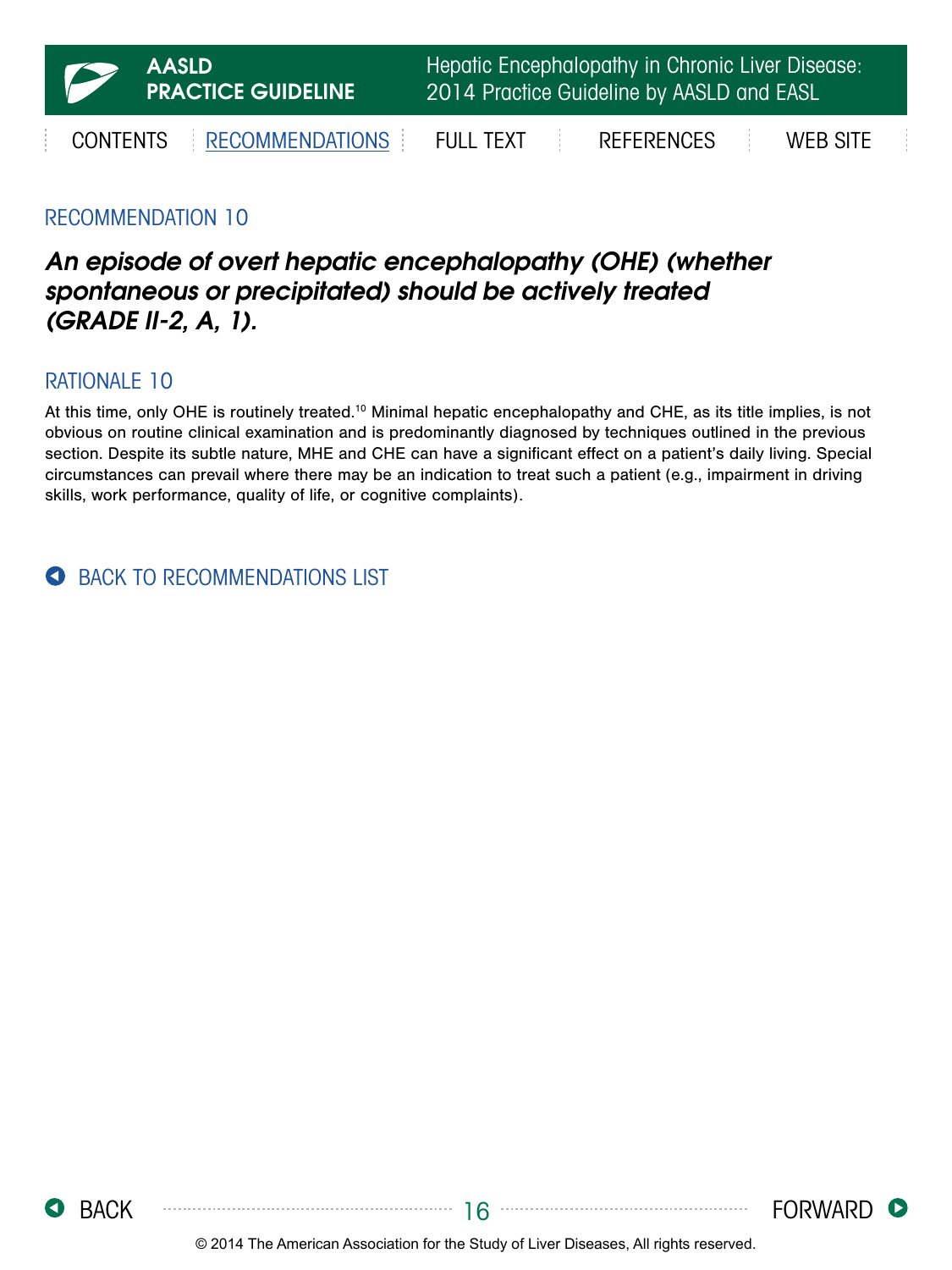<span id="page-16-0"></span>

## *Secondary prophylaxis after an episode for overt hepatic encephalopathy (OHE) is recommended (GRADE I, A, 1).*

## RATIONALE 11

There are no randomized, placebo-controlled trials of lactulose for maintenance of remission from OHE. However, it is still widely recommended and practiced. A single-center, open-label RCT of lactulose demonstrated less recurrence of HE in patients with cirrhosis.<sup>33</sup> A recent RCT supports lactulose as prevention of HE subsequent to upper gastrointestinal (GI) bleeding.<sup>110</sup>

Rifaximin added to lactulose is the best-documented agent to maintain remission in patients who have already experienced one or more bouts of OHE while on lactulose treatment after their initial episode of OHE.<sup>101</sup>

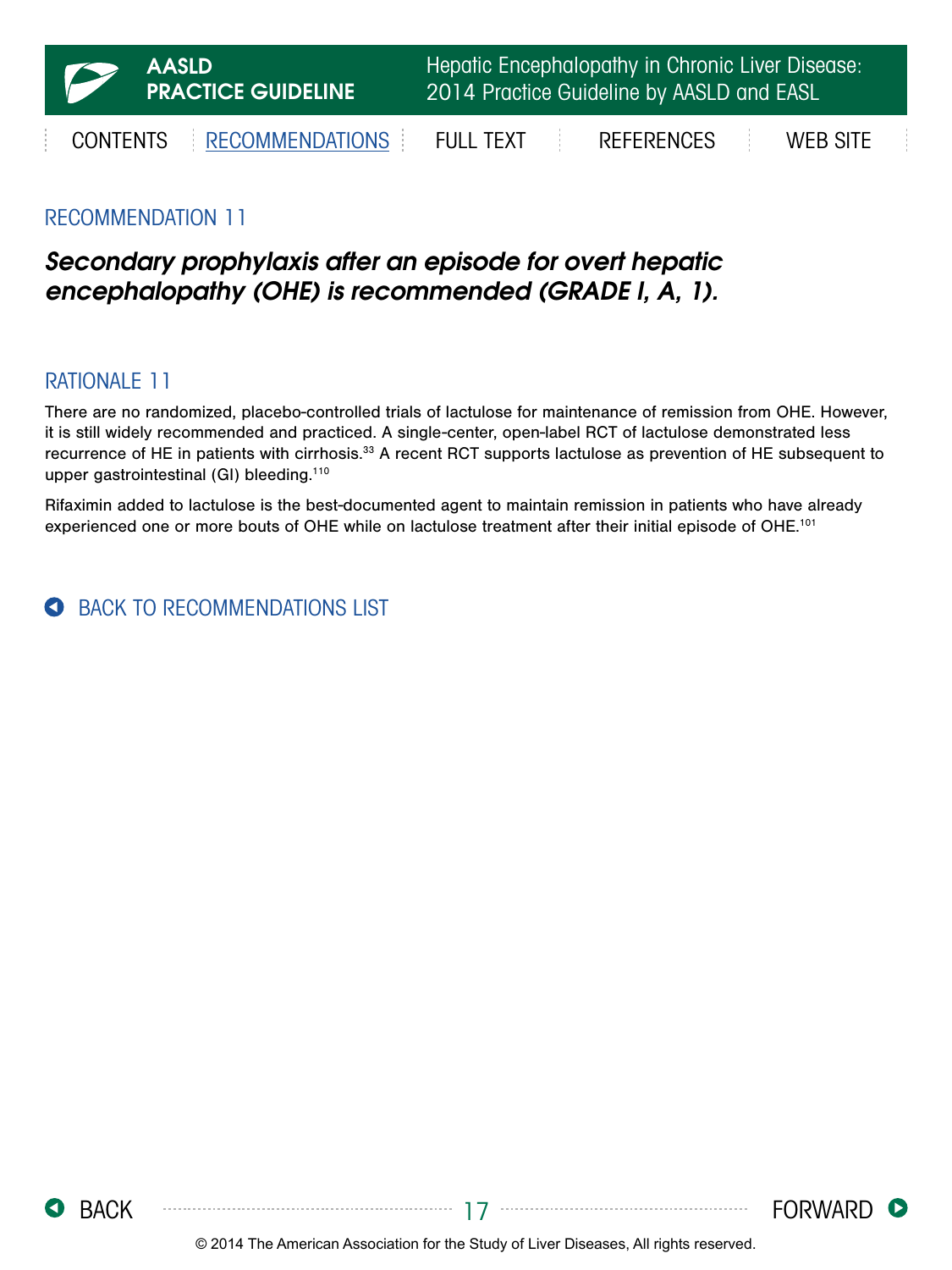<span id="page-17-0"></span>

## *Primary prophylaxis for prevention of episodes of overt hepatic encephalopathy (OHE) is not required, except in patients with cirrhosis with a known high risk to develop HE (GRADE II-3, C, 2).*

## RATIONALE 12

It was shown, in an open-label study,<sup>115</sup> that lactulose can prevent development of the first episode of OHE, but the study needs to be replicated in a larger study in a blinded fashion before firm recommendations can be made.

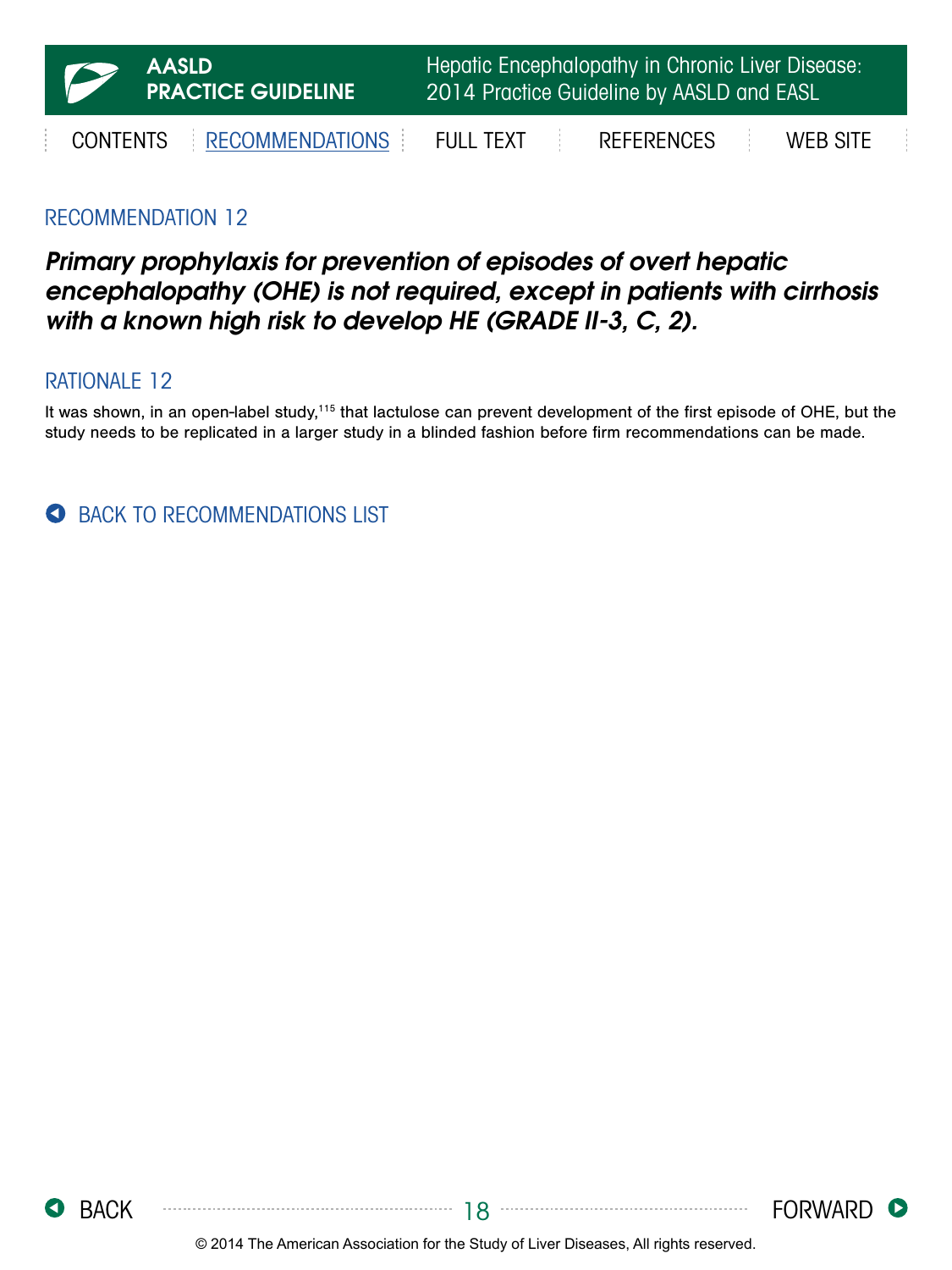<span id="page-18-0"></span>

## *Recurrent intractable overt hepatic encephalopathy (OHE), together with liver failure, is an indication for liver transplant (LT) (GRADE I).*

## RATIONALE 13

Liver transplantation remains the only treatment option for HE that does not improve on any other treatment, but is not without its risks. The management of these potential transplant candidates as practiced in the United States has been published elsewhere,<sup>131, 132</sup> and European guidelines are under way. Hepatic encephalopathy by itself is not considered an indication for LT unless associated with poor liver function. However, cases do occur where HE severely compromises the patient's quality of life and cannot be improved despite maximal medical therapy and who may be LT candidates despite otherwise good liver status. Large PSSs may cause neurological disturbances and persistent HE, even after LT. Therefore, shunts should be identified and embolization considered before or during transplantation.<sup>133</sup> Also, during the transplant workup, severe hyponatremia should be corrected slowly.

Hepatic encephalopathy should improve after transplant, whereas neurodegenerative disorders will worsen. Therefore, it is important to distinguish HE from other causes of mental impairment, such as Alzheimer's disease and small-vessel cerebrovascular disease. Magnetic resonance imaging and spectroscopy of the brain should be conducted, and the patient should be evaluated by an expert in neuropsychology and neuro-degenerative diseases.134 The patient, caregivers, and health professionals should be aware that transplantation may induce brain function impairment and that not all manifestations of HE are fully reversible by transplantation.<sup>135</sup>

One difficult and not uncommon problem is the development of a confusional syndrome in the postoperative period. The search of the cause is often difficult, and the problem may have multiple origins. Patients with alcoholic liver disease (ALD) and those with recurrent HE before transplantation are at higher risk. Toxic effects of immunosuppressant drugs are a frequent cause, usually associated with tremor and elevated levels in blood. Other adverse cerebral effects of drugs may be difficult to diagnose. Confusion associated with fever requires a diligent, systematic search for bacterial or viral causes (e.g., cytomegalovirus). Multiple causative factors are not unusual, and the patient's problem should be approached from a broad clinical view.<sup>136</sup>



[BACK](#page-17-0) [FORWARD](#page-19-0)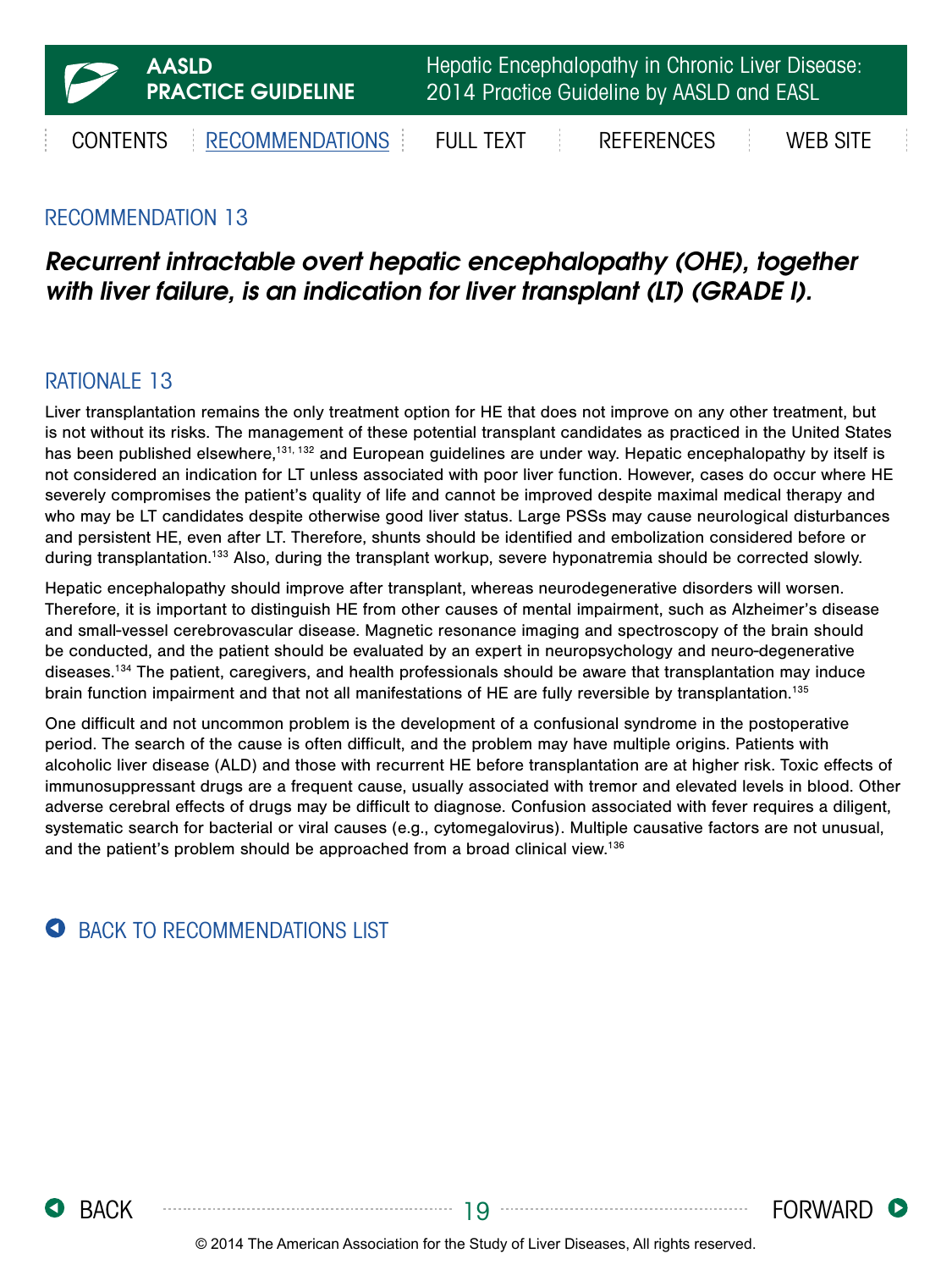<span id="page-19-0"></span>

## *Initiation of care for patients with altered consciousness.*

#### RATIONALE 14

Patients with higher grades of HE who are at risk or unable to protect their airway need more intensive monitoring and are ideally managed in an intensive care setting. Alternative causes of encephalopathy ([Table 4\)](#page-47-0) are not infrequent in patients with advanced cirrhosis. Technically, if other causes of encephalopathy are present, then the episode of encephalopathy may not be termed HE. In the clinical setting, what transpires is treatment of both HE and non-HE.

Controlling precipitating factors ([Table 3\)](#page-47-0) in the management of OHE is of paramount importance, because nearly 90% of patients can be treated with just correction of the precipitating factor.<sup>89</sup> Careful attention to this issue is still the cornerstone of HE management.

In addition to the other elements of the four-pronged approach to treatment of HE, specific drug treatment is part of the management. Most drugs have not been tested by rigorous randomized, controlled studies and are utilized based on circumstantial observations. These agents include nonabsorbable disaccharides, such as lactulose, and antibiotics, such as rifaximin. Other therapies, such as oral branched-chain amino acids (BCAAs), intravenous (IV) L-ornithine L-aspartate (LOLA), probiotics, and other antibiotics, have also been used. In the hospital, a nasogastric tube can be used to administer oral therapies in patients who are unable to swallow or have an aspiration risk.

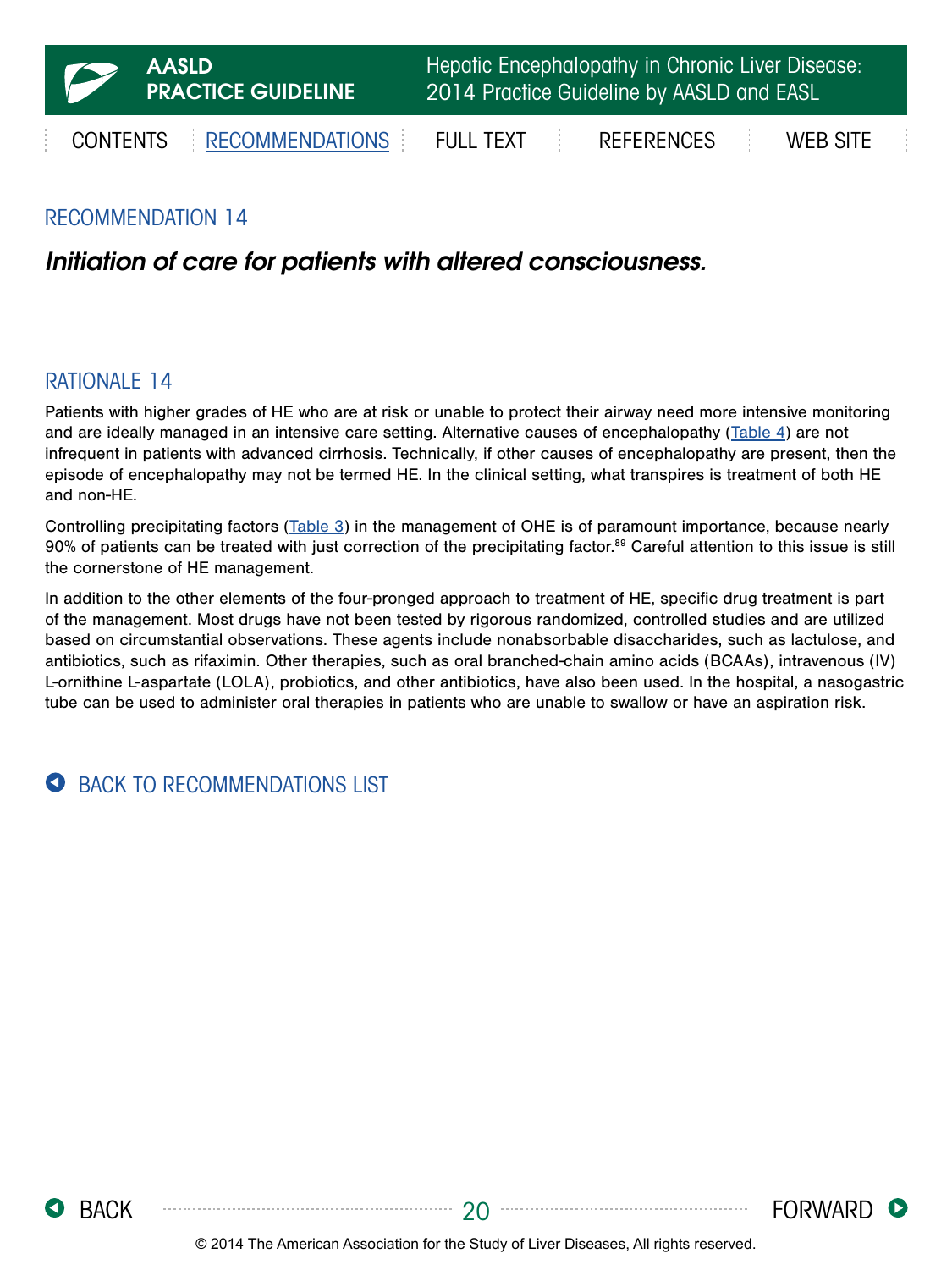<span id="page-20-0"></span>

## *Alternative causes of altered mental status should be sought and treated.*

## RATIONALE 15

Alternative causes of encephalopathy [\(Table 4](#page-47-0)) are not infrequent in patients with advanced cirrhosis. Technically, if other causes of encephalopathy are present, then the episode of encephalopathy may not be termed HE. In the clinical setting, what transpires is treatment of both HE and non-HE.



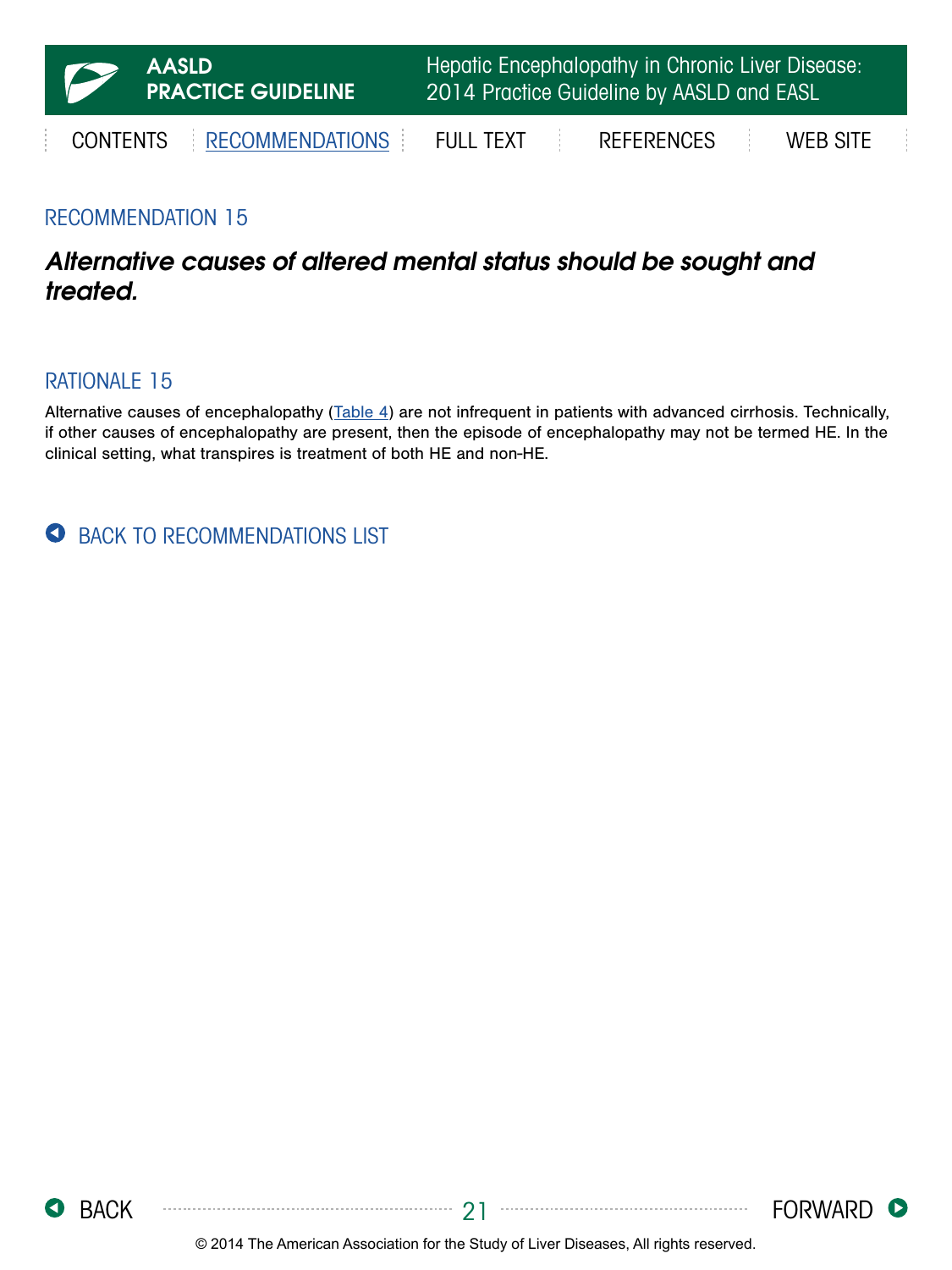<span id="page-21-0"></span>

*Identification of precipitating factors and their correction.*

#### RATIONALE 16

Controlling precipitating factors ([Table 3\)](#page-47-0) in the management of OHE is of paramount importance, because nearly 90% of patients can be treated with just correction of the precipitating factor.<sup>89</sup> Careful attention to this issue is still the cornerstone of HE management.

**[BACK TO RECOMMENDATIONS LIST](#page-2-0)** 

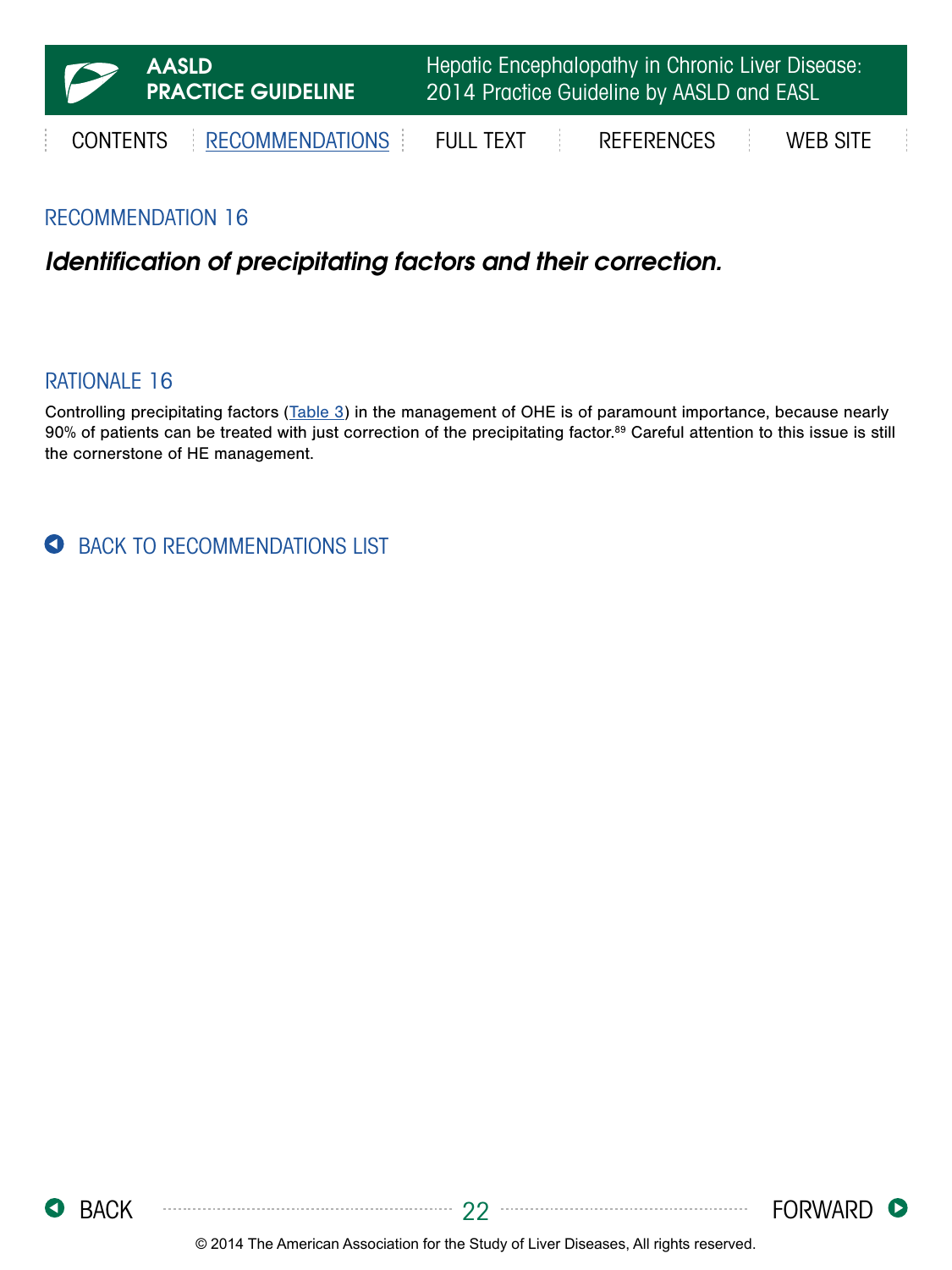<span id="page-22-0"></span>

## *Commencement of empirical hepatic encephalopathy (HE) treatment.*

#### RATIONALE 17

In addition to the other elements of the four-pronged approach to treatment of HE, specific drug treatment is part of the management. Most drugs have not been tested by rigorous randomized, controlled studies and are utilized based on circumstantial observations. These agents include nonabsorbable disaccharides, such as lactulose, and antibiotics, such as rifaximin. Other therapies, such as oral branched-chain amino acids (BCAAs), intravenous (IV) L-ornithine L-aspartate (LOLA), probiotics, and other antibiotics, have also been used. In the hospital, a nasogastric tube can be used to administer oral therapies in patients who are unable to swallow or have an aspiration risk.

**[BACK TO RECOMMENDATIONS LIST](#page-3-0)** 

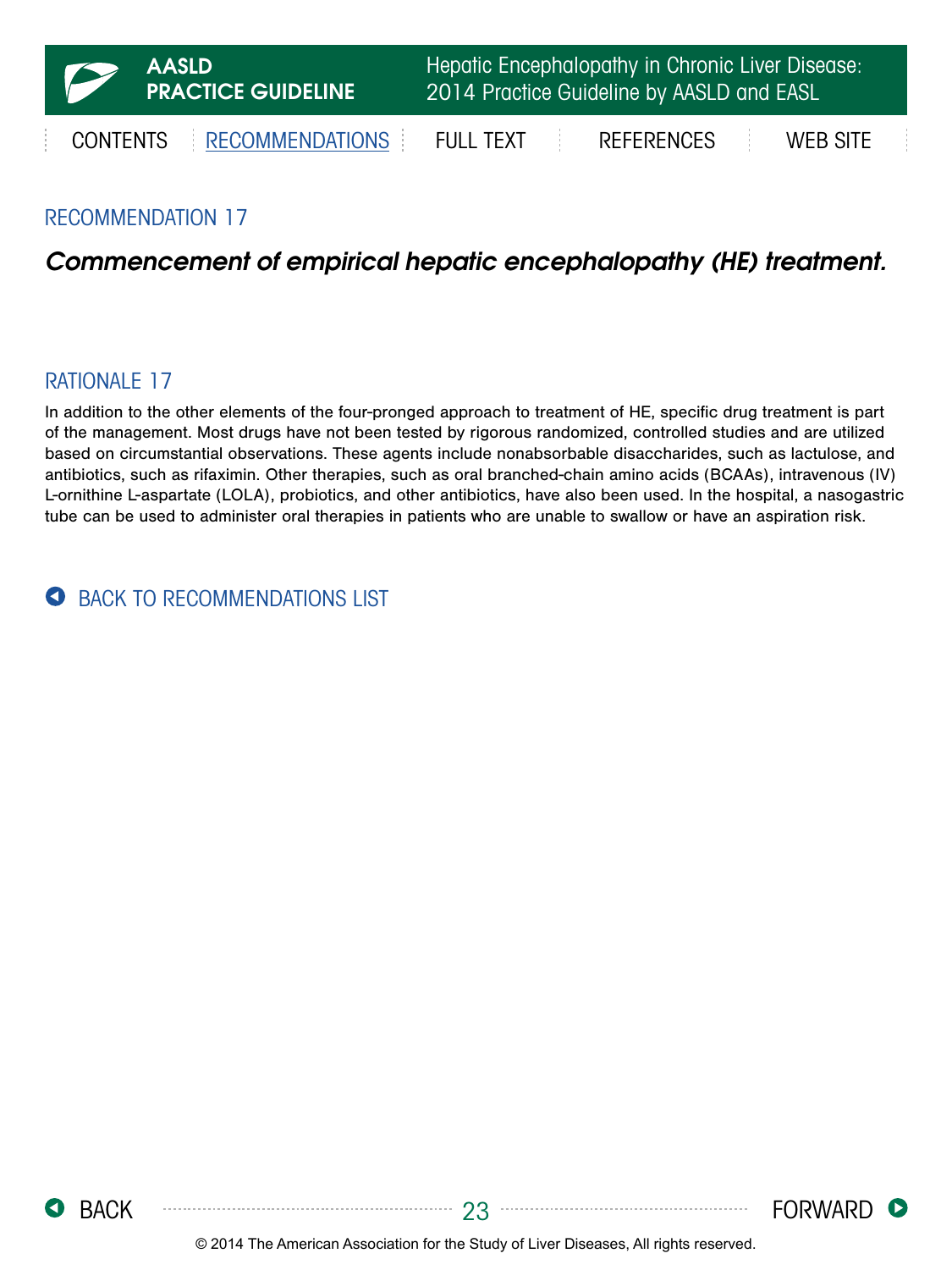<span id="page-23-0"></span>

## *Identify and treat precipitating factors for hepatic encephalopathy (HE) (GRADE II-2, A, 1).*

## RATIONALE 18

Controlling precipitating factors [\(Table 3](#page-47-0)) in the management of OHE is of paramount importance, because nearly 90% of patients can be treated with just correction of the precipitating factor.<sup>89</sup> Careful attention to this issue is still the cornerstone of HE management.



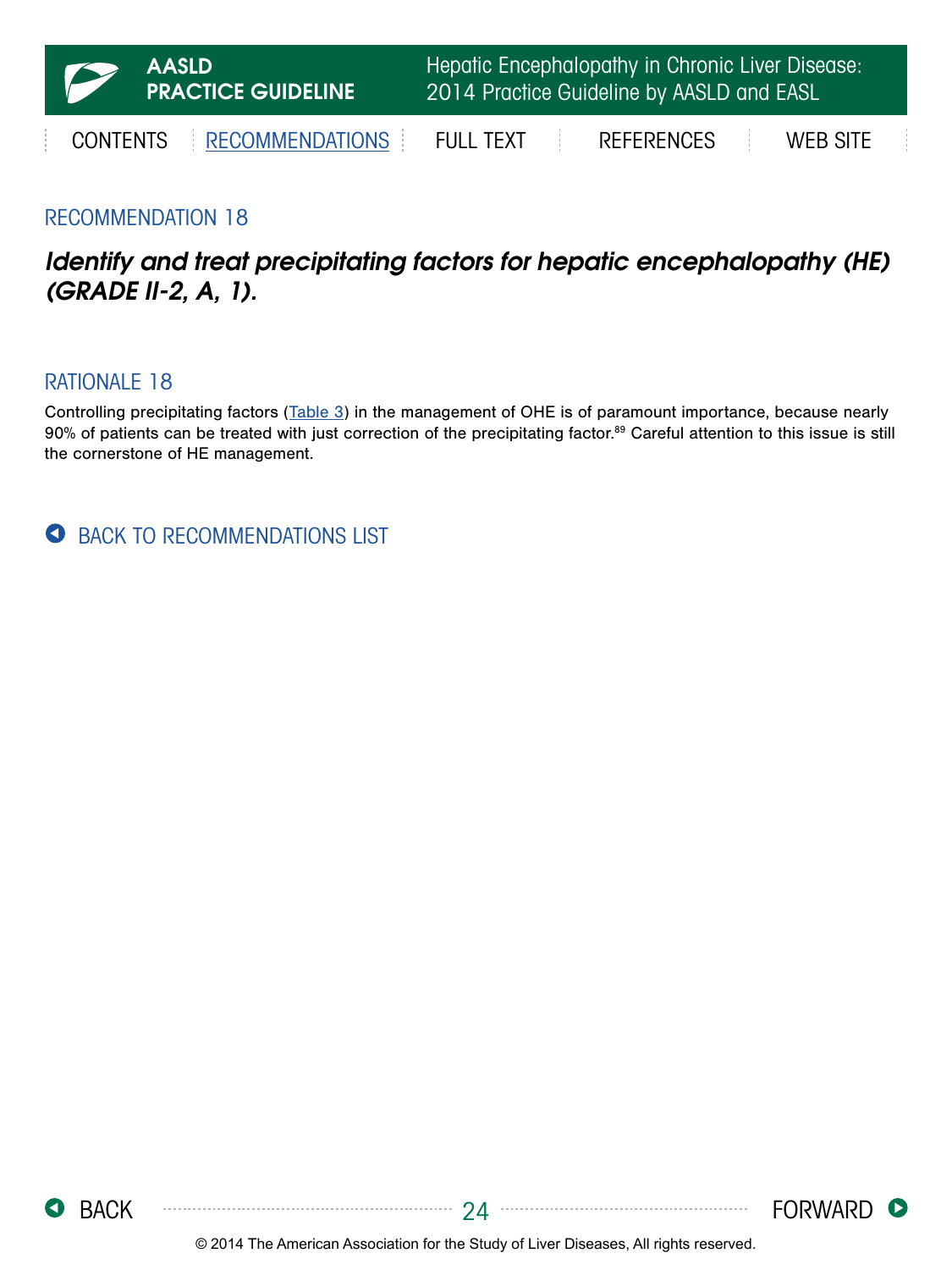<span id="page-24-0"></span>

## *Lactulose is the first choice for treatment of episodic overt hepatic encephalopathy (OHE) (GRADE II-1, B, 1).*

## RATIONALE 19

Lactulose is generally used as initial treatment for OHE. A large meta-analysis of trial data did not completely support lactulose as a therapeutic agent for treatment of OHE, but for technical reasons, it did not include the largest trials, and these agents continue to be used widely.<sup>90</sup> Lack of effect of lactulose should prompt a clinical search for unrecognized precipitating factors and competing causes for the brain impairment. Though it is assumed that the prebiotic effects (the drug being a nondigestible substance that promotes the growth of beneficial microorganisms in the intestines) and acidifying nature of lactulose have an additional benefit beyond the laxative effect, culture-independent studies have not borne those out.<sup>75, 91</sup> In addition, most recent trials on lactulose have been open label in nature. Cost considerations alone add to the argument in support of lactulose.<sup>92</sup> In some centers, lactitol is preferred to lactulose, based on small meta-analyses of even smaller trials.<sup>93, 94</sup>

In populations with a high prevalence of lactose intolerance, the use of lactose has been suggested.<sup>95</sup> However, the only trial to show that stool-acidifying enemas (lactose and lactulose) were superior to tap-water enemas was underpowered.<sup>96</sup> The use of polyethylene glycol preparation<sup>97</sup> needs further validation.

The dosing of lactulose should be initiated<sup>98</sup> when the three first elements of the four-pronged approach are completed, with 25 mL of lactulose syrup every 1-2 hours until at least two soft or loose bowel movements per day are produced. Subsequently, the dosing is titrated to maintain two to three bowel movements per day. This dose reduction should be implemented. It is a misconception that lack of effect of smaller amounts of lactulose is remedied by much larger doses. There is a danger for overuse of lactulose leading to complications, such as aspiration, dehydration, hypernatremia, and severe perianal skin irritation, and overuse can even precipitate HE.<sup>99</sup>

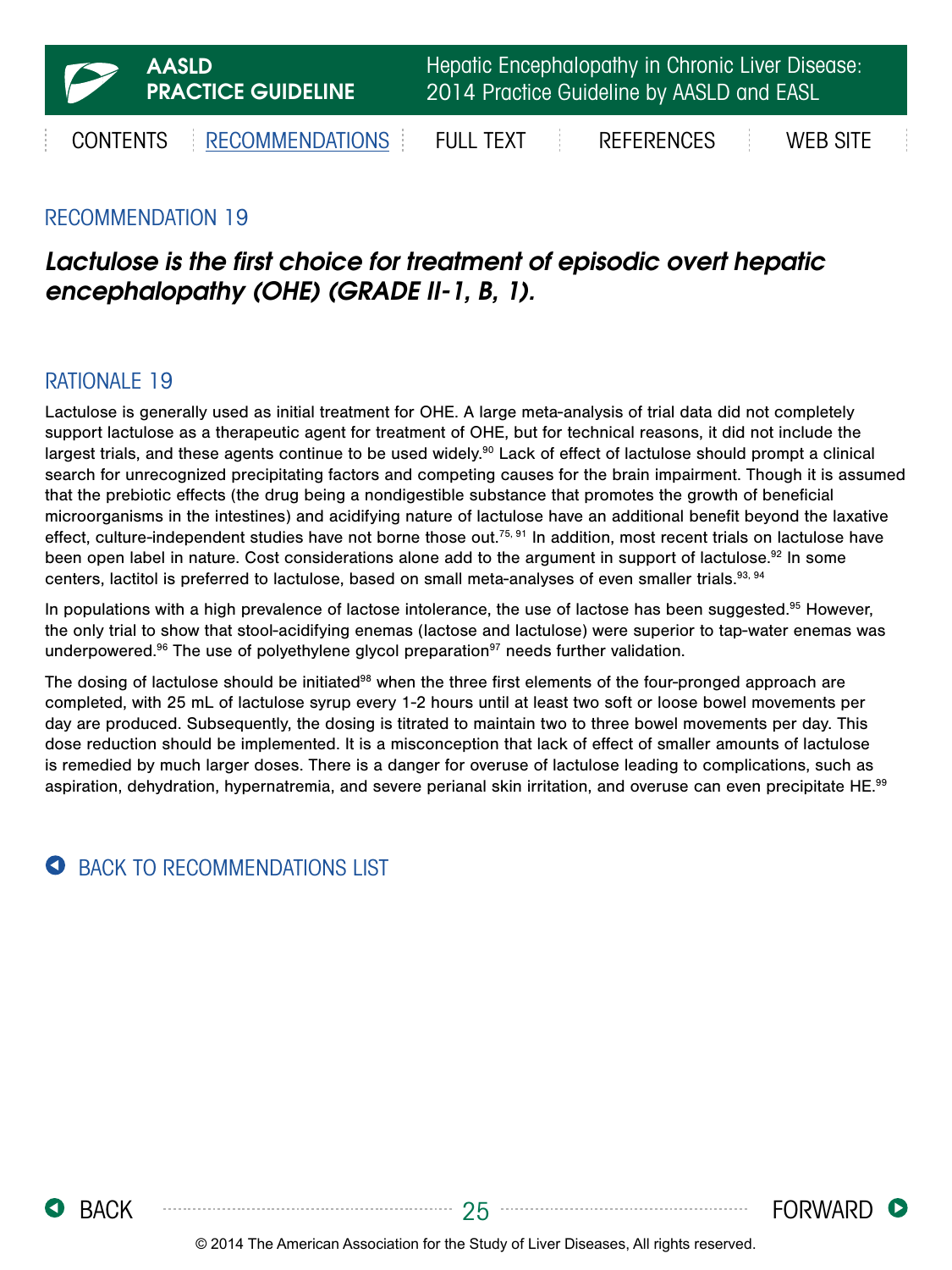<span id="page-25-0"></span>

## *Rifaximin is an effective add-on therapy to lactulose for prevention of overt hepatic encephalopathy (OHE) recurrence (GRADE I, A, 1).*

## RATIONALE 20

Rifaximin has been used for the therapy of HE in a number of trials<sup>100</sup> comparing it with placebo, other antibiotics, nonabsorbable disaccharides, and in dose-ranging studies. These trials showed effect of rifaximin that was equivalent or superior to the compared agents with good tolerability. Long-term cyclical therapy over 3-6 months with rifaximin for patients with OHE has also been studied in three trials (two compared to nonabsorbable disaccharides and one against neomycin) showing equivalence in cognitive improvement and ammonia lowering. A multinational study<sup>101</sup> with patients having two earlier OHE bouts to maintain remission showed the superiority of rifaximin versus placebo (in the background of 91% lactulose use). No solid data support the use of rifaximin alone.

Rifaximin added to lactulose is the best-documented agent to maintain remission in patients who have already experienced one or more bouts of OHE while on lactulose treatment after their initial episode of OHE.<sup>101</sup>

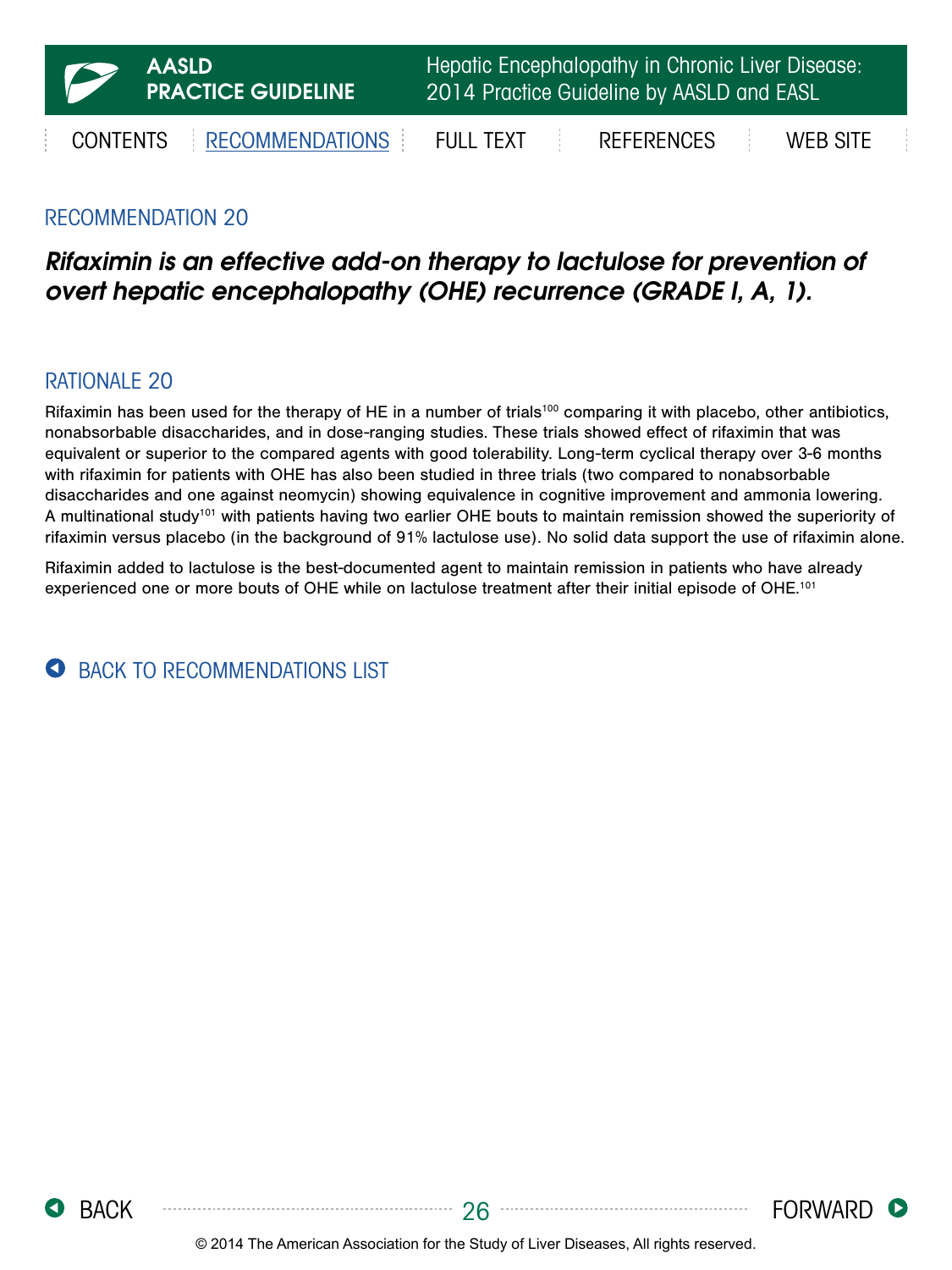<span id="page-26-0"></span>

*Oral branched-chain amino acids (BCAAs) can be used as an alternative or additional agent to treat patients nonresponsive to conventional therapy (GRADE I, B, 2).*

## RATIONALE 21

An updated meta-analysis of eight randomized, controlled trials (RCTs) indicated that oral BCAA-enriched formulations improve the manifestations of episodic HE whether OHE or MHE.<sup>102, 130</sup> There is no effect of IV BCAA on the episodic bout of HE.<sup>127</sup>

**[BACK TO RECOMMENDATIONS LIST](#page-3-0)** 

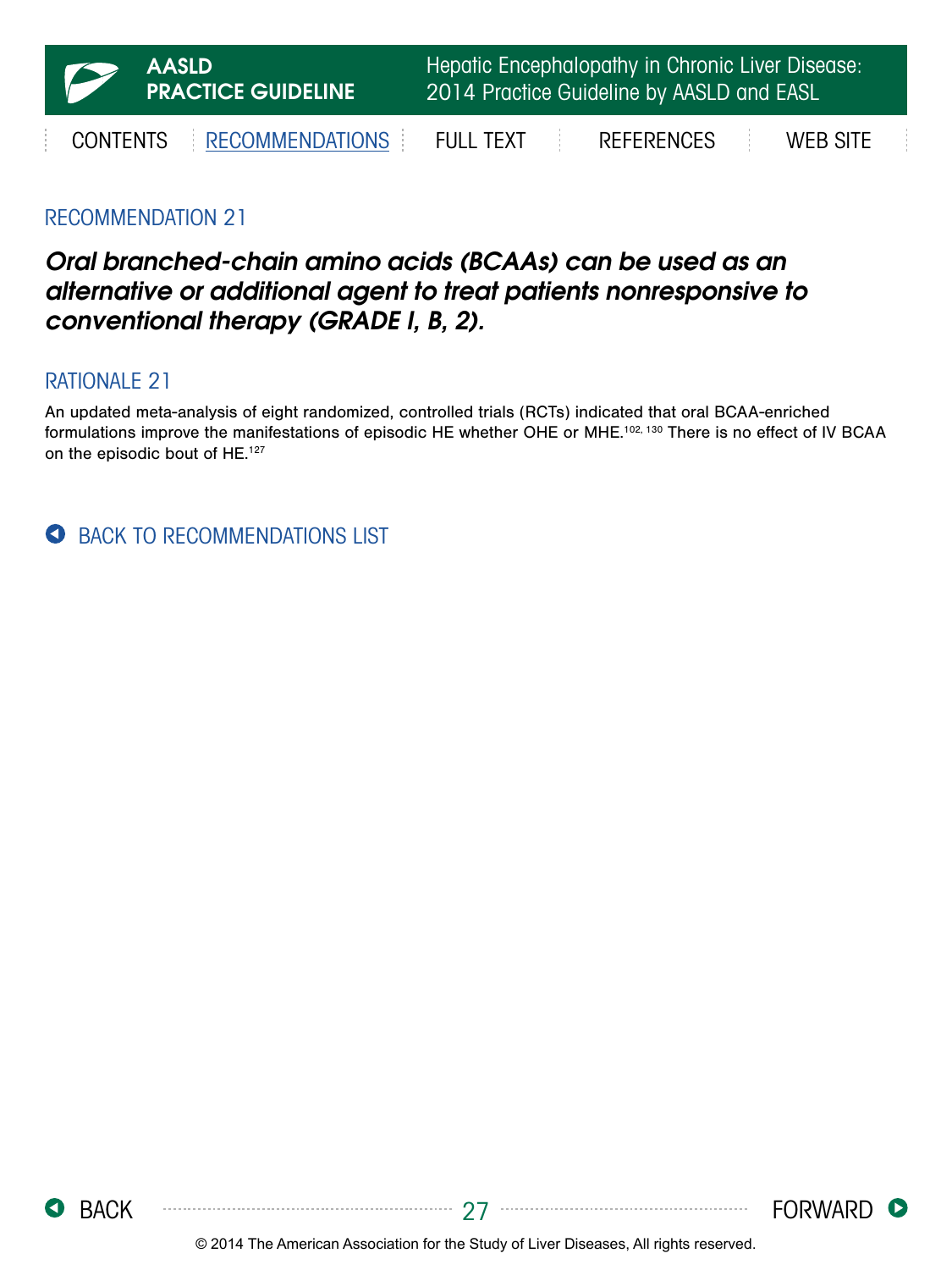<span id="page-27-0"></span>

*Intravenous (IV) L-ornithine L-aspartate (LOLA) can be used as an alternative or additional agent to treat patients nonresponsive to conventional therapy (GRADE I, B, 2).*

## RATIONALE 22

An RCT on patients with persistent HE demonstrated improvement by IV LOLA in psychometric testing and postprandial venous ammonia levels.105 Oral supplementation with LOLA is ineffective.



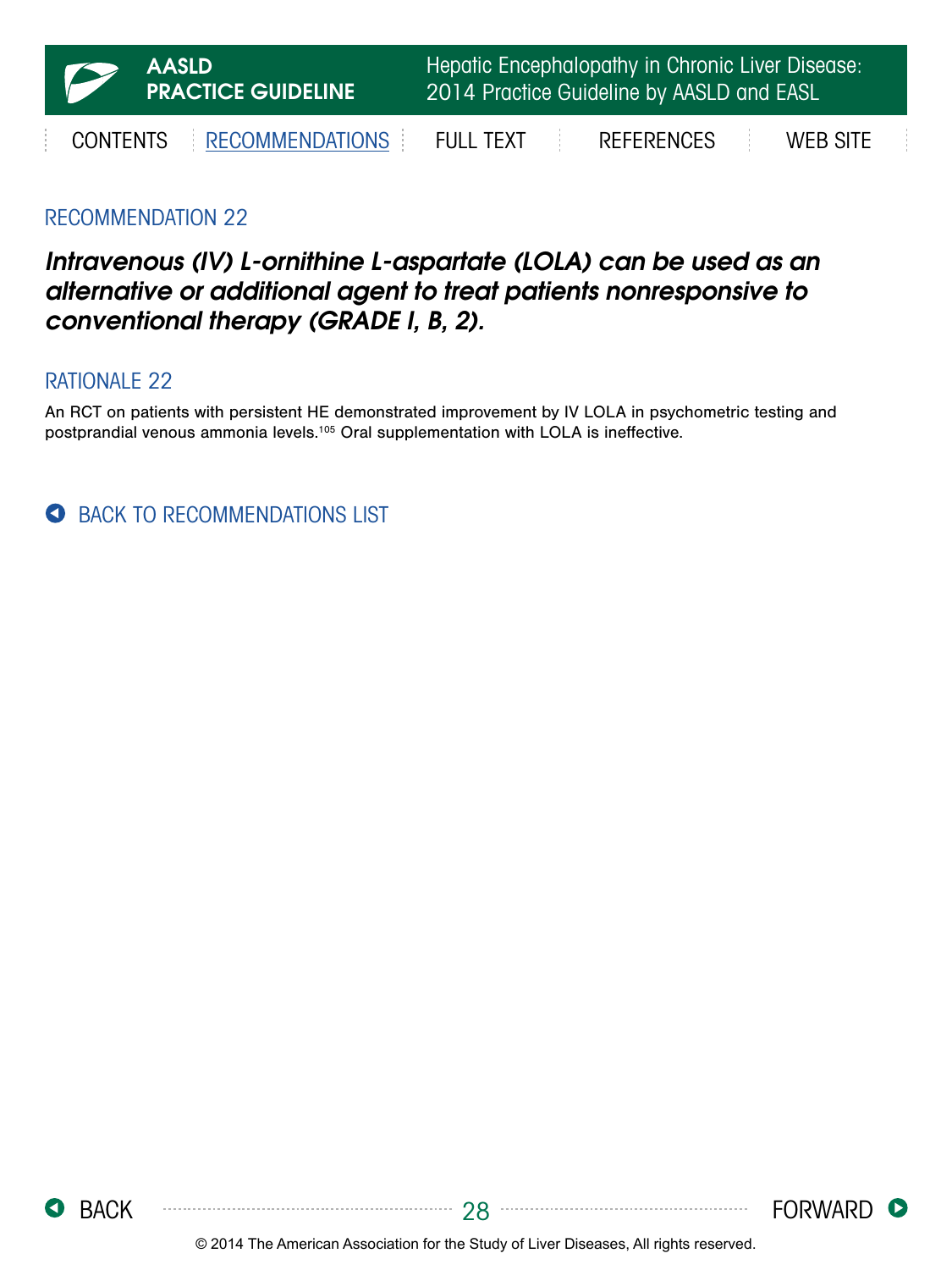<span id="page-28-0"></span>

## *Neomycin is an alternative choice for treatment of overt hepatic encephalopathy (OHE) (GRADE II-1, B, 2).*

## RATIONALE 23

This antibiotic still has its advocates and was widely used in the past for HE treatment; it is a known glutaminase inhibitor.107

**[BACK TO RECOMMENDATIONS LIST](#page-3-0)** 

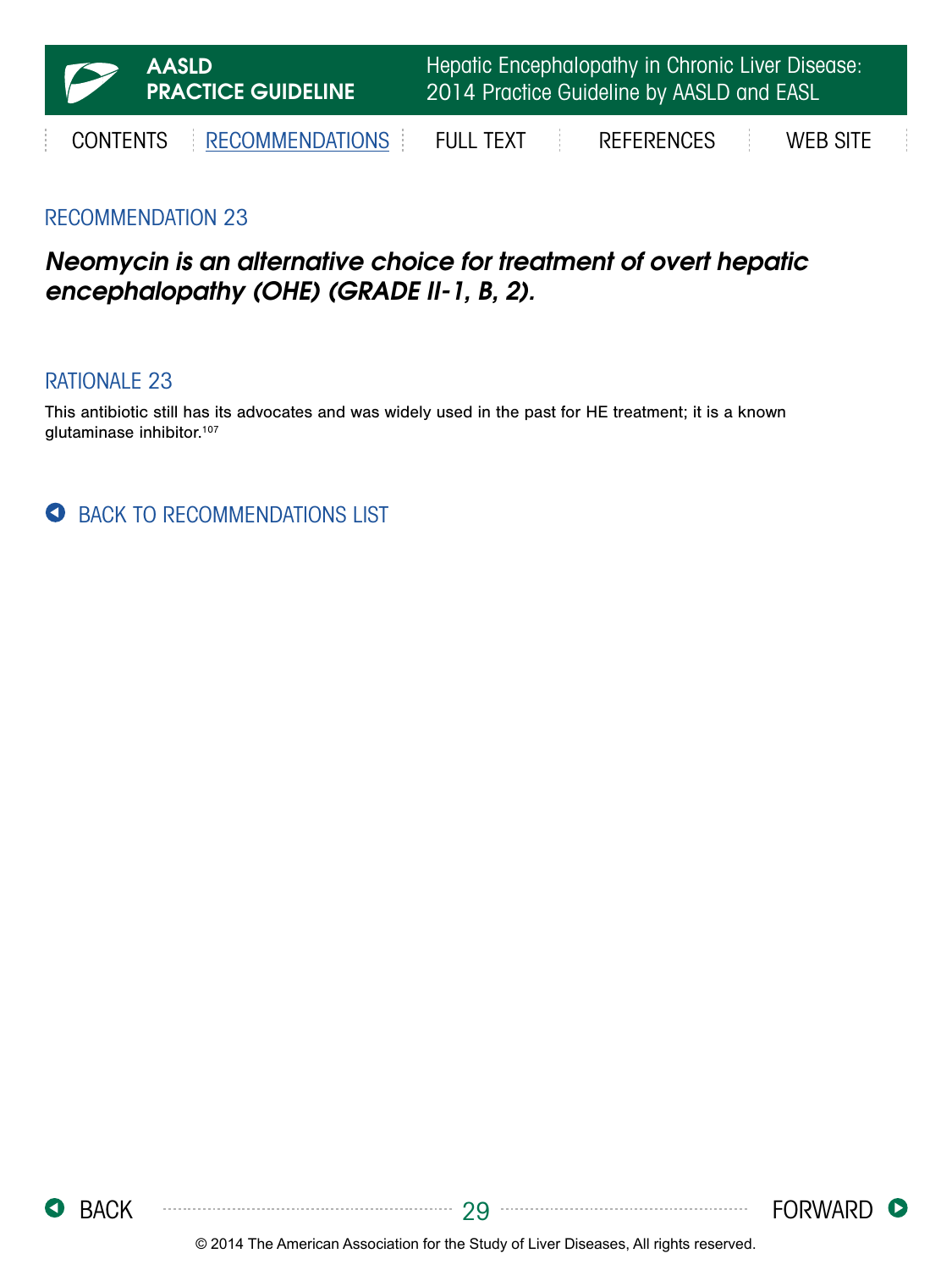<span id="page-29-0"></span>

## *Metronidazole is an alternative choice for treatment of overt hepatic encephalopathy (OHE) (GRADE II-3, B, 2).*

#### RATIONALE 24

As short-term therapy,<sup>108</sup> metronidazole also has advocates for its use. However, long-term ototoxicity, nephrotoxicity, and neurotoxicity make these agents unattractive for continuous long-term use.

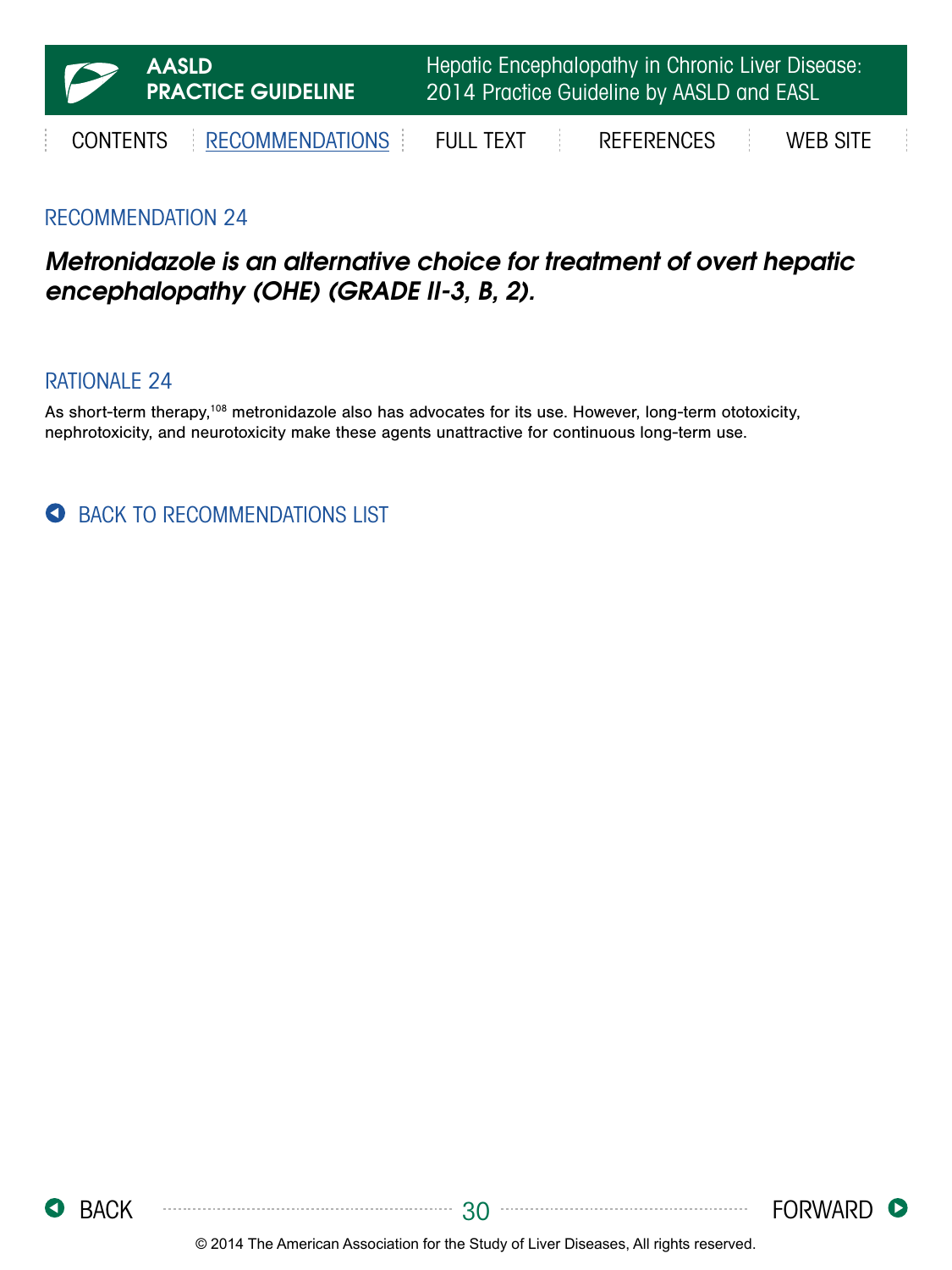<span id="page-30-0"></span>

## *Lactulose is recommended for prevention of recurrent episodes of HE after the initial episode (GRADE II-1, A, 1).*

## RATIONALE 25

There are no randomized, placebo-controlled trials of lactulose for maintenance of remission from OHE. However, it is still widely recommended and practiced. A single-center, open-label RCT of lactulose demonstrated less recurrence of HE in patients with cirrhosis.<sup>33</sup> A recent RCT supports lactulose as prevention of HE subsequent to upper gastrointestinal (GI) bleeding.<sup>110</sup>

**[BACK TO RECOMMENDATIONS LIST](#page-3-0)** 

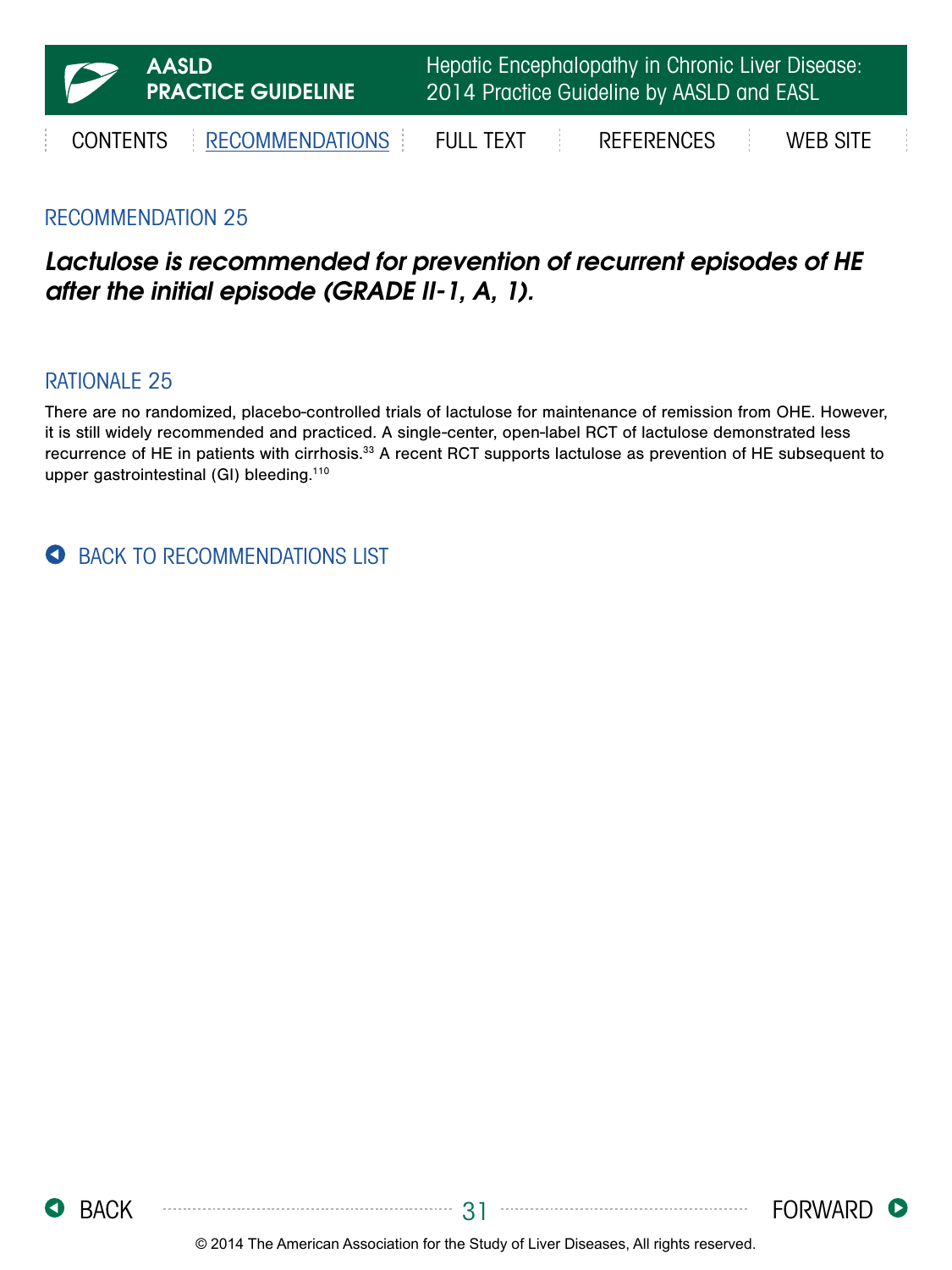<span id="page-31-0"></span>

## *Rifaximin as an add-on to lactulose is recommended for prevention of recurrent episodes of HE after the second episode (GRADE I, A, 1).*

## RATIONALE 26

Rifaximin added to lactulose is the best-documented agent to maintain remission in patients who have already experienced one or more bouts of OHE while on lactulose treatment after their initial episode of OHE.<sup>101</sup>

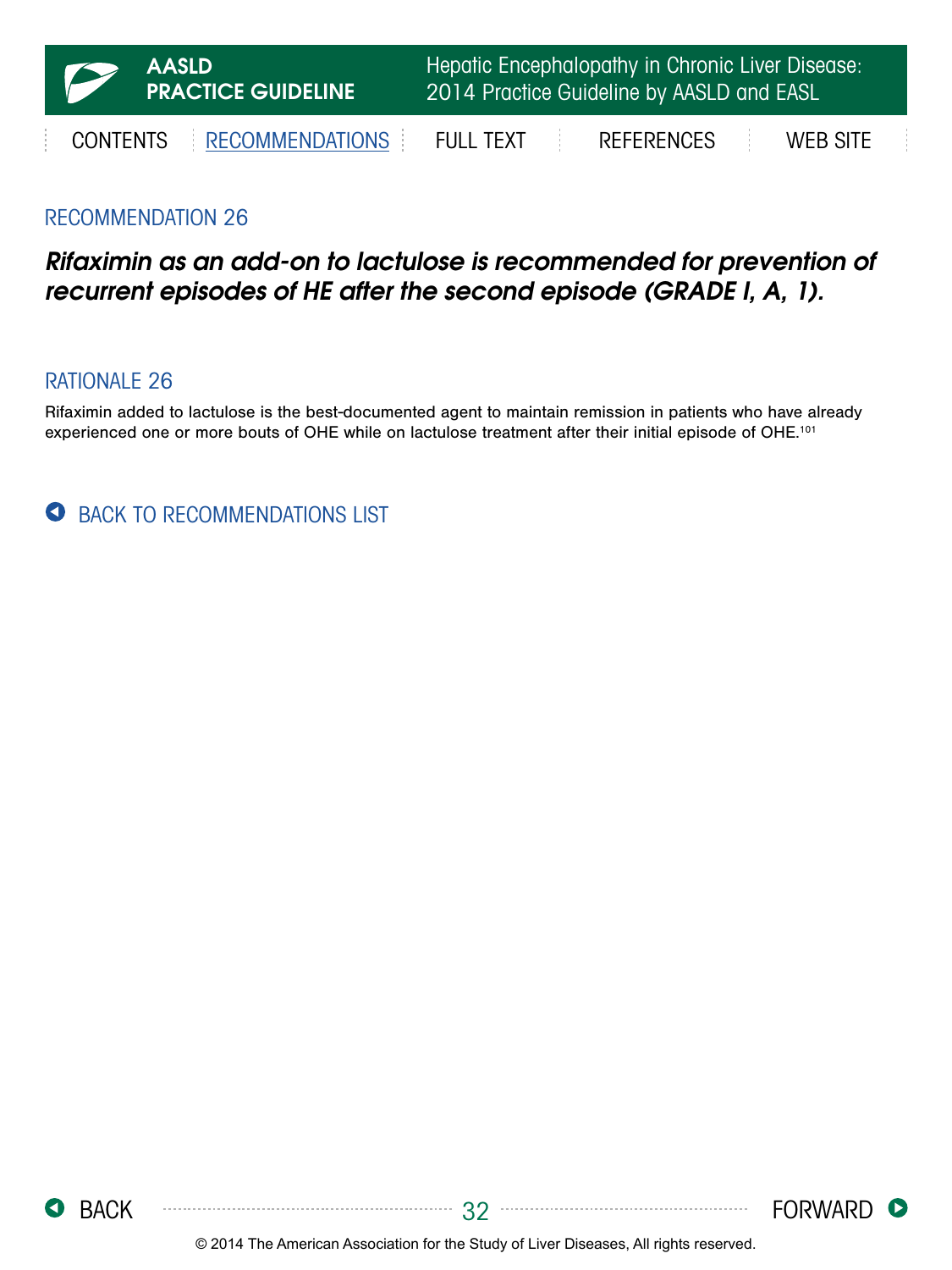## <span id="page-32-0"></span>*Routine prophylactic therapy (lactulose or rifaximin) is not recommended for the prevention of post-transjugular intrahepatic portosystemic shunt (TIPS) hepatic encephalopathy (HE) (GRADE III, B, 1).*

## RATIONALE 27

Once TIPS was popularized to treat complications of PH, its tendency to cause the appearance of HE, or less commonly, intractable persistent HE, was noted. Faced with severe HE as a complication of a TIPS procedure, physicians had a major dilemma. Initially, it was routine to use standard HE treatment to prevent post-TIPS HE. However, one study illustrated that neither rifaximin nor lactulose prevented post-TIPS HE any better than placebo.111 Careful case selection has reduced the incidence of severe HE post-TIPS. If it occurs, shunt diameter reduction can reverse HE.<sup>112</sup> However, the original cause for placing TIPS may reappear.

Another important issue with TIPS relates to the desired portal pressure (PP) attained after placement of stents. Too low a pressure because of large stent diameter can lead to intractable HE, as noted above. There is a lack of consensus on whether to aim to reduce PP by 50% or below 12 mmHg. The latter is associated with more bouts of encephalopathy.113 It is widely used to treat post-TIPS recurrent HE as with other cases of recurrent HE, including the cases that cannot be managed by reduction of shunt diameter.

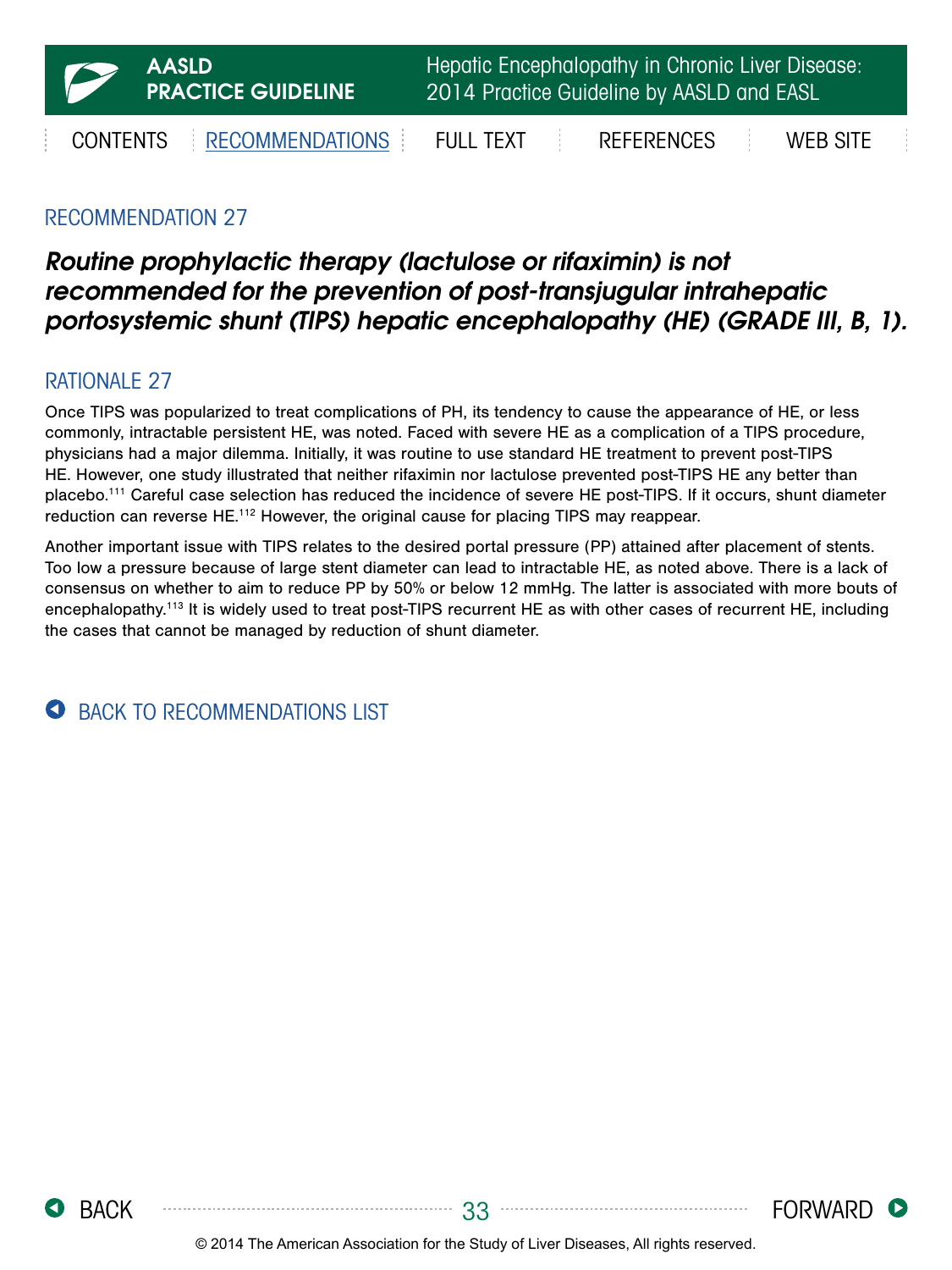<span id="page-33-0"></span>*Under circumstances where the precipitating factors have been well controlled (i.e., infections and variceal bleeding) or liver function or nutritional status improved, prophylactic therapy may be discontinued (GRADE III, C, 2).*

## RATIONALE 28

There is a nearly uniform policy to continue treatment indefinitely after it has successfully reversed a bout of OHE. The concept may be that once the thresholds for OHE is reached, then patients are at high risk for recurrent episodes. This risk appears to worsen as liver function deteriorates. However, what often occurs are recurrent bouts of OHE from a well-known list of precipitating factors. If a recurrent precipitating factor can be controlled, such as recurrent infections or variceal hemorrhages, then HE recurrence may not be a risk and HE therapy can be discontinued. Even more influential on the risk for further bouts of OHE is overall liver function and body habitus. If patients recover a significant amount of liver function and muscle mass from the time they had bouts of OHE, they may well be able to stop standard HE therapy. There are very little data on this issue, but tests positive for MHE or CHE before stopping HE drug therapy will predict patients at risk for recurrent HE.

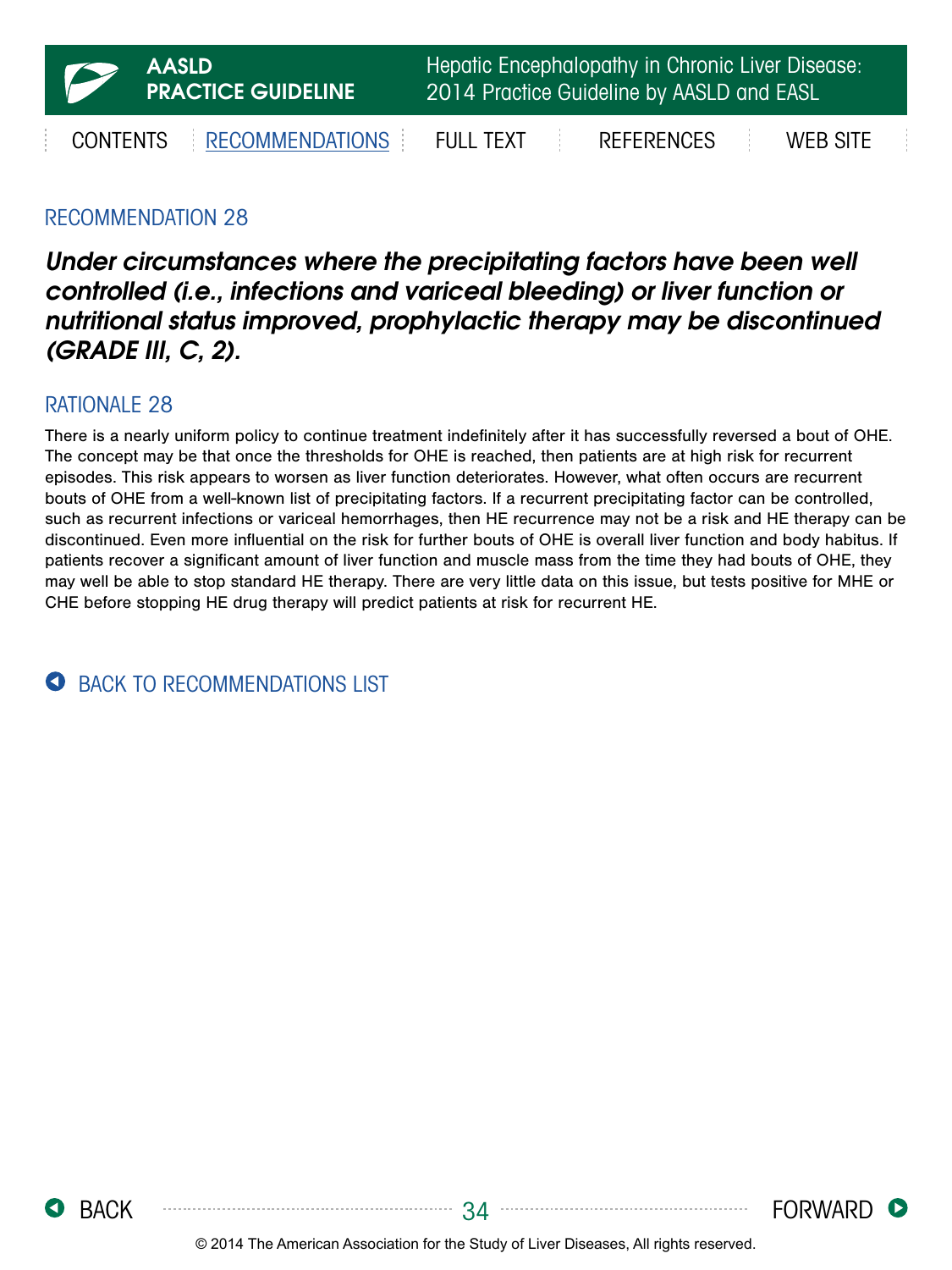## <span id="page-34-0"></span>*Treatment of minimal hepatic encephalopathy (MHE) and covert hepatic encephalopathy (CHE) is not routinely recommended apart from a case-by-case basis (GRADE II-2, B, 1).*

## RATIONALE 29

Although it is not standard to offer therapy for MHE and CHE, studies have been performed using several modes of therapy. The majority of studies have been for less than 6 months and do not reflect the overall course of the condition. Trials span the gamut from small open-label trials to larger, randomized, controlled studies using treatments varying from probiotics, lactulose, and rifaximin. Most studies have shown an improvement in the underlying cognitive status, but the mode of diagnosis has varied considerably among studies. A minority of studies used clinically relevant endpoints. It was shown, in an open-label study,<sup>115</sup> that lactulose can prevent development of the first episode of OHE, but the study needs to be replicated in a larger study in a blinded fashion before firm recommendations can be made. Studies using lactulose and rifaximin have shown improvement in quality of life<sup>34,</sup> <sup>116</sup> and also in driving simulator performance.<sup>117</sup> Probiotics have also been used, but the open-label nature, varying amounts and types of organisms, and different outcomes make them difficult to recommend as therapeutic options at this time.118-121

Because of the multiple methods used to define MHE and CHE, varying endpoints, short-term treatment trials, and differing agents used in trials to date, routine treatment for MHE is not recommended at this stage. Exceptions could be made on a case-by-case basis using treatments that are approved for OHE, particularly for patients with CHE and West Haven Grade I HE.

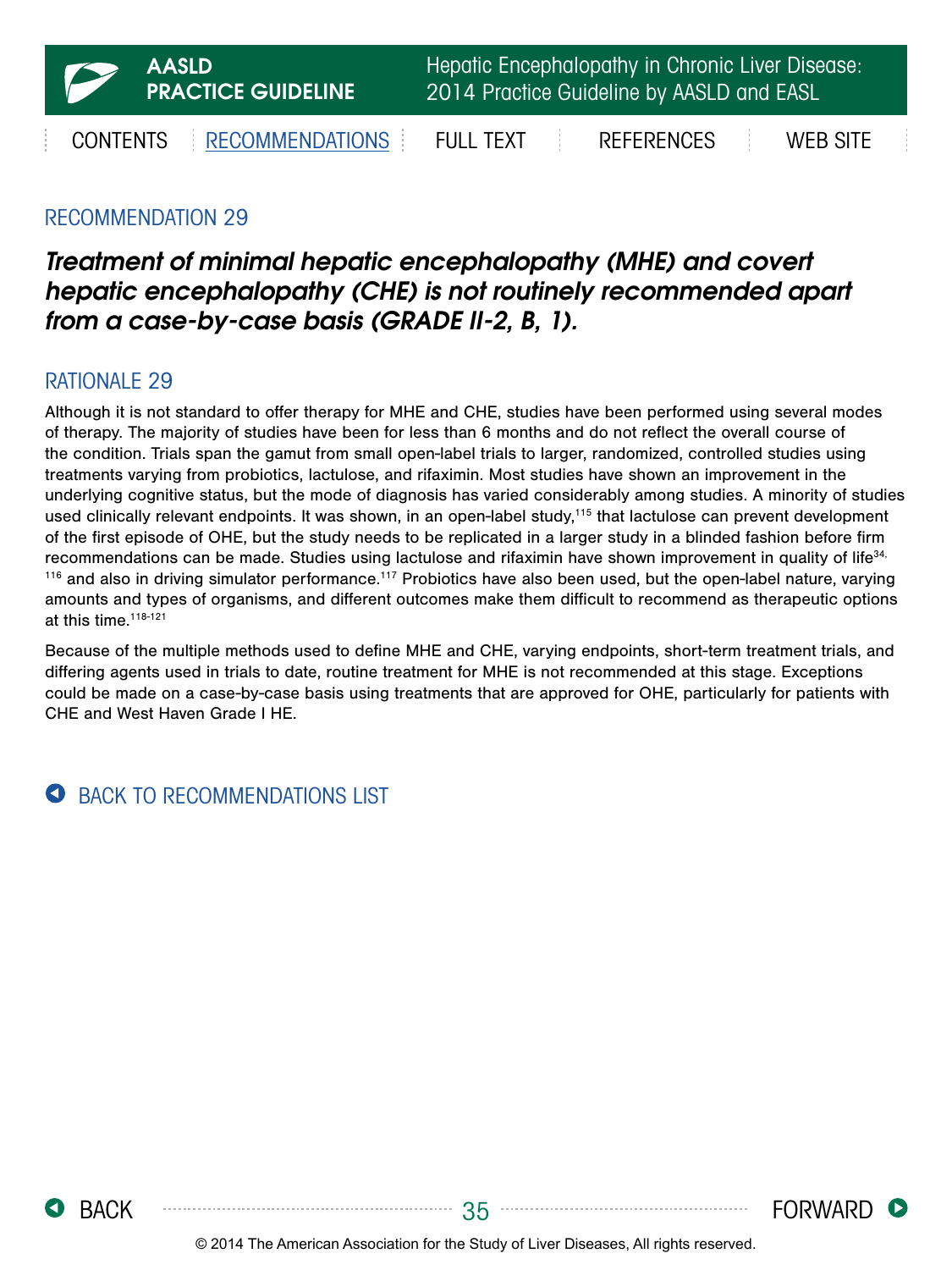<span id="page-35-0"></span>

## *Daily energy intakes should be 35-40 kcal/kg ideal body weight (GRADE I, A, 1).*

## RATIONALE 30

All HE patients should undergo an assessment of nutritional status by taking a good dietary history, with anthropometric data and muscle strength measurement as practical, useful measures of nutritional status. In the undressed patient, particular attention is paid to the muscle structures around the shoulders and gluteal muscles. Pitfalls are water retention and obesity. Although body mass index is rarely helpful, the height-creatinine ratio may be useful, as well as the bioimpedance technique. More advanced techniques, such as dual-energy X-ray absorptiometry/CT/MR, are rarely useful for clinical purposes. The patient should undergo a structured dietary assessment, preferably by a dietician, or other specially trained staff. The majority of HE patients will fulfill criteria for nutritional therapy. The therapy is refeeding by moderate hyperalimentation, as indicated below. Small meals evenly distributed throughout the day and a late-night snack<sup>125</sup> should be encouraged, with avoidance of fasting. Glucose may be the most readily available calorie source, but should not be utilized as the only nutrition. Hyperalimentation should be given orally to patients that can cooperate, by gastric tube to patients who cannot take the required amount, and parenterally to other patients. The nutrition therapy should be initiated without delay and monitored during maintenance visits. The use of a multivitamin is generally recommended, although there are no firm data on the benefits of vitamin and mineral supplementation. Specific micronutrient replacement is given if there are confirmed measured losses, and zinc supplementation is considered when treating HE. If Wernicke's is suspected, large doses of thiamine should be given parenterally and before any glucose administration. Administration of large amounts of nonsaline fluids should be adjusted so as to avoid induction of hyponatremia, particularly in patients with advanced cirrhosis. If severe hyponatremia is corrected, this should be done slowly.

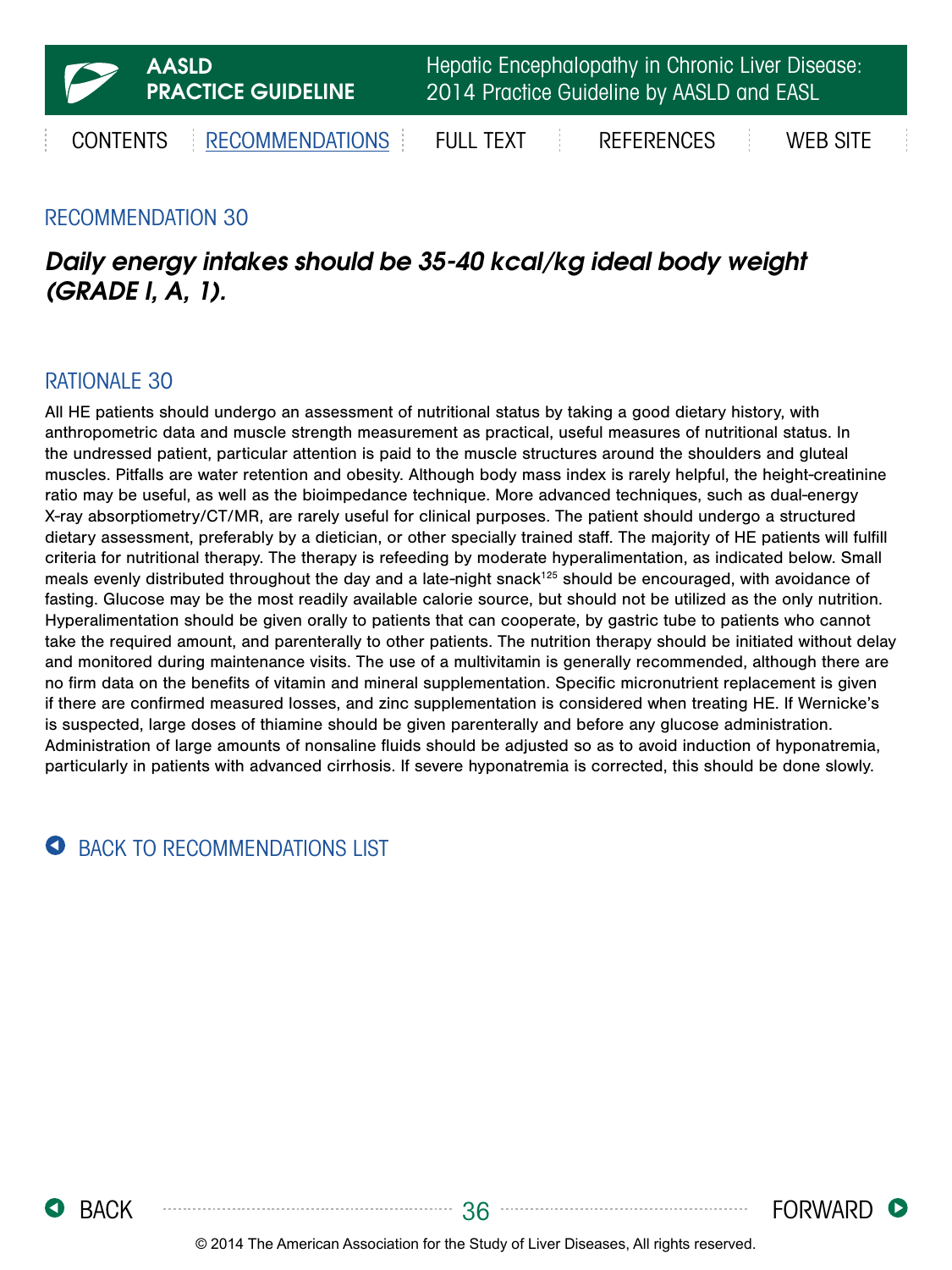<span id="page-36-0"></span>

# RECOMMENDATION 31

# *Daily protein intake should be 1.2-1.5 g/kg/day (GRADE I, A, 1).*

# RATIONALE 31

Modulation of nitrogen metabolism is crucial to the management of all grades of HE, and nutritional options are relevant. Detailed recent guidelines for nutrition of patients with HE are given elsewhere.<sup>122</sup> Malnutrition is often underdiagnosed, and approximately 75% of patients with HE suffer from moderate-to-severe protein-calorie malnutrition with loss of muscle mass and energy depots. Chronic protein restriction is detrimental because patients' protein requirements are relatively greater than that of healthy patients and they are at risk of accelerated fasting metabolism. Malnutrition and loss of muscle bulk is a risk factor for development of HE and other cirrhosis complications. Sarcopenia has been proven to be an important negative prognostic indicator in patients with cirrhosis.123, 124

All HE patients should undergo an assessment of nutritional status by taking a good dietary history, with anthropometric data and muscle strength measurement as practical, useful measures of nutritional status. In the undressed patient, particular attention is paid to the muscle structures around the shoulders and gluteal muscles. Pitfalls are water retention and obesity. Although body mass index is rarely helpful, the height-creatinine ratio may be useful, as well as the bioimpedance technique. More advanced techniques, such as dual-energy X-ray absorptiometry/CT/MR, are rarely useful for clinical purposes. The patient should undergo a structured dietary assessment, preferably by a dietician, or other specially trained staff. The majority of HE patients will fulfill criteria for nutritional therapy. The therapy is refeeding by moderate hyperalimentation, as indicated below. Small meals evenly distributed throughout the day and a late-night snack<sup>125</sup> should be encouraged, with avoidance of fasting. Glucose may be the most readily available calorie source, but should not be utilized as the only nutrition. Hyperalimentation should be given orally to patients that can cooperate, by gastric tube to patients who cannot take the required amount, and parenterally to other patients. The nutrition therapy should be initiated without delay and monitored during maintenance visits. The use of a multivitamin is generally recommended, although there are no firm data on the benefits of vitamin and mineral supplementation. Specific micronutrient replacement is given if there are confirmed measured losses, and zinc supplementation is considered when treating HE. If Wernicke's is suspected, large doses of thiamine should be given parenterally and before any glucose administration. Administration of large amounts of nonsaline fluids should be adjusted so as to avoid induction of hyponatremia, particularly in patients with advanced cirrhosis. If severe hyponatremia is corrected, this should be done slowly.

There is consensus that low-protein nutrition should be avoided for patients with HE. Some degree of protein restriction may be inevitable in the first few days of OHE treatment, but should not be prolonged. Substitution of milk-based or vegetable protein or supplementing with BCAAs is preferable to reduction of total protein intake. Oral BCAA-enriched nutritional formulation may be used to treat HE and generally improves the nutritional status of patients with cirrhosis,<sup>126</sup> but IV BCAA for an episode of HE has no effect.<sup>127</sup> The studies on the effect of oral BCAA have been more encouraging<sup>128, 129</sup> and confirmed by a recent meta-analysis of 11 trials.<sup>130</sup> Ultimately, the effects of these amino acids may turn out to have more important effects on promotion of maintenance of lean body mass than a direct effect on HE.

# **[BACK TO RECOMMENDATIONS LIST](#page-3-0)**

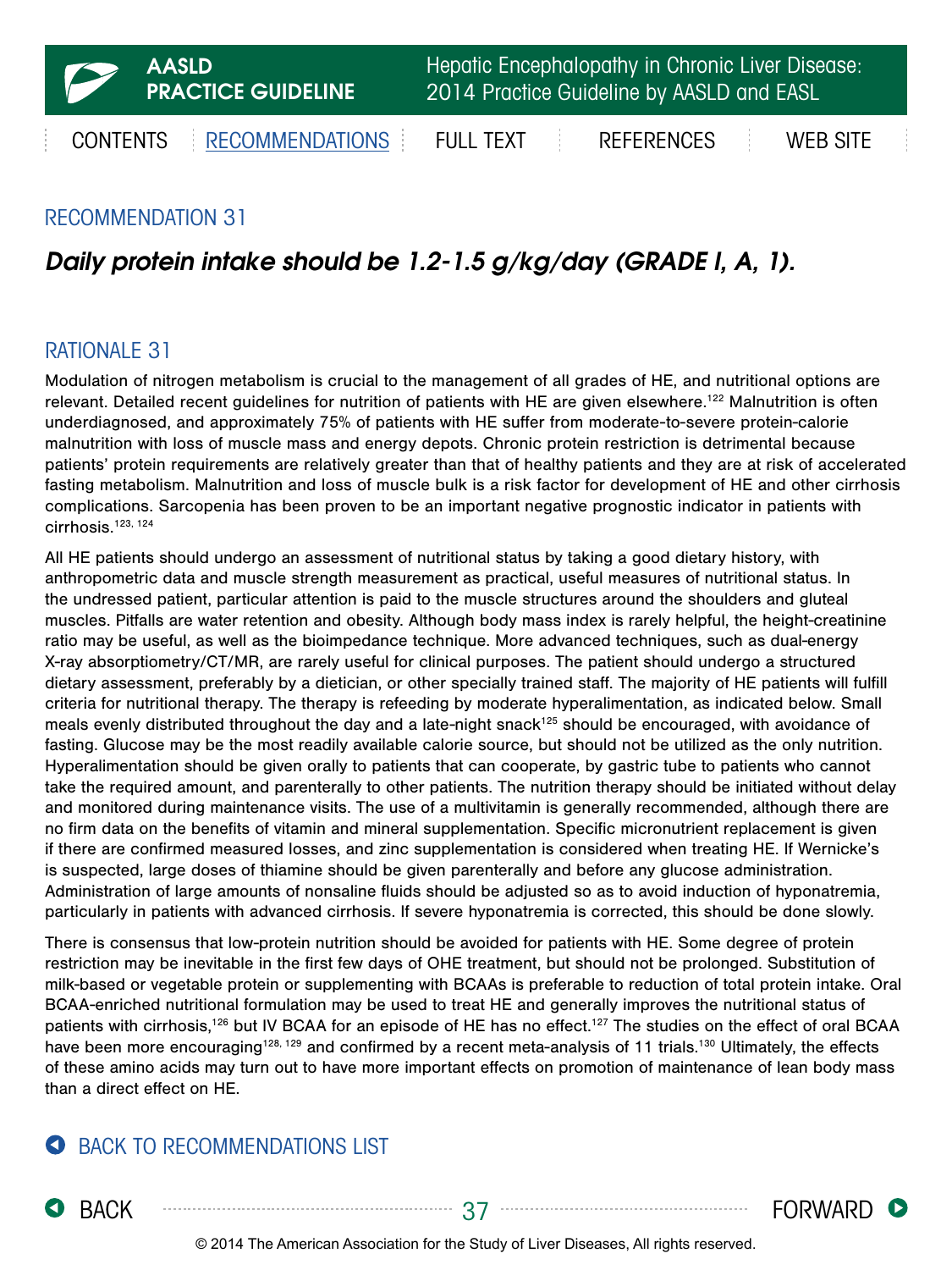# <span id="page-37-0"></span>RECOMMENDATION 32

# *Small meals or liquid nutritional supplements evenly distributed throughout the day and a late-night snack should be offered (GRADE I, A, 1).*

# RATIONALE 32

All HE patients should undergo an assessment of nutritional status by taking a good dietary history, with anthropometric data and muscle strength measurement as practical, useful measures of nutritional status. In the undressed patient, particular attention is paid to the muscle structures around the shoulders and gluteal muscles. Pitfalls are water retention and obesity. Although body mass index is rarely helpful, the height-creatinine ratio may be useful, as well as the bioimpedance technique. More advanced techniques, such as dual-energy X-ray absorptiometry/CT/MR, are rarely useful for clinical purposes. The patient should undergo a structured dietary assessment, preferably by a dietician, or other specially trained staff. The majority of HE patients will fulfill criteria for nutritional therapy. The therapy is refeeding by moderate hyperalimentation, as indicated below. Small meals evenly distributed throughout the day and a late-night snack<sup>125</sup> should be encouraged, with avoidance of fasting. Glucose may be the most readily available calorie source, but should not be utilized as the only nutrition. Hyperalimentation should be given orally to patients that can cooperate, by gastric tube to patients who cannot take the required amount, and parenterally to other patients. The nutrition therapy should be initiated without delay and monitored during maintenance visits. The use of a multivitamin is generally recommended, although there are no firm data on the benefits of vitamin and mineral supplementation. Specific micronutrient replacement is given if there are confirmed measured losses, and zinc supplementation is considered when treating HE. If Wernicke's is suspected, large doses of thiamine should be given parenterally and before any glucose administration. Administration of large amounts of nonsaline fluids should be adjusted so as to avoid induction of hyponatremia, particularly in patients with advanced cirrhosis. If severe hyponatremia is corrected, this should be done slowly.

# **[BACK TO RECOMMENDATIONS LIST](#page-3-0)**

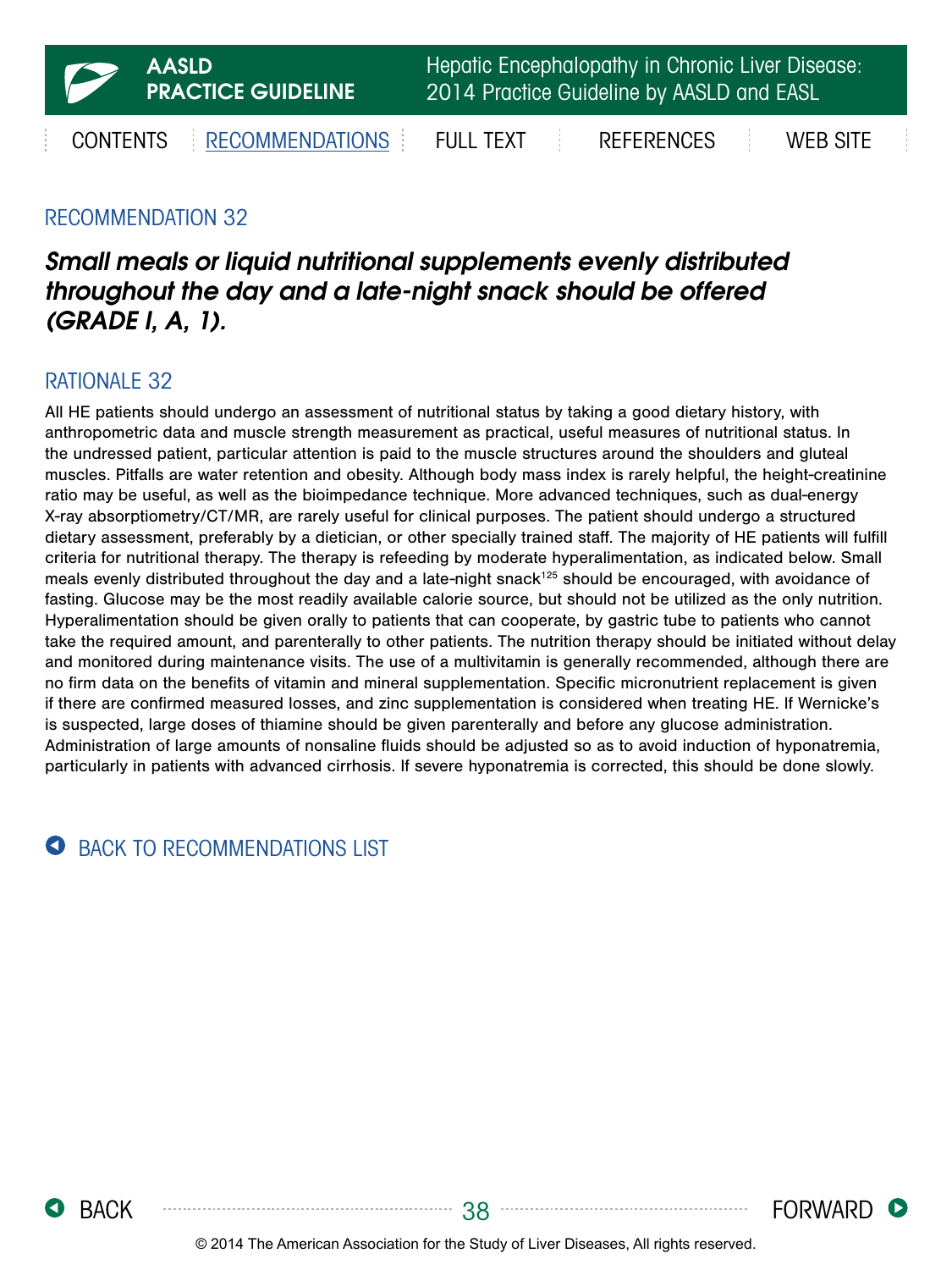# <span id="page-38-0"></span>RECOMMENDATION 33

# *Oral branched-chain amino acid (BCAA) supplementation may allow recommended nitrogen intake to be achieved and maintained in patients intolerant of dietary protein (GRADE II-2, B, 2).*

# RATIONALE 33

There is consensus that low-protein nutrition should be avoided for patients with HE. Some degree of protein restriction may be inevitable in the first few days of OHE treatment, but should not be prolonged. Substitution of milk-based or vegetable protein or supplementing with BCAAs is preferable to reduction of total protein intake. Oral BCAA-enriched nutritional formulation may be used to treat HE and generally improves the nutritional status of patients with cirrhosis,<sup>126</sup> but IV BCAA for an episode of HE has no effect.<sup>127</sup> The studies on the effect of oral BCAA have been more encouraging<sup>128, 129</sup> and confirmed by a recent meta-analysis of 11 trials.<sup>130</sup> Ultimately, the effects of these amino acids may turn out to have more important effects on promotion of maintenance of lean body mass than a direct effect on HE.

**[BACK TO RECOMMENDATIONS LIST](#page-3-0)** 

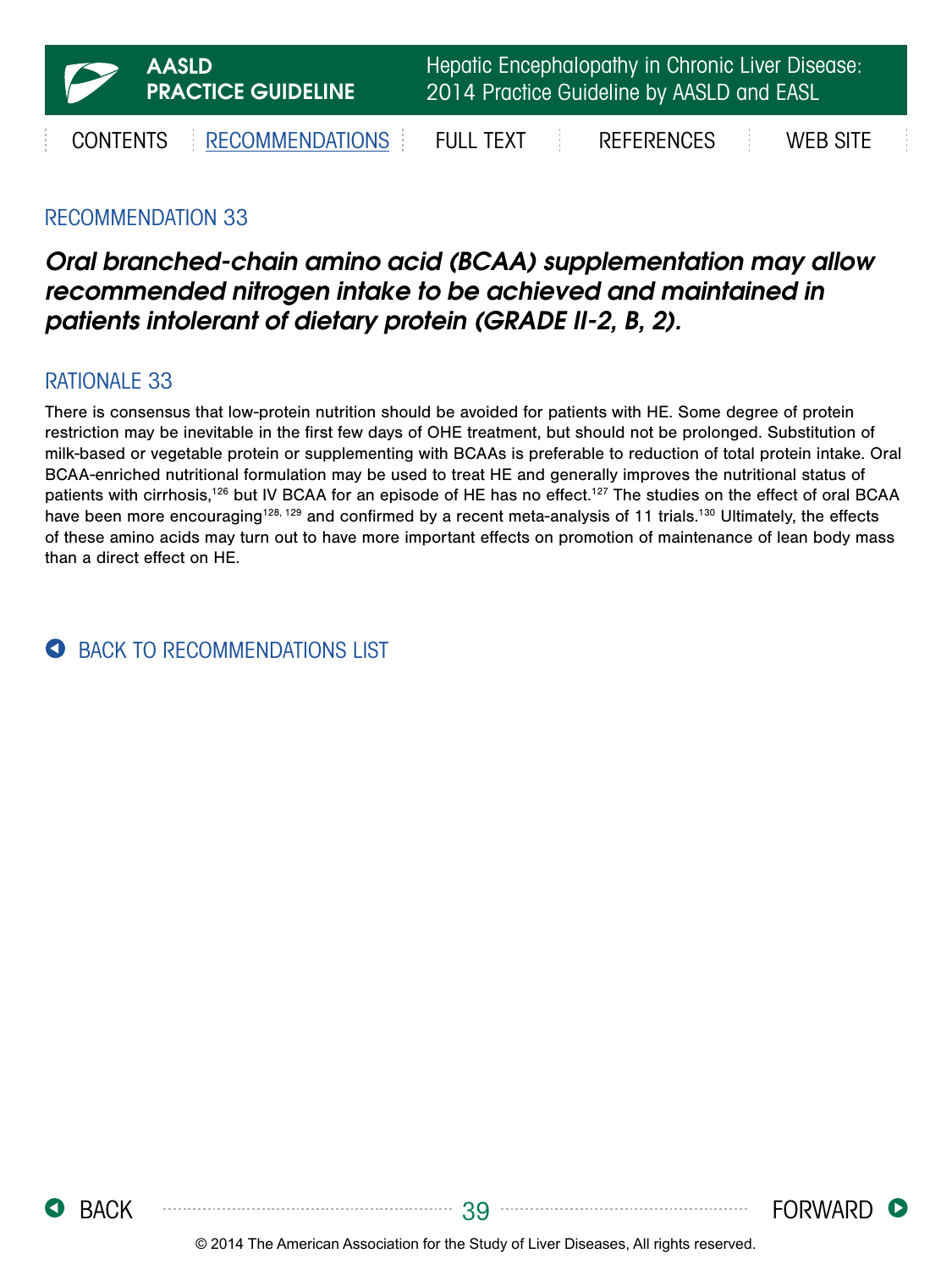<span id="page-39-0"></span>[CONTENTS](#page-1-0) [RECOMMENDATIONS](#page-2-0) FULL TEXT [REFERENCES](#page-66-0) [WEB SITE](http://aasld.org/practiceguidelines/Pages/guidelinelisting.aspx)

*The following is the complete content of this practice guideline. For an alternate printable version in the original publication layout, please use the "Web Site" link above.*

# Hepatic Encephalopathy in Chronic Liver Disease: 2014 Practice Guideline by AASLD and EASL

Hendrik Vilstrup,<sup>1</sup> Piero Amodio,<sup>2</sup> Jasmohan Bajaj,<sup>3,4</sup> Juan Cordoba,<sup>5†</sup> Peter Ferenci,<sup>6</sup> Kevin D. Mullen,<sup>7</sup> Karin Weissenborn,<sup>8</sup> and Philip Wong<sup>9</sup>

First published: 8 July 2014

DOI: 10.1002/hep.27210

From the 1 Department of Hepatology and Gastroenterology, Aarhus University Hospital, Aarhus, Denmark; 2 Department of Medicine - DIMED, University of Padova, Padova, Italy; 3 Division of Gastroenterology, Hepatology and Nutrition, Virginia Commonwealth University, Richmond, VA; 4 McGuire Veterans Affairs Medical Center, Richmond, VA; <sup>5</sup>Liver Unit, Hospital Vall d'Hebron, Barcelona, Spain; <sup>6</sup>Department of Internal Medicine III (Gastroenterology and Hepatology), Medical University of Vienna, Vienna General Hospital (AKH), Vienna, Austria; 7 Division of Gastroenterology, MetroHealth Medical Center, Case Western Reserve University, Cleveland, OH; <sup>8</sup>Department of Neurology, Hannover Medical School, Hannover, Germany; <sup>9</sup>Division of Gastroenterology and Hepatology, McGill University, Montreal, Quebec, Canada.

The development of this practice guideline was funded by AASLD and EASL.

Potential conflict of interest: Dr. Wong consults, advises, and received grants from Gilead. He consults and advises Roche. He advises and received grants from Vertex. Dr. Ferenci advises Ocera and Salix. Dr. Bajaj consults and received grants from Otsuka and Grifols. He consults for Salix. Dr. Mullen is on the speakers' bureau for Salix and Abbott.

All AASLD Practice Guidelines are updated annually. If you are viewing a Practice Guideline that is more than 12 months old, please visit www.aasld.org for an update in the material. This Practice Guideline is copublished in the Journal of Hepatology. Received April 28, 2014; accepted April 28, 2014.

† Deceased.

40

[BACK](#page-38-0) [FORWARD](#page-40-0)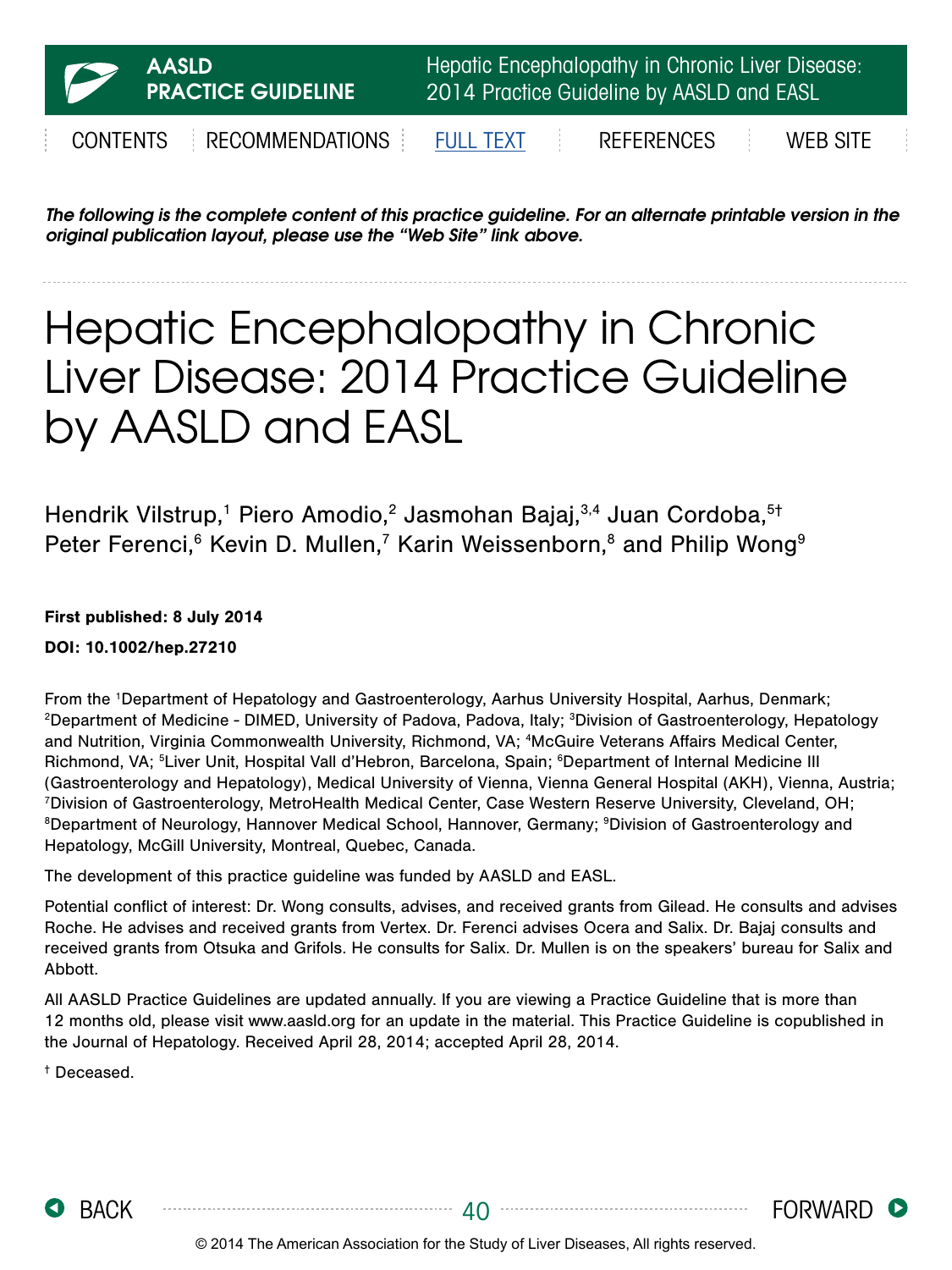Hepatic Encephalopathy in Chronic Liver Disease: 2014 Practice Guideline by AASLD and EASL

<span id="page-40-0"></span>[CONTENTS](#page-1-0) [RECOMMENDATIONS](#page-2-0) [FULL TEXT](#page-39-0) [REFERENCES](#page-66-0) [WEB SITE](http://aasld.org/practiceguidelines/Pages/guidelinelisting.aspx)

**FULL TEXT** 

# Abbreviations

| <b>AASLD:</b> | American Association for the<br><b>Study of Liver Diseases</b>                            |  |  |  |
|---------------|-------------------------------------------------------------------------------------------|--|--|--|
| <b>ACLF:</b>  | acute-on-chronic liver failure                                                            |  |  |  |
| ALD:          | alcoholic liver disease                                                                   |  |  |  |
| <b>ALF:</b>   | acute liver failure                                                                       |  |  |  |
| <b>BCAAs:</b> | branched-chain amino acids                                                                |  |  |  |
| CFF:          | <b>Critical Flicker Frequency</b>                                                         |  |  |  |
| CHE:          | covert HE                                                                                 |  |  |  |
| CLD:          | chronic liver disease                                                                     |  |  |  |
| CRT:          | <b>Continuous Reaction Time</b>                                                           |  |  |  |
| CT:           | computed tomography                                                                       |  |  |  |
| DM:           | diabetes mellitus                                                                         |  |  |  |
| <b>EASL:</b>  | European Association for the<br><b>Study of the Liver</b>                                 |  |  |  |
| EEG:          | electroencephalography                                                                    |  |  |  |
| GI:           | gastrointestinal                                                                          |  |  |  |
|               | <b>GRADE:</b> the Grading of Recommendation<br>Assessment, Development,<br>and Evaluation |  |  |  |
| GCS:          | Glasgow Coma Scale                                                                        |  |  |  |
| GPB:          | glyceryl phenylbutyrate                                                                   |  |  |  |
| HCV:          | hepatitis C virus                                                                         |  |  |  |
| HE:           | hepatic encephalopathy                                                                    |  |  |  |

| HM:           | hepatic myelopathy                                                                        |  |  |  |  |
|---------------|-------------------------------------------------------------------------------------------|--|--|--|--|
| ICT:          | <b>Inhibitory Control Test</b>                                                            |  |  |  |  |
| <b>ISHEN:</b> | <b>International Society for Hepatic</b><br><b>Encephalopathy and Nitrogen Metabolism</b> |  |  |  |  |
| IV:           | intravenous                                                                               |  |  |  |  |
| LOLA:         | L-ornithine L-aspartate                                                                   |  |  |  |  |
| LT:           | Liver transplantation                                                                     |  |  |  |  |
| MHE:          | minimal HE                                                                                |  |  |  |  |
| MR:           | magnetic resonance                                                                        |  |  |  |  |
| <b>OHE:</b>   | overt HE                                                                                  |  |  |  |  |
| PH:           | portal hypertension                                                                       |  |  |  |  |
| <b>PHES:</b>  | <b>Psychometric Hepatic Encephalopathy</b><br>Score                                       |  |  |  |  |
| PP:           | portal pressure                                                                           |  |  |  |  |
| <b>PSE:</b>   | portosystemic encephalopathy                                                              |  |  |  |  |
| <b>PSS:</b>   | portosystemic shunting                                                                    |  |  |  |  |
| RCT:          | randomized, controlled trial                                                              |  |  |  |  |
| <b>TIPS:</b>  | transjugular intrahepatic portosystemic<br>shunt                                          |  |  |  |  |
| VB:           | variceal bleeding                                                                         |  |  |  |  |
| WHC:          | <b>West Haven Criteria</b>                                                                |  |  |  |  |
| WM:           | working memory                                                                            |  |  |  |  |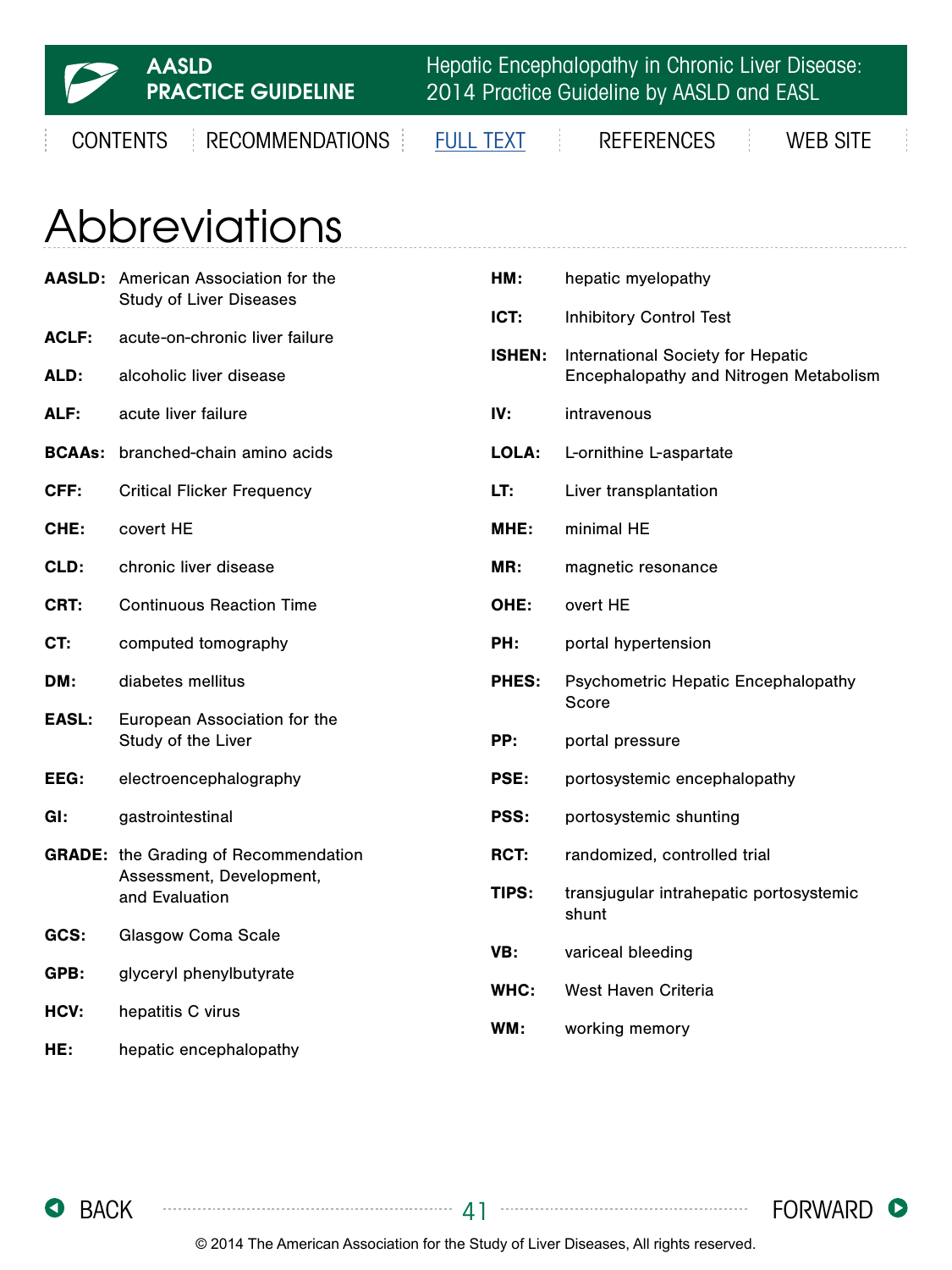Hepatic Encephalopathy in Chronic Liver Disease: 2014 Practice Guideline by AASLD and EASL

<span id="page-41-0"></span>[CONTENTS](#page-1-0) [RECOMMENDATIONS](#page-2-0) [FULL TEXT](#page-39-0) [REFERENCES](#page-66-0) [WEB SITE](http://aasld.org/practiceguidelines/Pages/guidelinelisting.aspx)

The AASLD/EASL Practice Guideline Subcommittee on Hepatic Encephalopathy are: Jayant A. Talwalkar (Chair, AASLD), Hari S. Conjeevaram, Michael Porayko, Raphael B. Merriman, Peter L.M. Jansen, and Fabien Zoulim. This guideline has been approved by the American Association for the Study of Liver Diseases and the European Association for the Study of the Liver and represents the position of both associations.

# PREAMBLE

These recommendations provide a data-supported approach. They are based on the following: (1) formal review and analysis of the recently published world literature on the topic; (2) guideline policies covered by the American Association for the Study of Liver Diseases/European Association for the Study of the Liver (AASLD/EASL) Policy on the Joint Development and Use of Practice Guidelines; and (3) the experience of the authors in the specified topic.

Intended for use by physicians, these recommendations suggest preferred approaches to the diagnostic, therapeutic, and preventive aspects of care. They are intended to be flexible, in contrast to standards of care, which are inflexible policies to be followed in every case. Specific recommendations are based on relevant published information.

To more fully characterize the available evidence supporting the recommendations, the AASLD/EASL Practice Guidelines Subcommittee has adopted the classification used by the Grading of Recommendation Assessment, Development, and Evaluation (GRADE) workgroup, with minor modifications (Table 1). The classifications and recommendations are based on three categories: the source of evidence in levels I through III; the quality of evidence designated by high (A), moderate (B), or low quality (C); and the strength of recommendations classified as strong (1) or weak (2).

| <b>GRADE</b>                      | <b>EVIDENCE</b>                                                                                                                                                                                                                               |              |
|-----------------------------------|-----------------------------------------------------------------------------------------------------------------------------------------------------------------------------------------------------------------------------------------------|--------------|
| $II-1$<br>$II-2$<br>$II-3$<br>III | Randomized, controlled trials<br>Controlled trials without randomization<br>Cohort or case-control analytic studies<br>Multiple time series, dramatic uncontrolled experiments<br>Opinions of respected authorities, descriptive epidemiology |              |
| <b>EVIDENCE</b>                   | <b>DESCRIPTION</b>                                                                                                                                                                                                                            |              |
| High quality<br>Moderate          | Further research is very unlikely to change our confidence in the estimated effect.<br>Further research is likely to have an important impact on our confidence in the estimate<br>effect and may change the estimate.                        | A<br>B       |
| Low quality                       | Further research is likely to have an important impact on our confidence in the estimate<br>effect and is likely to change the estimate. Any change of estimate is uncertain.                                                                 | $\mathsf{C}$ |
|                                   | <b>RECOMMENDATION</b>                                                                                                                                                                                                                         |              |
| Strong                            | Factors influencing the strength of recommendation included the quality of evidence,<br>presumed patient-important outcomes, and costs.                                                                                                       |              |
| Weak                              | Variability in preferences and values, or more uncertainty. Recommendation is made<br>with less certainty, higher costs, or resource consumption.                                                                                             | 2            |

# TABLE 1. GRADE SYSTEM FOR EVIDENCE



© 2014 The American Association for the Study of Liver Diseases, All rights reserved.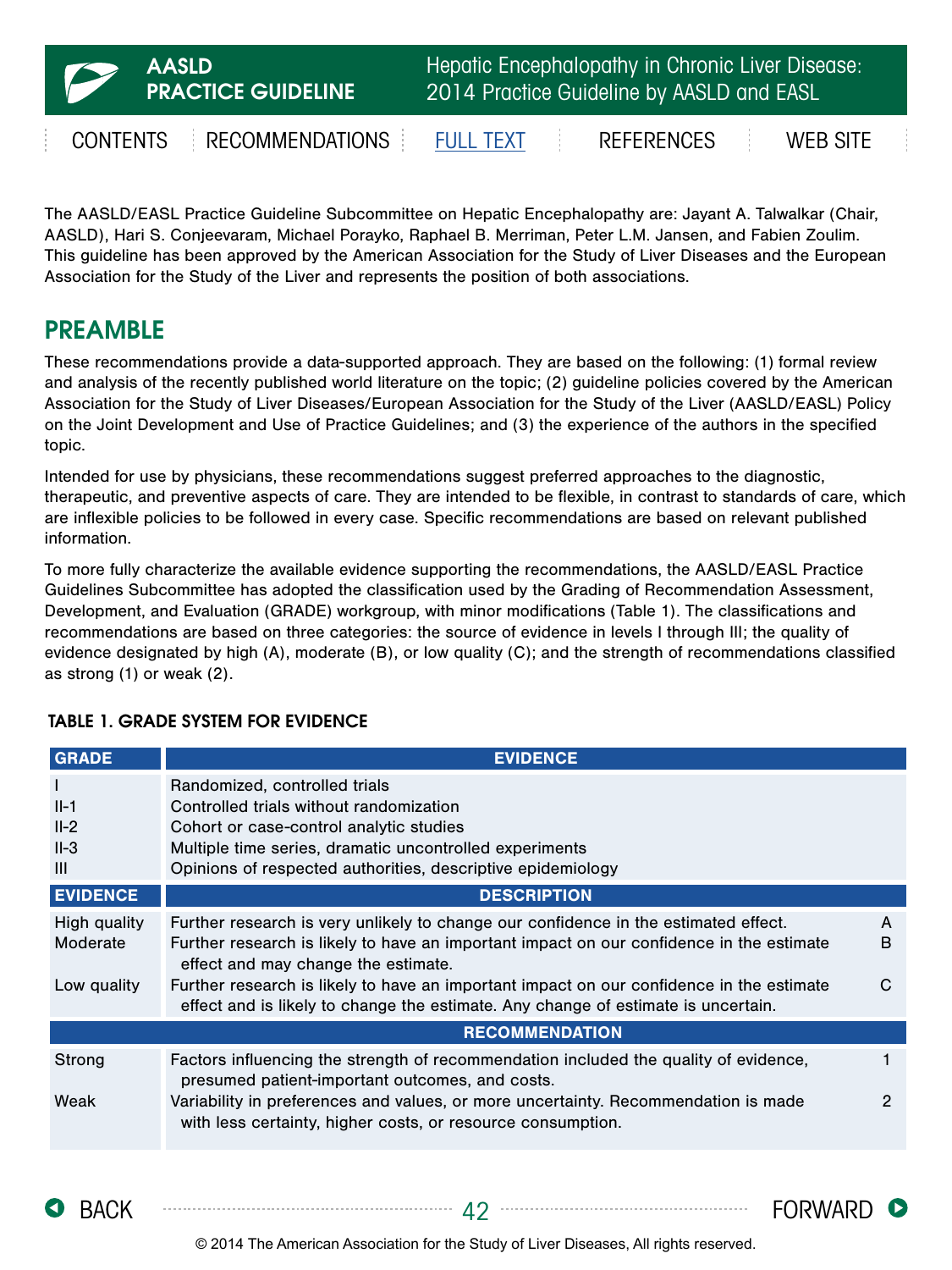Hepatic Encephalopathy in Chronic Liver Disease: 2014 Practice Guideline by AASLD and EASL

<span id="page-42-0"></span>[CONTENTS](#page-1-0) [RECOMMENDATIONS](#page-2-0) [FULL TEXT](#page-39-0) [REFERENCES](#page-66-0) [WEB SITE](http://aasld.org/practiceguidelines/Pages/guidelinelisting.aspx)

**FULL TEXT** 

# LITERATURE REVIEW AND ANALYSIS

The literature databases and search strategies are outlined below. The resulting literature database was available to all members of the writing group (i.e., the authors). They selected references within their field of expertise and experience and graded the references according to the GRADE system.<sup>1</sup> The selection of references for the guideline was based on a validation of the appropriateness of the study design for the stated purpose, a relevant number of patients under study, and confidence in the participating centers and authors. References on original data were preferred and those that were found unsatisfactory in any of these respects were excluded from further evaluation. There may be limitations in this approach when recommendations are needed on rare problems or problems on which scant original data are available. In such cases, it may be necessary to rely on less-qualified references with a low grading. As a result of the important changes in the treatment of complications of cirrhosis (renal failure, infections, and variceal bleeding [VB]), studies performed more than 30 years ago have generally not been considered for these guidelines.

# INTRODUCTION

Hepatic encephalopathy (HE) is a frequent complication and one of the most debilitating manifestations of liver disease, severely affecting the lives of patients and their caregivers. Furthermore, cognitive impairment associated with cirrhosis results in utilization of more health care resources in adults than other manifestations of liver disease.<sup>2</sup> Progress in the area has been hindered by the complex pathogenesis that is not yet fully elucidated. Apart from such biological factors, there remains the larger obstacle that there are no universally accepted standards for the definition, diagnosis, classification, or treatment of HE, mostly as a result of insufficient clinical studies and standardized definitions. Clinical management tends to be dependent on local standards and personal views. This is an unfavorable situation for patients and contrasts with the severity of the condition and the high level of standardization in other complications of cirrhosis. The lack of consistency in the nomenclature and general standards renders comparisons among studies and patient populations difficult, introduces bias, and hinders progress in clinical research for HE. The latest attempts to standardize the nomenclature were published in 2002 and suggestions for the design of HE trials in 2011. Because there is an unmet need for recommendations on the clinical management of HE, the EASL and the AASLD jointly agreed to create these practice guidelines. It is beyond the scope of these guidelines to elaborate on the theories of pathogenesis of HE, as well as the management of encephalopathy resulting from acute liver failure (ALF), which has been published as guidelines recently. Rather, its aim is to present standardized terminology and recommendations to all health care workers who have patients with HE, regardless of their medical discipline, and focus on adult patients with chronic liver disease (CLD), which is, by far, the most frequent scenario.

As these guidelines on HE were created, the authors found a limited amount of high-quality evidence to extract from the existing literature. There are many reasons for this; the elusive character of HE is among them, as well as the lack of generally accepted and utilized terms for description and categorization of HE. This makes a practice guideline all the more necessary for future improvement of clinical studies and, subsequently, the quality of management of patients with HE. With the existing body of evidence, these guidelines encompass the authors' best, carefully considered opinions. Although not all readers may necessarily agree with all aspects of the guidelines, their creation and adherence to them is the best way forward, with future adjustments when there is emergence of new evidence.

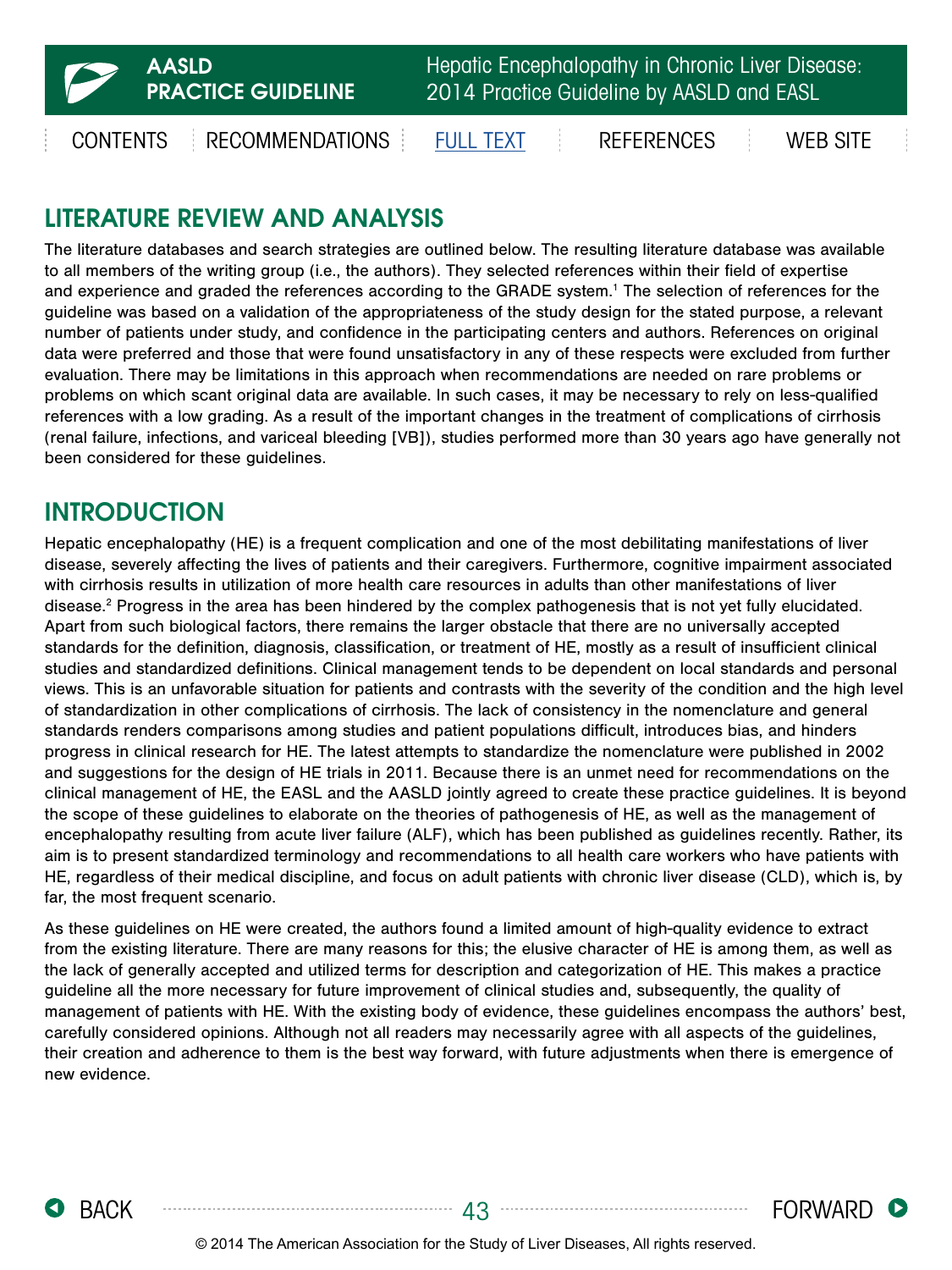<span id="page-43-0"></span>[CONTENTS](#page-1-0) [RECOMMENDATIONS](#page-2-0) [FULL TEXT](#page-39-0) [REFERENCES](#page-66-0) [WEB SITE](http://aasld.org/practiceguidelines/Pages/guidelinelisting.aspx) **FULL TEXT** 

# DEFINITION OF THE DISEASE/CONDITION

# **OVERVIEW**

Advanced liver disease and portosystemic shunting (PSS), far from being an isolated disorder of the liver, have well-known consequences on the body and, notably, on brain functioning. The alterations of brain functioning, which can produce behavioral, cognitive, and motor effects, were termed portosystemic encephalopathy (PSE)<sup>3</sup> and later included in the term HE.<sup>4</sup>

Unless the underlying liver disease is successfully treated, HE is associated with poor survival and a high risk of recurrence.<sup>5, 6</sup> Even in its mildest form. HE reduces health-related quality of life and is a risk factor for bouts of severe HE.<sup>7-9</sup>

## DEFINITION OF HE

*Hepatic encephalopathy is a brain dysfunction caused by liver insufficiency and/or PSS; it manifests as a wide spectrum of neurological or psychiatric abnormalities ranging from subclinical alterations to coma.*

This definition, in line with previous versions,<sup>10, 11</sup> is based on the concept that encephalopathies are "diffuse disturbances of brain function"<sup>5</sup> and that the adjective "hepatic" implies a causal connection to liver insufficiency and/or perihepatic vascular shunting.<sup>6</sup>

## EPIDEMIOLOGY

The incidence and prevalence of HE are related to the severity of the underlying liver insufficiency and PSS.<sup>12-15</sup> In patients with cirrhosis, fully symptomatic overt HE (OHE) is an event that defines the decompensated phase of the disease, such as VB or ascites.<sup>7</sup> Overt hepatic encephalopathy is also reported in subjects without cirrhosis with extensive PSS.<sup>8, 9</sup>

The manifestation of HE may not be an obvious clinical finding and there are multiple tools used for its detection, which influences the variation in the reported incidence and prevalence rates.

The prevalence of OHE at the time of diagnosis of cirrhosis is 10%-14% in general,<sup>16-18</sup> 16%-21% in those with decompensated cirrhosis,<sup>7, 19</sup> and 10%-50% in patients with transjugular intrahepatic portosystemic shunt (TIPS).<sup>20,</sup>  $21$  The cumulated numbers indicate that OHE will occur in 30%-40% of those with cirrhosis at some time during their clinical course and in the survivors in most cases repeatedly.<sup>22</sup> Minimal HE (MHE) or covert HE (CHE) occurs in 20%-80% of patients with cirrhosis.23-27, 81 The prevalence of HE in prehepatic noncirrhotic portal hypertension (PH) is not well defined.

The risk for the first bout of OHE is 5%-25% within 5 years after cirrhosis diagnosis, depending on the presence of risk factors, such as other complications to cirrhosis (MHE or CHE, infections, VB, or ascites) and probably diabetes and hepatitis C.28-32 Subjects with a previous bout of OHE were found to have a 40% cumulative risk of recurring OHE at 1 year,<sup>33</sup> and subjects with recurrent OHE have a 40% cumulative risk of another recurrence within 6 months, despite lactulose treatment. Even individuals with cirrhosis and only mild cognitive dysfunction or mild electroencephalography (EEG) slowing develop approximately one bout of OHE per 3 years of survival.<sup>34, 35</sup>

After TIPS, the median cumulative 1-year incidence of OHE is 10%-50%<sup>36, 37</sup> and is greatly influenced by the patient selection criteria adopted.<sup>38</sup> Comparable data were obtained by PSS surgery.<sup>39</sup>

It gives an idea of the frequent confrontation of the health care system by patients with HE that they accounted for approximately 110,000 hospitalizations yearly (2005-2009)<sup>40</sup> in the United States. Though numbers in the European

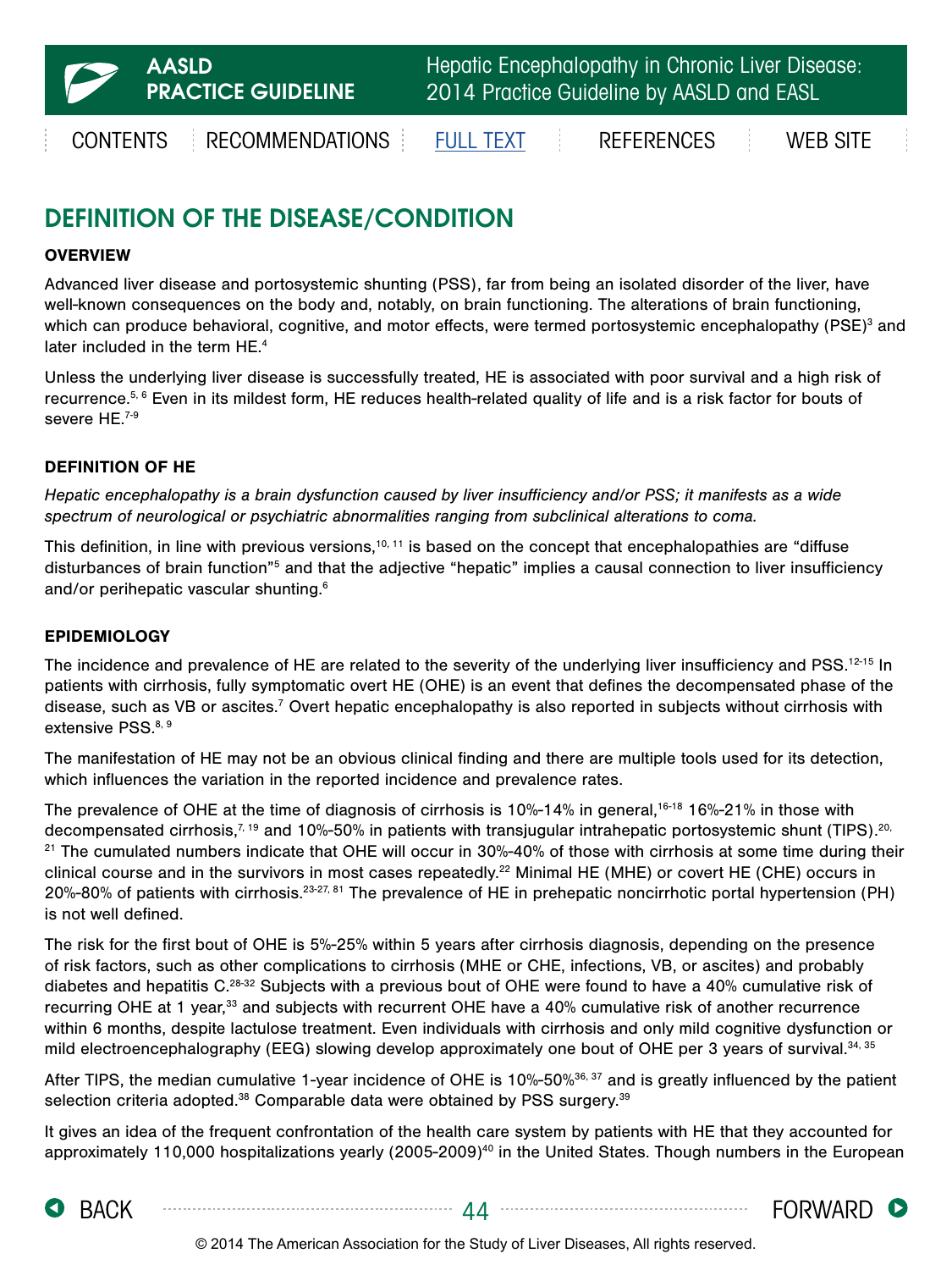<span id="page-44-0"></span>[CONTENTS](#page-1-0) [RECOMMENDATIONS](#page-2-0) [FULL TEXT](#page-39-0) [REFERENCES](#page-66-0) [WEB SITE](http://aasld.org/practiceguidelines/Pages/guidelinelisting.aspx) **FULL TEXT** 

Union (EU) are not readily available, these predictions are expected to be similar. Furthermore, the burden of CLD and cirrhosis is rapidly increasing,<sup>41, 42</sup> and more cases will likely be encountered to further define the epidemiology of HE.

# CLINICAL PRESENTATION

Hepatic encephalopathy produces a wide spectrum of nonspecific neurological and psychiatric manifestations.<sup>10</sup> In its lowest expression,<sup>43, 44</sup> HE alters only psychometric tests oriented toward attention, working memory (WM), psychomotor speed, and visuospatial ability, as well as electrophysiological and other functional brain measures.45, 46

As HE progresses, personality changes, such as apathy, irritability, and disinhibition, may be reported by the patient's relatives,<sup>47</sup> and obvious alterations in consciousness and motor function occur. Disturbances of the sleepwake cycle with excessive daytime sleepiness are frequent,<sup>48</sup> whereas complete reversal of the sleep-wake cycle is less consistently observed.<sup>49, 50</sup> Patients may develop progressive disorientation to time and space, inappropriate behavior, and acute confusional state with agitation or somnolence, stupor, and, finally, coma.<sup>51</sup> The recent ISHEN (International Society for Hepatic Encephalopathy and Nitrogen Metabolism) consensus uses the onset of disorientation or asterixis as the onset of OHE.<sup>65</sup>

In noncomatose patients with HE, motor system abnormalities, such as hypertonia, hyper-reflexia, and a positive Babinski sign, can be observed. In contrast, deep tendon reflexes may diminish and even disappear in coma,<sup>52</sup> although pyramidal signs can still be observed. Rarely, transient focal neurological deficits can occur.<sup>53</sup> Seizures are very rarely reported in HE.54-56

Extrapyramidal dysfunction, such as hypomimia, muscular rigidity, bradykinesia, hypokinesia, monotony and slowness of speech, parkinsonian-like tremor, and dyskinesia with diminished voluntary movements, are common findings; in contrast, the presence of involuntary movements similar to tics or chorea occur rarely.<sup>52, 57</sup>

Asterixis or "flapping tremor" is often present in the early to middle stages of HE that precede stupor or coma and is, in actuality, not a tremor, but a negative myoclonus consisting of loss of postural tone. It is easily elicited by actions that require postural tone, such as hyperextension of the wrists with separated fingers or the rhythmic squeezing of the examiner's fingers. However, asterixis can be observed in other areas, such as the feet, legs, arms, tongue, and eyelids. Asterixis is not pathognomonic of HE because it can be observed in other diseases<sup>57</sup> (e.g., uremia).

Notably, the mental (either cognitive or behavioral) and motor signs of HE may not be expressed, or do not progress in parallel, in each individual, therefore producing difficulties in staging the severity of HE.

Hepatic myelopathy (HM)<sup>58</sup> is a particular pattern of HE possibly related to marked, long-standing portocaval shunting, characterized by severe motor abnormalities exceeding the mental dysfunction. Cases of paraplegia with progressive spasticity and weakness of lower limbs with hyper-reflexia and relatively mild persistent or recurrent mental alterations have been reported and do not respond to standard therapy, including ammonia lowering, but may reverse with liver transplantation (LT).<sup>59</sup>

Persistent HE may present with prominent extrapyramidal and/or pyramidal signs, partially overlapping with HM, in which postmortem brain examination reveals brain atrophy.<sup>60</sup> This condition was previously called acquired hepatolenticular degeneration, a term currently considered obsolete. However, this cirrhosis-associated parkinsonism is unresponsive to ammonia-lowering therapy and may be more common than originally thought in patients with advanced liver disease, presenting in approximately 4% of cases.<sup>61</sup>

[BACK](#page-43-0) <del>Examples 20</del> A5 45 [FORWARD](#page-45-0)

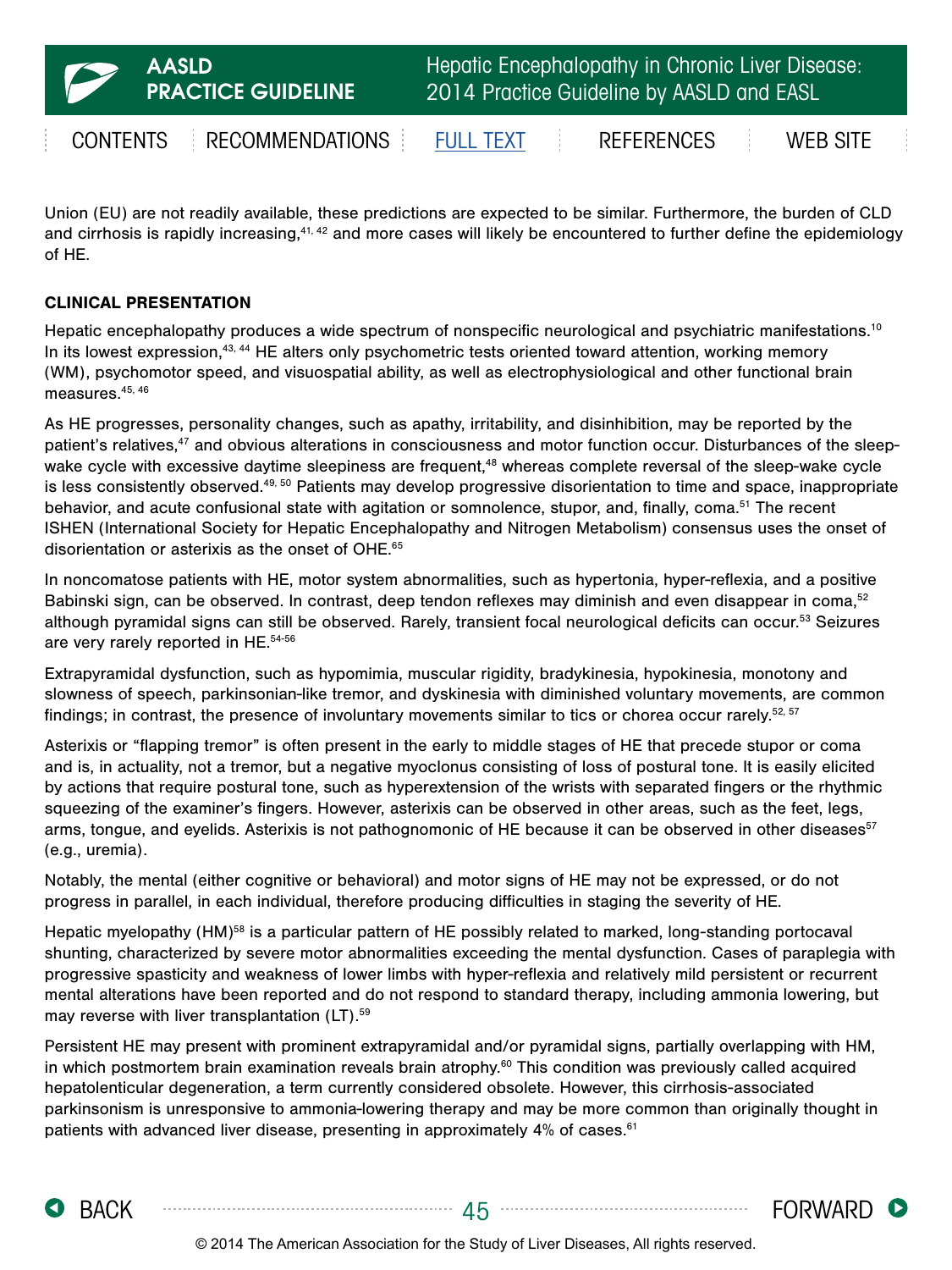# <span id="page-45-0"></span>[CONTENTS](#page-1-0) [RECOMMENDATIONS](#page-2-0) [FULL TEXT](#page-39-0) [REFERENCES](#page-66-0) [WEB SITE](http://aasld.org/practiceguidelines/Pages/guidelinelisting.aspx)

Apart from these less-usual manifestations of HE, it is widely accepted in clinical practice that all forms of HE and their manifestations are completely reversible, and this assumption still is a well-founded operational basis for treatment strategies. However, research on liver-transplanted HE patients and on patients after resolution of repeated bouts of OHE casts doubt on the full reversibility. Some mental deficits, apart from those ascribable to other transplantation-related causes, may persist and are mentioned later under transplantation.<sup>135</sup> Likewise, episodes of OHE may be associated with persistent cumulative deficits in WM and learning.<sup>14</sup>

# CLASSIFICATION

Hepatic encephalopathy should be classified according to all of the following four factors.<sup>10</sup>

- 1. According to the underlying disease, HE is subdivided into
	- Type A resulting from ALF
	- Type B resulting predominantly from portosystemic bypass or shunting
	- Type C resulting from cirrhosis

The clinical manifestations of types B and C are similar, whereas type A has distinct features and, notably, may be associated with increased intracranial pressure and a risk of cerebral herniation. The management of HE type A is described in recent guidelines on ALF<sup>62, 63</sup> and is not included in this document.

- 2. According to the severity of manifestations. The continuum that is HE has been arbitrarily subdivided. For clinical and research purposes, a scheme of such grading is provided (Table 2). Operative classifications that refer to defined functional impairments aim at increasing intra- and inter-rater reliability and should be used whenever possible.
- 3. According to its time course, HE is subdivided into
	- Episodic HE
	- Recurrent HE denotes bouts of HE that occur with a time interval of 6 months or less.
	- Persistent HE denotes a pattern of behavioral alterations that are always present and interspersed with relapses of overt HE.
- 4. According to the existence of precipitating factors, HE is subdivided into
	- Nonprecipitated or
	- Precipitated, and the precipitating factors should be specified. Precipitating factors can be identified in nearly all bouts of episodic HE type C and should be actively sought and treated when found (Table 3).

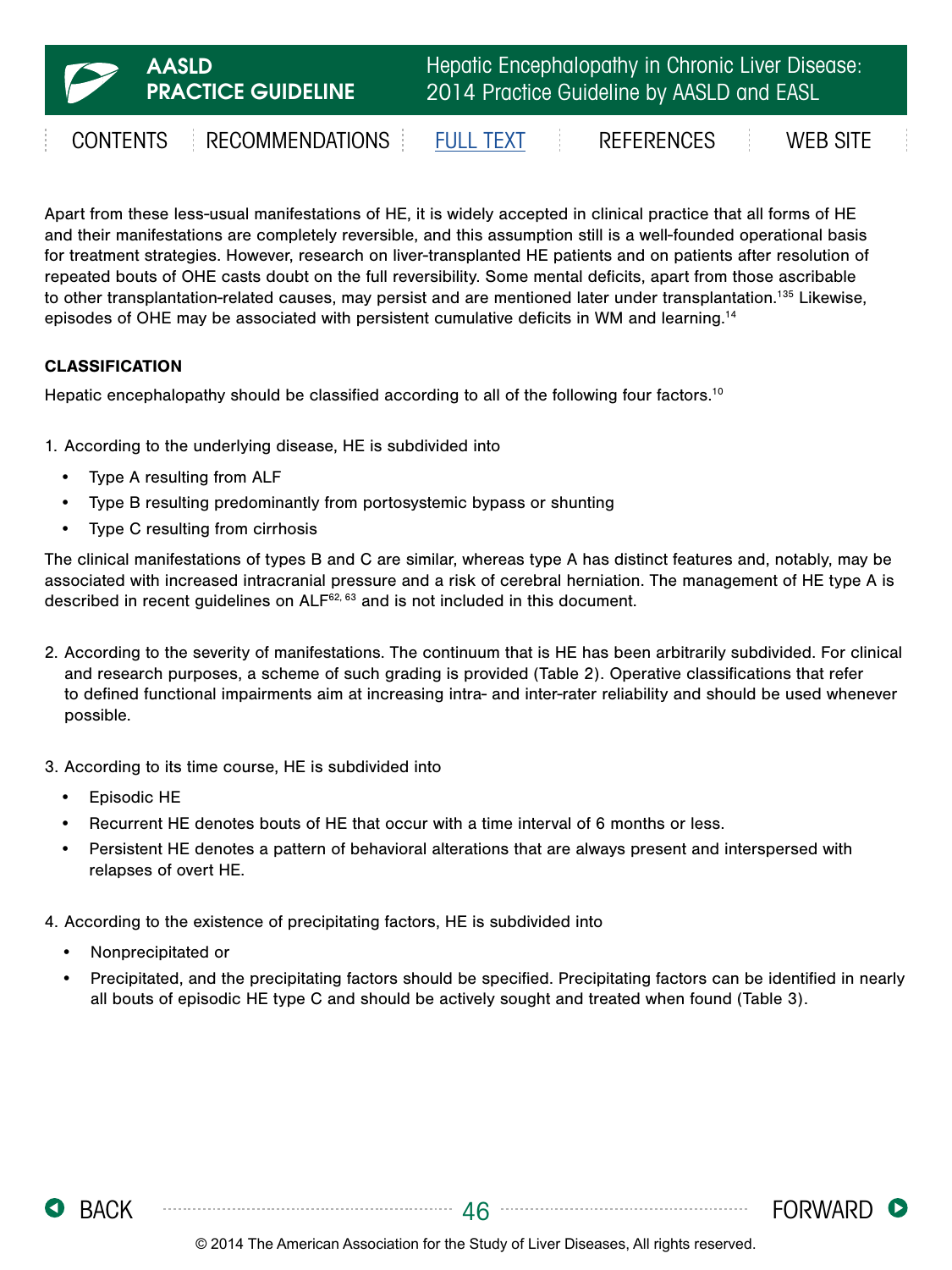<span id="page-46-0"></span>

# TABLE 2. WHC AND CLINICAL DESCRIPTION

| <b>WHC</b><br><b>INCLUDING</b><br><b>MHE</b> | <b>ISHEN</b> | <b>DESCRIPTION</b>                                                                                                                                                                                     | <b>SUGGESTED OPERATIVE</b><br><b>CRITERIA</b>                                                                                                                                                                     | <b>COMMENT</b>                                                                      |
|----------------------------------------------|--------------|--------------------------------------------------------------------------------------------------------------------------------------------------------------------------------------------------------|-------------------------------------------------------------------------------------------------------------------------------------------------------------------------------------------------------------------|-------------------------------------------------------------------------------------|
| Unimpaired                                   |              | No encephalopathy at all, no<br>history of HE                                                                                                                                                          | Tested and proved to be<br>normal                                                                                                                                                                                 |                                                                                     |
| Minimal                                      | Covert       | Psychometric or<br>neuropsychological alterations<br>of tests exploring psychomotor<br>speed/executive functions or<br>neurophysiological alterations<br>without clinical evidence of<br>mental change | Abnormal results of<br>established psychometric<br>or neuropsychological tests<br>without clinical manifestations                                                                                                 | No universal criteria<br>for diagnosis<br>Local standards and<br>expertise required |
| Grade I                                      |              | • Trivial lack of awareness<br>• Euphoria or anxiety<br>• Shortened attention span<br>• Impairment of addition or<br>subtraction<br>• Altered sleep rhythm                                             | Despite oriented in time<br>and space (see below),<br>the patient appears to have<br>some cognitive/behavioral<br>decay with respect to his<br>or her standard on clinical<br>examination or to the<br>caregivers | <b>Clinical findings</b><br>usually not<br>reproducible                             |
| <b>Grade II</b>                              | Overt        | • Lethargy or apathy<br>• Disorientation for time<br>• Obvious personality change<br>• Inappropriate behavior<br>• Dyspraxia<br>• Asterixis                                                            | Disoriented for time (at least<br>three of the followings are<br>wrong: day of the month, day<br>of the week, month, season,<br>or year) $\pm$ the other mentioned<br>symptoms                                    | <b>Clinical findings</b><br>variable, but<br>reproducible to<br>some extent         |
| <b>Grade III</b>                             |              | • Somnolence to semistupor<br>• Responsive to stimuli<br>• Confused<br>• Gross disorientation<br>• Bizarre behavior                                                                                    | Disoriented also for space<br>(at least three of the following<br>wrongly reported: country,<br>state [or region], city, or<br>place) $\pm$ the other mentioned<br>symptoms                                       | Clinical findings<br>reproducible to<br>some extent                                 |
| <b>Grade IV</b>                              |              | Coma                                                                                                                                                                                                   | Does not respond even to<br>painful stimuli                                                                                                                                                                       | <b>Comatose state</b><br>usually reproducible                                       |

*All conditions are required to be related to liver insufficiency and/or PSS.*



© 2014 The American Association for the Study of Liver Diseases, All rights reserved.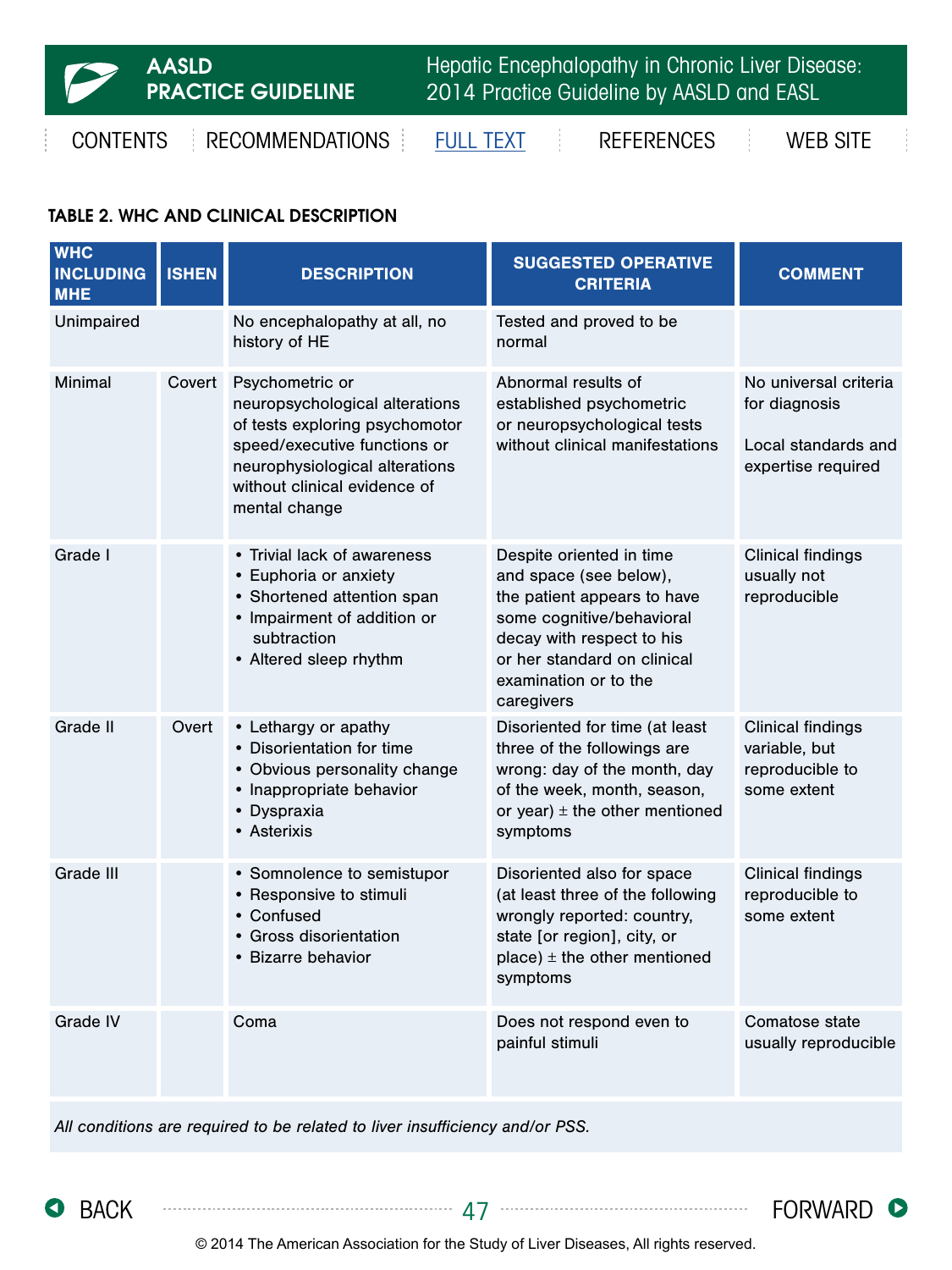Hepatic Encephalopathy in Chronic Liver Disease: 2014 Practice Guideline by AASLD and EASL

<span id="page-47-0"></span>[CONTENTS](#page-1-0) [RECOMMENDATIONS](#page-2-0) [FULL TEXT](#page-39-0) [REFERENCES](#page-66-0) [WEB SITE](http://aasld.org/practiceguidelines/Pages/guidelinelisting.aspx) **FULL TEXT** 

# TABLE 3. PRECIPITATING FACTORS FOR OHE BY DECREASING FREQUENCY

| <b>EPISODIC</b>                                                                                                    | <b>RECURRENT</b>     |  |  |  |
|--------------------------------------------------------------------------------------------------------------------|----------------------|--|--|--|
| Infections*                                                                                                        | Electrolyte disorder |  |  |  |
| GI bleeding                                                                                                        | <b>Infections</b>    |  |  |  |
| Diuretic overdose                                                                                                  | Unidentified         |  |  |  |
| Electrolyte disorder                                                                                               | Constipation         |  |  |  |
| Constipation                                                                                                       | Diuretic overdose    |  |  |  |
| <b>Unidentified</b>                                                                                                | GI bleeding          |  |  |  |
| Meditiad tuane Ctuanee E de Ceste ME The importance of heaterial infestione es nuccipitation festere of ebranic he |                      |  |  |  |

*Modified from Strauss E, da Costa MF. The importance of bacterial infections as precipitating factors of chronic hepatic encephalopathy in cirrhosis. Hepatogastroenterology 1998;45:900-904. \*More recent unpublished case series confirm the dominant role of infections.*

A fifth classification, according to whether or not the patient has acute-on-chronic liver failure (ACLF), has recently been suggested.<sup>64</sup> Although the management, mechanism, and prognostic impact differ, this classification is still a research area.

# DIFFERENTIAL DIAGNOSES

The diagnosis requires the detection of signs suggestive of HE in a patient with severe liver insufficiency and/or PSS who does not have obvious alternative causes of brain dysfunction. The recognition of precipitating factors for HE (e.g., infection, bleeding, and constipation) supports the diagnosis of HE. The differential diagnosis should consider common disorders altering the level of consciousness (Table 4).

# TABLE 4. DIFFERENTIAL DIAGNOSIS OF HE

| Overt HE or acute confusional state                                                                                                                                                                                |  |  |  |  |
|--------------------------------------------------------------------------------------------------------------------------------------------------------------------------------------------------------------------|--|--|--|--|
| Diabetic (hypoglycemia, ketoacidosis, hyperosmolar, lactate acidosis)                                                                                                                                              |  |  |  |  |
| Alcohol (intoxication, withdrawal, Wernicke)                                                                                                                                                                       |  |  |  |  |
| Drugs (benzodiazepines, neuroleptics, opioids)                                                                                                                                                                     |  |  |  |  |
| <b>Neuroinfections</b>                                                                                                                                                                                             |  |  |  |  |
| Electrolyte disorders (hyponatremia and hypercalcemia)                                                                                                                                                             |  |  |  |  |
| Nonconvulsive epilepsy                                                                                                                                                                                             |  |  |  |  |
| <b>Psychiatric disorders</b>                                                                                                                                                                                       |  |  |  |  |
| Intracranial bleeding and stroke                                                                                                                                                                                   |  |  |  |  |
| Severe medical stress (organ failure and inflammation)                                                                                                                                                             |  |  |  |  |
| Other presentations                                                                                                                                                                                                |  |  |  |  |
| Dementia (primary and secondary)                                                                                                                                                                                   |  |  |  |  |
| Brain lesions (traumatic, neoplasms, normal pressure hydrocephalus)                                                                                                                                                |  |  |  |  |
| Obstructive sleep apnea                                                                                                                                                                                            |  |  |  |  |
| Hyponatremia and sepsis can both produce encephalopathy per se and precipitate HE by interactions with the<br>pathophysiological mechanisms. In end-stage liver disease, uremic encephalopathy and HE may overlap. |  |  |  |  |

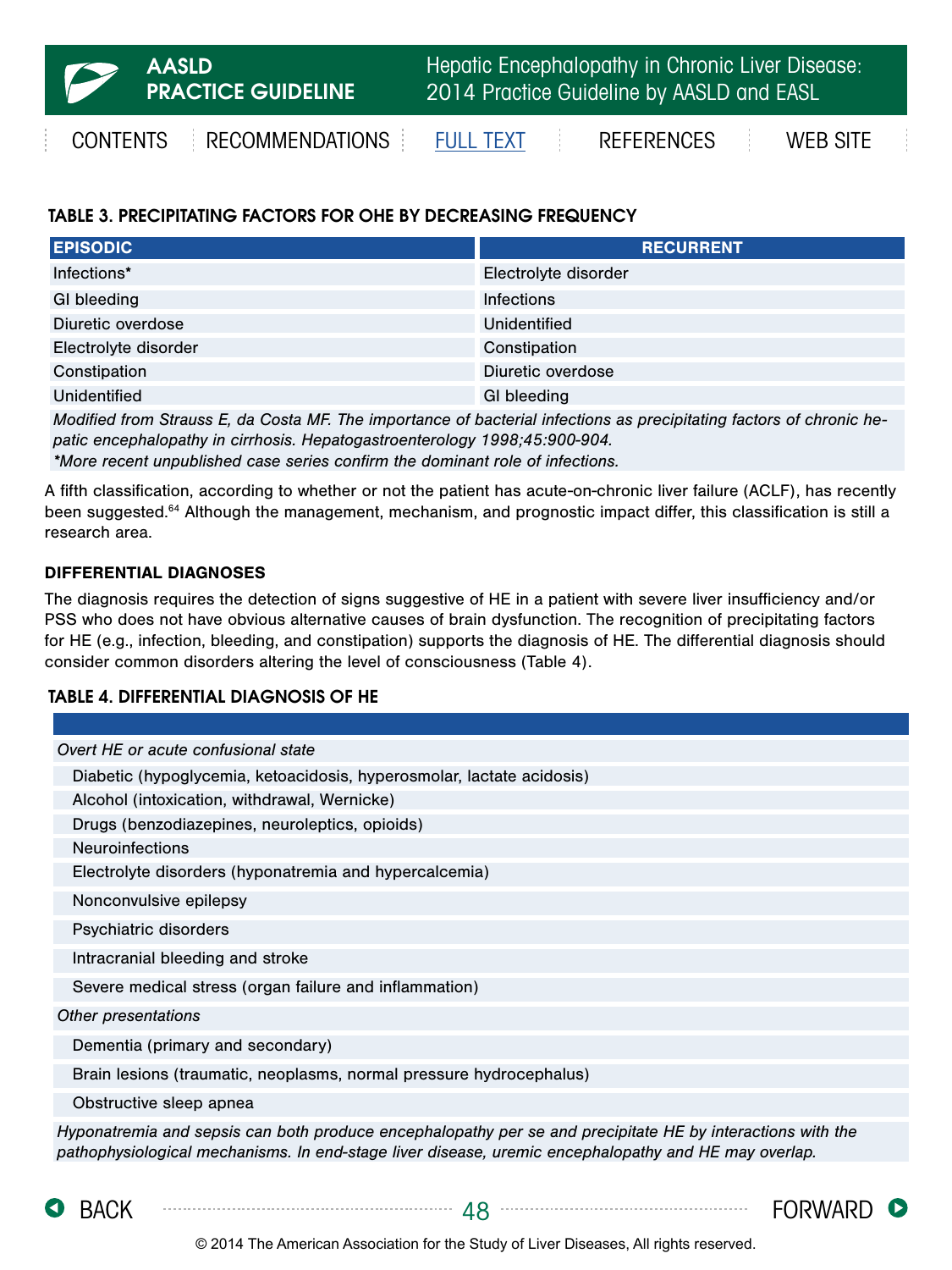<span id="page-48-0"></span>[CONTENTS](#page-1-0) [RECOMMENDATIONS](#page-2-0) [FULL TEXT](#page-39-0) [REFERENCES](#page-66-0) [WEB SITE](http://aasld.org/practiceguidelines/Pages/guidelinelisting.aspx) **FULL TEXT** 

### RECOMMENDATIONS:

- 1. Hepatic encephalopathy should be classified according to the type of underlying disease, severity of manifestations, time course, and precipitating factors (GRADE III, A, 1).
- 2. A diagnostic workup is required, considering other disorders that can alter brain function and mimic HE (GRADE II-2, A, 1).

Every case and bout of HE should be described and classified according to all four factors, and this should be repeated at relevant intervals according to the clinical situation. The recommendations are summarized in Table 5.

# TABLE 5. HE DESCRIPTION AND CLINICAL EXAMPLE

| Type           | <b>Grade</b>   |        | <b>Time Course</b> | <b>Spontaneous or Precipitated</b> |
|----------------|----------------|--------|--------------------|------------------------------------|
| $\overline{A}$ | <b>MHE</b>     | Covert | Episodic           | Spontaneous                        |
|                |                |        |                    |                                    |
| B              | $\overline{2}$ |        | Recurrent          |                                    |
|                | 3              | Overt  | Persistent         | Precipitated (specify)             |
| $\mathsf{C}$   |                |        |                    |                                    |

*The HE patient should be characterized by one component from each of the four columns. Example of a recommended description of a patient with HE: "The patient has HE, Type C, Grade 3, Recurrent, Precipitated (by urinary tract infection)." The description may be supplemented with operative classifications (e.g., the Glasgow Coma Score or psychometric performance).*

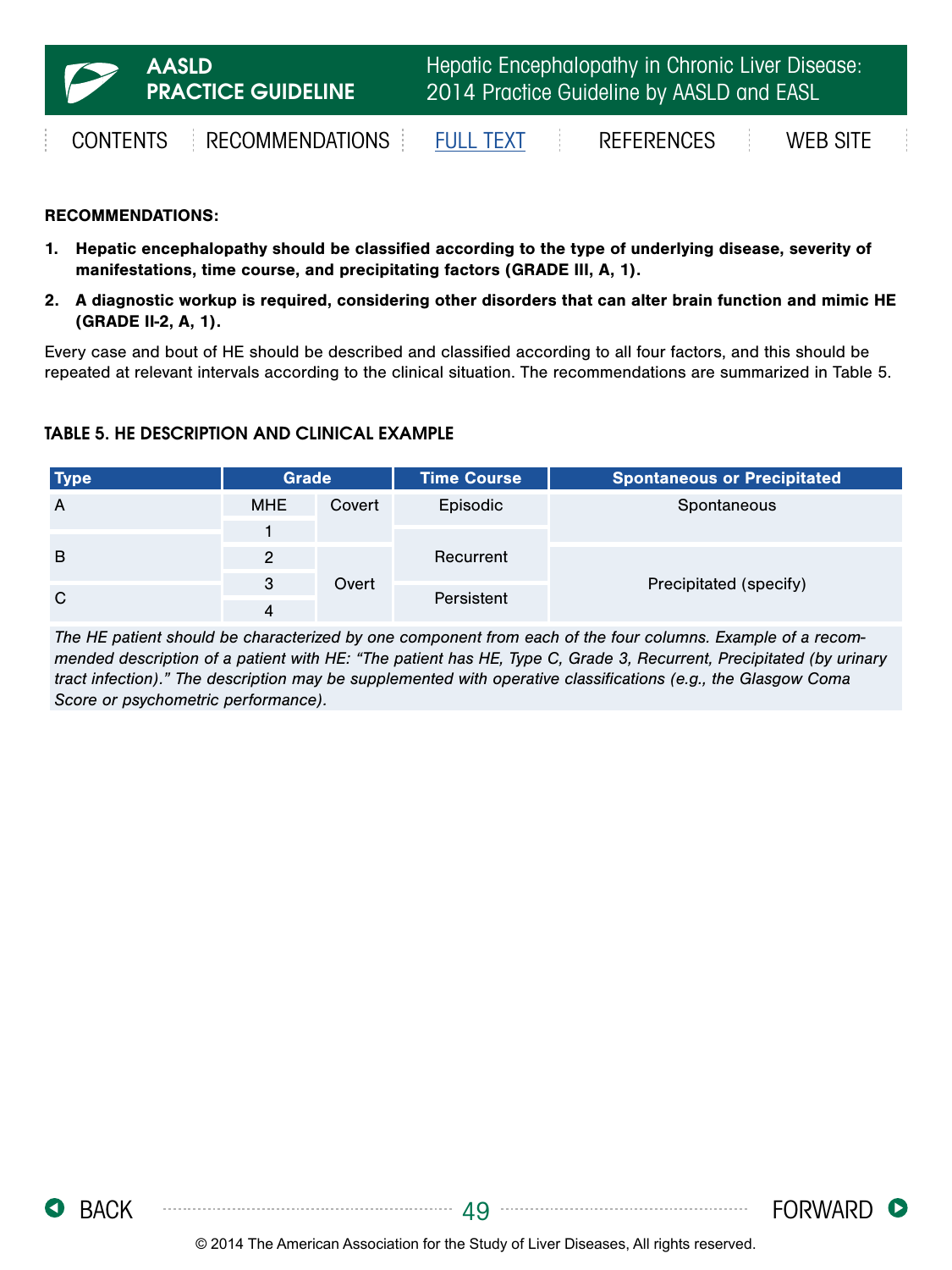<span id="page-49-0"></span>[CONTENTS](#page-1-0) [RECOMMENDATIONS](#page-2-0) [FULL TEXT](#page-39-0) [REFERENCES](#page-66-0) [WEB SITE](http://aasld.org/practiceguidelines/Pages/guidelinelisting.aspx)

# DIAGNOSIS AND TESTING

# CLINICAL EVALUATION

Judging and measuring the severity of HE is approached as a continuum.<sup>65</sup> The testing strategies in place range from simple clinical scales to sophisticated psychometric and neurophysiological tools; however, none of the current tests are valid for the entire spectrum.<sup>11, 66</sup> The appropriate testing and diagnostic options differ according to the acuity of the presentation and the degree of impairment. $67$ 

# DIAGNOSIS AND TESTING FOR OHE

The diagnosis of OHE is based on a clinical examination and a clinical decision. Clinical scales are used to analyze its severity. Specific quantitative tests are only needed in study settings. The gold standard is the West Haven criteria (WHC; Table 2, including clinical description). However, they are subjective tools with limited interobserver reliability, especially for grade I HE, because slight hypokinesia, psychomotor slowing, and a lack of attention can easily be overlooked in clinical examination. In contrast, the detection of disorientation and asterixis has good interrater reliability and thus are chosen as marker symptoms of OHE.<sup>67</sup> Orientation or mixed scales have been used to distinguish the severity of HE.<sup>68, 69</sup> In patients with significantly altered consciousness, the Glasgow Coma Scale (GCS; Table 6) is widely employed and supplies an operative, robust description.

| <b>GCS</b>  |                       |                                                                     |                                                                         |                                              |                                    |                          |
|-------------|-----------------------|---------------------------------------------------------------------|-------------------------------------------------------------------------|----------------------------------------------|------------------------------------|--------------------------|
|             | d.                    | $\overline{2}$                                                      | $\overline{3}$                                                          | 4                                            | $5\phantom{1}$                     | $6\phantom{1}$           |
| <b>Eyes</b> | Does not<br>open eyes | Opens eyes<br>in response to<br>painful stimuli                     | Opens eyes<br>in response to<br>voice                                   | Opens eyes<br>spontaneously                  | N/A                                | N/A                      |
| Verbal      | Makes no<br>sounds    | Incomprehensible<br>sounds                                          | <b>Utters</b><br>inappropriate<br>words                                 | Confused,<br>disoriented                     | Oriented,<br>converses<br>normally | N/A                      |
| Motor       | Makes no<br>movements | <b>Extension to</b><br>painful stimuli<br>(decerebrate<br>response) | Abnormal<br>flexion to<br>painful stimuli<br>(decorticate)<br>response) | Flexion/<br>withdrawal to<br>painful stimuli | Localizes<br>painful stimuli       | <b>Obeys</b><br>commands |

# TABLE 6. GCS<sup>169</sup>

*The scale comprises three tests: eyes, verbal, and motor responses. The three values separately as well as their sum are considered. The lowest possible GCS (the sum) is 3 (deep coma or death), whereas the highest is 15 (fully awake person). Abbreviation: N/A, not applicable.*

Diagnosing cognitive dysfunction is not difficult. It can be established from clinical observation as well as neuropsychological or neurophysiological tests. The difficulty is to assign them to HE. For this reason, OHE still remains a diagnosis of exclusion in this patient population that is often susceptible to mental status abnormalities resulting from medications, alcohol abuse, drug use, effects of hyponatremia, and psychiatric disease (Table 4). Therefore, as clinically indicated, exclusion of other etiologies by laboratory and radiological assessment for a patient with altered mental status in HE is warranted.

[BACK](#page-48-0) <del>Example 20</del> SO 50 [FORWARD](#page-50-0)

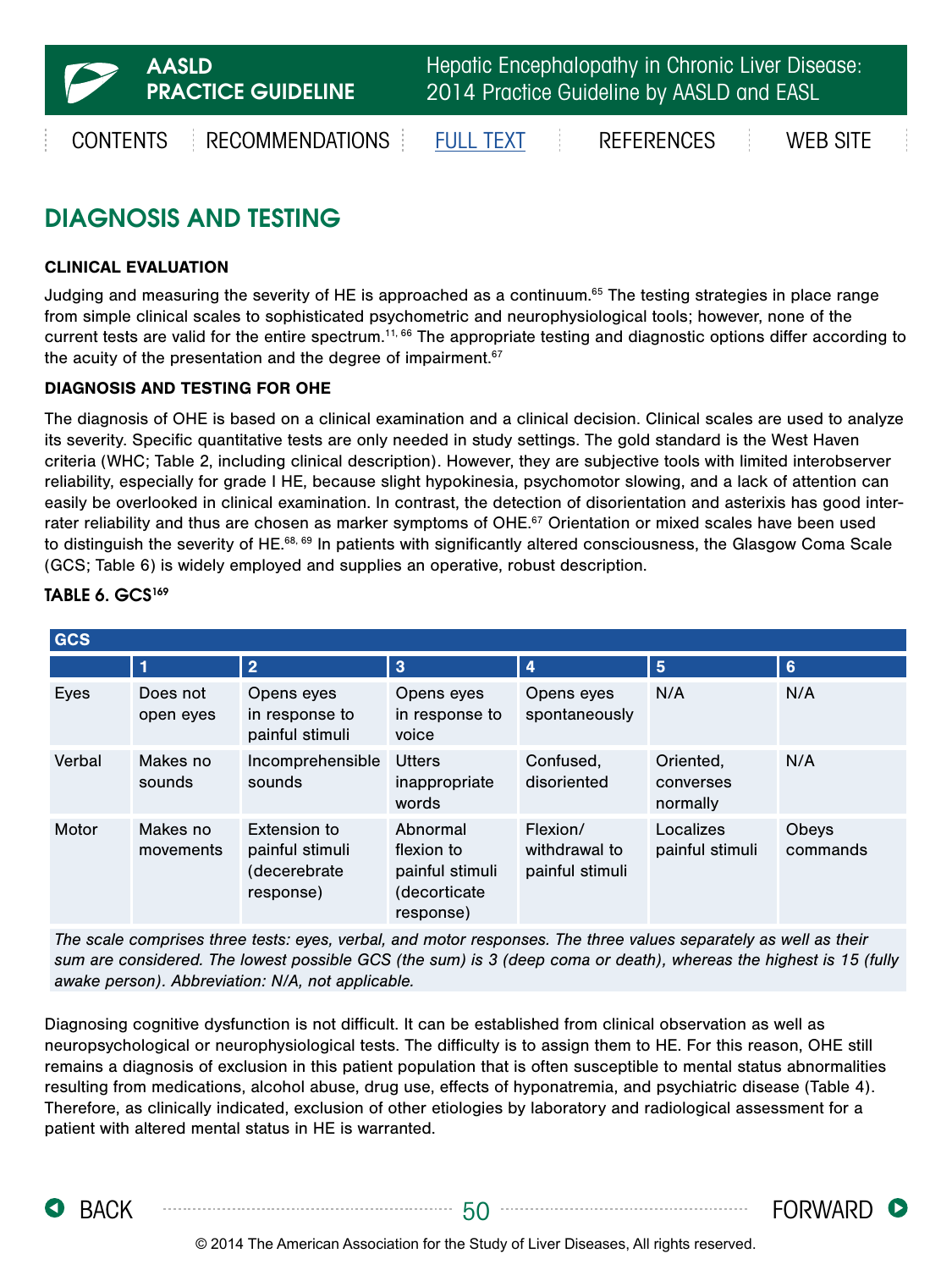<span id="page-50-0"></span>[CONTENTS](#page-1-0) [RECOMMENDATIONS](#page-2-0) [FULL TEXT](#page-39-0) [REFERENCES](#page-66-0) [WEB SITE](http://aasld.org/practiceguidelines/Pages/guidelinelisting.aspx) **FULL TEXT** 

# TESTING FOR MHE AND CHE

Minimal hepatic encephalopathy and CHE is defined as the presence of test-dependent or clinical signs of brain dysfunction in patients with CLD who are not disoriented or display asterixis. The term "minimal" conveys that there is no clinical sign, cognitive or other, of HE. The term "covert" includes minimal and grade 1 HE. Testing strategies can be divided into two major types: psychometric and neurophysiological.<sup>70, 71</sup> Because the condition affects several components of cognitive functioning, which may not be impaired to the same degree, the ISHEN suggests the use of at least two tests, depending on the local population norms and availability, and preferably with one of the tests being more widely accepted so as to serve as a comparator.

Testing for MHE and CHE is important because it can prognosticate OHE development, indicate poor quality of life and reduced socioeconomic potential, and help counsel patients and caregivers about the disease. The occurrence of MHE and CHE in patients with CLD seems to be as high as 50%,<sup>72</sup> so, ideally, every patient at risk should be tested. However, this strategy may be costly,<sup>73</sup> and the consequences of the screening procedure are not always clear and treatment is not always recommended. An operational approach may be to test patients who have problems with their quality of life or in whom there are complaints from the patients and their relatives.<sup>74</sup> Tests positive for MHE or CHE before stopping HE drug therapy will identify patients at risk for recurrent HE.33, 75 Furthermore, none of the available tests are specific for the condition,<sup>76</sup> and it is important to test only patients who do not have confounding factors, such as neuropsychiatric disorders, psychoactive medication, or current alcohol use.

Testing should be done by a trained examiner adhering to scripts that accompany the testing tools. If the test result is normal (i.e., negative for MHE or CHE), repeat testing in 6 months has been recommended.<sup>77</sup> A diagnosis of MHE or CHE does not automatically mean that the affected subject is a dangerous driver.<sup>78</sup> Medical providers are not trained to formally evaluate fitness to drive and are also not legal representatives. Therefore, providers should act in the best interests of both the patient and society while following the applicable local laws.<sup>78</sup> However, doctors cannot evade the responsibility of counseling patients with diagnosed HE on the possible dangerous consequences of their driving, and, often, the safest advice is to stop driving until the responsible driving authorities have formally cleared the patient for safe driving. In difficult cases, the doctor should consult with the authorities that have the expertise to test driving ability and the authority to revoke the license.

A listing of the most established testing strategies is given below. The test recommendation varies depending on the logistics, availability of tests, local norms, and cost.<sup>65, 66, 71</sup>

- 1. Portosystemic encephalopathy (PSE) syndrome test. This test battery consists of five paper-pencil tests that evaluate cognitive and psychomotor processing speed and visuomotor coordination. The tests are relatively easy to administer and have good external validity.<sup>76</sup> The test is often referred to as the Psychometric Hepatic Encephalopathy Score (PHES), with the latter being the sum score from all subtests of the battery. It can be obtained from Hannover Medical School (Hannover, Germany), which holds the copyright (Weissenborn.karin@mh-hannover.de). The test was developed in Germany and has been translated for use in many other countries. For illiterate patients, the figure connection test has been used as a subtest instead of the number connection test.79
- 2. The Critical Flicker Frequency (CFF) test is a psychophysiological tool defined as the frequency at which a fused light (presented from 60 Hz downward) appears to be flickering to the observer. Studies have shown its reduction with worsening cognition and improvement after therapy. The CFF test requires several trials, intact binocular vision, absence of red-green blindness, and specialized equipment.<sup>80, 81</sup>
- 3. The Continuous Reaction Time (CRT) test. The CRT test relies on repeated registration of the motor reaction time (pressing a button) to auditory stimuli (through headphones). The most important test result is the CRT index, which measures the stability of the reaction times. The test result can differentiate between organic and metabolic brain impairment and is not influenced by the patient's age or gender, and there is no learning or tiring effect. Simple software and hardware are required.<sup>82</sup>

 $\bullet$  [BACK](#page-49-0)  $\bullet$  [FORWARD](#page-51-0)  $\bullet$ 

--------------- 51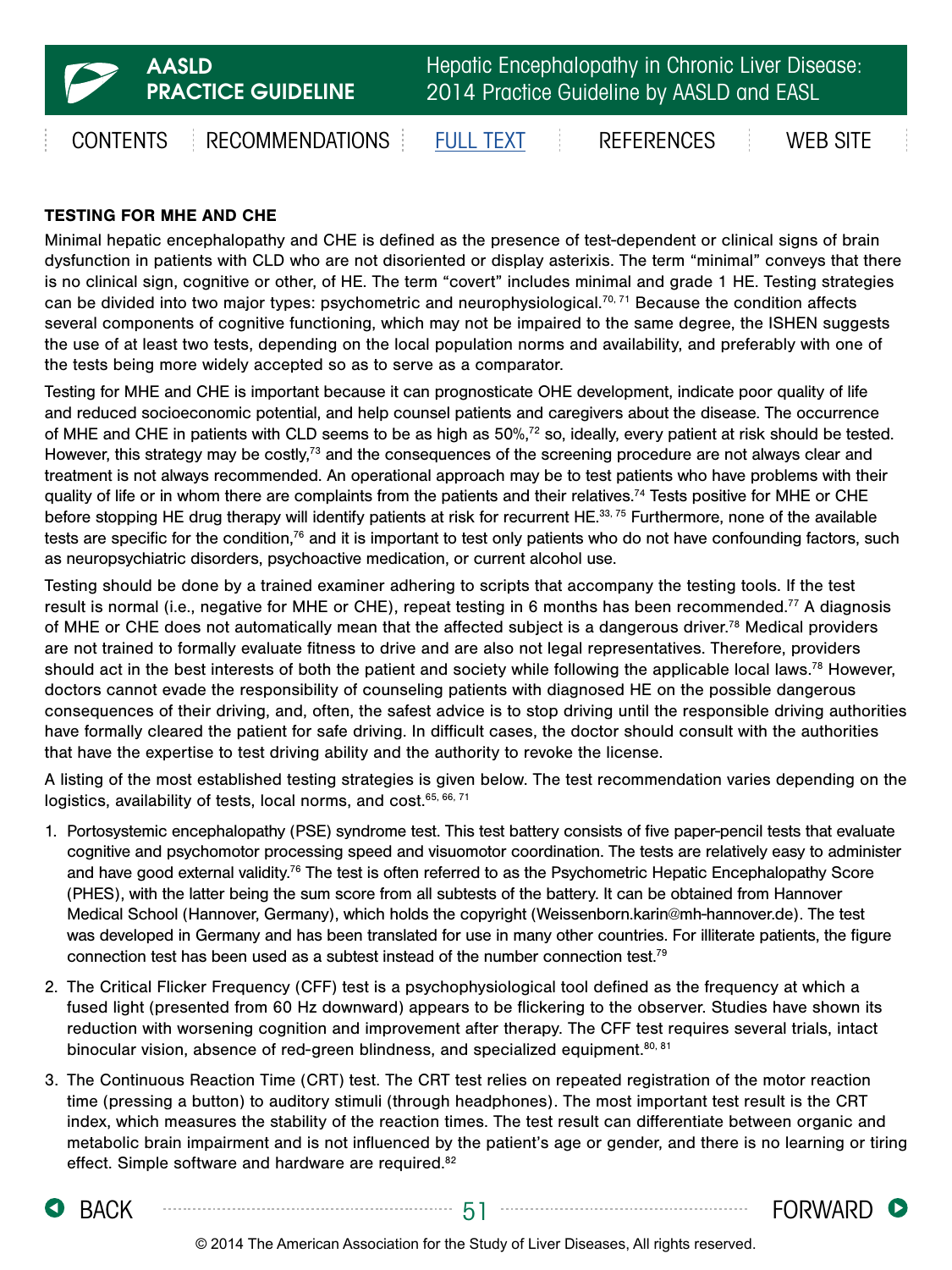#### <span id="page-51-0"></span>[CONTENTS](#page-1-0) [RECOMMENDATIONS](#page-2-0) [FULL TEXT](#page-39-0) [REFERENCES](#page-66-0) [WEB SITE](http://aasld.org/practiceguidelines/Pages/guidelinelisting.aspx) **FULL TEXT**

- 4. The Inhibitory Control Test (ICT) is a computerized test of response inhibition and working memory<sup>83</sup> and is freely downloadable at www.hecme.tv. The ICT test has been judged to have good validity, but requires highly functional patients. The norms for the test have to be elaborated beyond the few centers that have used it.
- 5. The Stroop test evaluates psychomotor speed and cognitive flexibility by the interference between recognition reaction time to a colored field and a written color name. Recently, mobile application software ("apps" for a smartphone or tablet computer) based on the test has been shown to identify cognitive dysfunction in cirrhosis compared to paper-pencil tests.<sup>84</sup> Further studies are under way to evaluate its potential for screening for MHE and CHE.
- 6. The SCAN Test is a computerized test that measures speed and accuracy to perform a digit recognition memory task of increasing complexity. The SCAN Test has been shown to be of prognostic value.<sup>85</sup>
- 7. Electroencephalography examination can detect changes in cortical cerebral activity across the spectrum of HE without patient cooperation or risk of a learning effect.<sup>70</sup> However, it is nonspecific and may be influenced by accompanying metabolic disturbances, such as hyponatremia as well as drugs. Possibly, the reliability of EEG analysis can increase with quantitative analysis. This specifically should include the background frequency with mean dominant frequency or spectral band analysis.<sup>60</sup> Also, in most situations, EEG requires an institutional setup and neurological expertise in evaluation, and the cost varies among hospitals.

Although the above-described tests have been used to test for MHE and CHE, there is, most often, a poor correlation between them because HE is a multidimensional dysfunction.<sup>86</sup> Learning effect is often observed with psychometric tests and it is unclear whether current HE therapy plays a role in the test performance. Therefore, interpretation of these tests and consideration of the results for further management need an understanding of the patient's history, current therapy, and effect on the patient's daily activities, if signs of HE are found. For multicenter studies, the diagnosis of MHE or CHE by consensus should utilize at least two of the current validated testing strategies: paper-pencil (PHES) and one of the following: computerized (CRT, ICT, SCAN, or Stroop) or neurophysiological (CFF or EEG).<sup>66</sup> In the clinical routine or single-center studies, investigators may use tests for assessing the severity of HE with which they are familiar, provided that normative reference data are available and the tests have been validated for use in this patient population.<sup>66</sup>

# LABORATORY TESTING

High blood-ammonia levels alone do not add any diagnostic, staging, or prognostic value in HE patients with CLD.<sup>87</sup> However, in case an ammonia level is checked in a patient with OHE and it is normal, the diagnosis of HE is in question. For ammonia-lowering drugs, repeated measurements of ammonia may be helpful to test the efficacy. There may be logistic challenges to accurately measure blood ammonia, which should be taken into consideration. Ammonia is reported either in venous, arterial blood, or plasma ammonia, so the relevant normal should be used. Multiple methods are available, but measurements should only be employed when laboratory standards allow for reliable analyses.

# BRAIN SCANS

Computed tomography (CT) or magnetic resonance (MR) or other image modality scans do not contribute diagnostic or grading information. However, the risk of intracerebral hemorrhage is at least 5-fold increased in this patient group,<sup>88</sup> and the symptoms may be indistinguishable, so a brain scan is usually part of the diagnostic workup of first-time HE and on clinical suspicion of other pathology.

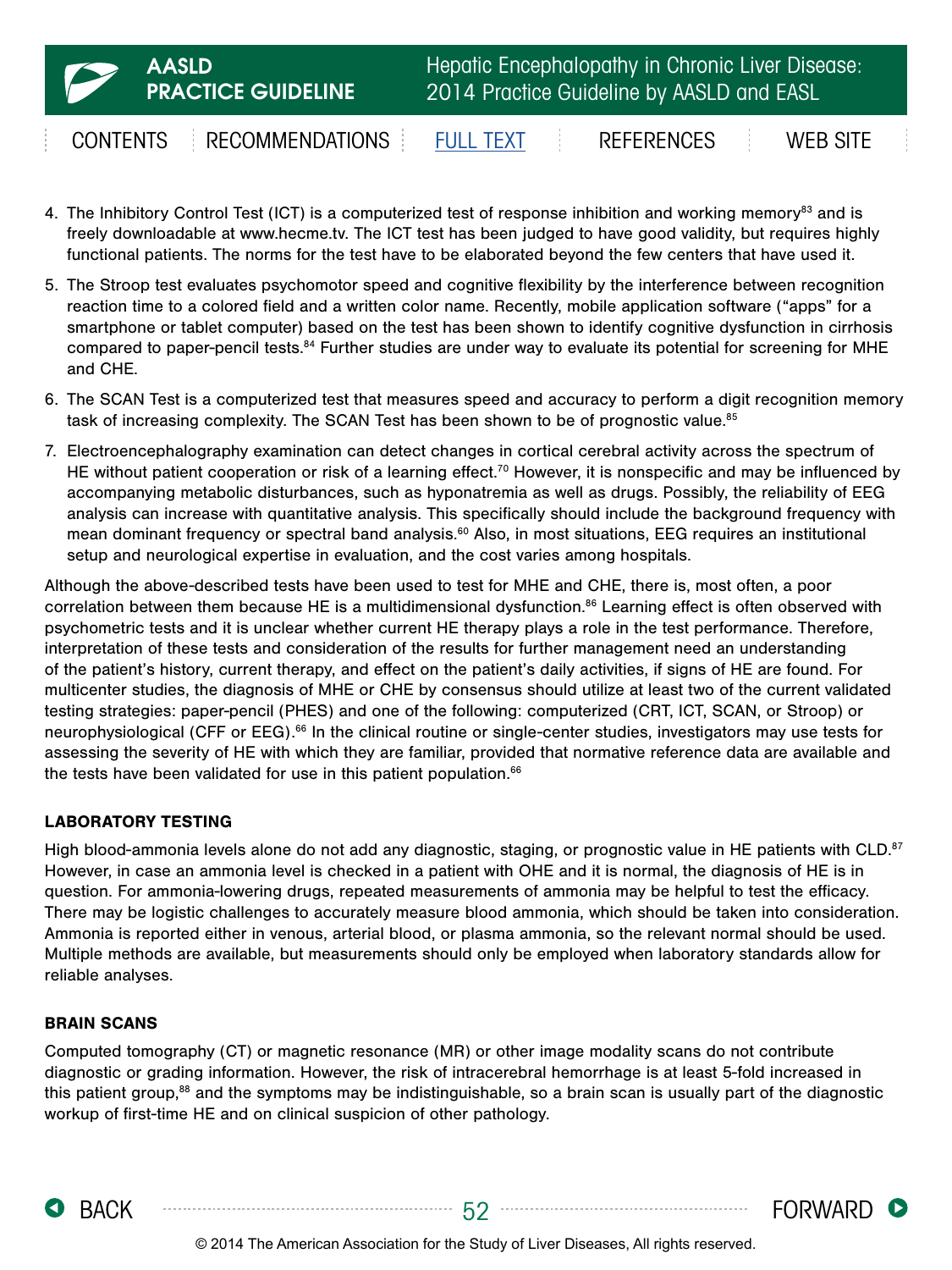<span id="page-52-0"></span>[CONTENTS](#page-1-0) [RECOMMENDATIONS](#page-2-0) [FULL TEXT](#page-39-0) [REFERENCES](#page-66-0) [WEB SITE](http://aasld.org/practiceguidelines/Pages/guidelinelisting.aspx) **FULL TEXT** 

### RECOMMENDATIONS:

- 3. Hepatic encephalopathy should be treated as a continuum ranging from unimpaired cognitive function with intact consciousness through coma (GRADE III, A, 1).
- 4. The diagnosis of HE is through exclusion of other causes of brain dysfunction (GRADE II-2, A, 1).
- 5. Hepatic encephalopathy should be divided into various stages of severity, reflecting the degree of selfsufficiency and the need for care (GRADE III, B, 1).
- 6. Overt hepatic encephalopathy is diagnosed by clinical criteria and can be graded according the WHC and the GCS (GRADE II-2, B, 1).
- 7. The diagnosis and grading of MHE and CHE can be made using several neurophysiological and psychometric tests that should be performed by experienced examiners (GRADE II-2, B, 1).
- 8. Testing for MHE and CHE could be used in patients who would most benefit from testing, such as those with impaired quality of life or implication on employment or public safety (GRADE III, B, 2).
- 9. Increased blood ammonia alone does not add any diagnostic, staging, or prognostic value for HE in patients with CLD. A normal value calls for diagnostic reevaluation (GRADE II-3, A, 1).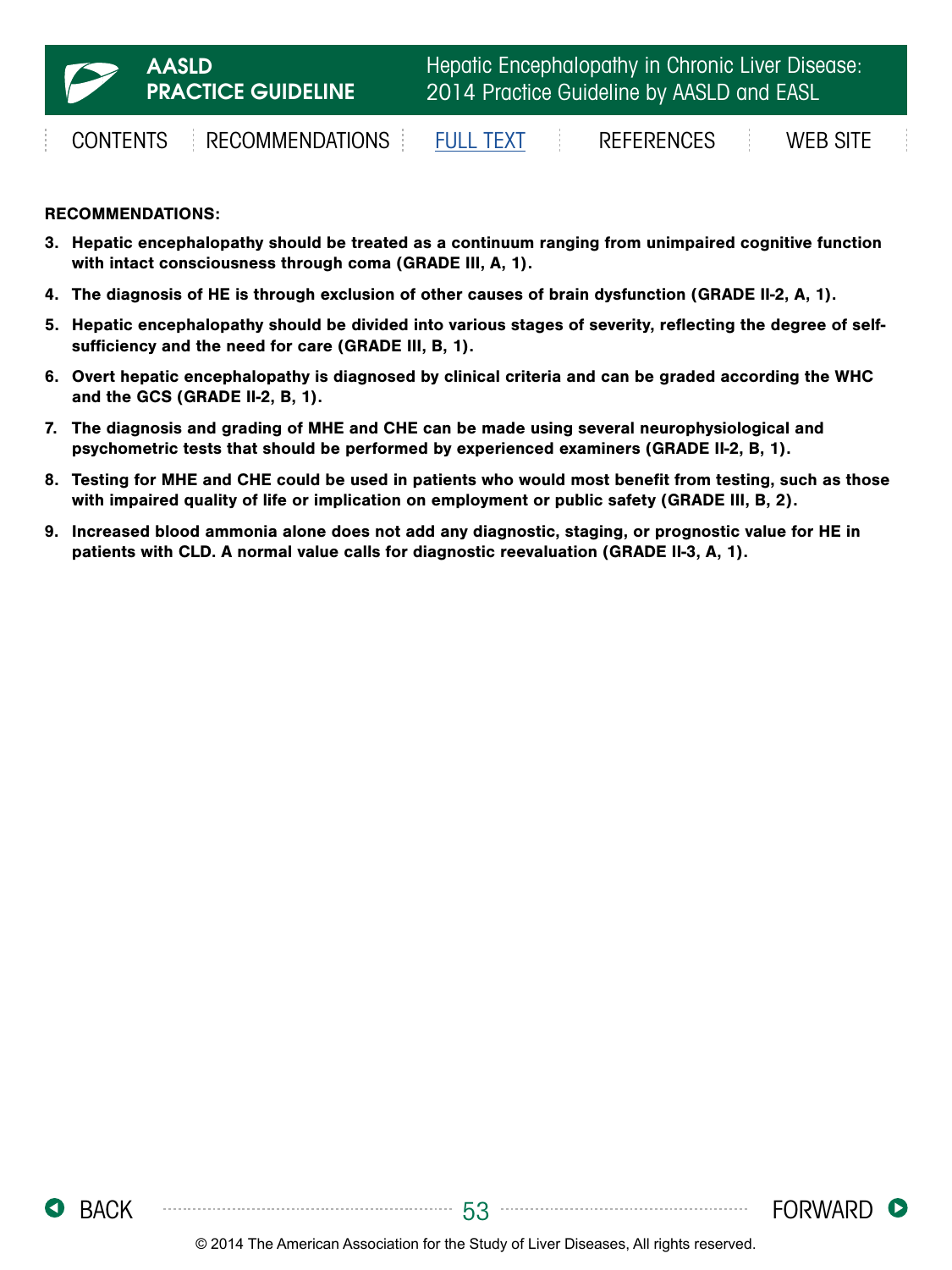Hepatic Encephalopathy in Chronic Liver Disease: 2014 Practice Guideline by AASLD and EASL

<span id="page-53-0"></span>[CONTENTS](#page-1-0) [RECOMMENDATIONS](#page-2-0) [FULL TEXT](#page-39-0) [REFERENCES](#page-66-0) [WEB SITE](http://aasld.org/practiceguidelines/Pages/guidelinelisting.aspx)

# TREATMENT

# GENERAL PRINCIPLES

At this time, only OHE is routinely treated.<sup>10</sup> Minimal hepatic encephalopathy and CHE, as its title implies, is not obvious on routine clinical examination and is predominantly diagnosed by techniques outlined in the previous section. Despite its subtle nature, MHE and CHE can have a significant effect on a patient's daily living. Special circumstances can prevail where there may be an indication to treat such a patient (e.g., impairment in driving skills, work performance, quality of life, or cognitive complaints). Liver transplantation is mentioned under the treatment recommendations.

# RECOMMENDATIONS:

General recommendations for treatment of episodic OHE type C include the following:

- 10. An episode of OHE (whether spontaneous or precipitated) should be actively treated (GRADE II-2, A, 1).
- 11. Secondary prophylaxis after an episode for overt HE is recommended (GRADE I, A, 1).
- 12. Primary prophylaxis for prevention of episodes of OHE is not required, except in patients with cirrhosis with a known high risk to develop HE (GRADE II-3, C, 2).
- 13. Recurrent intractable OHE, together with liver failure, is an indication for LT (GRADE I).

# SPECIFIC APPROACH TO OHE TREATMENT

A four-pronged approach to management of HE is recommended (GRADE II-2, A, 1):

- 14. Initiation of care for patients with altered consciousness
- 15. Alternative causes of altered mental status should be sought and treated.
- 16. Identification of precipitating factors and their correction
- 17. Commencement of empirical HE treatment

# COMMENTS ON MANAGEMENT STRATEGY

Patients with higher grades of HE who are at risk or unable to protect their airway need more intensive monitoring and are ideally managed in an intensive care setting. Alternative causes of encephalopathy are not infrequent in patients with advanced cirrhosis. Technically, if other causes of encephalopathy are present, then the episode of encephalopathy may not be termed HE. In the clinical setting, what transpires is treatment of both HE and non-HE.

Controlling precipitating factors in the management of OHE is of paramount importance, because nearly 90% of patients can be treated with just correction of the precipitating factor.<sup>89</sup> Careful attention to this issue is still the cornerstone of HE management.

# THERAPY FOR EPISODES OF OHE

In addition to the other elements of the four-pronged approach to treatment of HE, specific drug treatment is part of the management. Most drugs have not been tested by rigorous randomized, controlled studies and are utilized based on circumstantial observations. These agents include nonabsorbable disaccharides, such as lactulose, and

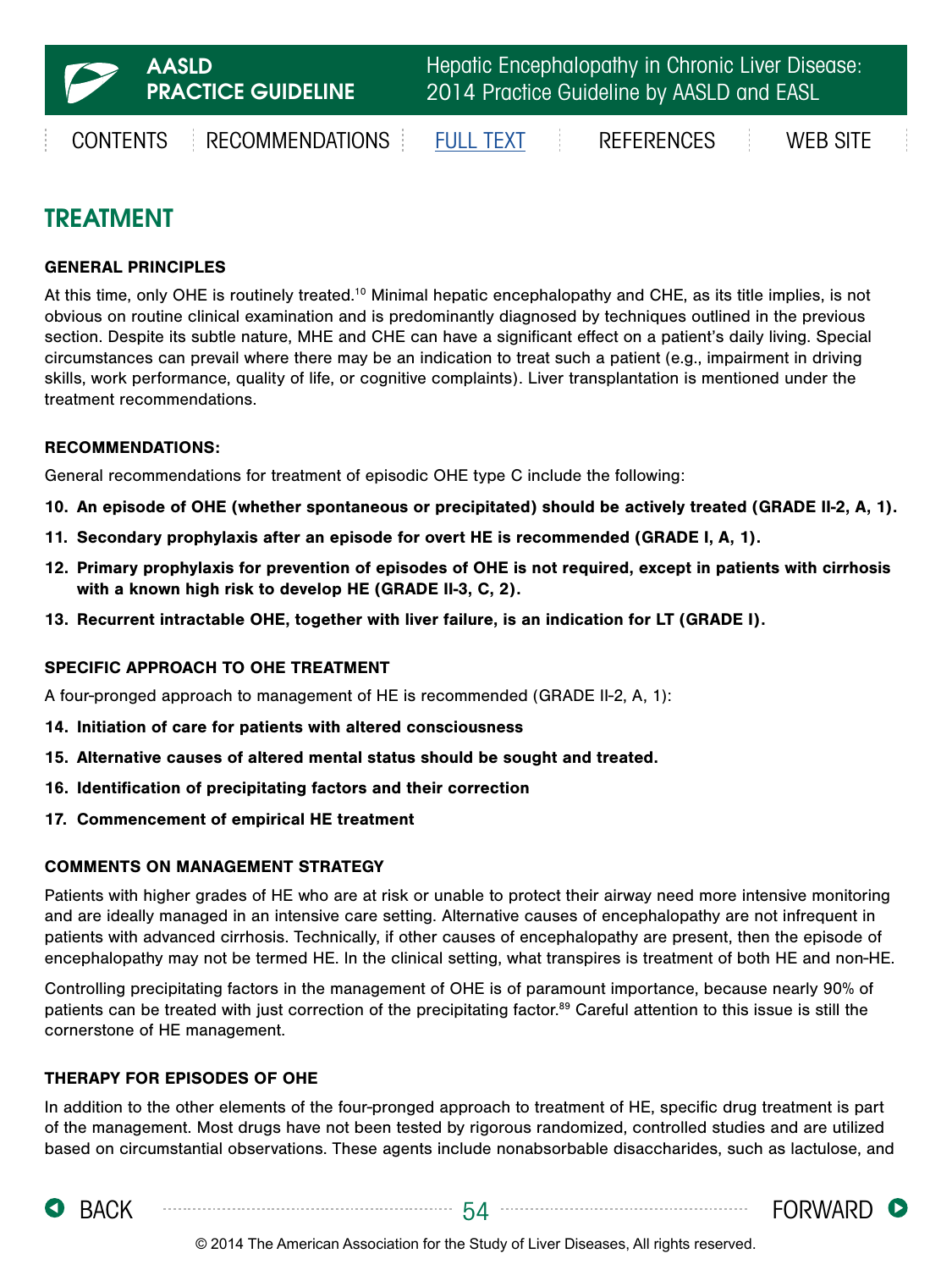#### <span id="page-54-0"></span>[CONTENTS](#page-1-0) [RECOMMENDATIONS](#page-2-0) [FULL TEXT](#page-39-0) [REFERENCES](#page-66-0) [WEB SITE](http://aasld.org/practiceguidelines/Pages/guidelinelisting.aspx) **FULL TEXT**

antibiotics, such as rifaximin. Other therapies, such as oral branched-chain amino acids (BCAAs), intravenous (IV) L-ornithine L-aspartate (LOLA), probiotics, and other antibiotics, have also been used. In the hospital, a nasogastric tube can be used to administer oral therapies in patients who are unable to swallow or have an aspiration risk.

## Nonabsorbable Disaccharides

Lactulose is generally used as initial treatment for OHE. A large meta-analysis of trial data did not completely support lactulose as a therapeutic agent for treatment of OHE, but for technical reasons, it did not include the largest trials, and these agents continue to be used widely.<sup>90</sup> Lack of effect of lactulose should prompt a clinical search for unrecognized precipitating factors and competing causes for the brain impairment. Though it is assumed that the prebiotic effects (the drug being a nondigestible substance that promotes the growth of beneficial microorganisms in the intestines) and acidifying nature of lactulose have an additional benefit beyond the laxative effect, culture-independent studies have not borne those out.<sup>75, 91</sup> In addition, most recent trials on lactulose have been open label in nature. Cost considerations alone add to the argument in support of lactulose.<sup>92</sup> In some centers, lactitol is preferred to lactulose, based on small meta-analyses of even smaller trials.<sup>93, 94</sup>

In populations with a high prevalence of lactose intolerance, the use of lactose has been suggested.<sup>95</sup> However, the only trial to show that stool-acidifying enemas (lactose and lactulose) were superior to tap-water enemas was underpowered. $96$  The use of polyethylene glycol preparation $97$  needs further validation.

The dosing of lactulose should be initiated<sup>98</sup> when the three first elements of the four-pronged approach are completed, with 25 mL of lactulose syrup every 1-2 hours until at least two soft or loose bowel movements per day are produced. Subsequently, the dosing is titrated to maintain two to three bowel movements per day. This dose reduction should be implemented. It is a misconception that lack of effect of smaller amounts of lactulose is remedied by much larger doses. There is a danger for overuse of lactulose leading to complications, such as aspiration, dehydration, hypernatremia, and severe perianal skin irritation, and overuse can even precipitate HE.<sup>99</sup>

# Rifaximin

Rifaximin has been used for the therapy of HE in a number of trials<sup>100</sup> comparing it with placebo, other antibiotics, nonabsorbable disaccharides, and in dose-ranging studies. These trials showed effect of rifaximin that was equivalent or superior to the compared agents with good tolerability. Long-term cyclical therapy over 3-6 months with rifaximin for patients with OHE has also been studied in three trials (two compared to nonabsorbable disaccharides and one against neomycin) showing equivalence in cognitive improvement and ammonia lowering. A multinational study<sup>101</sup> with patients having two earlier OHE bouts to maintain remission showed the superiority of rifaximin versus placebo (in the background of 91% lactulose use). No solid data support the use of rifaximin alone.

# Other Therapies

Many drugs have been used for treatment of HE, but data to support their use are limited, preliminary, or lacking. However, most of these drugs can safely be used despite their limited proven efficacy.

# BCAAs

An updated meta-analysis of eight randomized, controlled trials (RCTs) indicated that oral BCAA-enriched formulations improve the manifestations of episodic HE whether OHE or MHE.<sup>102, 130</sup> There is no effect of IV BCAA on the episodic bout of HE.<sup>127</sup>

# Metabolic Ammonia Scavengers

These agents, through their metabolism, act as urea surrogates excreted in urine. Such drugs have been used for treatment of inborn errors of the urea cycle for many years. Different forms are available and currently present as promising investigational agents. Ornithine phenylacetate has been studied for HE, but further clinical reports are awaited.<sup>103</sup> Glyceryl phenylbutyrate (GPB) was tested in a recent RCT<sup>104</sup> on patients who had experienced two or

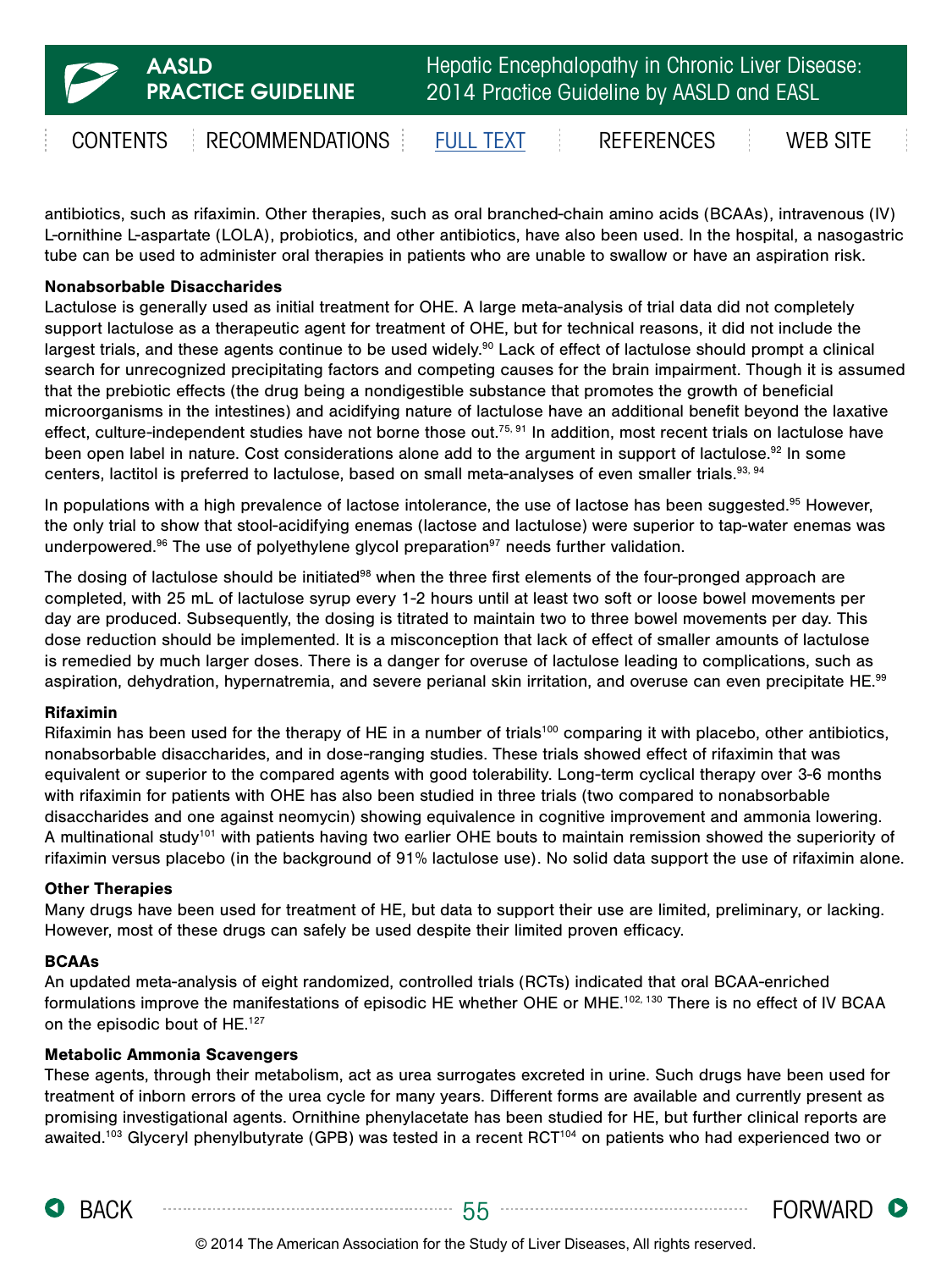<span id="page-55-0"></span>[CONTENTS](#page-1-0) [RECOMMENDATIONS](#page-2-0) [FULL TEXT](#page-39-0) [REFERENCES](#page-66-0) [WEB SITE](http://aasld.org/practiceguidelines/Pages/guidelinelisting.aspx)

more episodes of HE in the last 6 months and who were maintained on standard therapy (lactulose  $\pm$  rifaximin). The GPB arm experienced fewer episodes of HE and hospitalizations as well as longer time to first event. More clinical studies on the same principle are under way and, if confirmed, may lead to clinical recommendations.

### L-ornithine L-aspartate (LOLA)

An RCT on patients with persistent HE demonstrated improvement by IV LOLA in psychometric testing and postprandial venous ammonia levels.105 Oral supplementation with LOLA is ineffective.

#### **Probiotics**

A recent, open-label study of either lactulose, probiotics, or no therapy in patients with cirrhosis who recovered from HE found fewer episodes of HE in the lactulose or probiotic arms, compared to placebo, but were not different between either interventions. There was no difference in rates of readmission in any of the arms of the study.<sup>106</sup>

#### Glutaminase Inhibitors

Portosystemic shunting up-regulates the intestinal glutaminase gene so that intestinal glutaminase inhibitors may be useful by reducing the amounts of ammonia produced by the gut.

#### Neomycin

This antibiotic still has its advocates and was widely used in the past for HE treatment; it is a known glutaminase inhibitor.107

#### Metronidazole

As short-term therapy,<sup>108</sup> metronidazole also has advocates for its use. However, long-term ototoxicity, nephrotoxicity, and neurotoxicity make these agents unattractive for continuous long-term use.

#### Flumazenil

This drug is not frequently used. It transiently improves mental status in OHE without improvement on recovery or survival. The effect may be of importance in marginal situations to avoid assisted ventilation. Likewise, the effect may be helpful in difficult differential diagnostic situations by confirming reversibility (e.g., when standard therapy unexpectedly fails or when benzodiazepine toxicity is suspected).

#### Laxatives

Simple laxatives alone do not have the prebiotic properties of disaccharides, and no publications have been forthcoming on this issue.

#### Albumin

A recent RCT on OHE patients on rifaximin given daily IV albumin or saline showed no effect on resolution of HE, but was related to better postdischarge survival.<sup>109</sup>

#### RECOMMENDATIONS:

- 18. Identify and treat precipitating factors for HE (GRADE II-2, A, 1).
- 19. Lactulose is the first choice for treatment of episodic OHE (GRADE II-1, B, 1).
- 20. Rifaximin is an effective add-on therapy to lactulose for prevention of OHE recurrence (GRADE I, A, 1).
- 21. Oral BCAAs can be used as an alternative or additional agent to treat patients nonresponsive to conventional therapy (GRADE I, B, 2).
- 22. IV LOLA can be used as an alternative or additional agent to treat patients nonresponsive to conventional therapy (GRADE I, B, 2).

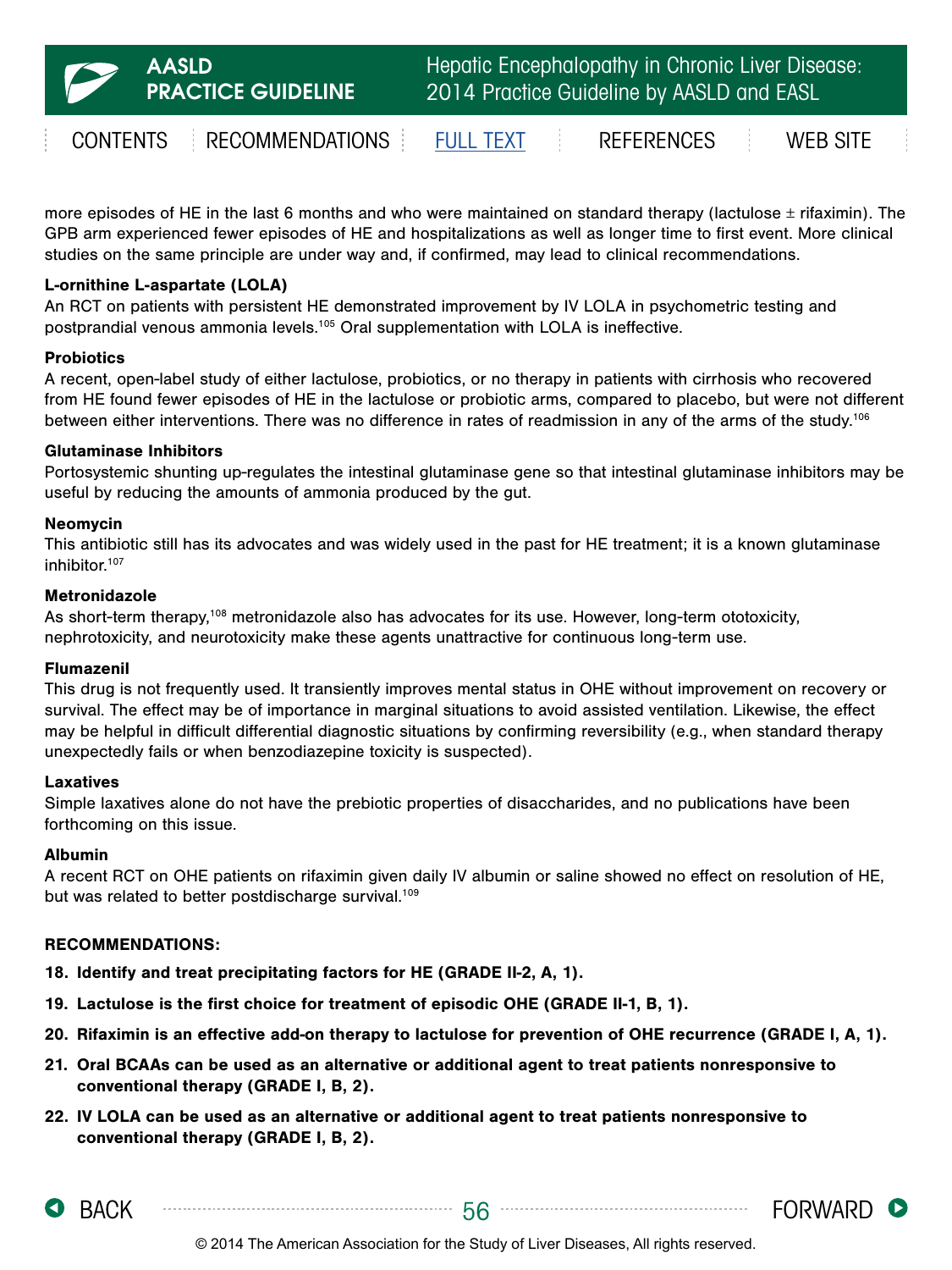<span id="page-56-0"></span>[CONTENTS](#page-1-0) [RECOMMENDATIONS](#page-2-0) [FULL TEXT](#page-39-0) [REFERENCES](#page-66-0) [WEB SITE](http://aasld.org/practiceguidelines/Pages/guidelinelisting.aspx) **FULL TEXT** 

23. Neomycin is an alternative choice for treatment of OHE (GRADE II-1, B, 2).

24. Metronidazole is an alternative choice for treatment of OHE (GRADE II-3, B, 2).

# PREVENTION OF OVERT HEPATIC ENCEPHALOPATHY

## After an Episode of OHE

There are no randomized, placebo-controlled trials of lactulose for maintenance of remission from OHE. However, it is still widely recommended and practiced. A single-center, open-label RCT of lactulose demonstrated less recurrence of HE in patients with cirrhosis.<sup>33</sup> A recent RCT supports lactulose as prevention of HE subsequent to upper gastrointestinal (GI) bleeding.<sup>110</sup>

Rifaximin added to lactulose is the best-documented agent to maintain remission in patients who have already experienced one or more bouts of OHE while on lactulose treatment after their initial episode of OHE.101

# Hepatic Encephalopathy After TIPS

Once TIPS was popularized to treat complications of PH, its tendency to cause the appearance of HE, or less commonly, intractable persistent HE, was noted. Faced with severe HE as a complication of a TIPS procedure, physicians had a major dilemma. Initially, it was routine to use standard HE treatment to prevent post-TIPS HE. However, one study illustrated that neither rifaximin nor lactulose prevented post-TIPS HE any better than placebo.111 Careful case selection has reduced the incidence of severe HE post-TIPS. If it occurs, shunt diameter reduction can reverse HE.<sup>112</sup> However, the original cause for placing TIPS may reappear.

Another important issue with TIPS relates to the desired portal pressure (PP) attained after placement of stents. Too low a pressure because of large stent diameter can lead to intractable HE, as noted above. There is a lack of consensus on whether to aim to reduce PP by 50% or below 12 mmHg. The latter is associated with more bouts of encephalopathy.113 It is widely used to treat post-TIPS recurrent HE as with other cases of recurrent HE, including the cases that cannot be managed by reduction of shunt diameter.

# Hepatic Encephalopathy Secondary to Portosystemic Shunts (PSSs)

Recurrent bouts of overt HE in patients with preserved liver function consideration should lead to a search for large spontaneous PSSs. Certain types of shunts, such as splenorenal shunts, can be successfully embolized with rapid clearance of overt HE in a fraction of patients in a good liver function status, despite the risk for subsequent VB.114

# RECOMMENDATIONS:

- 25. Lactulose is recommended for prevention of recurrent episodes of HE after the initial episode (GRADE II-1, A, 1).
- 26. Rifaximin as an add-on to lactulose is recommended for prevention of recurrent episodes of HE after the second episode (GRADE I, A, 1).
- 27. Routine prophylactic therapy (lactulose or rifaximin) is not recommended for the prevention of post-TIPS HE (GRADE III, B, 1).

# Discontinuation of Prophylactic Therapy

There is a nearly uniform policy to continue treatment indefinitely after it has successfully reversed a bout of OHE. The concept may be that once the thresholds for OHE is reached, then patients are at high risk for recurrent

57 [BACK](#page-55-0) [FORWARD](#page-57-0)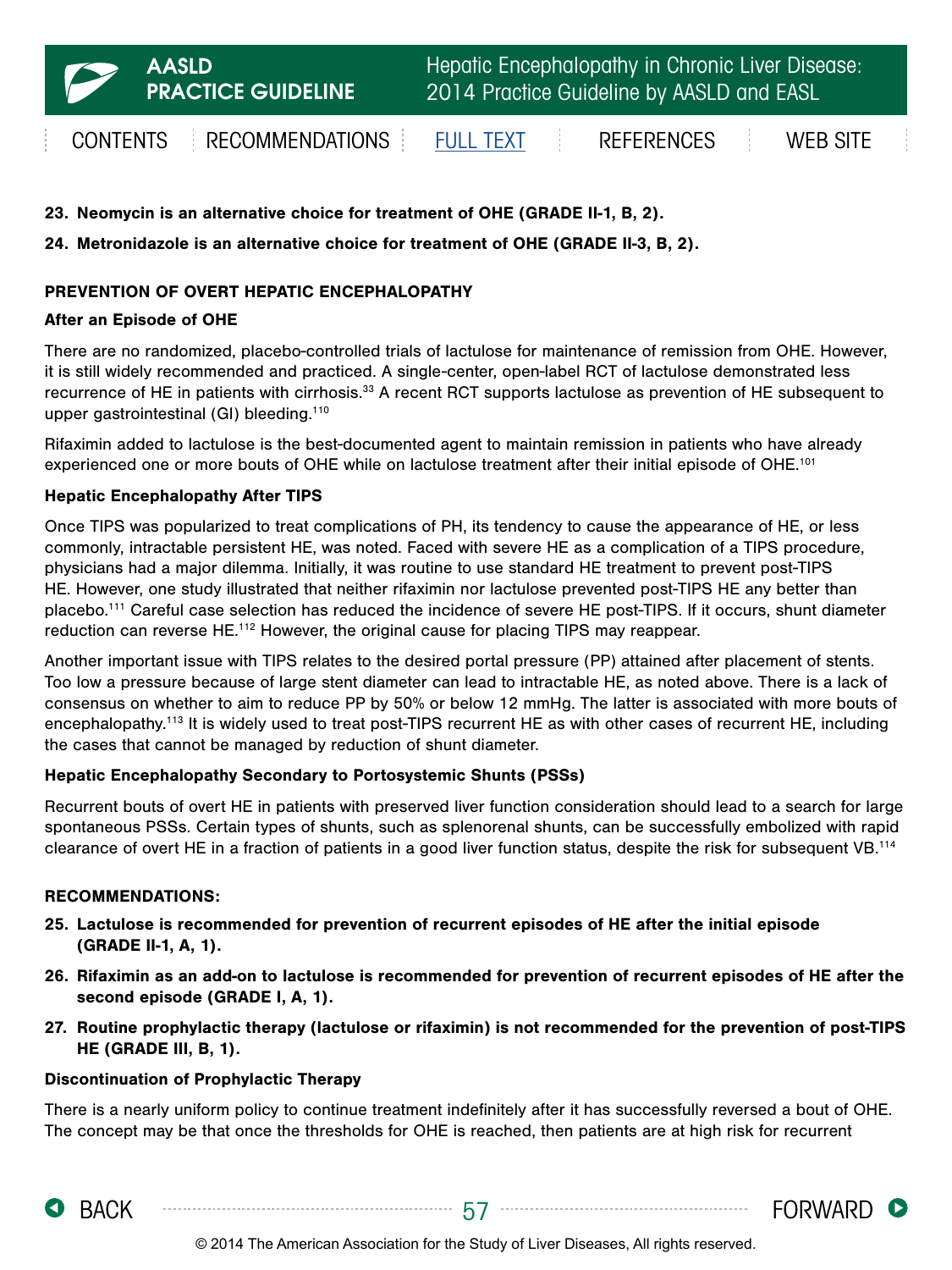Hepatic Encephalopathy in Chronic Liver Disease: 2014 Practice Guideline by AASLD and EASL

#### <span id="page-57-0"></span>[CONTENTS](#page-1-0) [RECOMMENDATIONS](#page-2-0) [FULL TEXT](#page-39-0) [REFERENCES](#page-66-0) [WEB SITE](http://aasld.org/practiceguidelines/Pages/guidelinelisting.aspx) **FULL TEXT**

episodes. This risk appears to worsen as liver function deteriorates. However, what often occurs are recurrent bouts of OHE from a well-known list of precipitating factors. If a recurrent precipitating factor can be controlled, such as recurrent infections or variceal hemorrhages, then HE recurrence may not be a risk and HE therapy can be discontinued. Even more influential on the risk for further bouts of OHE is overall liver function and body habitus. If patients recover a significant amount of liver function and muscle mass from the time they had bouts of OHE, they may well be able to stop standard HE therapy. There are very little data on this issue, but tests positive for MHE or CHE before stopping HE drug therapy will predict patients at risk for recurrent HE.

## RECOMMENDATION:

28. Under circumstances where the precipitating factors have been well controlled (i.e., infections and VB) or liver function or nutritional status improved, prophylactic therapy may be discontinued (GRADE III, C, 2).

## TREATMENT OF MINIMAL HE AND COVERT HE

Although it is not standard to offer therapy for MHE and CHE, studies have been performed using several modes of therapy. The majority of studies have been for less than 6 months and do not reflect the overall course of the condition. Trials span the gamut from small open-label trials to larger, randomized, controlled studies using treatments varying from probiotics, lactulose, and rifaximin. Most studies have shown an improvement in the underlying cognitive status, but the mode of diagnosis has varied considerably among studies. A minority of studies used clinically relevant endpoints. It was shown, in an open-label study,<sup>115</sup> that lactulose can prevent development of the first episode of OHE, but the study needs to be replicated in a larger study in a blinded fashion before firm recommendations can be made. Studies using lactulose and rifaximin have shown improvement in quality of life<sup>34, 116</sup> and also in driving simulator performance.<sup>117</sup> Probiotics have also been used, but the open-label nature, varying amounts and types of organisms, and different outcomes make them difficult to recommend as therapeutic options at this time. $118-121$ 

Because of the multiple methods used to define MHE and CHE, varying endpoints, short-term treatment trials, and differing agents used in trials to date, routine treatment for MHE is not recommended at this stage. Exceptions could be made on a case-by-case basis using treatments that are approved for OHE, particularly for patients with CHE and West Haven Grade I HE.

### RECOMMENDATION:

# 29. Treatment of MHE and CHE is not routinely recommended apart from a case-by-case basis (GRADE II-2, B, 1).

### NUTRITION

Modulation of nitrogen metabolism is crucial to the management of all grades of HE, and nutritional options are relevant. Detailed recent guidelines for nutrition of patients with HE are given elsewhere.<sup>122</sup> Malnutrition is often underdiagnosed, and approximately 75% of patients with HE suffer from moderate-to-severe protein-calorie malnutrition with loss of muscle mass and energy depots. Chronic protein restriction is detrimental because patients' protein requirements are relatively greater than that of healthy patients and they are at risk of accelerated fasting metabolism. Malnutrition and loss of muscle bulk is a risk factor for development of HE and other cirrhosis complications. Sarcopenia has been proven to be an important negative prognostic indicator in patients with cirrhosis.<sup>123, 124</sup> All HE patients should undergo an assessment of nutritional status by taking a good dietary history,



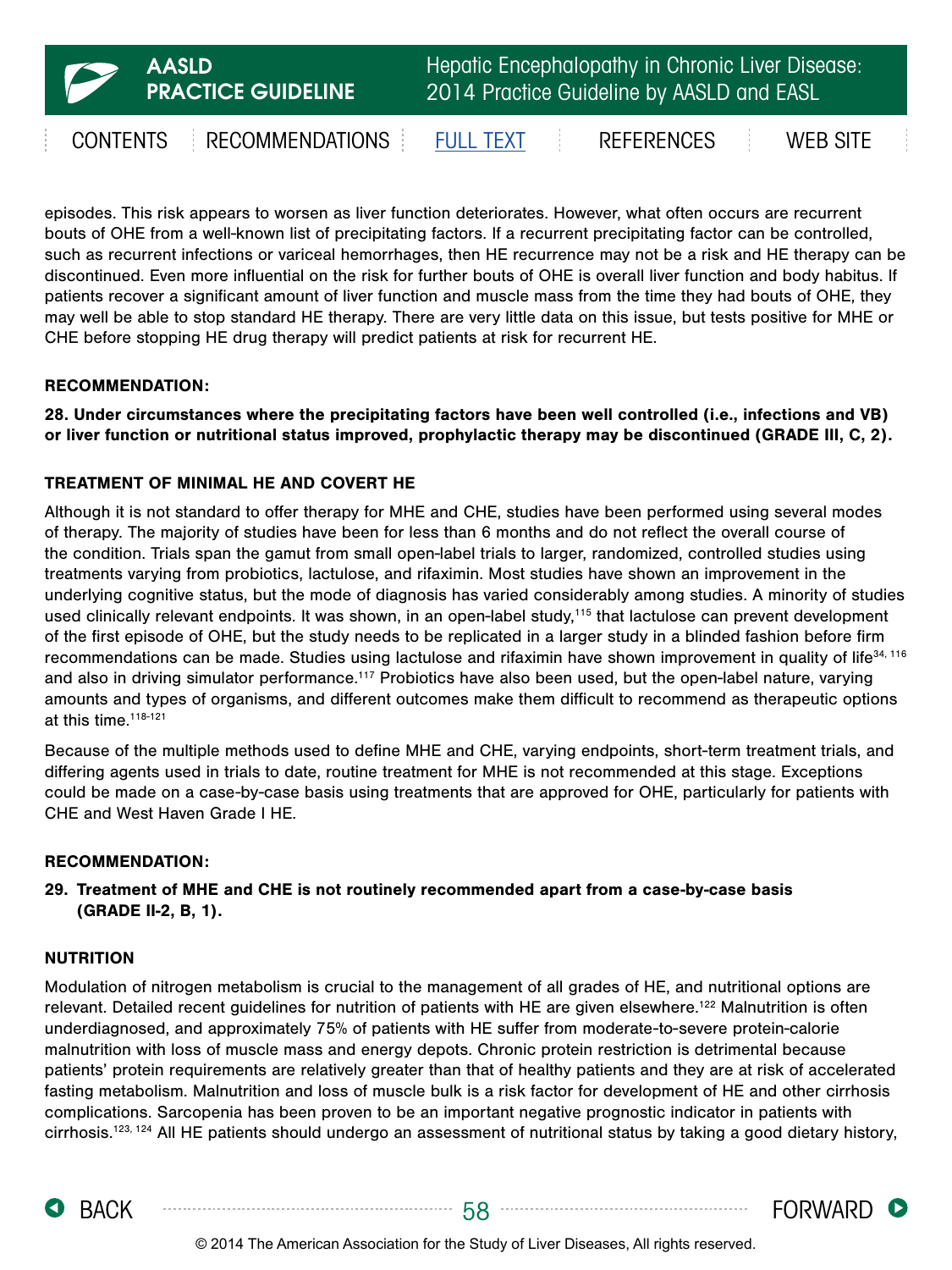Hepatic Encephalopathy in Chronic Liver Disease: 2014 Practice Guideline by AASLD and EASL

#### <span id="page-58-0"></span>[CONTENTS](#page-1-0) [RECOMMENDATIONS](#page-2-0) [FULL TEXT](#page-39-0) [REFERENCES](#page-66-0) [WEB SITE](http://aasld.org/practiceguidelines/Pages/guidelinelisting.aspx) **FULL TEXT**

with anthropometric data and muscle strength measurement as practical, useful measures of nutritional status. In the undressed patient, particular attention is paid to the muscle structures around the shoulders and gluteal muscles. Pitfalls are water retention and obesity. Although body mass index is rarely helpful, the height-creatinine ratio may be useful, as well as the bioimpedance technique. More advanced techniques, such as dual-energy X-ray absorptiometry/CT/MR, are rarely useful for clinical purposes. The patient should undergo a structured dietary assessment, preferably by a dietician, or other specially trained staff. The majority of HE patients will fulfill criteria for nutritional therapy. The therapy is refeeding by moderate hyperalimentation, as indicated below. Small meals evenly distributed throughout the day and a late-night snack<sup>125</sup> should be encouraged, with avoidance of fasting. Glucose may be the most readily available calorie source, but should not be utilized as the only nutrition. Hyperalimentation should be given orally to patients that can cooperate, by gastric tube to patients who cannot take the required amount, and parenterally to other patients. The nutrition therapy should be initiated without delay and monitored during maintenance visits. The use of a multivitamin is generally recommended, although there are no firm data on the benefits of vitamin and mineral supplementation. Specific micronutrient replacement is given if there are confirmed measured losses, and zinc supplementation is considered when treating HE. If Wernicke's is suspected, large doses of thiamine should be given parenterally and before any glucose administration. Administration of large amounts of nonsaline fluids should be adjusted so as to avoid induction of hyponatremia, particularly in patients with advanced cirrhosis. If severe hyponatremia is corrected, this should be done slowly.

There is consensus that low-protein nutrition should be avoided for patients with HE. Some degree of protein restriction may be inevitable in the first few days of OHE treatment, but should not be prolonged. Substitution of milk-based or vegetable protein or supplementing with BCAAs is preferable to reduction of total protein intake. Oral BCAA-enriched nutritional formulation may be used to treat HE and generally improves the nutritional status of patients with cirrhosis,<sup>126</sup> but IV BCAA for an episode of HE has no effect.<sup>127</sup> The studies on the effect of oral BCAA have been more encouraging<sup>128, 129</sup> and confirmed by a recent meta-analysis of 11 trials.<sup>130</sup> Ultimately, the effects of these amino acids may turn out to have more important effects on promotion of maintenance of lean body mass than a direct effect on HE.

# RECOMMENDATIONS:

- 30. Daily energy intakes should be 35-40 kcal/kg ideal body weight (GRADE I, A, 1).
- 31. Daily protein intake should be 1.2-1.5 g/kg/day (GRADE I, A, 1).
- 32. Small meals or liquid nutritional supplements evenly distributed throughout the day and a late-night snack should be offered (GRADE I, A, 1).
- 33. Oral BCAA supplementation may allow recommended nitrogen intake to be achieved and maintained in patients intolerant of dietary protein (GRADE II-2, B, 2).

# LIVER TRANSPLANTATION (LT)

Liver transplantation remains the only treatment option for HE that does not improve on any other treatment, but is not without its risks. The management of these potential transplant candidates as practiced in the United States has been published elsewhere,<sup>131, 132</sup> and European guidelines are under way. Hepatic encephalopathy by itself is not considered an indication for LT unless associated with poor liver function. However, cases do occur where HE severely compromises the patient's quality of life and cannot be improved despite maximal medical therapy and who may be LT candidates despite otherwise good liver status. Large PSSs may cause neurological disturbances and persistent HE, even after LT. Therefore, shunts should be identified and embolization considered before or during transplantation.<sup>133</sup> Also, during the transplant workup, severe hyponatremia should be corrected slowly.



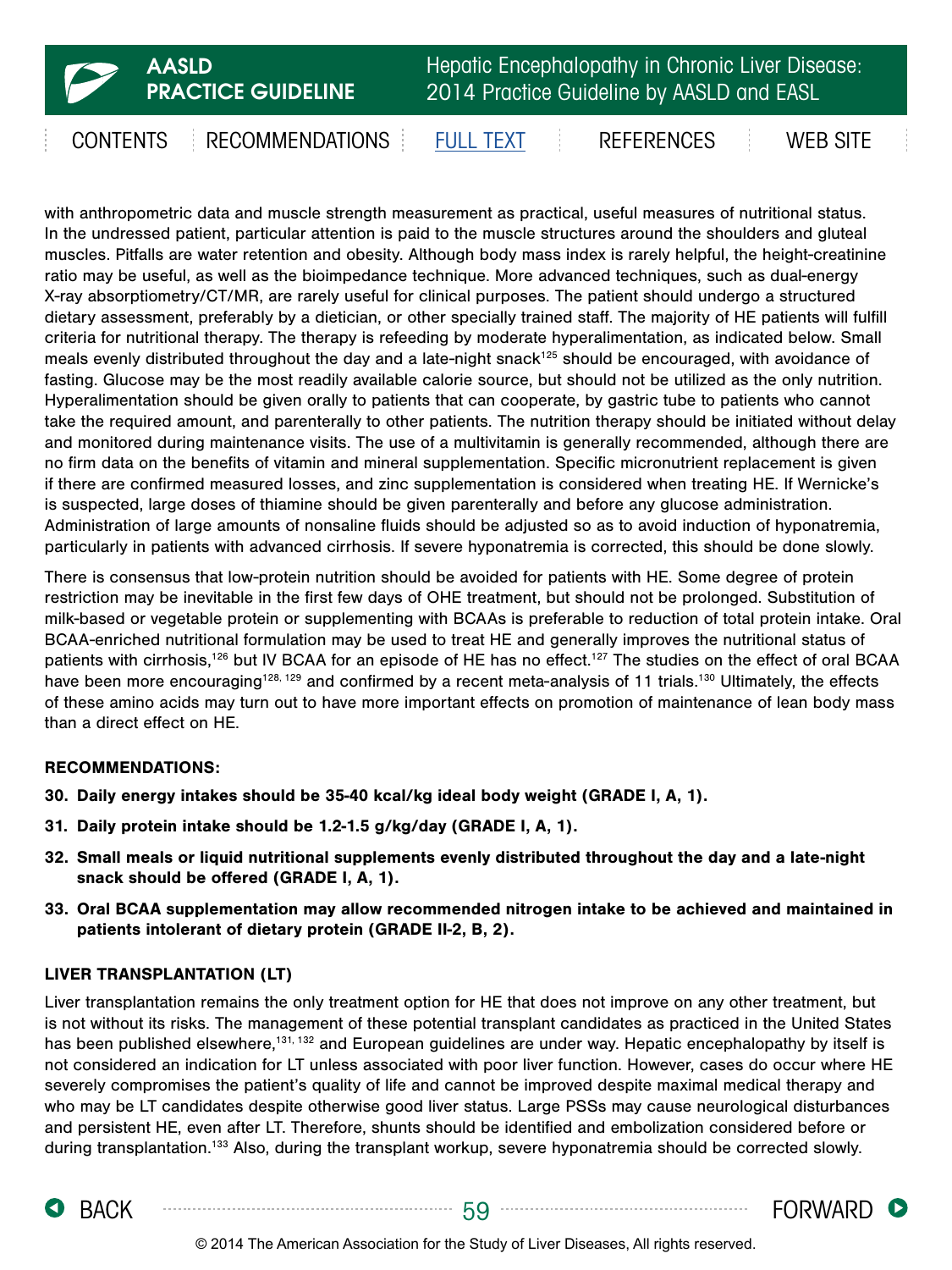Hepatic Encephalopathy in Chronic Liver Disease: 2014 Practice Guideline by AASLD and EASL

#### <span id="page-59-0"></span>[CONTENTS](#page-1-0) [RECOMMENDATIONS](#page-2-0) [FULL TEXT](#page-39-0) [REFERENCES](#page-66-0) [WEB SITE](http://aasld.org/practiceguidelines/Pages/guidelinelisting.aspx) **FULL TEXT**

Hepatic encephalopathy should improve after transplant, whereas neurodegenerative disorders will worsen. Therefore, it is important to distinguish HE from other causes of mental impairment, such as Alzheimer's disease and small-vessel cerebrovascular disease. Magnetic resonance imaging and spectroscopy of the brain should be conducted, and the patient should be evaluated by an expert in neuropsychology and neuro-degenerative diseases.134 The patient, caregivers, and health professionals should be aware that transplantation may induce brain function impairment and that not all manifestations of HE are fully reversible by transplantation.<sup>135</sup>

One difficult and not uncommon problem is the development of a confusional syndrome in the postoperative period. The search of the cause is often difficult, and the problem may have multiple origins. Patients with alcoholic liver disease (ALD) and those with recurrent HE before transplantation are at higher risk. Toxic effects of immunosuppressant drugs are a frequent cause, usually associated with tremor and elevated levels in blood. Other adverse cerebral effects of drugs may be difficult to diagnose. Confusion associated with fever requires a diligent, systematic search for bacterial or viral causes (e.g., cytomegalovirus). Multiple causative factors are not unusual, and the patient's problem should be approached from a broad clinical view.<sup>136</sup>

## ECONOMIC/COST IMPLICATIONS

As outlined under epidemiology, the burden of HE is rapidly increasing and more cases of HE will be encountered, with substantial direct costs being attributed to hospitalizations for HE and to indirect costs. The patients with HE hospitalized in the United States in 2003 generated charges of approximately US\$ 1 billion.<sup>40, 137</sup> Resource utilization for this group of patients is also increasing as a result of longer lengths of stay and more complex and expensive hospital efforts, as well as a reported in-patient mortality of 15%. There are no directly comparable EU cost data, but by inference from epidemiological data, the event rate should be approximately the same and the costs comparable, differences between U.S. and EU hospital financing notwithstanding. These costs are an underestimate, because out-patient care, disability and lost productivity, and the negative effect on the patient's family or support network were not quantified.<sup>138</sup>

The cost of medications is very variable to include in analyses because it varies widely from country to country and are usually determined by what the pharmaceutical companies believe the market can sustain. Regarding the beneficial effects of rifaximin, cost-effective analyses based on current drug prices favor treatments that are lactulose based,<sup>92, 139</sup> as do analyses of accidents, deaths/morbidity, and time off from work<sup>73</sup> in patients with MHE or CHE. Therefore, until the costs of other medications fall, lactulose continues to be the least expensive, most costeffective treatment.

[BACK](#page-58-0) [FORWARD](#page-60-0)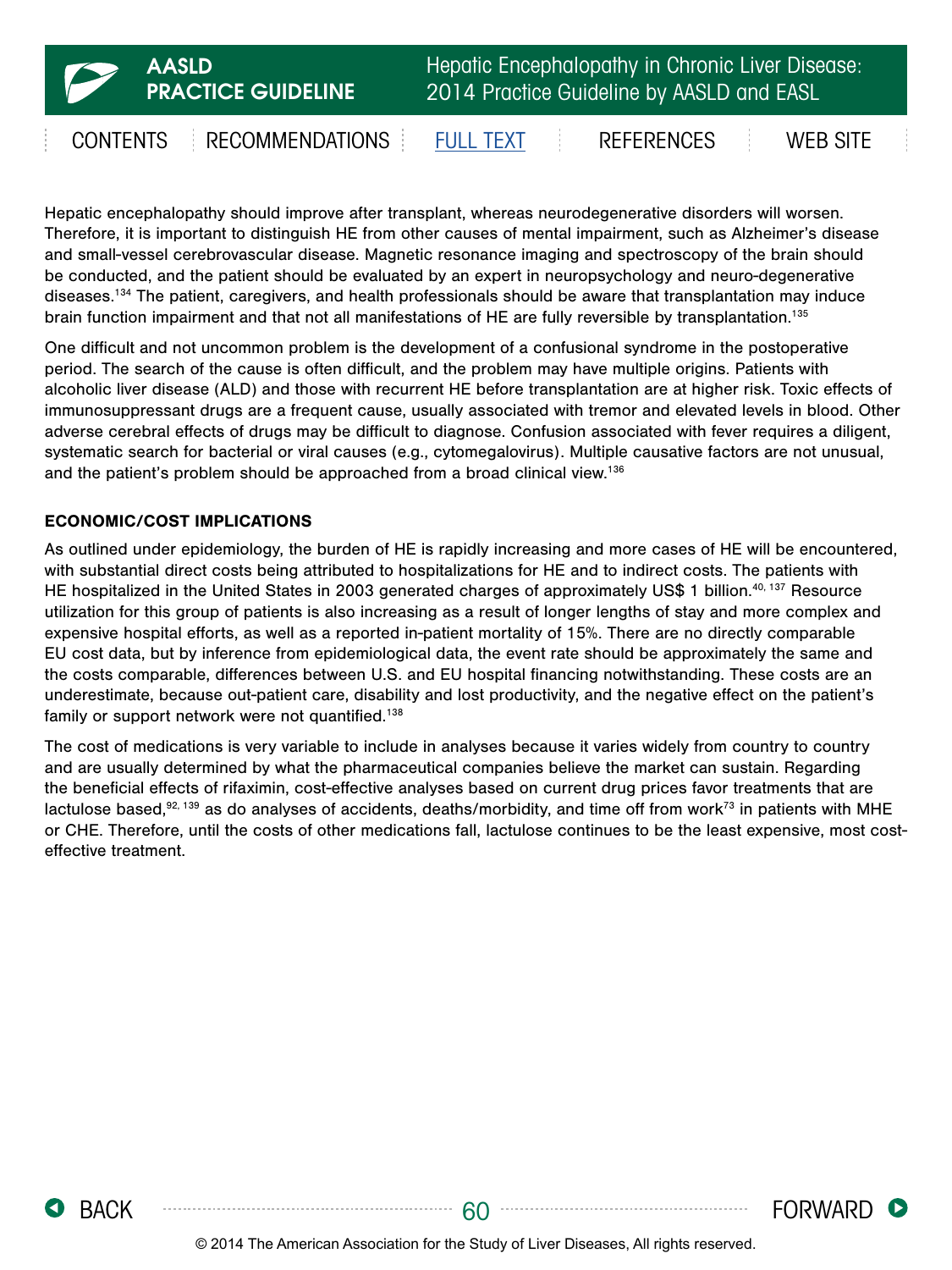<span id="page-60-0"></span>[CONTENTS](#page-1-0) [RECOMMENDATIONS](#page-2-0) [FULL TEXT](#page-39-0) [REFERENCES](#page-66-0) [WEB SITE](http://aasld.org/practiceguidelines/Pages/guidelinelisting.aspx) **FULL TEXT** 

# ALTERNATIVE CAUSES OF ALTERED MENTAL STATUS

# DISORDERS TO BE CONSIDERED

The neurological manifestations of HE are nonspecific. Therefore, concomitant disorders have to be considered as an additional source of central nervous system dysfunction in any patient with CLD. Most important are renal dysfunction, hyponatremia, diabetes mellitus (DM), sepsis, and thiamine deficiency (Wernicke's encephalopathy); noteworthy also is intracranial bleeding (chronic subdural hematoma and parenchymal bleeding).

# INTERACTION BETWEEN CONCOMITANT DISORDERS AND LIVER DISEASE WITH REGARD TO BRAIN FUNCTION

Hyponatremia is an independent risk factor for development of HE in patients with cirrhosis.<sup>140, 141</sup> The incidence of HE increases<sup>142</sup> and the response rate to lactulose therapy decreases<sup>143</sup> with decreasing serum sodium concentrations.

Diabetes mellitus (DM) has been suggested as a risk factor for development of HE, especially in patients with hepatitis C virus (HCV) cirrhosis,<sup>144</sup> but the relationship may also be observed in other cirrhosis etiologies.<sup>145</sup>

An increased risk to develop HE has also been shown in patients with cirrhosis with renal dysfunction,<sup>146</sup> independent of the severity of cirrhosis.

Neurological symptoms are observed in 21%-33% of patients with cirrhosis with sepsis and in 60%-68% of those with septic shock.<sup>147</sup> Patients with cirrhosis do not differ from patients without cirrhosis regarding their risk to develop brain dysfunction with sepsis,<sup>148</sup> although it is assumed that systemic inflammation and hyperammonemia act synergistically with regard to the development of HE.

Thiamine deficiency predominantly occurs in patients with ALD, but may also occur as a consequence of malnutrition in end-stage cirrhosis of any cause. The cerebral symptoms disorientation, alteration of consciousness, ataxia, and dysarthria cannot be differentiated as being the result of thiamine deficiency or hyperammonemia by clinical examination.149 In any case of doubt, thiamine should be given IV before glucose-containing solutions.

# EFFECT OF THE ETIOLOGY OF THE LIVER DISEASE UPON BRAIN FUNCTION

Data upon the effect of the underlying liver disease on brain function are sparse, except for alcoholism and hepatitis C. Rare, but difficult, cases may be the result of Wilson's disease.

Even patients with alcohol disorder and no clinical disease have been shown to exhibit deficits in episodic memory,<sup>150</sup> working memory and executive functions,<sup>151</sup> visuoconstruction abilities,<sup>152</sup> and upper- and lower-limb motor skills.<sup>153</sup> The cognitive dysfunction is more pronounced in those patients with alcohol disorder who are at risk of Wernicke's encephalopathy as a result of malnutrition or already show signs of the problem.154 Thus, it remains unclear whether the disturbance of brain function in patients with ALD is the result of HE, alcohol toxicity, or thiamine deficiency.

There is mounting evidence that HCV is present and replicates within the brain.<sup>155-158</sup> Approximately half of HCV patients suffer chronic fatigue irrespective of the grade of their liver disease,<sup>159, 160</sup> and even patients with only mild liver disease display cognitive dysfunction,<sup>161, 162</sup> involving verbal learning, attention, executive function, and memory. Likewise, patients with primary biliary cirrhosis and primary sclerosing cholangitis may have severe fatigue and impairment of attention, concentration, and psychomotor function irrespective of the grade of liver disease.<sup>163-168</sup>



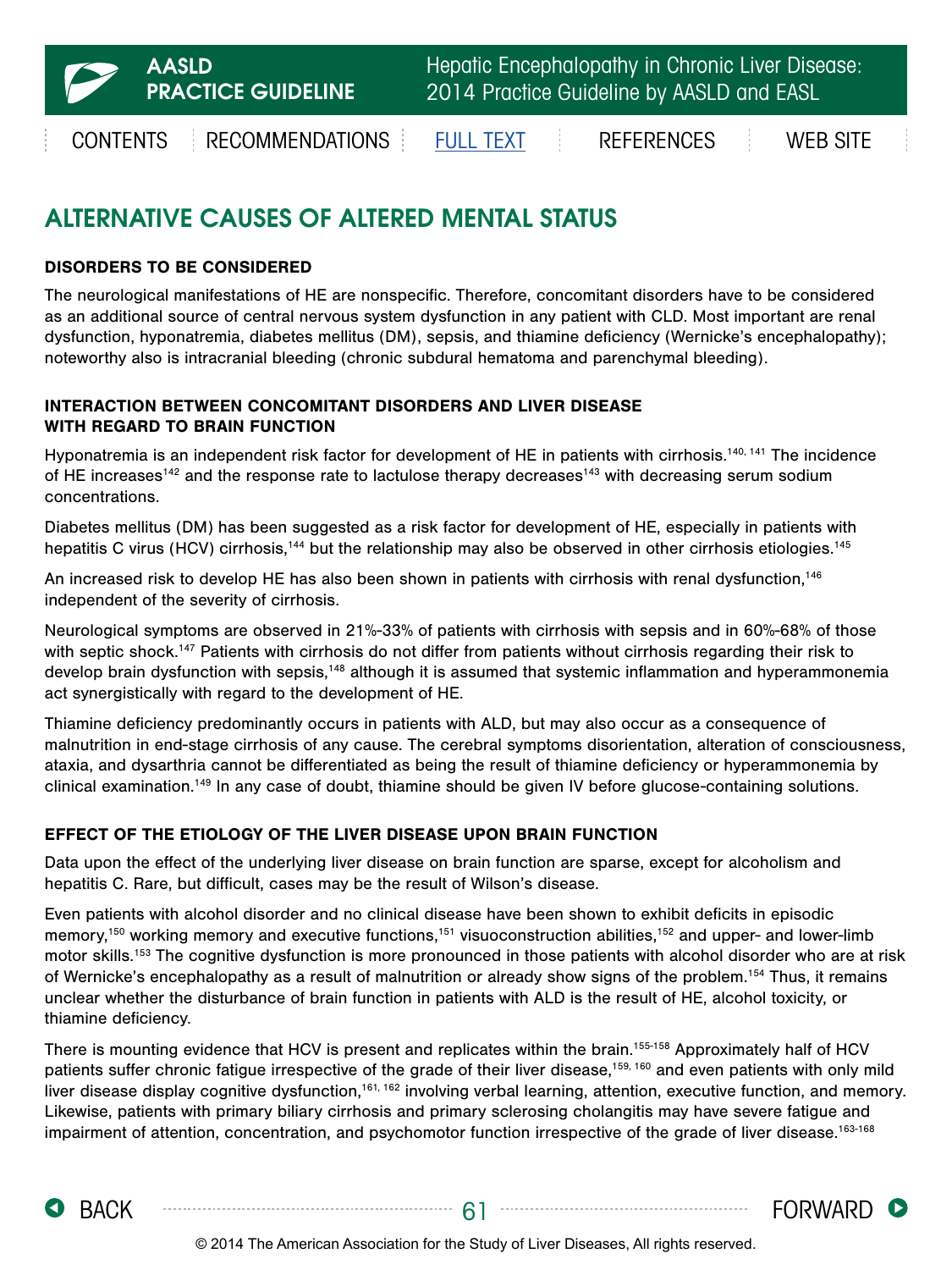<span id="page-61-0"></span>[CONTENTS](#page-1-0) [RECOMMENDATIONS](#page-2-0) [FULL TEXT](#page-39-0) [REFERENCES](#page-66-0) [WEB SITE](http://aasld.org/practiceguidelines/Pages/guidelinelisting.aspx) **FULL TEXT** 

# DIAGNOSTIC MEASURES TO DIFFERENTIATE BETWEEN HE AND CEREBRAL DYSFUNCTION RESULTING FROM OTHER CAUSES

Because HE shares symptoms with all concomitant disorders and underlying diseases, it is difficult in the individual case to differentiate between the effects of HE and those resulting from other causes. In some cases, the time course and response to therapy may be the best support of HE. As mentioned, a normal blood ammonia level in a patient suspected of HE calls for consideration. None of the diagnostic measures used at present has been evaluated for their ability to differentiate between HE and other causes of brain dysfunction. The EEG would not be altered by DM or alcohol disorders, but may show changes similar to those with HE in cases of renal dysfunction, hyponatremia, or septic encephalopathy. Psychometric tests are able to detect functional deficits, but are unable to differentiate between different causes for these deficits. Brain imaging methods have been evaluated for their use in diagnosing HE, but the results are disappointing. Nevertheless, brain imaging should be done in every patient with CLD and unexplained alteration of brain function to exclude structural lesions. In rare cases, reversibility by flumazenil may be useful.

# FOLLOW-UP

After a hospital admission for HE, the following issues should be addressed.

# DISCHARGE FROM HOSPITAL

- 1. The medical team should confirm the neurological status before discharge and judge to what extent the patient's neurological deficits could be attributable to HE, or to other neurological comorbidities, for appropriate discharge planning. They should inform caregivers that the neurological status may change once the acute illness has settled and that requirement for medication could change.
- 2. Precipitating and risk factors for development of HE should be recognized. Future clinical management should be planned according to (1) potential for improvement of liver function (e.g., acute alcoholic hepatitis, autoimmune hepatitis, and hepatitis B), (2) presence of large portosystemic shunts (which may be suitable for occlusion), and (3) characteristics of precipitating factors (e.g., prevention of infection, avoidance of recurrent GI bleeding, diuretics, or constipation).
- 3. Out-patient postdischarge consultations should be planned to adjust treatment and prevent the reappearance of precipitating factors. Close liaison should be made with the patient's family, the general practitioner, and other caregivers in the primary health service, so that all parties involved understand how to manage HE in the specific patient and prevent repeated hospitalizations.

# PREVENTIVE CARE AFTER DISCHARGE

- 1. Education of patients and relatives should include (1) effects of medication (lactulose, rifaximin, and so on) and the potential side effects (e.g., diarrhea), (2) importance of adherence, (3) early signs of recurring HE, and (4) actions to be taken if recurrence (e.g., anticonstipation measures for mild recurrence and referral to general practitioner or hospital if HE with fever).
- 2. Prevention of recurrence: the underlying liver pathology may improve with time, nutrition, or specific measures, but usually patients who have developed OHE have advanced liver failure without much hope for functional improvements and are often potential LT candidates. Managing the complications of cirrhosis (e.g., spontaneous bacterial peritonitis and GI bleeding) should be instituted according to available guidelines. Pharmacological secondary prevention is mentioned above.

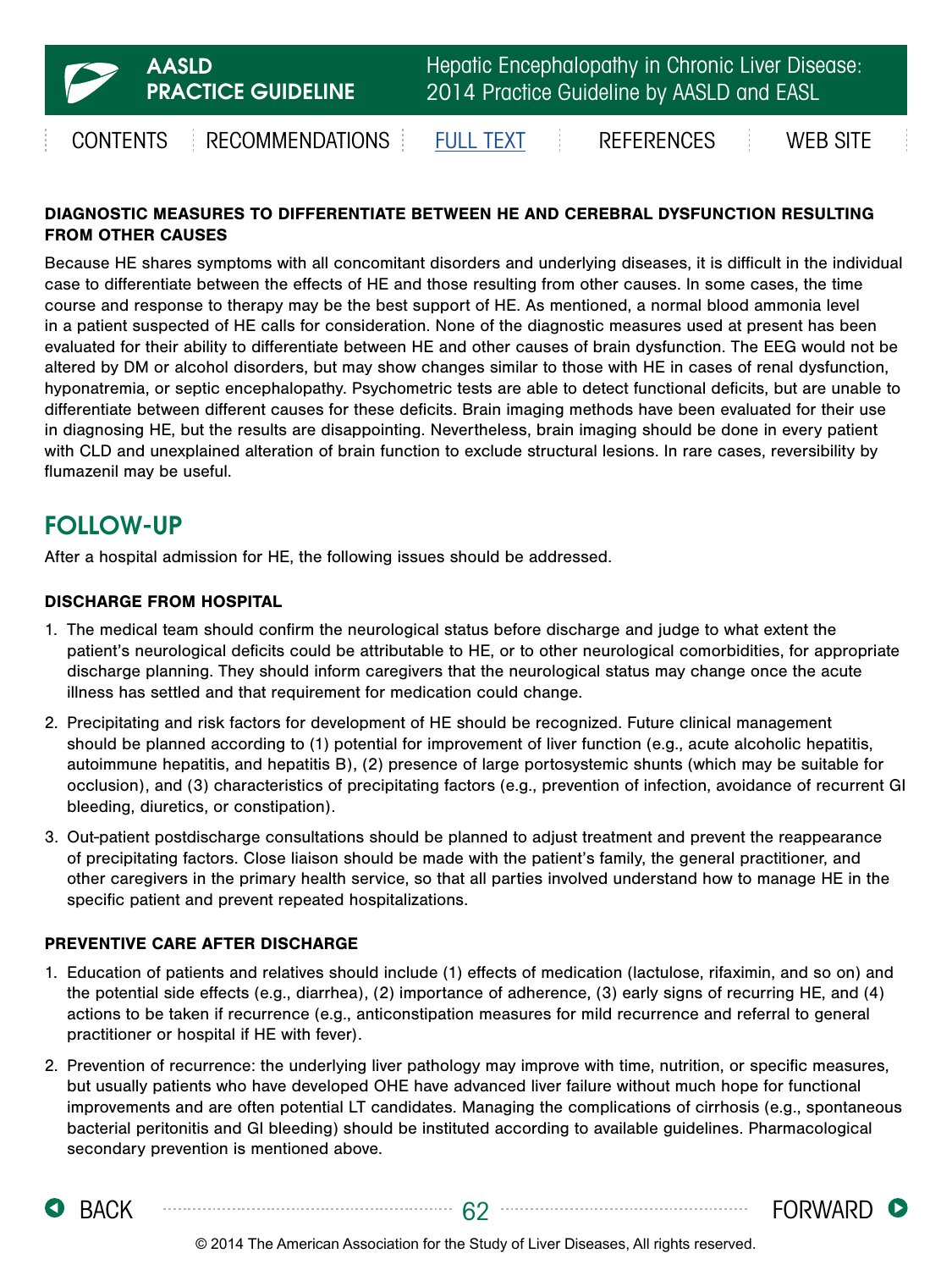Hepatic Encephalopathy in Chronic Liver Disease: 2014 Practice Guideline by AASLD and EASL

#### <span id="page-62-0"></span>[CONTENTS](#page-1-0) [RECOMMENDATIONS](#page-2-0) [FULL TEXT](#page-39-0) [REFERENCES](#page-66-0) [WEB SITE](http://aasld.org/practiceguidelines/Pages/guidelinelisting.aspx) **FULL TEXT**

- 3. Monitoring neurological manifestations is necessary in patients with persisting HE to adjust treatment and in patients with previous HE to investigate the presence and degree of MHE or CHE or signs of recurring HE. The cognitive assessment depends on the available normative data and local resources. The motor assessment should include evaluation of gait and walking and consider the risk of falls.
- 4. The socioeconomic implications of persisting HE or MHE or CHE may be very profound. They include a decline in work performance, impairment in quality of life, and increase in the risk of accidents. These patients often require economic support and extensive care from the public social support system and may include their relatives. All these issues should be incorporated into the follow-up plan.
- 5. Treatment endpoints depend on the monitoring used and the specialist clinic, but at least they have to cover two aspects: (1) cognitive performance (improvement in one accepted test as a minimum) and (2) daily life autonomy (basic and operational abilities).
- 6. Nutritional aspects: weight loss with sarcopenia may worsen HE, and, accordingly, the nutritional priority is to provide enough protein and energy to favor a positive nitrogen balance and increase in muscle mass, as recommended above.
- 7. Portosystemic shunt: occlusion of a dominant shunt may improve HE in patients with recurring HE and good liver function.<sup>114</sup> Because the current experience is limited, the risks and benefits must be weighed before employing this strategy.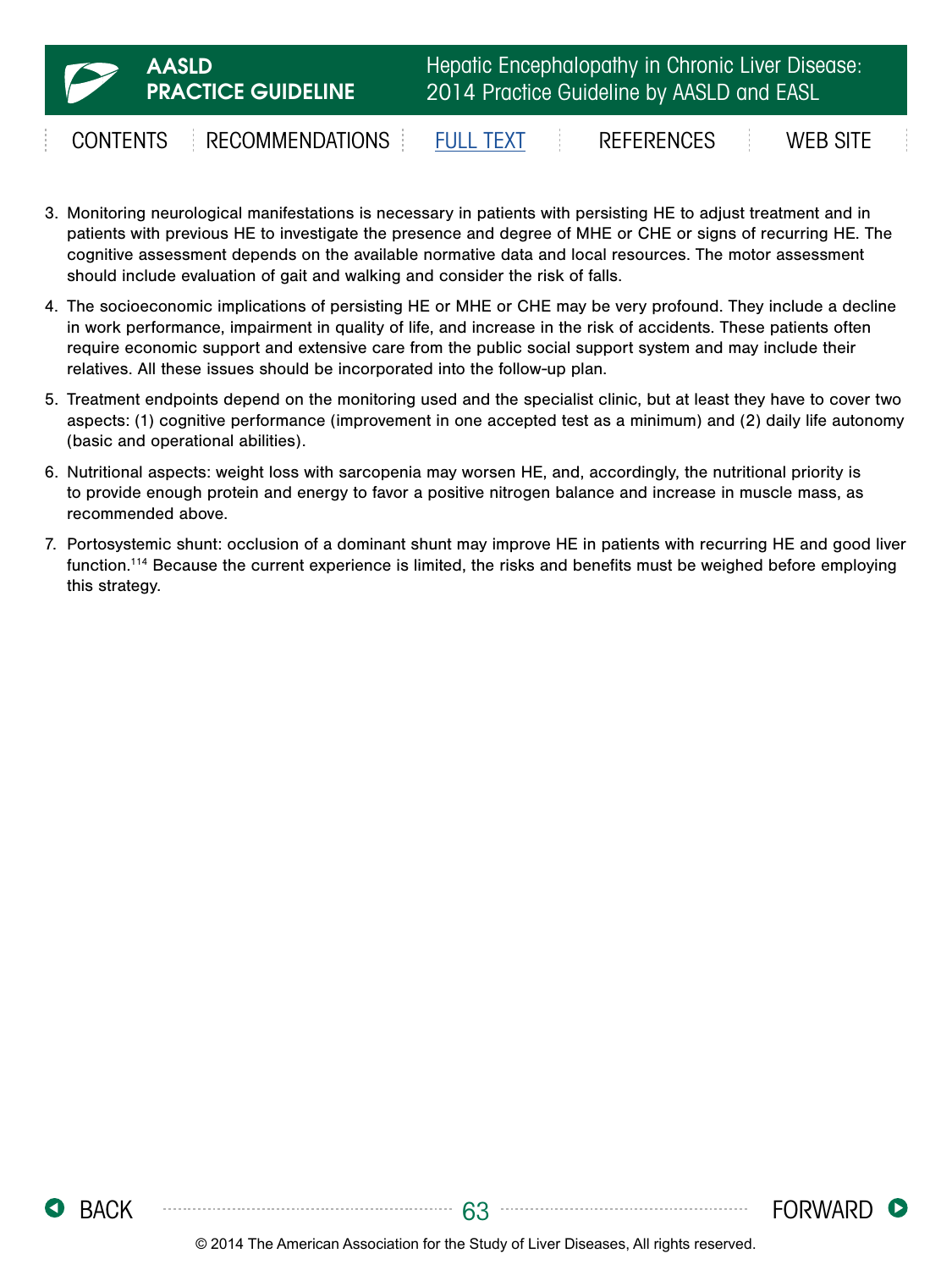<span id="page-63-0"></span>[CONTENTS](#page-1-0) [RECOMMENDATIONS](#page-2-0) [FULL TEXT](#page-39-0) [REFERENCES](#page-66-0) [WEB SITE](http://aasld.org/practiceguidelines/Pages/guidelinelisting.aspx)

**FULL TEXT** 

# SUGGESTIONS FOR FUTURE RESEARCH

This section deals with research into the management of HE. However, such research should always be based on research into the pathophysiology of HE. It is necessary to gain more insight into which liver functions are responsible for maintenance of cerebral functions, which alterations in intestinal function and microbiota make failure of these liver functions critical, which brain functions are particularly vulnerable to the combined effects of the aforementioned events, and, finally, which factors outside this axis that result in the emergence of HE (e.g., inflammation, endocrine settings, or malnutrition). Therefore, the research fields into pathophysiology and clinical management should remain in close contact. Such collaboration should result in new causal and symptomatic treatment modalities that need and motivate clinical trials.

There is a severe and unmet need for controlled clinical trials on treatment effects on all the different forms of HE. Decisive clinical studies are few, although the number of patients and their resource utilization is high. There are no data on which factors and patients represent the higher costs, and research is needed to examine the effect of specific cirrhosis-related complications. At present, there is an insufficient basis for allocating resources and establishing priority policies regarding management of HE. Many drugs that were assessed for HE several decades ago were studied following a standard of care that, at present, is obsolete. Any study of treatment for HE should be reassessed or repeated using the current standard of care. It is critical to develop protocols to identify precipitating factors and ACLF. The benefit of recently assessed drugs is concentrated in the prevention of recurrence, and there is a large need for trials on episodic HE.

There is also an unmet need for research into diagnostic methods that is necessary to form a basis for clinical trials. The diagnosis of MHE and CHE has received enormous interest, but it is still not possible to compare results among studies and the precision should be improved. It may be useful to develop, validate, and implement HE scales that combine the degree of functional liver failure and PSS with more than one psychometric method.

One important area of uncertainty is whether the term CHE, which was introduced to expand MHE toward grade I of oriented patients, is informative and clinically valuable. This needs to be evaluated by a data-driven approach. Likewise, the distinction between isolated liver failure and ACLF-associated HE should be evaluated by independent data.

A closer scientific collaboration between clinical hepatologists and dedicated brain researchers, including functional brain imaging experts, is needed. Likewise, neuropsychologists and psychiatrists are needed to clarify the broad spectrum of neuropsychiatric symptoms that can be observed in patients with liver disease. Syndrome diagnoses should be more precisely classified and transformed into classifiable entities based on pathophysiology and responding to the requirements of clinical hepatology practice and research.

Future studies should fill our gaps in knowledge. They should be focused on assessing the effects of HE on individuals and society, how to use diagnostic tools appropriately, and define the therapeutic goals in each clinical scenario (Table 7).

C [BACK](#page-62-0) **EXECUTE:** 64 64 64 [FORWARD](#page-64-0) C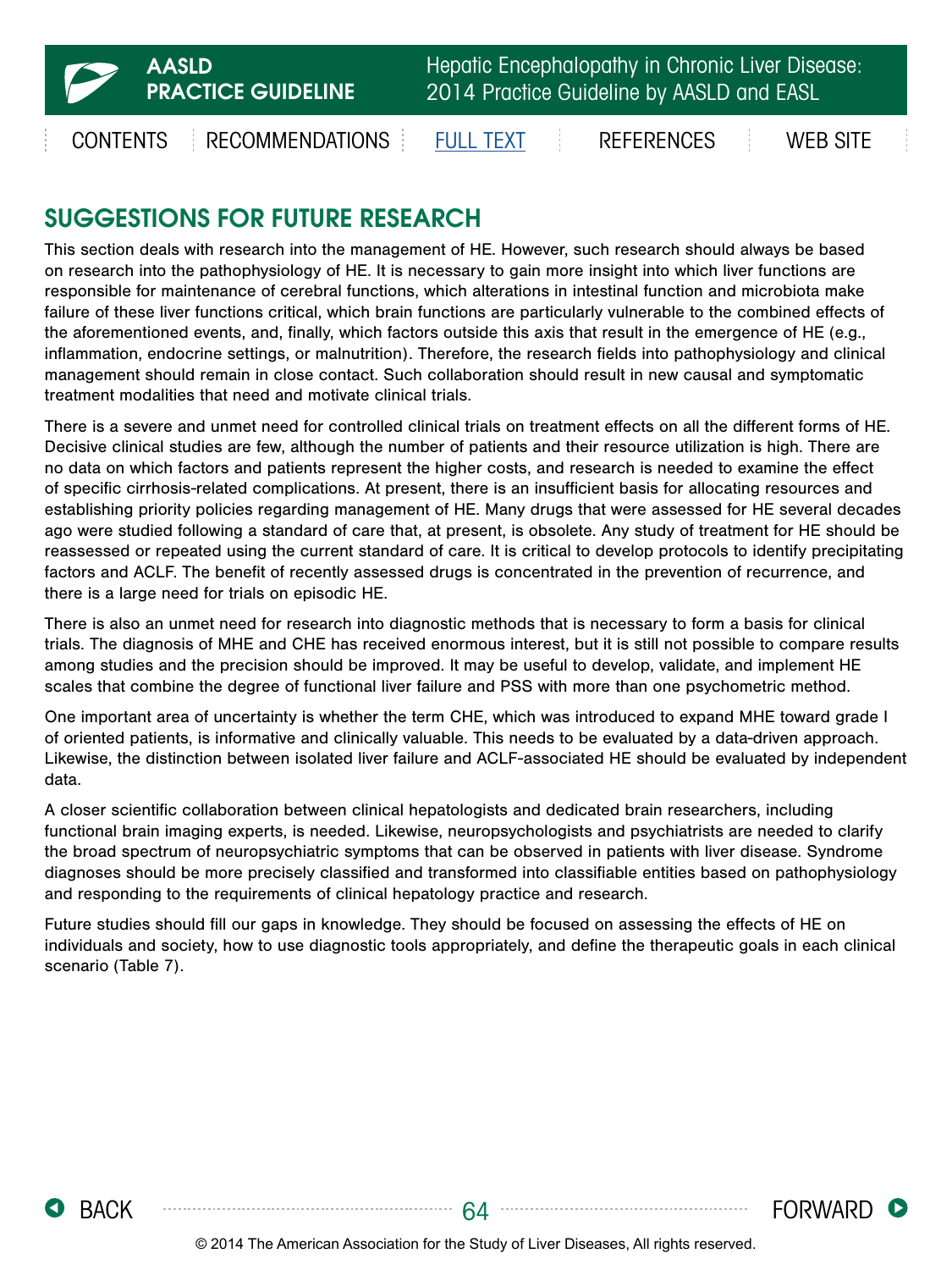Hepatic Encephalopathy in Chronic Liver Disease: 2014 Practice Guideline by AASLD and EASL

<span id="page-64-0"></span>[CONTENTS](#page-1-0) [RECOMMENDATIONS](#page-2-0) [FULL TEXT](#page-39-0) [REFERENCES](#page-66-0) [WEB SITE](http://aasld.org/practiceguidelines/Pages/guidelinelisting.aspx) **FULL TEXT** 

# TABLE 7. SUGGESTED AREAS OF FUTURE RESEARCH IN HE

| <b>Aspect</b>                           | <b>Need</b>                                                                                                | <b>Suggestions</b>                                                                                                                                                                                                                                                                                                                                                                                                                                                           |
|-----------------------------------------|------------------------------------------------------------------------------------------------------------|------------------------------------------------------------------------------------------------------------------------------------------------------------------------------------------------------------------------------------------------------------------------------------------------------------------------------------------------------------------------------------------------------------------------------------------------------------------------------|
| Effect on<br>individuals and<br>society | Demonstrate the effects of HE<br>on patients and society in order<br>to encourage diagnosis and<br>therapy | 1. Studies on economic and social burden among different<br>societies<br>2. Studies on cultural aspects on therapy and compliance<br>with treatment<br>3. Long-term natural history studies                                                                                                                                                                                                                                                                                  |
| Diagnostic<br>improvement               | Enhance the diagnostic<br>accuracy                                                                         | 1. Studies on clinically applicable high-sensitivity screening<br>tests that can guide which patients may benefit from<br>dedicated testing<br>2. Development of algorithms to decide when and how to<br>apply the diagnostic process<br>3. Studies on competing factors (i.e., HCV, delirium,<br>depression, and narcotic use on diagnosis)<br>4. Studies on biomarkers for presence and progression of<br>neurological dysfunction                                         |
| <b>Treatment goals</b>                  | Improve the appropriate use<br>of therapeutic tools in different<br>clinical scenarios                     | 1. Studies on selecting who will benefit from preventing the<br>first OHE episode<br>2. Studies for >6 months to evaluate compliance and<br>continued effects on cognitive improvement<br>3. Develop protocols focused on how to diagnose and treat<br>precipitating factors<br>4. Determine what should be the standard protocol to<br>investigate new therapies<br>5. Decide which therapies have been adequately studied<br>and are not a priority for additional studies |

# RECOMMENDATIONS ON FUTURE RESEARCH IN HE

The existing literature suffers from a lack of standardization, and this heterogeneity makes pooling of data difficult or meaningless. Recommendations to promote consistency across the field have been published by ISHEN.<sup>66</sup> Following is a synopsis of the recommendations.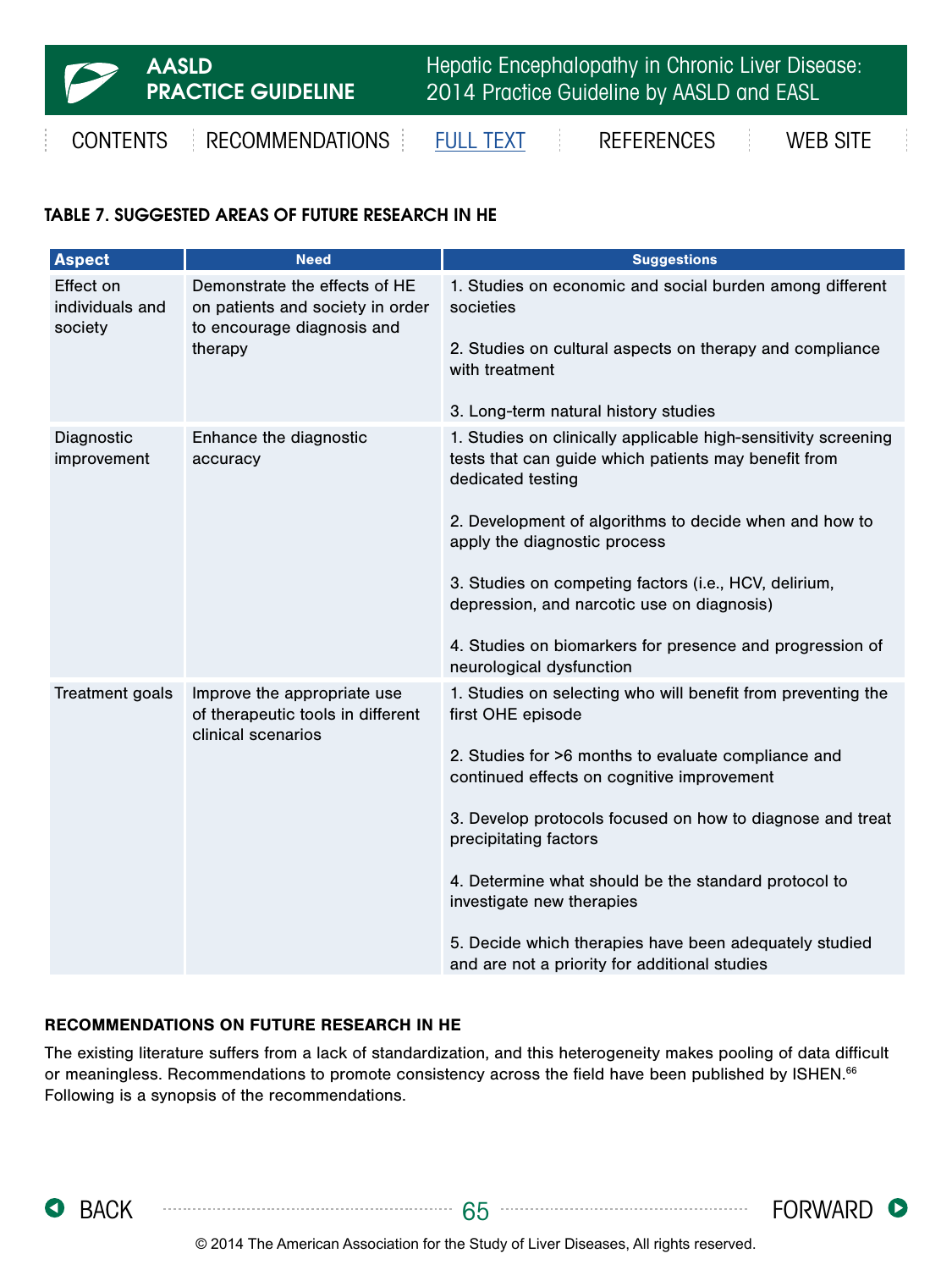<span id="page-65-0"></span>[CONTENTS](#page-1-0) [RECOMMENDATIONS](#page-2-0) [FULL TEXT](#page-39-0) [REFERENCES](#page-66-0) [WEB SITE](http://aasld.org/practiceguidelines/Pages/guidelinelisting.aspx) **FULL TEXT** 

# TRIALS IN PATIENTS WITH EPISODIC OHE

- 1. Patients who are not expected to survive the hospitalization, who are terminally ill or have ACLF should be excluded.
- 2. A detailed standard-of-care algorithm must be agreed upon *a priori* and must be instituted and monitored diligently throughout the trial.
- 3. Patients should not be entered into trials until after the institution of optimal standard-of-care therapy and only if their mental state abnormalities persist.
- 4. Provided the optimal standard of care is instituted and maintained, the treatment trial can be initiated earlier if they include a placebo comparator; this would allow an evaluation of the trial treatment as an adjuvant to standard therapy.
- 5. Large-scale, multicenter treatment trials should be evaluated using robust clinical outcomes, such as in-hospital and remote survival, liver-related and total deaths, completeness and speed of recovery from HE, number of days in intensive care, total length of hospital stay, quality-of-life measures, and associated costs. Markers for HE, such as psychometric testing, can be employed if standardized and validated tools are available in all centers. Individual centers can utilize additional, accessible, validated markers if they choose.
- 6. Proof-of-concept trials will additionally be monitored using tools that best relate to the endpoints anticipated or expected; this may involve use of neural imaging or measurement of specific biomarkers.

# TRIALS IN PATIENTS WITH MHE OR CHE

Trials in this population should be randomized and placebo controlled.

- 1. Patients receiving treatment for OHE or those with previous episodes of OHE should be excluded.
- 2. In single-center or proof-of-concept studies, investigators may use tests for assessing the severity of HE with which they are familiar, provided that normative reference data are available and the tests have been validated for use in this patient population.
- 3. Further information is needed on the interchangeability and standardization of tests to assess the severity of HE for use in multicenter trials. As an interim, two or more of the current validated tests should be used and applied uniformly across centers.

[BACK](#page-64-0) [FORWARD](#page-66-0)

© 2014 The American Association for the Study of Liver Diseases, All rights reserved.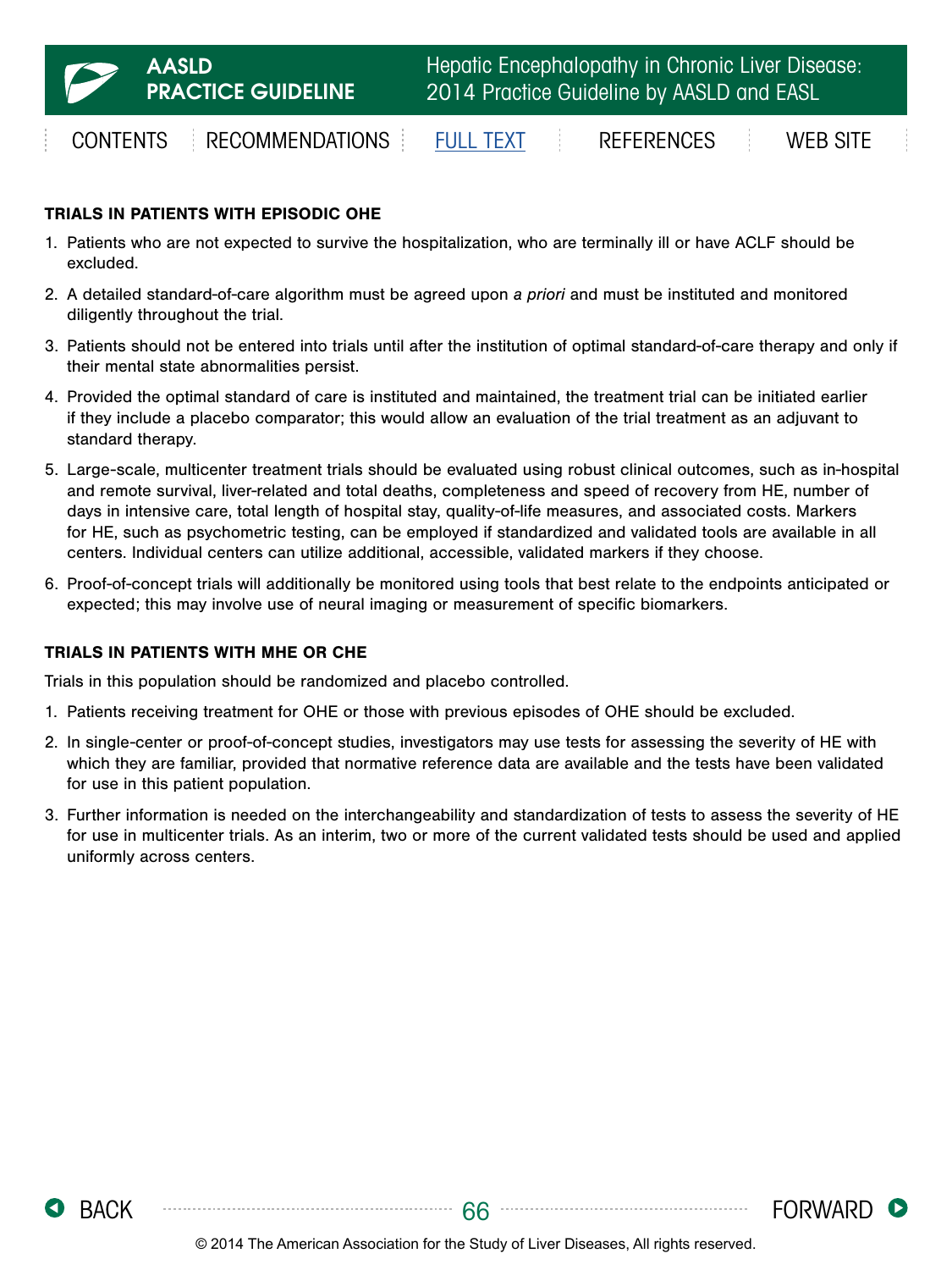Hepatic Encephalopathy in Chronic Liver Disease: 2014 Practice Guideline by AASLD and EASL

<span id="page-66-0"></span>

[CONTENTS](#page-1-0) [RECOMMENDATIONS](#page-2-0) [FULL TEXT](#page-39-0) REFERENCES [WEB SITE](http://aasld.org/practiceguidelines/Pages/guidelinelisting.aspx)

# References

- 1. Guyatt GH, Oxman AD, Vist GE, Kunz R, Falck-Ytter Y, Alono-Coello P, et al. GRADE: an emerging consensus on rating quality of evidence and strength of recommendations. BMJ 2008;336:924-926.
- 2. Rakoski MO, McCammon RJ, Piette JD, Iwashyna TJ, Marrero JA, Lok AS, et al. Burden of cirrhosis on older Americans and their families: analysis of the health and retirement study. HEPATOLOGY 2012;55:184-191.
- 3. Sherlock S, Summerskill WHJ, White LP, Phear EA. Portalsystemic encephalopathy. Neurological complications of liver disease. The Lancet 1954;264:453-457.
- 4. Fazekas JE, Ticktin HE, Shea JG. Effects of L-arginine on hepatic encephalopathy. Am J Med Sci 1957;234:462-467.
- 5. Kaplan PW, Rossetti AO. EEG patterns and imaging correlations in encephalopathy: encephalopathy part II. J Clin Neurophysiol 2011;28:233-251.
- 6. Conn HO. Hepatic encephalopathy. In: Schiff L, Schiff ER, eds. Diseases of the Liver. 7th ed. Philadelphia, PA: Lippicott; 1993:1036-1060.
- 7. D'Amico G, Morabito A, Pagliaro L, Marubini E. Survival and prognostic indicators in compensated and decompensated cirrhosis. Dig Dis Sci 1986;31:468-475.
- 8. Ding A, Lee A, Callender M, Loughrey M, Quah SP, Dinsmore WW. Hepatic encephalopathy as an unusual late complication of transjugular intrahepatic portosystemic shunt insertion for non-cirrhotic portal hypertension caused by nodular regenerative hyperplasia in an HIVpositive patient on highly active antiretroviral therapy. Int J STD AIDS 2010;21:71-72.
- 9. Ito T, Ikeda N, Watanabe A, Sue K, Kakio T, Mimura H, et al. Obliteration of portal systemic shunts as therapy for hepatic encephalopathy in patients with non-cirrhotic portal hypertension. Gastroenterol Jpn 1992;27:759-764.
- 10. Ferenci P, Lockwood A, Mullen K, Tarter R, Weissenborn K, Blei AT. Hepatic encephalopathy—definition, nomenclature, diagnosis, and quantification: final report of the working party at the 11th World Congresses of Gastroenterology, Vienna, 1998. HEPATOLOGY 2002;35:716-721.
- 11. Cordoba J. New assessment of hepatic encephalopathy. J Hepatol 2011;54:1030-1040.
- 12. Rikkers L, Jenko P, Rudman D, Freides D. Subclinical hepatic encephalopathy: detection, prevalence, and relationship to nitrogen metabolism. Gastroenterology 1978;75:462-469.
- 13. Del Piccolo F, Sacerdoti D, Amodio P, Bombonato G, Bolognesi M, Mapelli D, et al. Central nervous system alterations in liver cirrhosis: the role of portal-systemic shunt and portal hypoperfusion. Metab Brain Dis 2002;17:347-358.
- 14. Bajaj JS, Schubert CM, Heuman DM, Wade JB, Gibson DP, Topaz A, et al. Persistence of cognitive impairment after resolution of overt hepatic encephalopathy. Gastroenterology 2010;138:2332-2340.
- 15. Riggio O, Ridola L, Pasquale C, Nardelli S, Pentassuglio I, Moscucci F, et al. Evidence of persistent cognitive impairment after resolution of overt hepatic encephalopathy. Clin Gastroenterol Hepatol 2011;9: 181-183.
- 16. Saunders JB, Walters JRF, Davies P, Paton A. A 20-year prospective study of cirrhosis. BMJ 1981;282:263-266.
- 17. Romero-Gomez M, Boza F, Garcia-Valdecasas MS, et al. Subclinical hepatic encephalopathy predicts the development of overt hepatic encephalopathy. Am J Gastroenterol 2001;96:2718-2723.
- 18. Jepsen P, Ott P, Andersen PK, Sørensen HT, Vilstrup H. The clinical course of alcoholic liver cirrhosis: a Danish population-based cohort study. HEPATOLOGY 2010;51:1675-1682.
- 19. Coltorti M, Del Vecchio-Blanco C, Caporaso N, Gallo C, Castellano L. Liver cirrhosis in Italy. A multicentre study on presenting modalities and the impact on health care resources. National Project on Liver Cirrhosis Group. Ital J Gastroenterol 1991;23:42-48.
- 20. Papatheodoridis GV, Goulis J, Leandro G, Patch D, Burroughs AK. Transjugular intrahepatic portosystemic shunt compared with endoscopic treatment for prevention of variceal rebleeding: a meta-analysis. HEPATOLOGY 1999;30:612-622.
- 21. Nolte W, Wiltfang J, Schindler C, Műnke H, Unterberg K, Zumhasch U, et al. Portosystemic hepatic encephalopathy after transjugular intrahepatic portosystemic shunt in patients with cirrhosis: clinical, laboratory, psychometric, and electroencephalographic investigations. HEPATOLOGY 1998;28:1215-1225.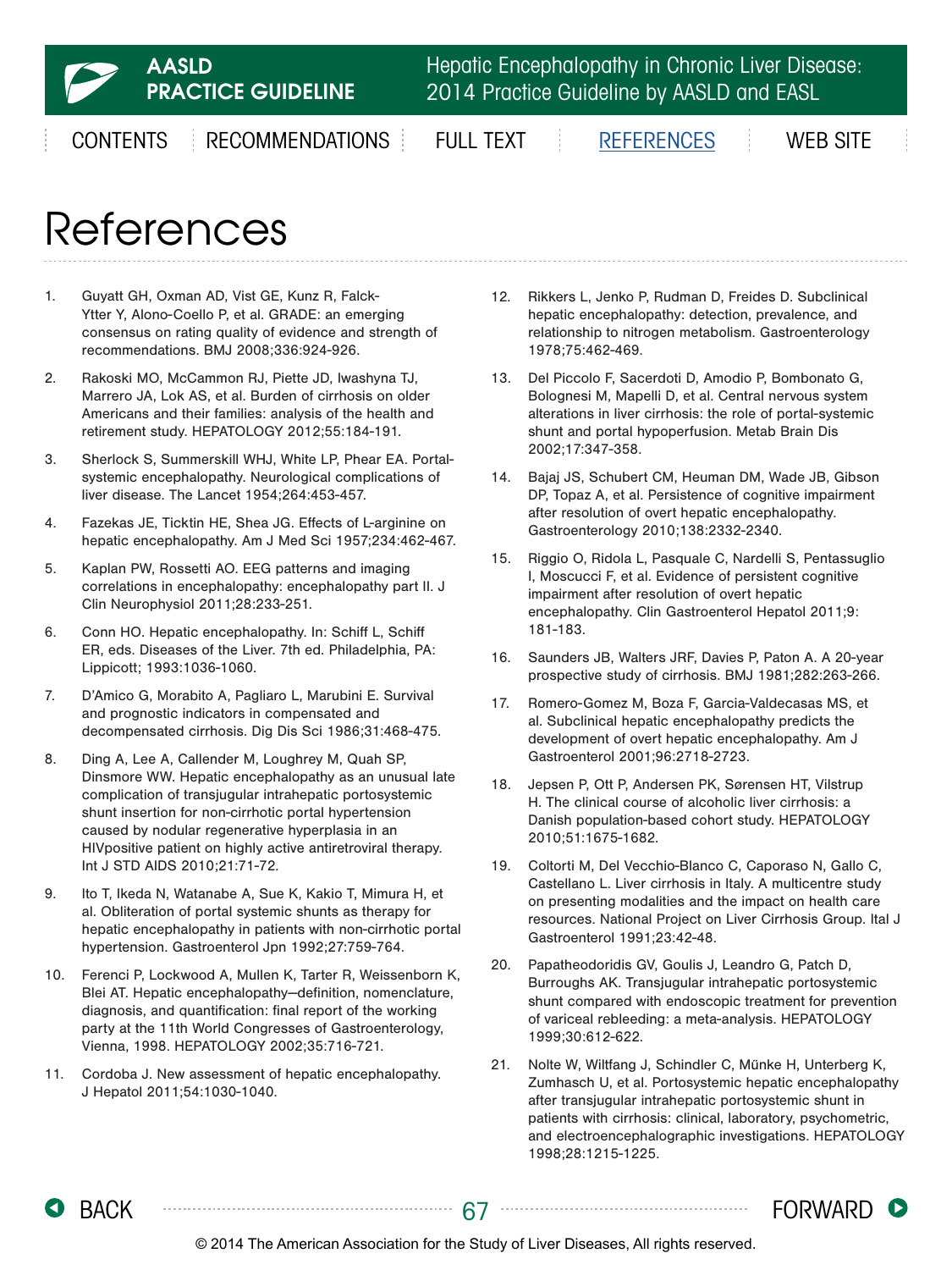Hepatic Encephalopathy in Chronic Liver Disease: 2014 Practice Guideline by AASLD and EASL

<span id="page-67-0"></span>

[CONTENTS](#page-1-0) [RECOMMENDATIONS](#page-2-0) [FULL TEXT](#page-39-0) [REFERENCES](#page-66-0) [WEB SITE](http://aasld.org/practiceguidelines/Pages/guidelinelisting.aspx)

# References (cont.)

- 22. Amodio P, Del Piccolo F, Pettenò E, Mapelli D, Angeli P, Iemmolo R, et al. Prevalence and prognostic value of quantified electroencephalogram (EEG) alterations in cirrhotic patients. J Hepatol 2001;35:37-45.
- 23. Groeneweg M, Moerland W, Quero JC, Krabbe PF, Schalm SW. Screening of subclinical hepatic encephalopathy. J Hepatol 2000;32:748-753.
- 24. Saxena N, Bhatia M, Joshi YK, Garg PK, Tandon RK. Auditory P300 event-related potentials and number connection test for evaluation of subclinical hepatic encephalopathy in patients with cirrhosis of the liver: a follow-up study. J Gastroenterol Hepatol 2001;16:322-327.
- 25. Schomerus H, Hamster W. Quality of life in cirrhotics with minimal hepatic encephalopathy. Metab Brain Dis 2001;16:37-41.
- 26. Sharma P, Sharma BC, Puri V, Sarin SK. Critical flicker frequency: diagnostic tool for minimal hepatic encephalopathy. J Hepatol 2007; 47:67-73.
- 27. Bajaj JS. Management options for minimal hepatic encephalopathy. Expert Rev Gastroenterol Hepatol 2008;2:785-790.
- 28. Bustamante J, Rimola A, Ventura PJ, Navasa M, Cirera I, Reggiardo V, et al. Prognostic significance of hepatic encephalopathy in patients with cirrhosis. J Hepatol 1999;30:890-895.
- 29. Hartmann IJ, Groeneweg M, Quero JC, Beijeman SJ, de Man RA, Hop WC, et al. The prognostic significance of subclinical hepatic encephalopathy. Am J Gastroenterol 2000;95:2029-2034.
- 30. Gentilini P, Laffi G, La Villa G, Romanelli RG, Buzzelli G, Casini-Raggi V, et al. Long course and prognostic factors of virus-induced cirrhosis of the liver. Am J Gastroenterol 1997;92:66-72.
- 31. Benvegnu L, Gios M, Boccato S, Alberti A. Natural history of compensated viral cirrhosis: a prospective study on the incidence and hierarchy of major complications. Gut 2004;53:744-749.
- 32. Watson H, Jepsen P, Wong F, Gines P, Cordoba J, Vilstrup H. Satavaptan treatment for ascites in patients with cirrhosis: a meta-analysis of effect on hepatic encephalopathy development. Metab Brain Dis 2013;28:301-305.
- 33. Sharma BC, Sharma P, Agrawal A, Sarin SK. Secondary prophylaxis of hepatic encephalopathy: an open-label randomized controlled trial of lactulose versus placebo. Gastroenterology 2009;137:885-891, 891.e1.
- 34. Prasad S, Dhiman RK, Duseja A, Chawla YK, Sharma A, Agarwal R. Lactulose improves cognitive functions and health-related quality of life in patients with cirrhosis who have minimal hepatic encephalopathy. HEPATOLOGY 2007;45:549-559.
- 35. Amodio P, Pellegrini A, Ubiali E, Mathy I, Piccolo FD, Orsato R, et al. The EEG assessment of low-grade hepatic encephalopathy: comparison of an artificial neural networkexpert system (ANNES) based evaluation with visual EEG readings and EEG spectral analysis. Clin Neurophysiol 2006;117:2243-2251.
- 36. Boyer TD, Haskal ZJ. The role of transjugular intrahepatic portosystemic shunt (TIPS) in the management of portal hypertension: update 2009. HEPATOLOGY 2010;51:306.
- 37. Riggio O, Angeloni S, Salvatori FM, De SA, Cerini F, Farcomeni A, et al. Incidence, natural history, and risk factors of hepatic encephalopathy after transjugular intrahepatic portosystemic shunt with polytetrafluoroethylenecovered stent grafts. AmJ Gastroenterol 2008;103:2738-2746.
- 38. Bai M, Qi X, Yang Z, Yin Z, Nie Y, Yuan S, et al. Predictors of hepatic encephalopathy after transjugular intrahepatic portosystemic shunt in cirrhotic patients: a systematic review. J Gastroenterol Hepatol 2011;26:943-951.
- 39. Spina G, Santambrogio R. The role of portosystemic shunting in the management of portal hypertension. Baillieres Clin Gastroenterol 1992; 6:497-515.
- 40. Stepanova M, Mishra A, Venkatesan C, Younossi ZM. Inhospital mortality and economic burden associated with hepatic encephalopathy in the United States from 2005 to 2009. Clin Gastroenterol Hepatol 2012;10:1034-1041.
- 41. Kim WR, Brown RS, Jr., Terrault NA, El-Serag H. Burden of liver disease in the United States: summary of a workshop. HEPATOLOGY 2002;36:227-242.
- 42. Fleming KM, Aithal GP, Solaymani-Dodaran M, Card TR, West J. Incidence and prevalence of cirrhosis in the United Kingdom, 1992-2001: a general population-based study. J Hepatol 2008;49:732-738.

[BACK](#page-66-0) [FORWARD](#page-68-0)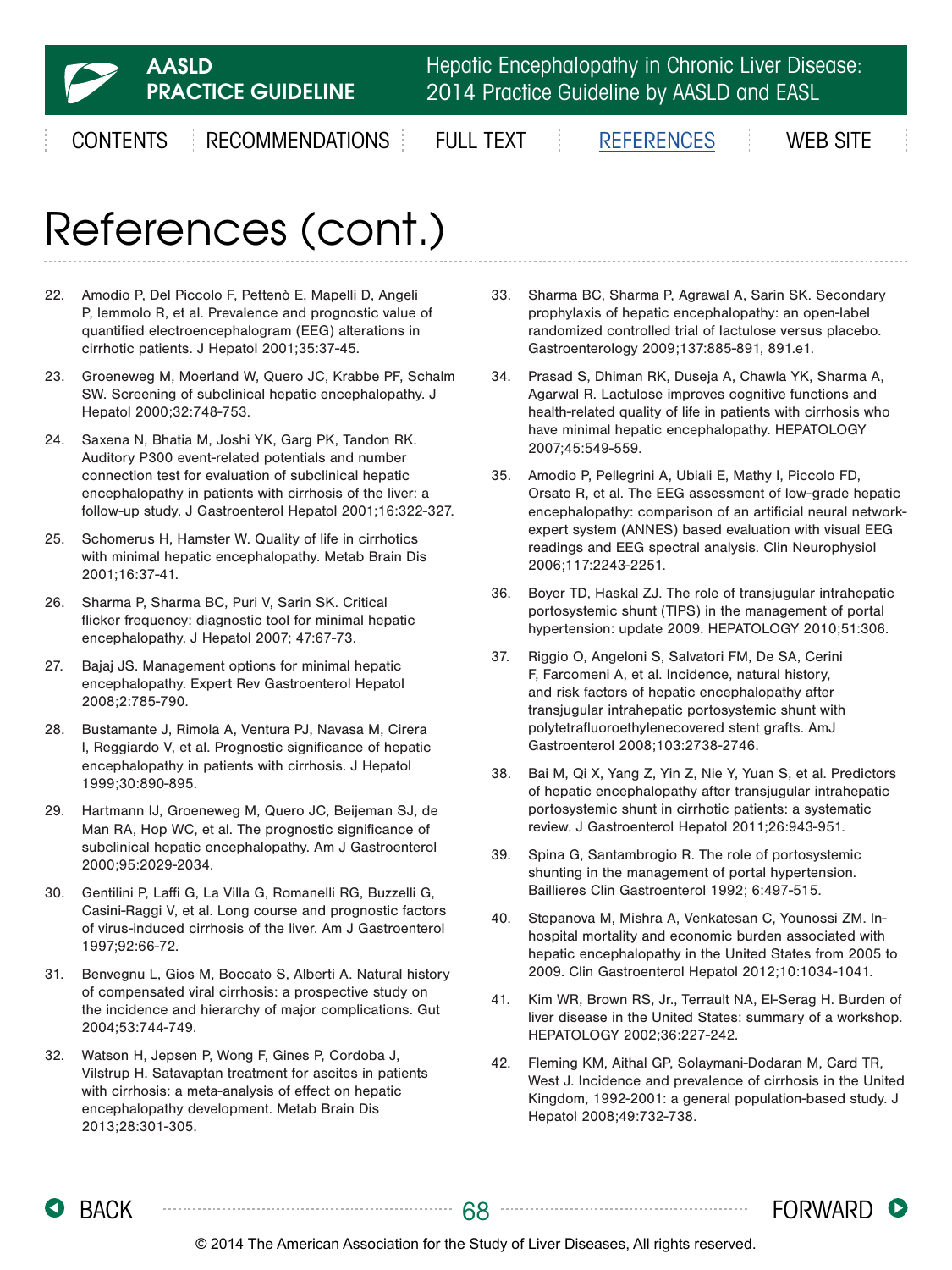Hepatic Encephalopathy in Chronic Liver Disease: 2014 Practice Guideline by AASLD and EASL

<span id="page-68-0"></span>

[CONTENTS](#page-1-0) [RECOMMENDATIONS](#page-2-0) [FULL TEXT](#page-39-0) [REFERENCES](#page-66-0) [WEB SITE](http://aasld.org/practiceguidelines/Pages/guidelinelisting.aspx)

# References (cont.)

- 43. Gitlin N, Lewis DC, Hinkley L. The diagnosis and prevalence of subclinical hepatic encephalopathy in apparently healthy, ambulant, nonshunted patients with cirrhosis. J Hepatol 1986;3:75-82.
- 44. Lockwood AH. "What's in a name?" Improving the care of cirrhotics. J Hepatol 2000;32:859-861.
- 45. Amodio P, Montagnese S, Gatta A, Morgan MY. Characteristics of minimal hepatic encephalopathy. Metab Brain Dis 2004;19:253-267.
- 46. McCrea M, Cordoba J, Vessey G, Blei AT, Randolph C. Neuropsychological characterization and detection of subclinical hepatic encephalopathy. Arch Neurol 1996;53:758-763.
- 47. Wiltfang J, Nolte W, Weissenborn K, Kornhuber J, Ruther E. Psychiatric aspects of portal-systemic encephalopathy. Metab Brain Dis 1998;13:379-389.
- 48. Montagnese S, De Pitta C, De Rui M, Corrias M, Turco M, Merkel C, et al. Sleep-wake abnormalities in patients with cirrhosis. HEPATOLOGY 2014;59:705-712.
- 49. Cordoba J, Cabrera J, Lataif L, Penev P, Zee P, Blei AT. High prevalence of sleep disturbance in cirrhosis. HEPATOLOGY 1998;27:339-345.
- 50. Montagnese S, Middleton B, Skene DJ, Morgan MY. Night-time sleep disturbance does not correlate with neuropsychiatric impairment in patients with cirrhosis. Liver Int 2009;29:1372-1382.
- 51. Weissenborn K. Diagnosis of encephalopathy. Digestion 1998;59(Suppl 2):22-24.
- 52. Adams RD, Foley JM. The neurological disorder associated with liver disease. Res Publ Assoc Res Nerv Ment Dis 1953;32:198-237.
- 53. Cadranel JF, Lebiez E, Di M, V, Bernard B, El KS, Tourbah A, et al. Focal neurological signs in hepatic encephalopathy in cirrhotic patients: an underestimated entity? Am J Gastroenterol 2001;96:515-518.
- 54. Delanty N, French JA, Labar DR, Pedley TA, Rowan AJ. Status epilepticus arising de novo in hospitalized patients: an analysis of 41 patients. Seizure 2001;10:116-119.
- 55. Eleftheriadis N, Fourla E, Eleftheriadis D, Karlovasitou A. Status epilepticus as a manifestation of hepatic encephalopathy. Acta Neurol Scand 2003;107:142-144.
- 56. Prabhakar S, Bhatia R. Management of agitation and convulsions in hepatic encephalopathy. Indian J Gastroenterol 2003;22(Suppl 2):S54-S58.
- 57. Weissenborn K, Bokemeyer M, Krause J, Ennen J, Ahl B. Neurological and neuropsychiatric syndromes associated with liver disease. AIDS 2005;19(Suppl 3):S93-S98.
- 58. Read AE, Sherlock S, Laidlaw J, Walker JG. The neuropsychiatric syndromes associated with chronic liver disease and an extensive portalsystemic collateral circulation. Quart J Med 1967;141:135-150.
- 59. Baccarani U, Zola E, Adani GL, Cavalletti M, Schiff S, Cagnin A, et al. Reversal of hepatic myelopathy after liver transplantation: fifteen plus one. Liver Transpl 2010;16: 1336-1337.
- 60. Victor M, Adams RD, Cole M. The acquired (non Wilsonian) type of chronic hepatocerebral degeneration. Medicine 1965;44:345-396.
- 61. Tryc AB, Goldbecker A, Berding G, Rűmke S, Afshar K, Shahrezaei GH, et al. Cirrhosis-related Parkinsonism: prevalence, mechanisms and response to treatments. J Hepatol 2013;58:698-705.
- 62. Lee WM, Stravitz RT, Larson AM. Introduction to the revised American Association for the Study of Liver Diseases Position Paper on acute liver failure 2011. HEPATOLOGY 2012;55:965-967.
- 63. American Association for the Study of Liver Diseases Position Paper on acute liver failure 2011. Full text. Available at: www.aasld.org/practiceguidelines/Documents/ AcuteLiverFailureUpdate2011.pdf.
- 64. Cordoba J, Ventura-Cots M, Simón-Talero M, Amorós A, Pavesi M, Vilstrup H, et al.; CANONIC Study Investigators of the EASL-CLIF Consortium. Characteristics, risk factors, and mortality of cirrhotic patients hospitalized for hepatic encephalopathy with and without acute-on-chronic liver failure (ACLF). J Hepatol 2014;60:275-281.
- 65. Bajaj JS, Wade JB, Sanyal AJ. Spectrum of neurocognitive impairment in cirrhosis: implications for the assessment of hepatic encephalopathy. HEPATOLOGY 2009;50: 2014-2021.
- 66. Bajaj JS, Cordoba J, Mullen KD, Amodio P, Shawcross DL, Butterworth RF, Morgan MY. Review article: the design of clinical trials in hepatic encephalopathy—an International Society for Hepatic Encephalopathy and Nitrogen Metabolism (ISHEN) consensus statement. Aliment Pharmacol Ther 2011;33:739-747.

O [BACK](#page-67-0) **EXECUTE:** 69 69 69 [FORWARD](#page-69-0) O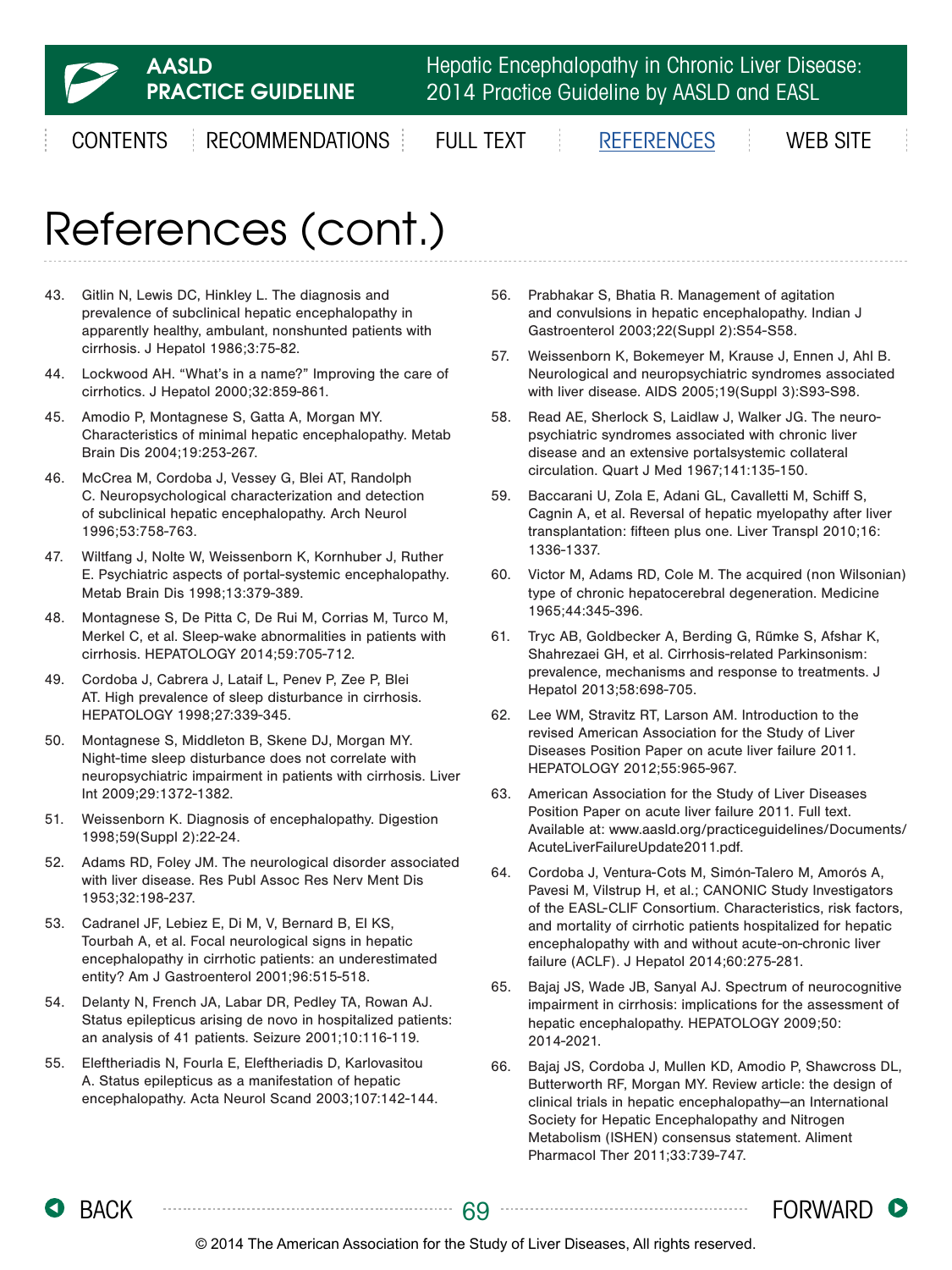<span id="page-69-0"></span>

[CONTENTS](#page-1-0) [RECOMMENDATIONS](#page-2-0) [FULL TEXT](#page-39-0) [REFERENCES](#page-66-0) [WEB SITE](http://aasld.org/practiceguidelines/Pages/guidelinelisting.aspx)

# References (cont.)

- 67. Montagnese S, Amodio P, Morgan MY. Methods for diagnosing hepatic encephalopathy in patients with cirrhosis: a multidimensional approach. Metab Brain Dis 2004;19:281-312.
- 68. Prakash R, Mullen KD. Mechanisms, diagnosis and management of hepatic encephalopathy. Nat Rev Gastroenterol Hepatol 2010;7:515-525.
- 69. Hassanein TI, Hilsabeck RC, Perry W. Introduction to the Hepatic Encephalopathy Scoring Algorithm (HESA).DigDis Sci 2008;53:529-538.
- 70. Guerit JM, Amantini A, Fischer C, Kaplan PW, Mecarelli O, Schnitzler A, et al. Neurophysiological investigations of hepatic encephalopathy: ISHEN practice guidelines. Liver Int 2009;29:789-796.
- 71. Randolph C, Hilsabeck R, Kato A, Kharbanda P, Li YY, Mapelli D, et al. Neuropsychological assessment of hepatic encephalopathy: ISHEN practice guidelines. Liver Int 2009;29:629-635.
- 72. Lauridsen MM, Jepsen P, Vilstrup H. Critical flicker frequency and continuous reaction times for the diagnosis of minimal hepatic encephalopathy: a comparative study of 154 patients with liver disease. Metab Brain Dis 2011;26:135-139.
- 73. Bajaj JS, Pinkerton SD, Sanyal AJ, Heuman DM. Diagnosis and treatment of minimal hepatic encephalopathy to prevent motor vehicle accidents: a cost-effectiveness analysis. HEPATOLOGY 2012;55:1164-1171.
- 74. Ortiz M, Jacas C, Cordoba J. Minimal hepatic encephalopathy: diagnosis, clinical significance and recommendations. J Hepatol 2005;42(Suppl):S45-S53.
- 75. Bajaj JS, Gillevet PM, Patel NR, Ahluwalia V, Ridlon JM, Kettenmann B, et al. A longitudinal systems biology analysis of lactulose withdrawal in hepatic encephalopathy. Metab Brain Dis 2012;27:205-215.
- 76. Weissenborn K, Ennen JC, Schomerus H, Ruckert N, Hecker H. Neuropsychological characterization of hepatic encephalopathy. J Hepatol 2001;34:768-773.
- 77. Prakash RK, Brown TA, Mullen KD. Minimal hepatic encephalopathy and driving: is the genie out of the bottle? Am J Gastroenterol 2011; 106:1415-1416.
- 78. Bajaj JS, Stein AC, Dubinsky RM. What is driving the legal interest in hepatic encephalopathy? Clin Gastroenterol Hepatol 2011;9:97-98.
- 79. Dhiman RK, Saraswat VA, Verma M, Naik SR. Figure connection test: a universal test for assessment of mental state. J Gastroenterol Hepatol 1995;10:14-23.
- 80. Kircheis G, Wettstein M, Timmermann L, Schnitzler A, Haussinger D. Critical flicker frequency for quantification of low-grade hepatic encephalopathy. HEPATOLOGY 2002;35:357-366.
- 81. Romero-Gomez M, Cordoba J, Jover R, del Olmo JA, Ramirez M, Rey R, et al. Value of the critical flicker frequency in patients with minimal hepatic encephalopathy. HEPATOLOGY 2007;45:879-885.
- 82. Lauridsen MM, Thiele M, Kimer N, Vilstrup H. The continuous reaction times method for diagnosing, grading, and monitoring minimal/ covert hepatic encephalopathy. Metab Brain Dis 2013;28:231-234.
- 83. Bajaj JS, Hafeezullah M, Franco J, Varma RR, Hoffmann RG, Knox JF, et al. Inhibitory control test for the diagnosis of minimal hepatic encephalopathy. Gastroenterology 2008;135:1591-1600.
- 84. Bajaj JS, Thacker LR, Heumann DM, Fuchs M, Sterling RK, Sanyal AJ, et al. The Stroop smartphone application is a short and valid method to screen for minimal hepatic encephalopathy. HEPATOLOGY 2013;58:1122-1132.
- 85. Amodio P, Del Piccolo F, Marchetti P, Angeli P, Iemmolo R, Caregaro L, et al. Clinical features and survivial of cirrhotic patients with subclinical cognitive alterations detected by the number connection test and computerized psychometric tests. HEPATOLOGY 1999;29:1662-1667.
- 86. Montagnese S, Biancardi A, Schiff S, Carraro P, Carla V, Mannaioni G, et al. Different biochemical correlates for different neuropsychiatric abnormalities in patients with cirrhosis. HEPATOLOGY 2010;53:558-566.
- 87. Lockwood AH. Blood ammonia levels and hepatic encephalopathy. Metab Brain Dis 2004;19:345-349.
- 88. Grønbaek H, Johnsen SP, Jepsen P, Gislum M, Vilstrup H, Tage-Jensen U, Sørensen HT. Liver cirrhosis, other liver diseases, and risk of hospitalization for intracerebral haemorrhage: a Danish population-based case-control study. BMC Gastroenterol 2008;8:16
- 89. Strauss E, Tramote R, Silva EP, Caly WR, Honain NZ, Maffei RA, et al. Double-blind randomized clinical trial comparing neomycin and placebo in the treatment of exogenous hepatic encephalopathy. Hepatogastroenterology 1992;39:542-545.

[BACK](#page-68-0) [FORWARD](#page-70-0)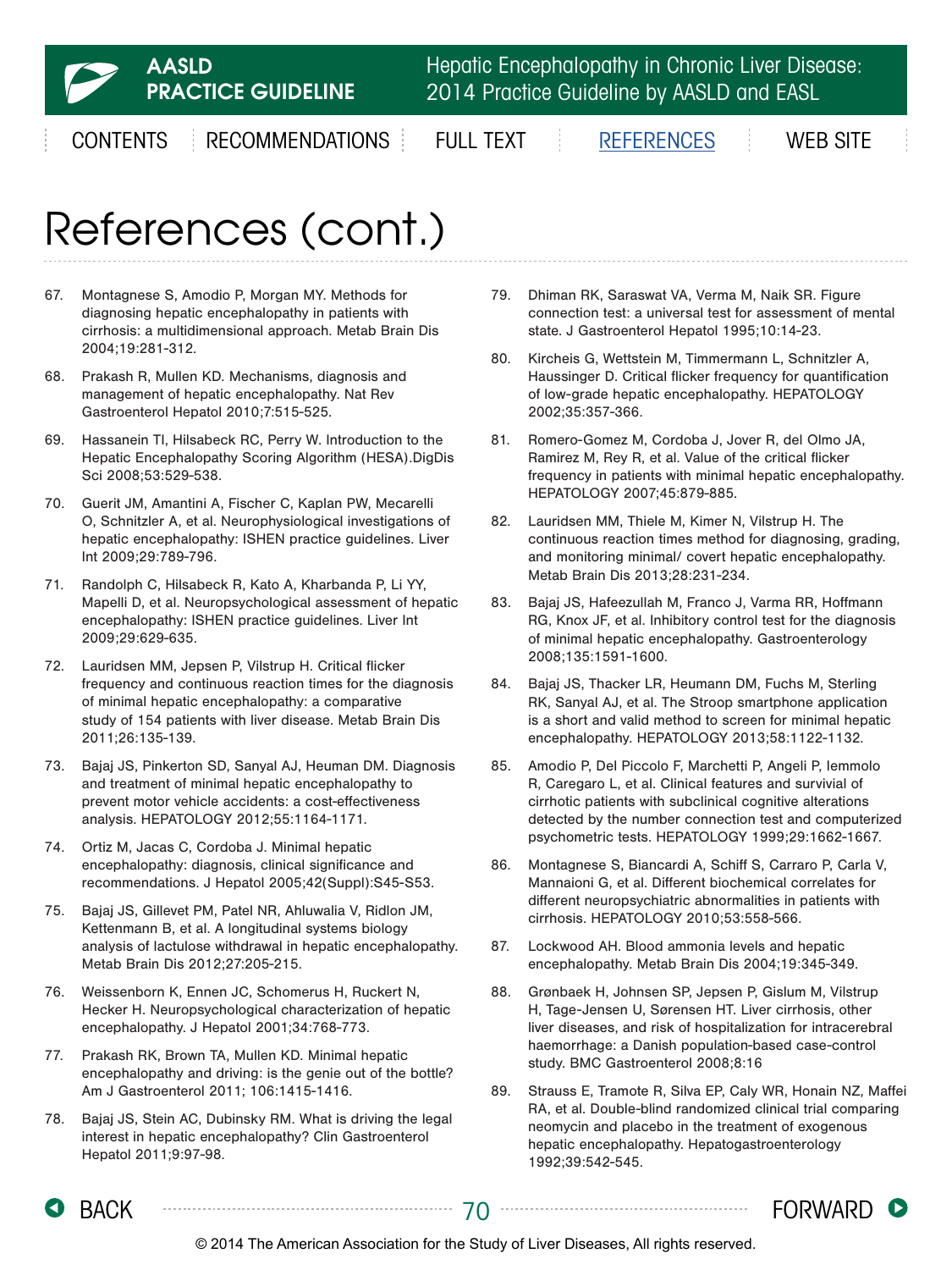Hepatic Encephalopathy in Chronic Liver Disease: 2014 Practice Guideline by AASLD and EASL

<span id="page-70-0"></span>

[CONTENTS](#page-1-0) [RECOMMENDATIONS](#page-2-0) [FULL TEXT](#page-39-0) [REFERENCES](#page-66-0) [WEB SITE](http://aasld.org/practiceguidelines/Pages/guidelinelisting.aspx)

# References (cont.)

- 90. Als-Nielsen B, Gluud LL, Gluud C. Non-absorbable disaccharides for hepatic encephalopathy: systematic review of randomised trials. BMJ 2004;328:1046.
- 91. Riggio O, Varriale M, Testore GP, Di Rosa R, Di Rosa E, Merli M, et al. Effect of lactitol and lactulose administration on the fecal flora in cirrhotic patients. J Clin Gastroenterol 1990;12:433-436.
- 92. Huang E, Esrailian E, Spiegel BM. The cost-effectiveness and budget impact of competing therapies in hepatic encephalopathy—a decision analysis. Aliment Pharmacol Ther 2007;26:1147-1161.
- 93. Camma C, Fiorello F, Tine F, Marchesini G, Fabbri A, Pagliaro L. Lactitol in treatment of chronic hepatic encephalopathy. A meta-analysis. Dig Dis Sci 1993;38: 916-922.
- 94. Morgan MY, Hawley KE, Stambuk D. Lactitol versus lactulose in the treatment of chronic hepatic encephalopathy. A double-blind, randomised, cross-over study. J Hepatol 1987;4:236-244.
- 95. Uribe M, Berthier JM, Lewis H, Mata JM, Sierra JG, García-Ramos G, et al. Lactose enemas plus placebo tablets vs. neomycin tablets plus starch enemas in acute portal systemic encephalopathy. A double-blind randomized controlled study. Gastroenterology 1981;81:101-106.
- 96. Uribe M, Campollo O, Vargas F, Ravelli GP, Mundo F, Zapata L, et al. Acidifying enemas (lactitol and lactose) vs. nonacidifying enemas (tap water) to treat acute portalsystemic encephalopathy: a doubleblind, randomized clinical trial. HEPATOLOGY 1987;7:639-643.
- 97. Rahimi RS, Singal AG, Cuthbert JA, Rockey DG. A randomized trial of polyethylene glycol 3350-electrolyte solution (PEG) and lactulose for patients hospitalized with acute hepatic encephalopathy. HEPATOLOGY 2012;56(Suppl S1):915A-916A.[abstr. 1546]
- 98. Conn HO, Lieberthal MM. The Hepatic Coma Syndromes and Lactulose. Baltimore, MA: Williams and Wilkins; 1979.
- 99. Bajaj JS, Sanyal AJ, Bell D, Gilles H, Heuman DM. Predictors of the recurrence of hepatic encephalopathy in lactulose-treated patients. Aliment Pharmacol Ther 2010;31:1012-1017.
- 100. Patidar KR, Bajaj JS. Antibiotics for the treatment of hepatic encephalopathy. Metab Brain Dis 2013;28: 307-312.
- 101. Bass NM, Mullen KD, Sanyal A, Poordad F, Neff G, Leevy CB, et al. Rifaximin treatment in hepatic encephalopathy. N Engl J Med 2010; 362:1071-1081.
- 102. Gluud LL, Dam G, Borre M, Les I, Cordoba J, Marchesini G, et al. Lactulose, rifaximin or branched chain amino acids for hepatic encephalopathy: what is the evidence? Metab Brain Dis 2013;28:221-225.
- 103. Ventura-Cots M, Arranz JA, Simón-Talero M, Torrens M, Blanco A, Riudor E, et al. Safety of ornithine phenylacetate in cirrhotic decompensated patients: an open-label, dose-escalating, single-cohort study. J Clin Gastroenterol 2013;47:881-887.
- 104. Rockey DC, Vierling JM, Mantry P, Ghabril M, Brown RS, Jr., Alexeeva O, et al.; HALT-HE Study Group. Randomized, doubleblind, controlled study of glycerol phenylbutyrate in hepatic encephalopathy. HEPATOLOGY 2014;59: 1073-1083.
- 105. Kircheis G, Nilius R, Held C, Berndt H, Buchner M, Gortelmeyer R, et al. Therapeutic efficacy of L-ornithine-Laspartate infusions in patients with cirrhosis and hepatic encephalopathy: results of a placebo-controlled, doubleblind study. HEPATOLOGY 1997;25:1351-1360.
- 106. Agrawal A, Sharma BC, Sharma P, Sarin SK. Secondary prophylaxis of hepatic encephalopathy in cirrhosis: an open-label, randomized controlled trial of lactulose, probiotics, and no therapy. Am J Gastroenterol 2012;107:1043-1050.
- 107. Hawkins RA, Jessy J, Mans AM, Chedid A, DeJoseph MR. Neomycin reduces the intestinal production of ammonia from glutamine. Adv Exp Med Biol 1994;368:125-134.
- 108. Morgan MH, Read AE, Speller DC. Treatment of hepatic encephalopathy with metronidazole. Gut 1982;23:1-7.
- 109. Simón-Talero M, García-Martínez R, Torrens M, Augustin S, Gómez S, Pereira G, et al. Effects of intravenous albumin in patients with cirrhosis and episodic hepatic encephalopathy: a randomized doubleblind study. J Hepatol 2013;59:1184-1192.
- 110. Sharma P, Agrawal A, Sharma BC, Sarin SK. Prophylaxis of hepatic encephalopathy in acute variceal bleed: a randomized controlled trial of lactulose versus no lactulose. J Gastroenterol Hepatol 2011;26:996-1003.

[BACK](#page-69-0) <del>[FORWARD](#page-71-0)</del>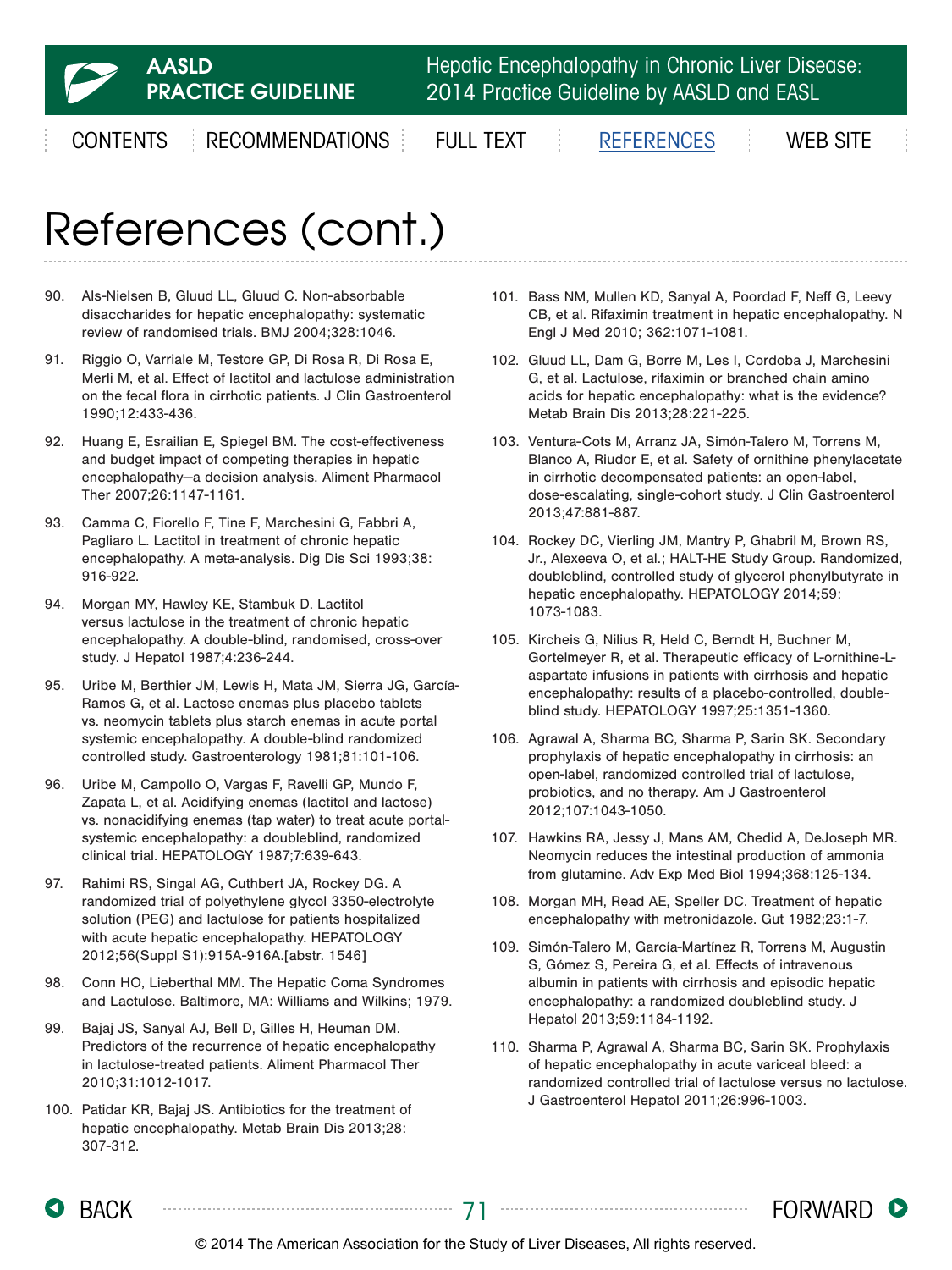<span id="page-71-0"></span>

[CONTENTS](#page-1-0) [RECOMMENDATIONS](#page-2-0) [FULL TEXT](#page-39-0) [REFERENCES](#page-66-0) [WEB SITE](http://aasld.org/practiceguidelines/Pages/guidelinelisting.aspx)

# References (cont.)

- 111. Riggio O, Masini A, Efrati C, Nicolao F, Angeloni S, Salvatori FM, et al. Pharmacological prophylaxis of hepatic encephalopathy after transjugular intrahepatic portosystemic shunt: a randomized controlled study. J Hepatol 2005;42:674-679.
- 112. Fanelli F, Salvatori FM, Rabuffi P, Boatta E, Riggio O, Lucatelli P, et al. Management of refractory hepatic encephalopathy after insertion of TIPS: long-term results of shunt reduction with hourglass-shaped balloon-expandable stent-graft. AJR Am J Roentgenol 2009;193:1696-1702.
- 113. Chung HH, Razavi MK, Sze DY, Frisoli JK, Kee ST, Dake MD, et al. Portosystemic pressure gradient during transjugular intrahepatic portosystemic shunt with Viatorr stent graft: what is the critical low threshold to avoid medically uncontrolled low pressure gradient related complications? J Gastroenterol Hepatol 2008;23:95-101.
- 114. Laleman W, Simon-Talero M, Maleux G, Perez M, Ameloot K, Soriano G, et al.; on behalf of the EASL-CLIF-Consortium. Embolization of large spontaneous portosystemic shunts for refractory hepatic encephalopathy: a multi-center survey on safety and efficacy. HEPATOLOGY 2013;57:2448-2457.
- 115. Sharma P, Sharma BC, Agrawal A, Sarin SK. Primary prophylaxis of overt hepatic encephalopathy in patients with cirrhosis: an open labeled randomized controlled trial of lactulose versus no lactulose. J Gastroenterol Hepatol 2012;27:1329-1335.
- 116. Sidhu SS, Goyal O, Mishra BP, Sood A, Chhina RS, Soni RK. Rifaximin improves psychometric performance and health-related quality of life in patients with minimal hepatic encephalopathy (the RIME Trial). Am J Gastroenterol 2011;106:307-316.
- 117. Bajaj JS, Heuman DM, Wade JB, Gibson DP, Saeian K, Wegelin JA, et al. Rifaximin improves driving simulator performance in a randomized trial of patients with minimal hepatic encephalopathy. Gastroenterology 2011;140: 478-487.
- 118. Bajaj JS, Saeian K, Christensen KM, Hafeezullah M, Varma RR, Franco J, et al. Probiotic yogurt for the treatment of minimal hepatic encephalopathy. Am J Gastroenterol 2008;103:1707-1715.
- 119. Mittal VV, Sharma BC, Sharma P, Sarin SK. A randomized controlled trial comparing lactulose, probiotics, and L-ornithine L-aspartate in treatment of minimal hepatic encephalopathy. Eur J Gastroenterol Hepatol 2011;23: 725-732.
- 120. Saji S, Kumar S, Thomas V. A randomized double blind placebo controlled trial of probiotics in minimal hepatic encephalopathy. Trop Gastroenterol 2011;32:128-132.
- 121. Shukla S, Shukla A, Mehboob S, Guha S. Metaanalysis: the effects of gut flora modulation using prebiotics, probiotics and synbiotics on minimal hepatic encephalopathy. Aliment Pharmacol Ther 2011;33: 662-671.
- 122. Amodio P, Bemeur C, Butterworth R, Cordoba J, Kata A, Montagnese S, et al. The nutritional management of hepatic encephalopathy in patients with cirrhosis: ISHEN practice guidelines. HEPATOLOGY 2013;58:325-336.
- 123. Montano-Loza AJ, Meza-Junco J, Prado CM, Lieffers JR, Baracos VE, Bain VG, Sawyer MB. Muscle wasting is associated with mortality in patients with cirrhosis. Clin Gastroenterol Hepatol 2012;10:166-173.
- 124. Tandon P, Ney M, Irwin I, Ma MM, Gramlich L, Bain VG, et al. Severe muscle depletion in patients on the liver transplant wait list: its prevalence and independent prognostic value. Liver Transpl 2012;18:1209-1216.
- 125. Tsien CD, McCullough AJ, Dasarathy S. Late evening snack: exploiting a period of anabolic opportunity in cirrhosis. J Gastroenterol Hepatol 2012;27:430-441.
- 126. Ndraha S, Hasan I, Simadibrata M. The effect of L-ornithine L-aspartate and branch chain amino acids on encephalopathy and nutritional status in liver cirrhosis with malnutrition. Acta Med Indones 2011;43:18-22.
- 127. Naylor CD, O'Rourke K, Detsky AS, Baker JP. Parenteral nutrition with branched-chain amino acids in hepatic encephalopathy. A metaanalysis. Gastroenterology 1989;97:1033-1042.
- 128. Marchesini G, Bianchi G, Merli M, Amodio P, Panella C, Loguercio C, et al. Nutritional supplementation with branched-chain amino acids in advanced cirrhosis: a double-blind, randomized trial. Gastroenterology 2003;124:1792-1801.

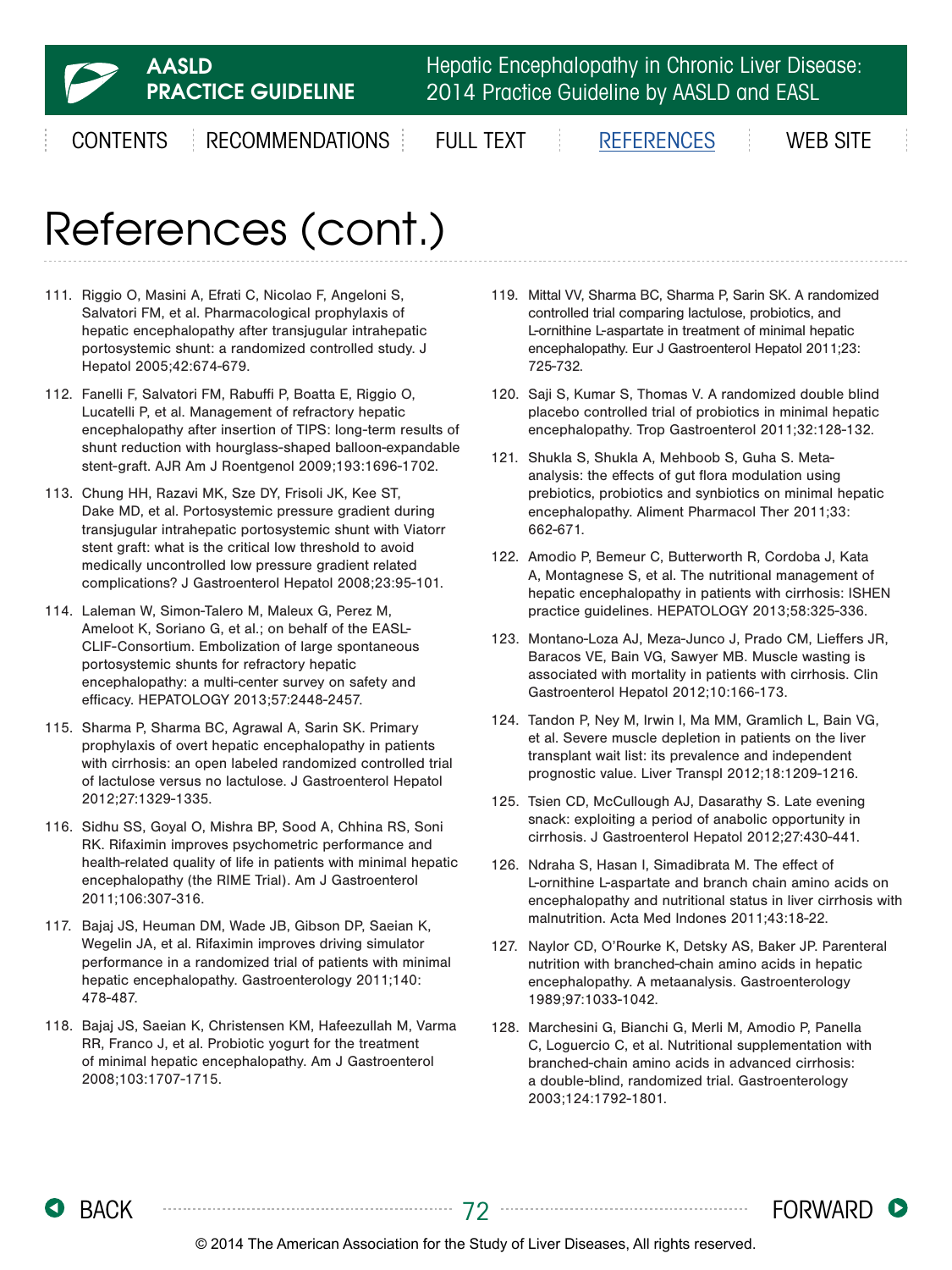## AASLD PRACTICE GUIDELINE

Hepatic Encephalopathy in Chronic Liver Disease: 2014 Practice Guideline by AASLD and EASL

<span id="page-72-0"></span>

[CONTENTS](#page-1-0) [RECOMMENDATIONS](#page-2-0) [FULL TEXT](#page-39-0) [REFERENCES](#page-66-0) [WEB SITE](http://aasld.org/practiceguidelines/Pages/guidelinelisting.aspx)

## References (cont.)

- 129. Marchesini G, Marzocchi R, Noia M, Bianchi G. Branchedchain amino acid supplementation in patients with liver diseases. J Nutr 2005;135(6 Suppl):1596S-1601S.
- 130. Gluud LL, Dam G, Borre M, Les I, Cordoba J, Marchesini G, et al. Oral branched chain amino acids have a beneficial effect on manifestations of hepatic encephalopathy in a systematic review with metaanalyses of randomized controlled trials. J Nutr 2013;143:1263-1268.
- 131. Martin P, DiMartini A, Feng S, Brown R, Jr., Fallon M. Evaluation for liver transplantation in adults: 2013 Practice Guideline by the American Association for the Study of Liver Diseases and the American Society of Transplantation. HEPATOLOGY 2014;59:1144-1165.
- 132. Lucey MR, Terrault N, Ojo L, Hay JE, Neuberger J, Blumberg E, Teperman LW. Long-term management of the successful adult liver transplant: 2012 practice guideline by the American Association for the Study of Liver Diseases and the American Society of Transplantation. Liver Transpl 2013;19:3-26.
- 133. Herrero JI, Bilbao JI, Diaz ML, Alegre F, Inarrairaegui M, Pardo F, Quiroga J. Hepatic encephalopathy after liver transplantation in a patient with a normally functioning graft: treatment with embolization of portosystemic collaterals. Liver Transpl 2009;15:111-114.
- 134. Chavarria L, Alonso J, García-Martínez R, Simón-Talero M, Ventura-Cots M, Ramírez C, et al. Brain magnetic resonance spectroscopy in episodic hepatic encephalopathy. J Cereb Blood Flow Metab 2013;33: 272-277.
- 135. Garcia-Martinez R, Rovira A, Alonso J, Jacas C, Simón-Talero M, Chavarria L, et al. Hepatic encephalopathy is associated with posttransplant cognitive function and brain volume. Liver Transpl 2011;17:38-46.
- 136. Amodio P, Biancardi A, Montagnese S, Angeli P, Iannizzi P, Cillo U, et al. Neurological complications after orthotopic liver transplantation. Dig Liver Dis 2007;39:740-747.
- 137. Poordad FF. Review article: the burden of hepatic encephalopathy. Aliment Pharmacol Ther 2007;25 (Suppl 1):3-9.
- 138. Bajaj JS, Wade JB, Gibson DP, Heuman DM, Thacker LR, Sterling RK, et al. The multi-dimensional burden of cirrhosis and hepatic encephalopathy on patients and caregivers. Am J Gastroenterol 2011;106:1646-1653.
- 139. Neff GW, Kemmer N, Zacharias VC, Kaiser T, Duncan C, McHenry R, et al. Analysis of hospitalizations comparing rifaximin versus lactulose in the management of hepatic encephalopathy. Transplant Proc 2006;38:3552-3555.
- 140. Guevara M, Baccaro ME, Torre A, Gómez-Ansón B, Ríos J, Torres F, et al. Hyponatremia is a risk factor of hepatic encephalopathy in patients with cirrhosis: a prospective study with time-dependent analysis. Am J Gastroenterol 2009;104:1382-1389.
- 141. Guevara M, Baccaro ME, Ríos J, Martín-Llahí M, Uriz J, Ruiz del Arbol L, et al. Risk factors for hepatic encephalopathy in patients with cirrhosis and refractory ascites: relevance of serum sodium concentration. Liver Int 2010;30:1137-1142.
- 142. Angeli P, Wong F, Watson H, Gines P. Hyponatremia in cirrhosis: results of a patient population survey. HEPATOLOGY 2006;44:1535-1542.
- 143. Sharma P, Sharma BC, Sarin SK. Predictors of nonresponse to lactulose for minimal hepatic encephalopathy in patients with cirrhosis. Liver Int 2009;29:1365-1371.
- 144. Sigal SH, Stanca CM, Kontorinis N, Bodian C, Ryan E. Diabetes mellitus is associated with hepatic encephalopathy in patients with HCV cirrhosis. Am J Gastroenterol 2006;101:1490-1496.
- 145. Kalaitzakis E, Olsson R, Henfridsson P, Hugosson I, Bengtsson M, Jalan R, Bjőrnsson E. Malnutrition and diabetes mellitus are related to hepatic encephalopathy in patients with liver cirrhosis. Liver Int 2007;27:1194-1201.
- 146. Kalaitzakis E, Bjornsson E. Renal function and cognitive impairment in patients with liver cirrhosis. Scand J Gastroenterol 2007;42:1238-1244.
- 147. Gustot T, Durand F, Lebrec D, Vincent JL, Moreau R. Severe sepsis in cirrhosis. HEPATOLOGY 2009;50: 2022-2032.
- 148. Young GB, Bolton CF, Austin TW, Archibald YM, Gonder J, Wells GA. The encephalopathy associated with septic illness. Clin Invest Med 1990;13:297-304.
- 149. Butterworth RF. Thiamine deficiency-related brain dysfunction in chronic liver failure. Metab Brain Dis 2009;24:189-196.

[BACK](#page-71-0) <del>Example 20</del> T3 THE 20 TO RESERVARD